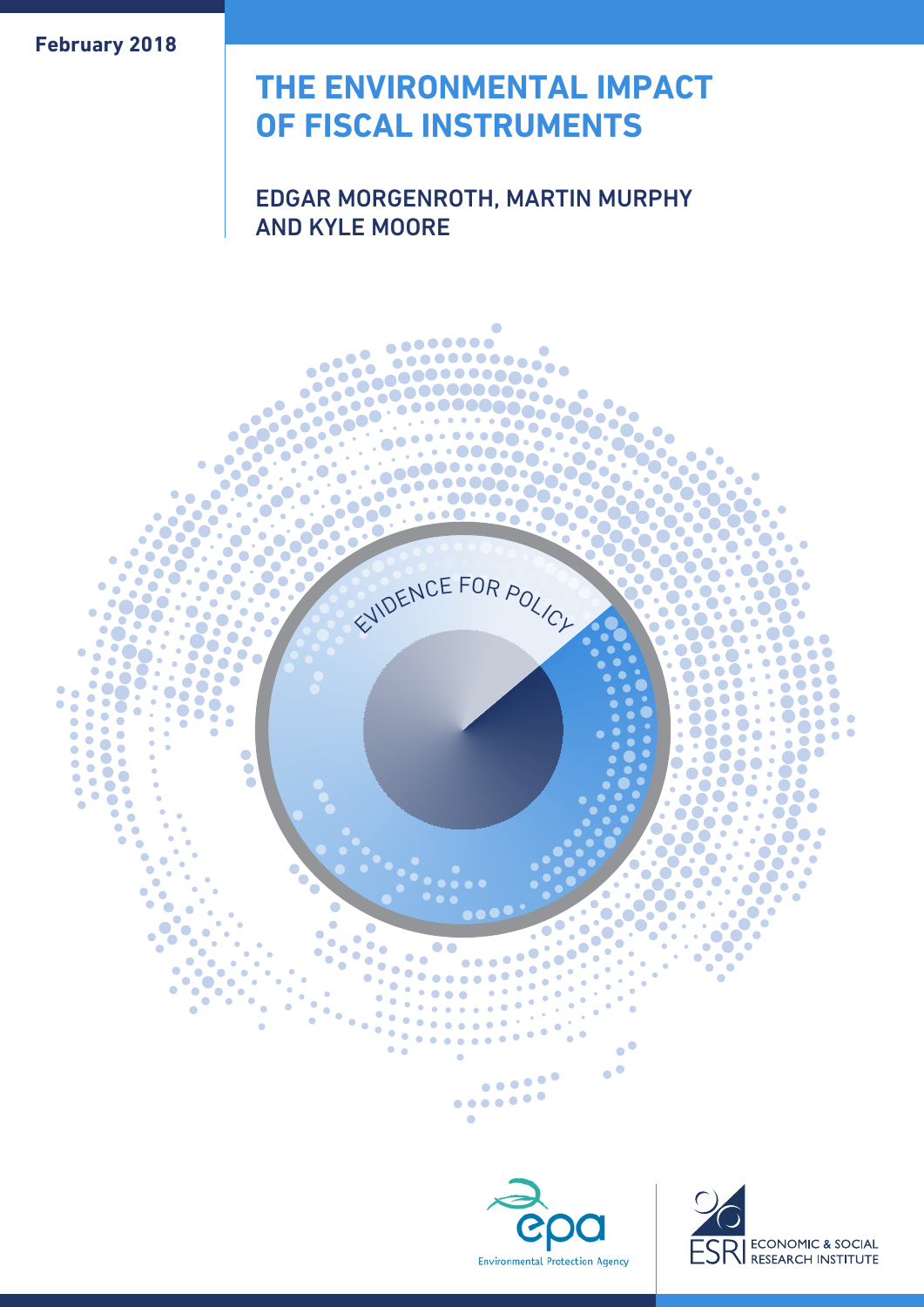# **THE ENVIRONMENTAL IMPACT OF FISCAL INSTRUMENTS**

Edgar Morgenroth

Martin Murphy

Kyle Moore

# **February 2018**

Economic and Social Research Institute; Environmental Protection Agency

Available to download from [www.esri.ie](http://www.esri.ie/)

© The Economic and Social Research Institute Whitaker Square, Sir John Rogerson's Quay, Dublin 2

ISBN 978-0-7070-0451-8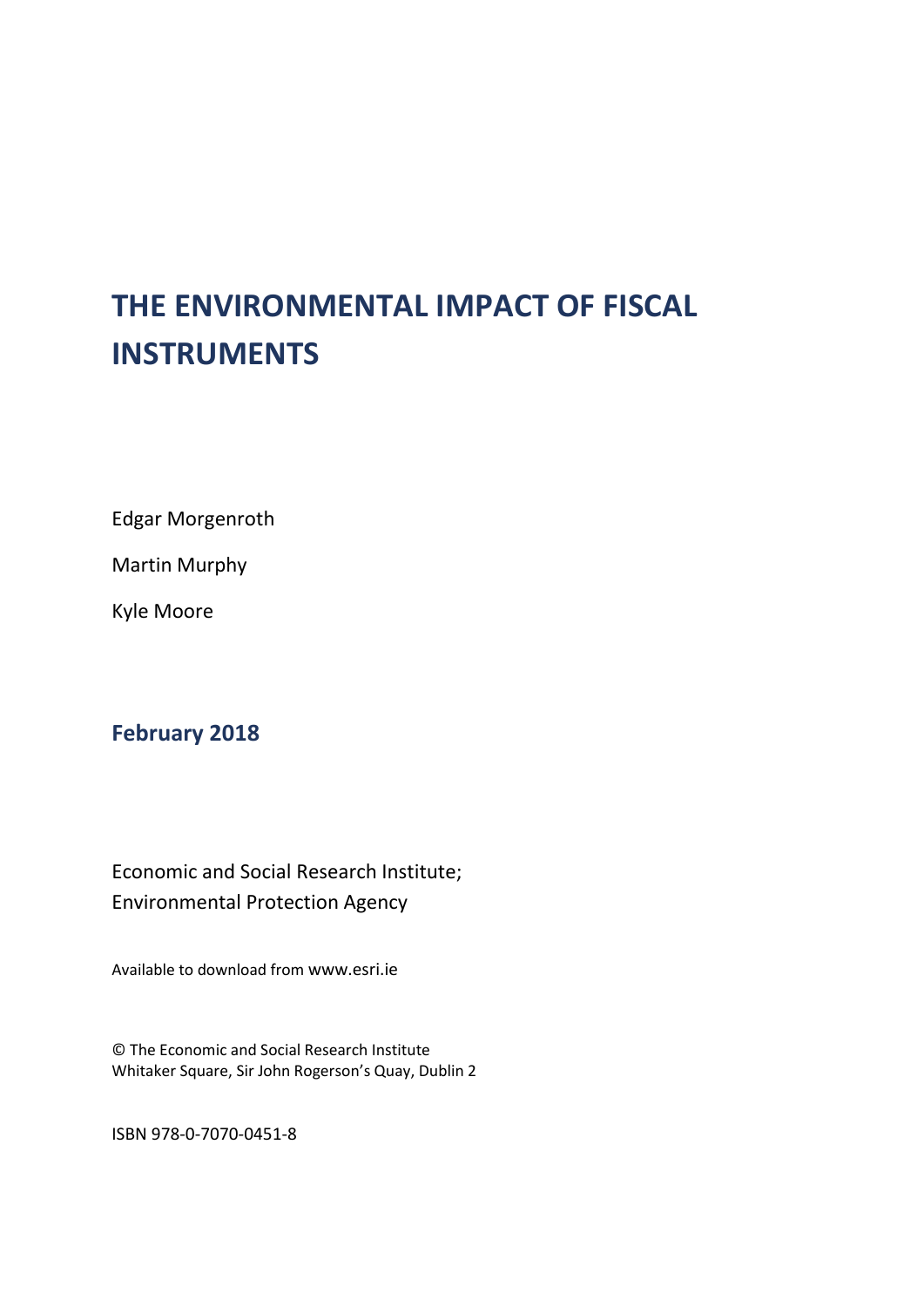# **ABOUT THE ESRI**

The mission of the Economic and Social Research Institute is to advance evidencebased policymaking that supports economic sustainability and social progress in Ireland. ESRI researchers apply the highest standards of academic excellence to challenges facing policymakers, focusing on 12 areas of critical importance to 21<sup>st</sup>century Ireland.

The Institute was founded in 1960 by a group of senior civil servants led by Dr T.K. Whitaker, who identified the need for independent and in-depth research analysis to provide a robust evidence base for policymaking in Ireland.

Since then, the Institute has remained committed to independent research and its work is free of any expressed ideology or political position. The Institute publishes all research reaching the appropriate academic standard, irrespective of its findings or who funds the research.

The quality of its research output is guaranteed by a rigorous peer review process. ESRI researchers are experts in their fields and are committed to producing work that meets the highest academic standards and practices.

The work of the Institute is disseminated widely in books, journal articles and reports. ESRI publications are available to download, free of charge, from its website. Additionally, ESRI staff communicate research findings at regular conferences and seminars.

The ESRI is a company limited by guarantee, answerable to its members and governed by a Council, comprising 14 members who represent a cross-section of ESRI members from academia, civil services, state agencies, businesses and civil society. The Institute receives an annual grant-in-aid from the Department of Public Expenditure and Reform to support the scientific and public interest elements of the Institute's activities; the grant accounted for an average of 30 per cent of the Institute's income over the lifetime of the last Research Strategy. The remaining funding comes from research programmes supported by government departments and agencies, public bodies and competitive research programmes.

Further information is available at www.esri.ie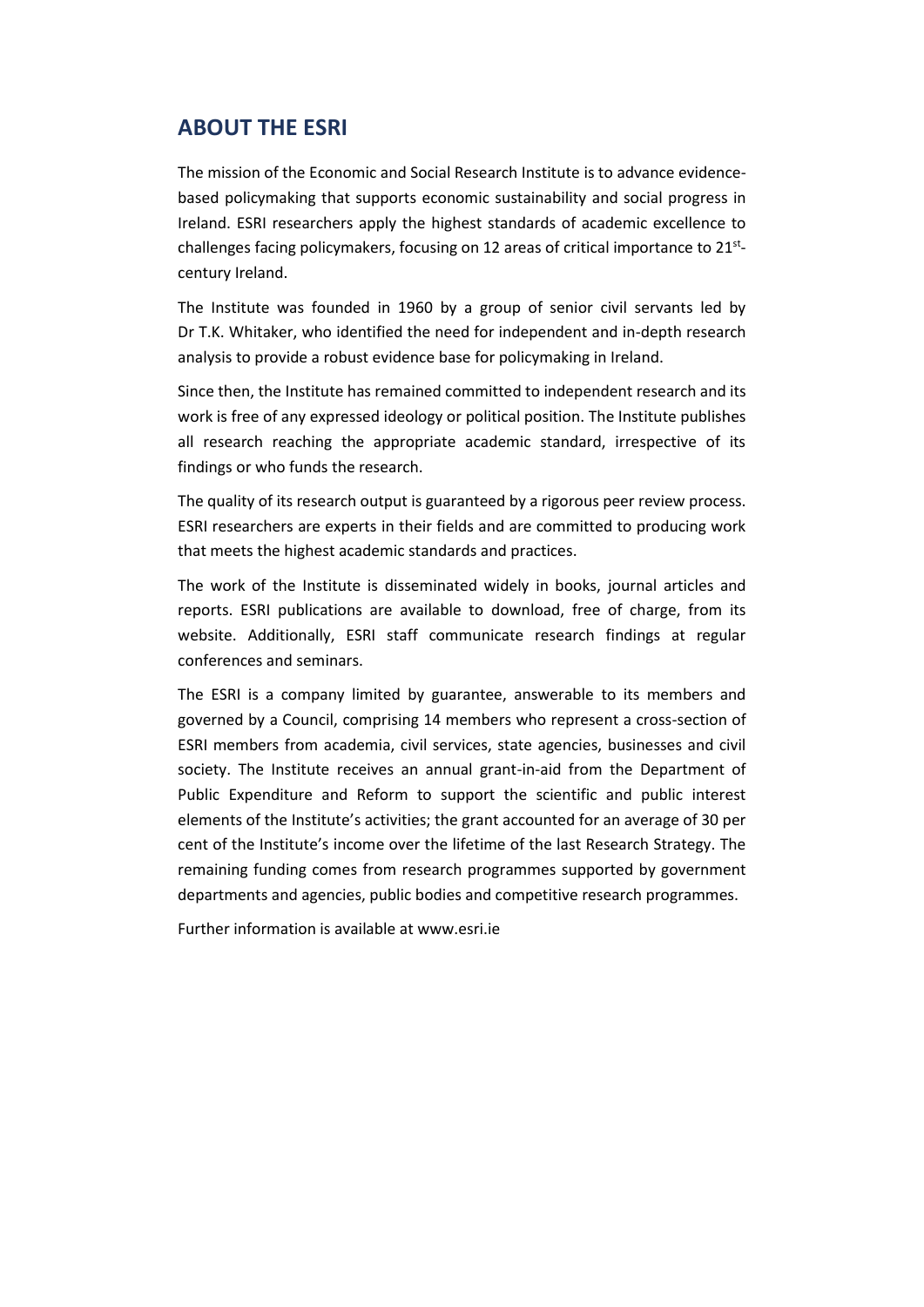# **THE AUTHORS**

Dr Edgar Morgenroth is Professor of Economics at Dublin City University Business School. This report was completed while he was an Associate Research Professor at the Economic and Social Research Institute and an Adjunct Professor at Trinity College Dublin. Martin Murphy is a Research Assistant at the Economic and Social Research Institute and Kyle Moore contributed to this report while he was a Summer Intern at the ESRI.

# **ACKNOWLEDGEMENTS**

This report was produced under the Environment Research Programme that is funded by the Environmental Protection Agency (EPA). Our thanks go to Seán Lyons and two internal ESRI referees for their suggestions and contributions, and to Jonathan Derham (EPA) and the programme steering committee.

*This report has been peer-reviewed prior to publication. The authors are solely responsible for the content and the views expressed.*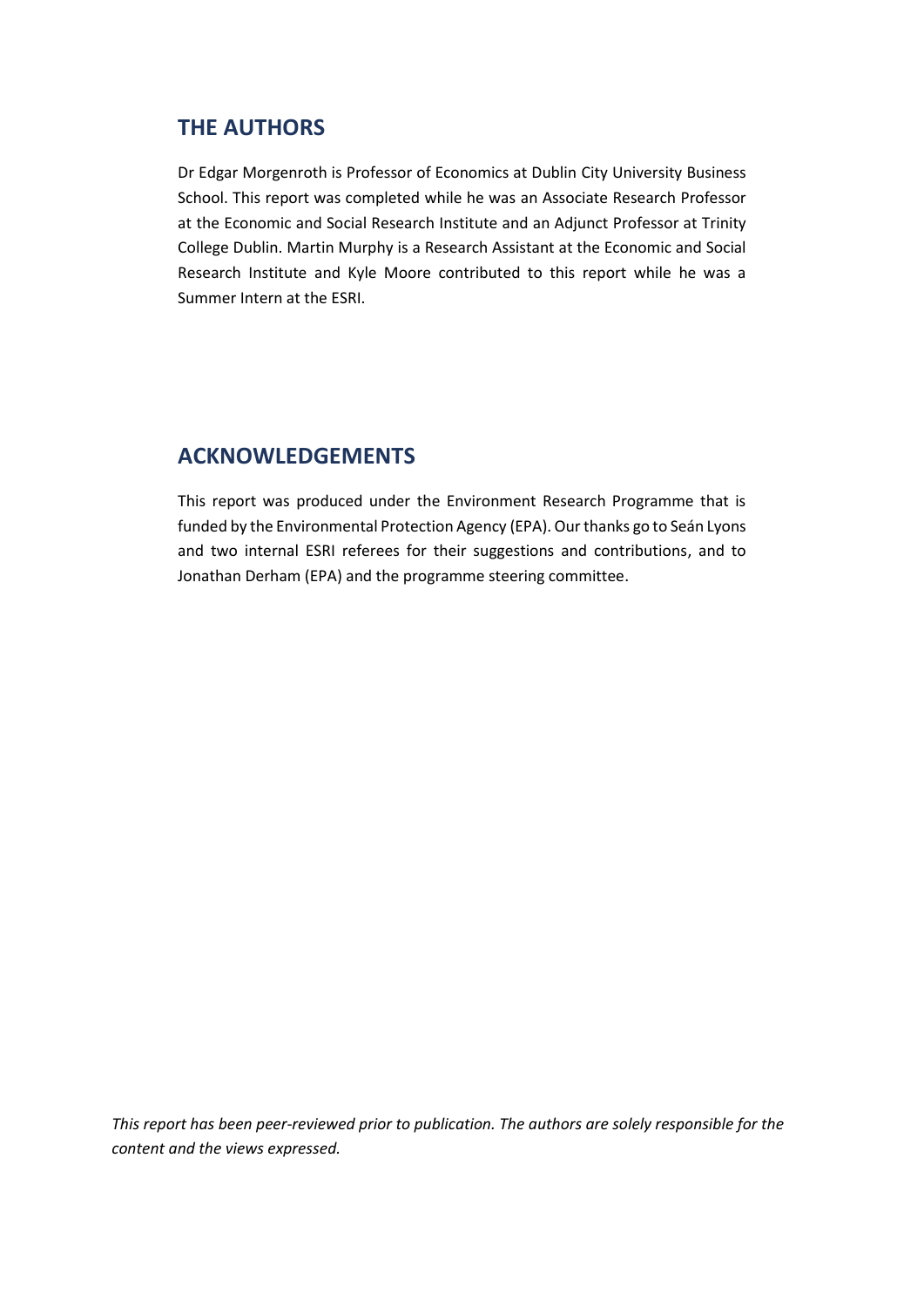# **CONTENTS**

| Chapter 1 |
|-----------|
|           |
| 2.1       |
| 2.2       |
|           |
| 3.1       |
| 3.1.1     |
| 3.1.2     |
| 3.2       |
| 3.2.1     |
| 3.2.2     |
| 3.3       |
| 3.3.1     |
| 3.3.2     |
| 3.4       |
| 3.4.1     |
| 3.4.2     |
|           |
|           |
|           |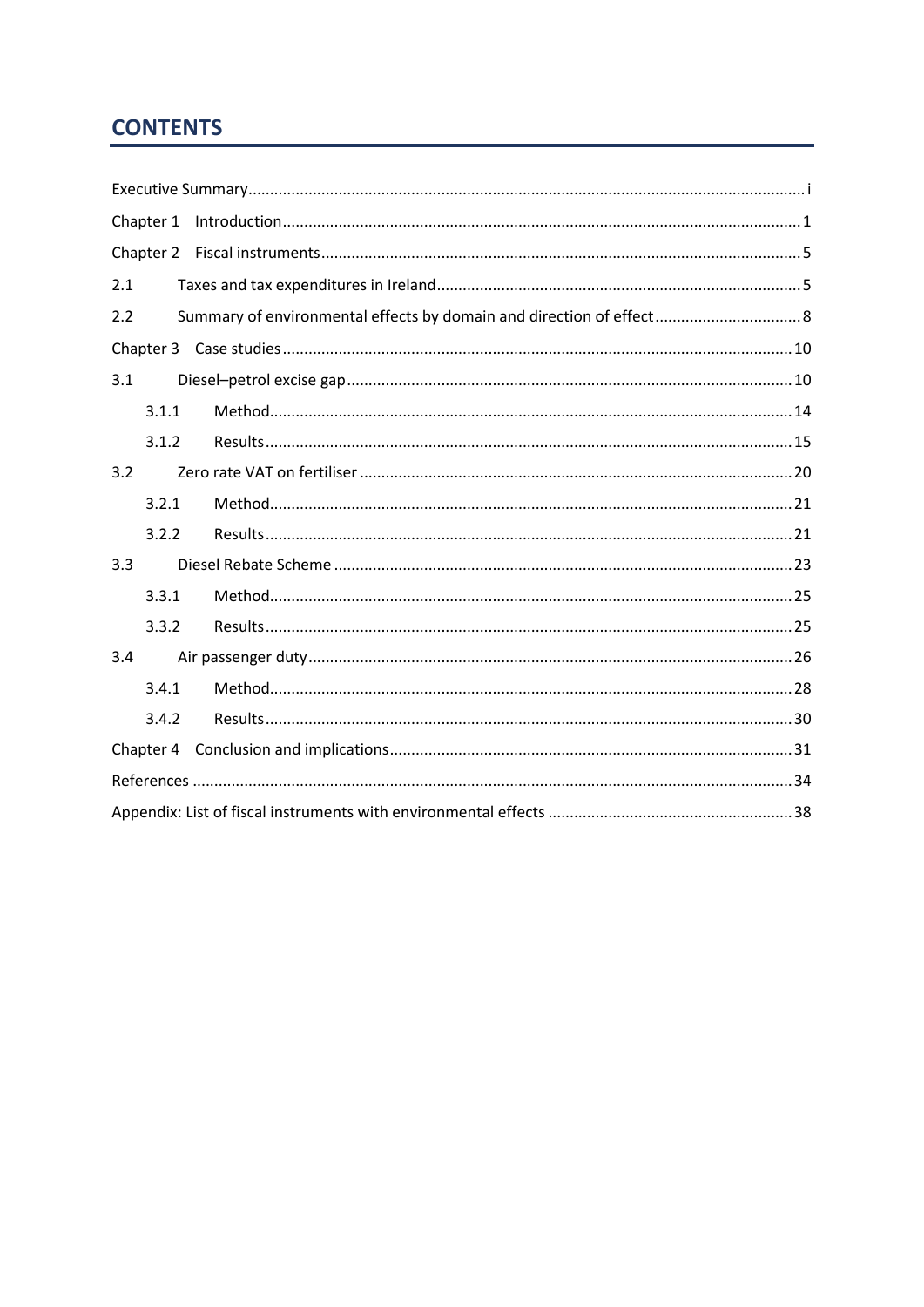# **LIST OF TABLES**

| Table 1 |  |
|---------|--|
| Table 2 |  |
| Table 3 |  |
| Table 4 |  |
| Table 5 |  |
| Table 6 |  |
| Table 7 |  |
| Table 8 |  |
| Table 9 |  |

# **LIST OF FIGURES**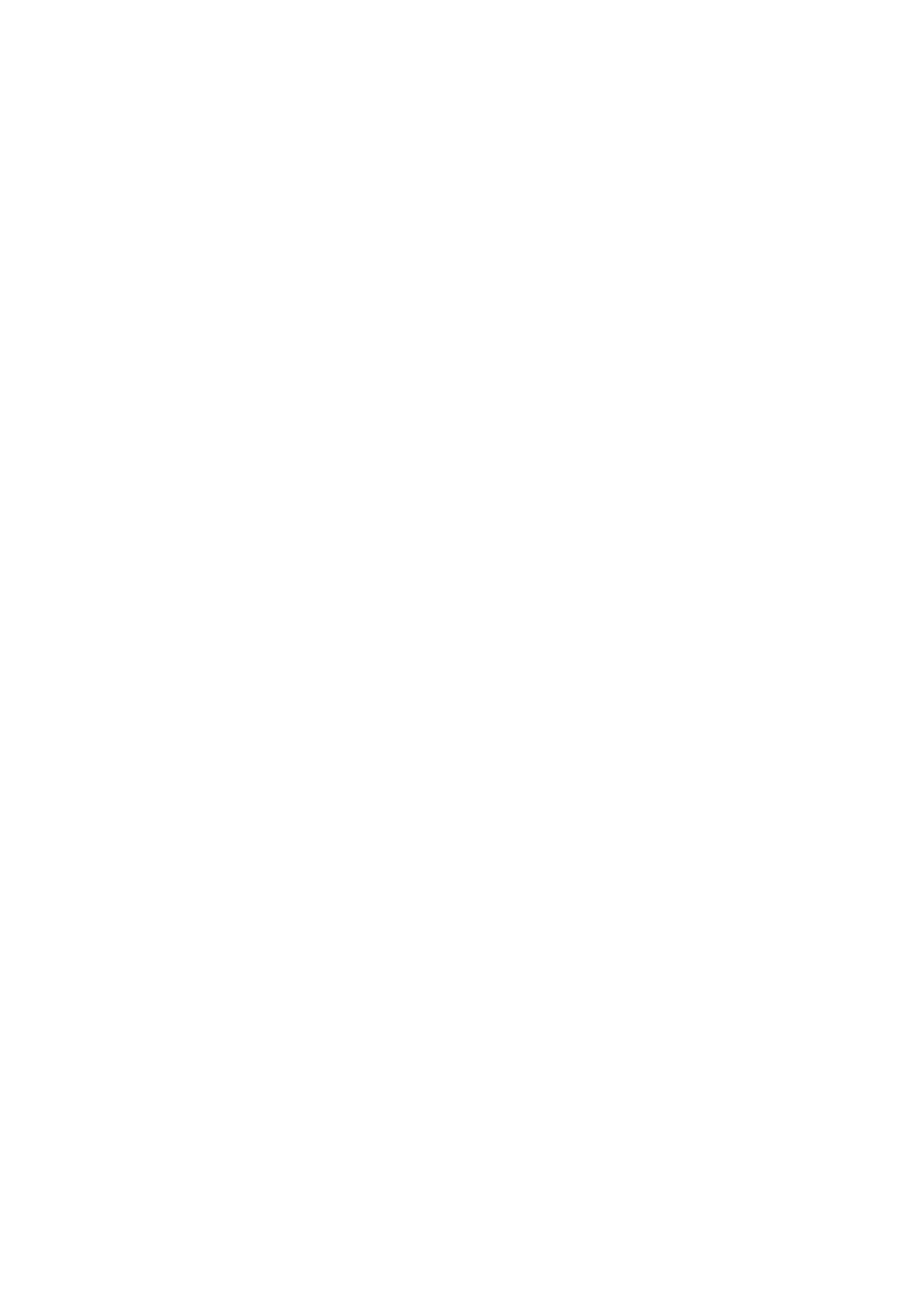### <span id="page-7-0"></span>**EXECUTIVE SUMMARY**

The fiscal system constitutes an important mechanism by which firms and individuals are incentivised. Taxes discourage and subsidies encourage activities. It is therefore not surprising to find that in developed countries a wide range of fiscal measures have been enacted. These are usually assessed in terms of their fiscal implications as, for example, a reduced tax rate or an allowance reduces the amount of tax revenue collected. The effect of fiscal measures on their targeted activity is also often assessed. For example, the employment creation effects of investment incentives have been analysed. Likewise, the environmental effects of some measures aimed at achieving environmental goals have been assessed. However, the environmental effects of fiscal measures that are not specifically aimed at achieving environmental objectives are not regularly quantified.

In common with other developed countries, a range of fiscal measures have been adopted in Ireland. These include reduced tax rates, tax exemptions, tax allowances and direct subsidies. However, as many of the measures that had been enacted in the past decade resulted in significant reductions in tax revenue and had questionable effects, the number of tax expenditures has been reduced significantly over recent years.

This report seeks to assess the environmental impact of existing and potential fiscal instruments in Ireland. This is achieved by first conducting a simple assessment of potential environmental impacts of a large number of existing and potential fiscal instruments. This considers the incentives that a particular measure sets, the likely resulting behaviour and the consequent expected environmental impact. In total, 142 measures are considered. The environmental impacts considered cover the main domains of climate change, air quality, water quality and land; 246 impacts are identified, which implies that on average measures impact on more than one domain. The most widespread impact is on climate change emissions, with 98 measures having impacts. The least common impact is on water, with just 23 measures. Just over half the measures were assessed to have a likely positive impact.

The initial assessment of environmental impacts of the 142 measures does not identify the size of the environmental impact. It also does not provide a definitive assessment of the effects. To achieve this, a more thorough analysis is necessary. Such an analysis would require knowledge of the extent of the benefit and the likely behavioural response, and if conducted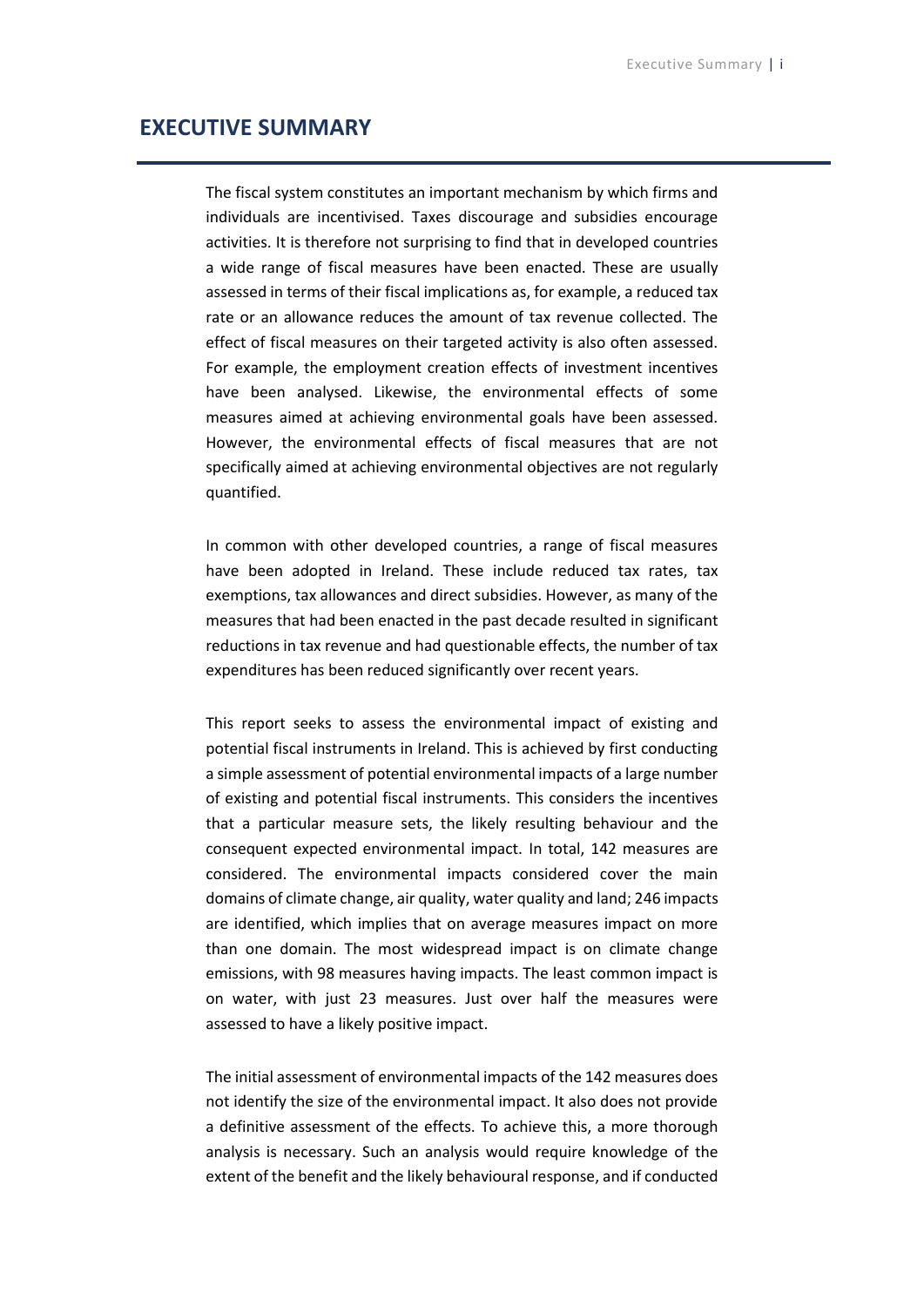for all measures would be a significant research task, which is beyond the scope of this report. Therefore a number of case studies are considered to assess the impact of some measures further. These are the difference in excise rate between petrol and diesel, the zero value added tax (VAT) rate on fertiliser, the rebate scheme on diesel excise for the haulage industry and the possible introduction of an air passenger duty. While the analysis might suggest that the impact of each measure is relatively small, together they have a significant negative impact on the environment. The combined negative impact of the transport measures when compared to counterfactuals where the favourable treatment is removed or a new measure is introduced suggests that total Irish  $CO<sub>2</sub>$  emissions could be reduced by 1.1 per cent,  $NO<sub>x</sub>$  emissions could be reduced by 1.34 per cent and  $PM_{10}$  emissions could be reduced by 1.47 per cent. The absolute reduction of emissions in tonnes is quite large on each of the three pollutants.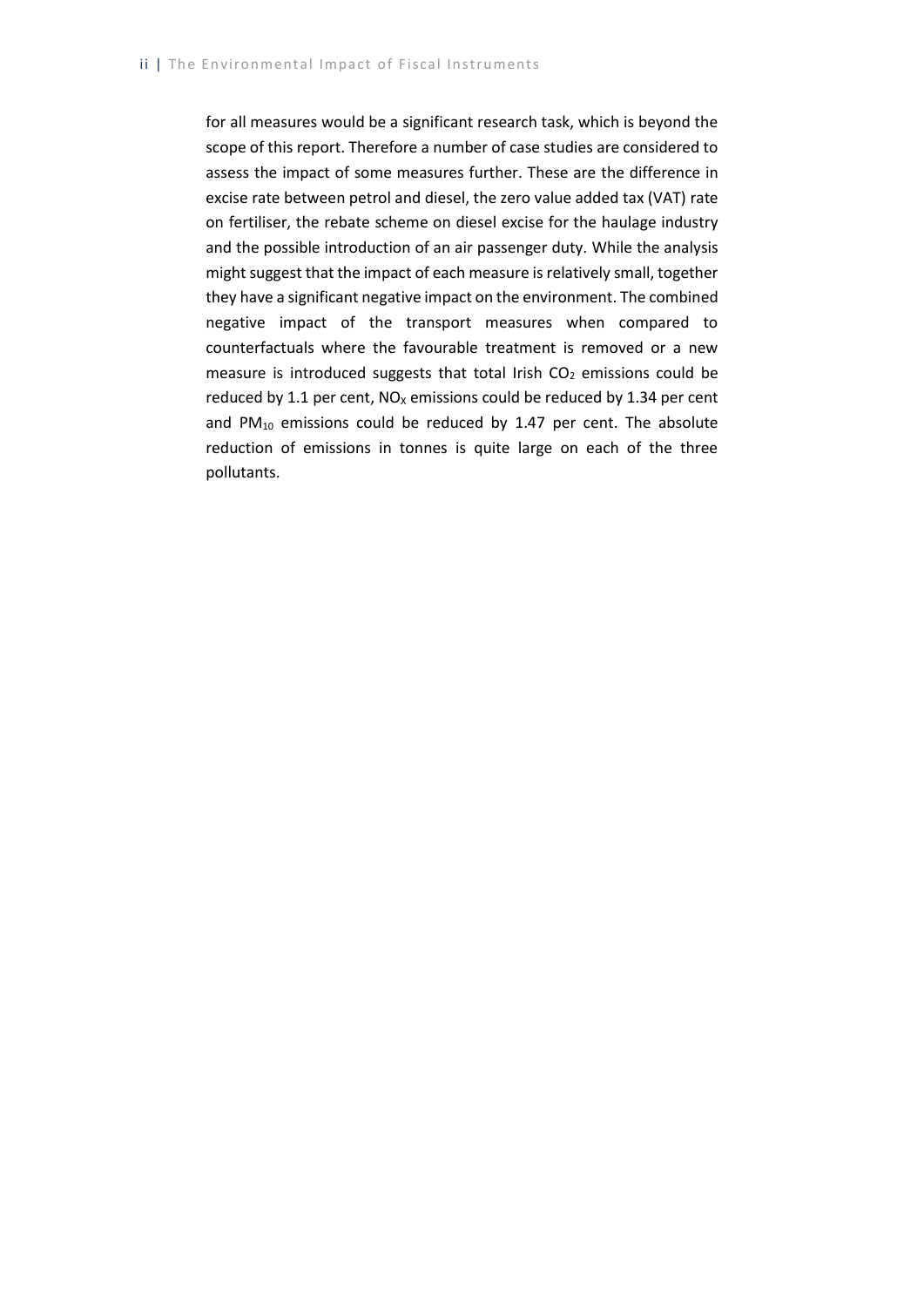### <span id="page-9-0"></span>**CHAPTER 1**

# **Introduction**

1

Fiscal measures such as taxes, tax expenditures<sup>1</sup> and subsidies are important policy tools. By changing prices, they affect behaviour of firms and individuals. It is therefore not surprising that the use of fiscal instruments as a corrective measure for externalities<sup>2</sup> has been proposed by Pigou (1920), and his initial insights have spawned a considerable academic literature, which focuses on the role of taxation in achieving environmental goals. Likewise, it is not surprising to see fiscal instruments to achieve environmental objectives implemented in many countries. For example, Cansino et al. (2010) find that 16 of the EU-27 member states promote green electricity using tax incentives along with other measures.

In common with other countries, a range of fiscal measures with a wide range of objectives is in place in Ireland, but, with the exception of those directly aimed at achieving environmental goals, their impact on the environment is not normally assessed. Fiscal measures may contribute either positively or negatively towards environmental outcomes in Ireland, and it is likely that changes to them may yield environmental improvements. This report seeks to assess the environmental impact of existing and potential fiscal instruments in Ireland. The analysis encompasses an initial assessment of expected environmental impacts of a large number of existing and potential fiscal instruments. The environmental impacts considered cover the main domains of climate change, air quality, water quality and land.

Environmental taxes and subsidies are applied to reinforce the Polluter Pays Principle, which states that:

*the polluter should bear the expenses of carrying out the above-mentioned measures decided by public authorities to ensure that the environment is in an acceptable state ... the cost of these measures should be reflected in the cost of goods and services which cause pollution in production and/or consumption.* (OECD, 1974)

The key reason why governments need to get involved in dealing with

 $1$  The more favourable tax treatment of certain groups, products or activities, through allowances, reduced tax rates or rebates.

 $<sup>2</sup>$  Externalities are costs or benefits that are imposed on some through the actions of others. Examples</sup> include pollution or visual disamenities.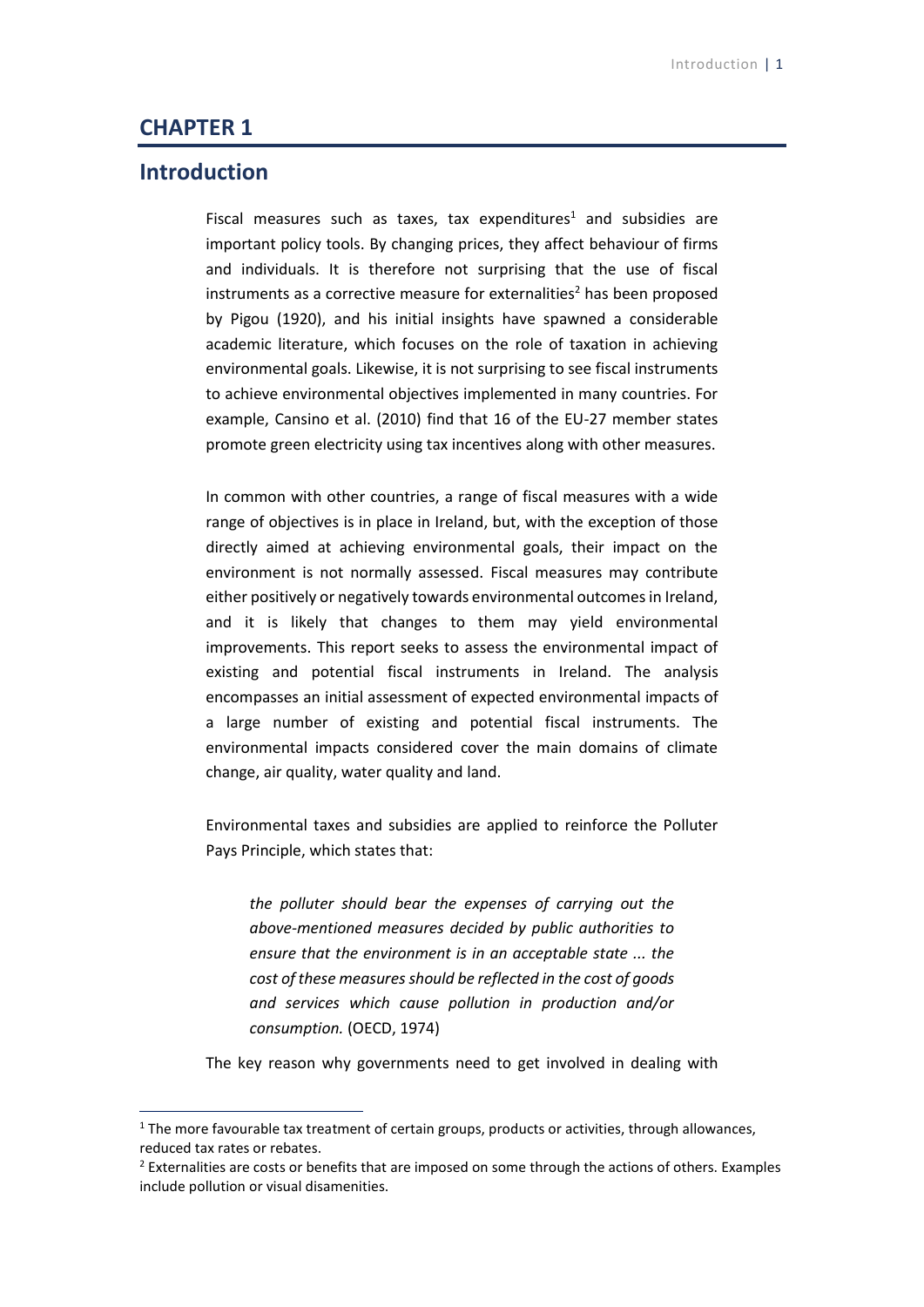externalities is that they tend to affect many individuals and are difficult for individuals on their own to address. For example, individuals might struggle to assert property rights which would allow them to seek compensation for negative externalities, e.g. for air pollution. If the true cost of the externalities were properly reflected in the decisions of potential polluters, they might take actions to avoid creating the externality in the first place. Fiscal instruments should therefore correct the prices faced by polluters such that environmental externalities are avoided or at least reduced.

The impact of fiscal measures that are directly aimed at achieving environmental benefits are regularly analysed in terms of their effectiveness in achieving their stated environmental aims, costs and wider effects. For example, Martin et al. (2014) found that the introduction of a carbon tax in the UK reduced energy intensity significantly in manufacturing plants. A car scrappage scheme in the USA whereby consumers could get a rebate on the purchase of new and presumably more efficient cars, which cost \$3 billion, was evaluated by Li et al. (2013). They found that approximately 45 per cent of the expenditure under the scheme was deadweight, i.e. would have occurred without any government intervention. Energy taxes and the EU emissions trading system (ETS) were found to increase productivity, decrease employment and have a mixed effect on investment, although the effects differed significantly across industries (see Cummins et al., 2011). In the USA tax expenditure accounts for three-quarters of federal support for energy policy, and in so far as this is aimed at increasing the share of renewables in the fuel mix, it was found to come at a relatively high cost (Metcalf, 2008).

In Ireland the changes in vehicle taxation enacted in 2008 have been shown to have significantly altered the composition of the national car fleet with respect to fuel type (see Hennessy and Tol, 2011).

While fiscal measures that are specifically targeted at environmental objectives are regularly analysed, the effect of the broader fiscal system on the environment is analysed less frequently. However, many measures that are not specifically aimed at the environment may have an impact on the environment by incentivising behaviour. In the Irish context this was first pointed out by Barrett et al. (1997).

Since July 2013 an Essential User Fuel Tax Rebate is available to haulage firms, which allows these firms to reclaim some taxes spent on fuel purchased in Ireland, and constitutes a tax expenditure. This might have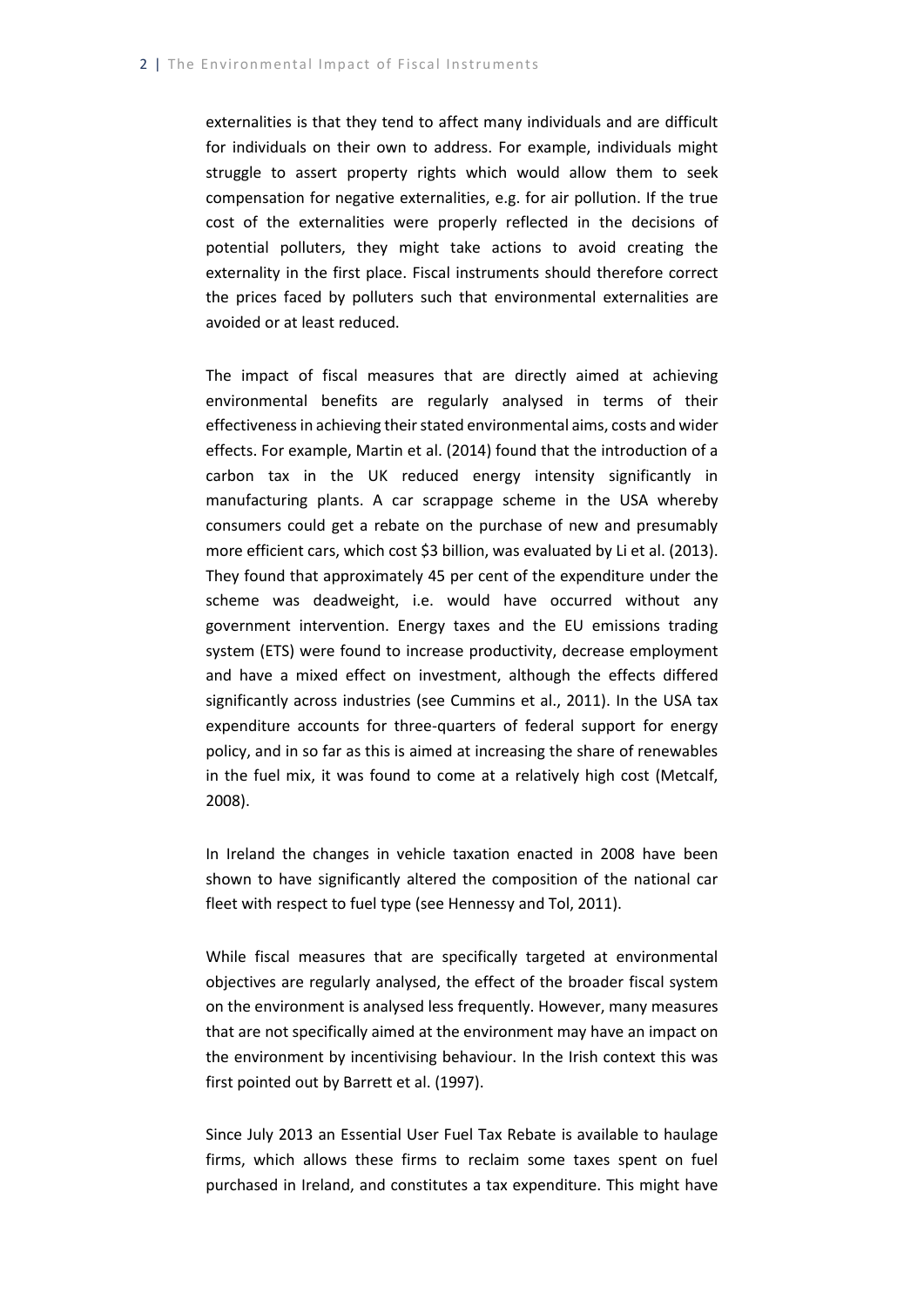encouraged greater fuel usage as the rebate effectively lowers the price of fuel. This could arise either through increased mileage, the operation of older, less efficient vehicles or deferred investment in new, more efficient vehicles (see Hyland and Morgenroth, 2012).

Importantly, while the revenue implications of fiscal instruments are typically identified in detail, the actual environmental impacts of these are often not assessed. Thus, for example, the introduction of the Essential User Fuel Tax Rebate was estimated to cost the Exchequer €70 million per annum, while the environmental implications of this new policy were not quantified. Thus, fiscal instruments play a part in determining environmental outcomes. While a comparison of environmental indicators for Ireland with those across the EU shows that Ireland generally scores well, there are a number of measures where Ireland needs to improve.

Perhaps the most pressing issue is in relation to climate change, where Ireland's greenhouse gas (GHG) emissions are likely to exceed binding limits under an existing measures scenario (Environmental Protection Agency (EPA), 2016a; Climate Change Advisory Council (CCAC), 2017). In addition, there are some other environmental indicators where Ireland needs to improve. For example, Ireland did not meet World Health Organisation (WHO) air quality guideline limits in relation to particulate matters in a number of recent years (EPA, 2016b). There has also been a decline in high environmental status rivers over a longer period.

The European Commission's recently published report *The Environmental Implementation Review* (2017), which details each member state's environmental challenges, displays Ireland in a positive light. In particular, a point of excellence for Ireland was the transformation of its waste sector due to reforms such as closing illegal landfills. One worrying aspect, though, is Ireland's fondness for diesel cars. Ireland has the second highest share of diesel cars among new passenger cars in the EU, whereby 73 per cent of new car registrations are diesel, just behind Latvia in 2013 (Eurostat, 2015). Two of the four case studies in this report may provide guidance in policy measures that can potentially move Ireland closer to European norms.

In Ireland, tax expenditures identified by the Revenue Commissioners cost over €3.8 billion in 2015, which is equivalent to just under 8 per cent of tax revenue (Revenue Commissioners, 2017). While the Irish tax system still contains many tax expenditures, it must be noted that many, particularly property-related tax expenditures, have been phased out over recent years. Examples include capital allowances for multi-storey car parks that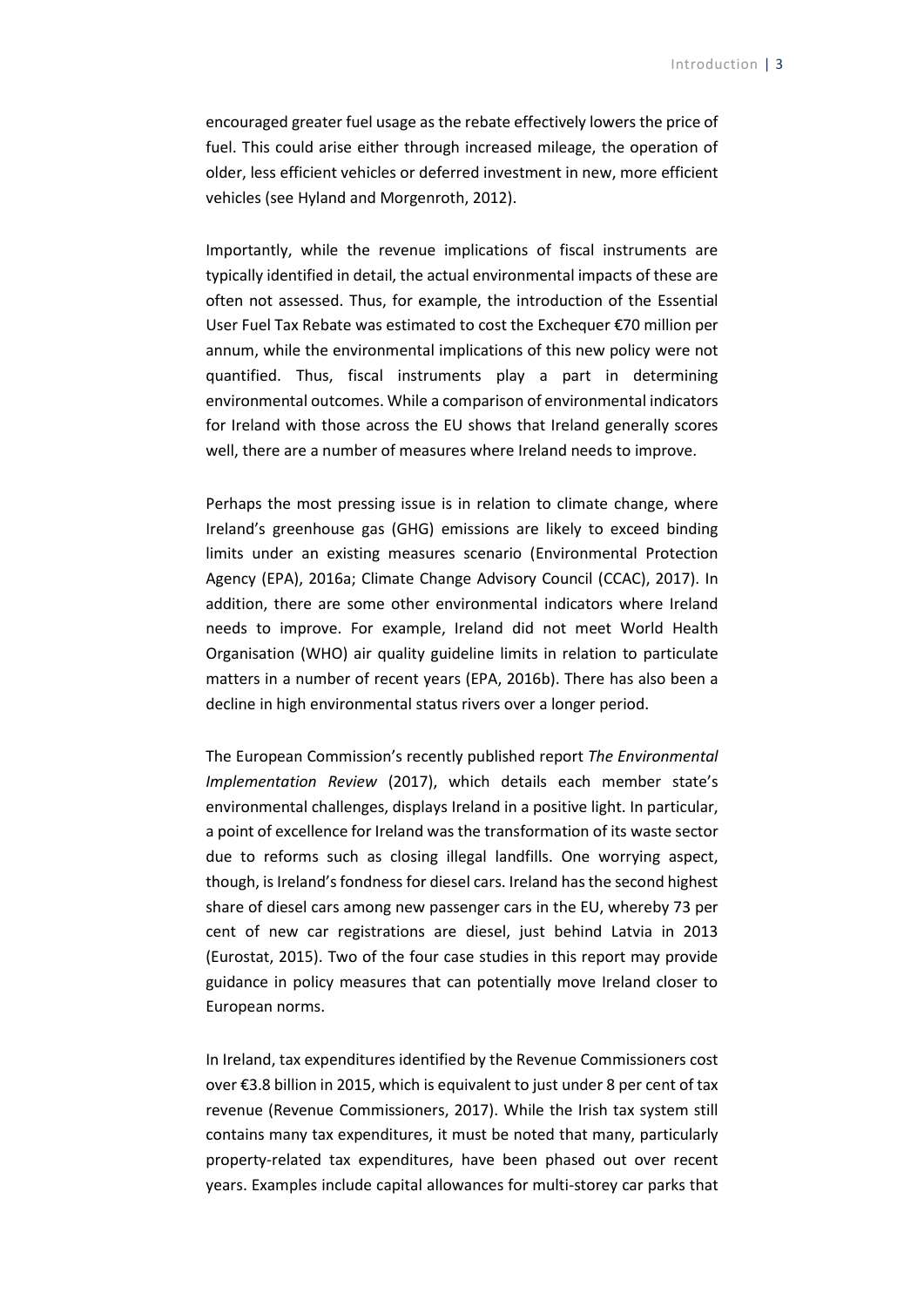would have the effect (at least at the margin) of reducing car parking costs and thus incentivising driving. Over the period 2004 to 2014 the cost of tax expenditures was equivalent to just over 33 per cent of total tax revenue.

In addition to tax expenditures that are explicitly recognised, there are examples where reduced taxes are not listed as tax expenditures, e.g. zero rating of VAT on fertilisers. Furthermore, tax instruments that are commonly used in other countries to address environmental externalities are not applied in Ireland and could thus be considered a missed opportunity to alter behaviour.

This report is organised as follows. Chapter 2 identifies a large set of existing and possible fiscal instruments and assesses their expected environmental effects using a simple approach. This highlights the potential for non-environmentally aimed fiscal instruments to impact on the environment. In Chapter 3 the environmental impact of a number of selected fiscal instruments is assessed more thoroughly and quantified. Chapter 4 summarises the results and offers some conclusions.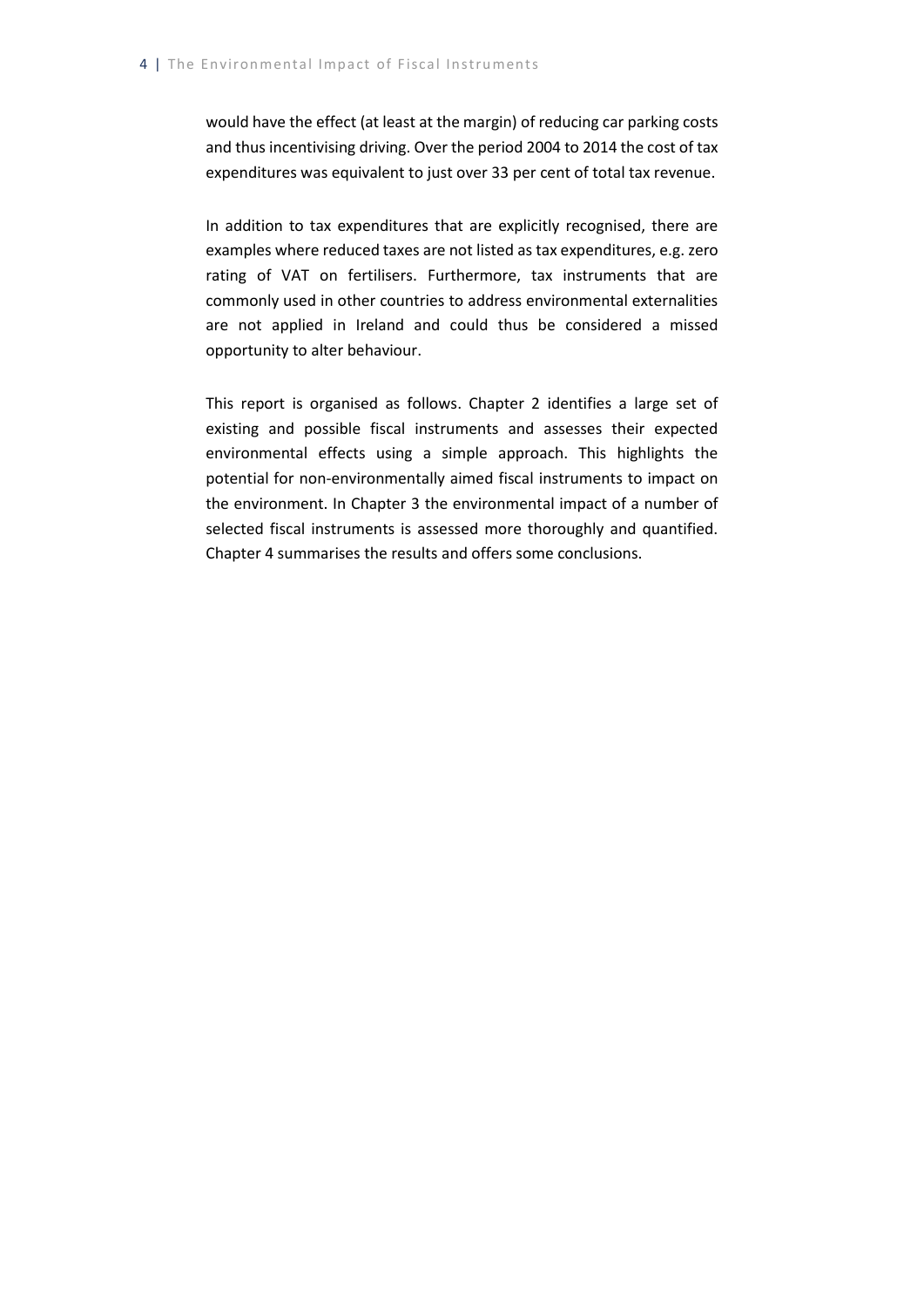## <span id="page-13-0"></span>**CHAPTER 2**

-

# <span id="page-13-1"></span>**Fiscal instruments**

#### **2.1 TAXES AND TAX EXPENDITURES IN IRELAND**

Taxes not only raise revenue to pay for the activities of governments, they almost invariably affect the behaviour of individuals and firms. These behaviours, in turn, often affect the environment in some way. Indeed, an important rationale for some forms of tax is to deter less environmentally desirable activities by increasing the price of pursuing them (e.g. the plastic bag tax). In cases where markets fail to provide appropriate incentives to protect the environment, environmental taxes may offer an efficient way to sustainability and long-run societal welfare.

Tax expenditures relate to government spending through the tax code. By choosing to exempt some goods or services from taxation or to tax them more lightly than others, a cross-subsidy favouring particular types of expenditures or activities is in effect provided. Many such fiscal instruments are currently used in Ireland.

The first task in this chapter is to identify the fiscal instruments that are to be analysed. The Revenue Commissioners identify 102 tax exemptions in 2012 and just 15 tax expenditures in 2015. Furthermore, the Revenue Commissioners provide details about the VAT treatment of different products and services. Many, such as exempt categories or reduced rates of value added tax (VAT), are explicitly identified in government publications, but others are not as clearly highlighted, such as the zero VAT on fertiliser use.<sup>3</sup> A third category of fiscal instruments are those that are common in other countries but not used in Ireland. For example, taxes on extraction of aggregates are employed in many EU countries but not in Ireland. <sup>4</sup> A case could be made that this is a form of tax expenditure. These and other potential fiscal instruments are more difficult to identify, but a search of the literature and the Internet sites of tax authorities in other countries was used to compile as comprehensive a list as possible.

 $3$  Reduced VAT rates are not considered a tax expenditure in official records but, given that they impact on behaviour, they are included in the analysis in this report.

<sup>4</sup> Apart from determining fiscal policy, the State also plays an important role through its purchases. In relation to aggregates, the construction of the Irish motorway network and other public capital works significantly contributes to the demand. Introducing an aggregates tax would not make a material difference to this, as the revenue would flow back to the state so that it would not alter prices for central government.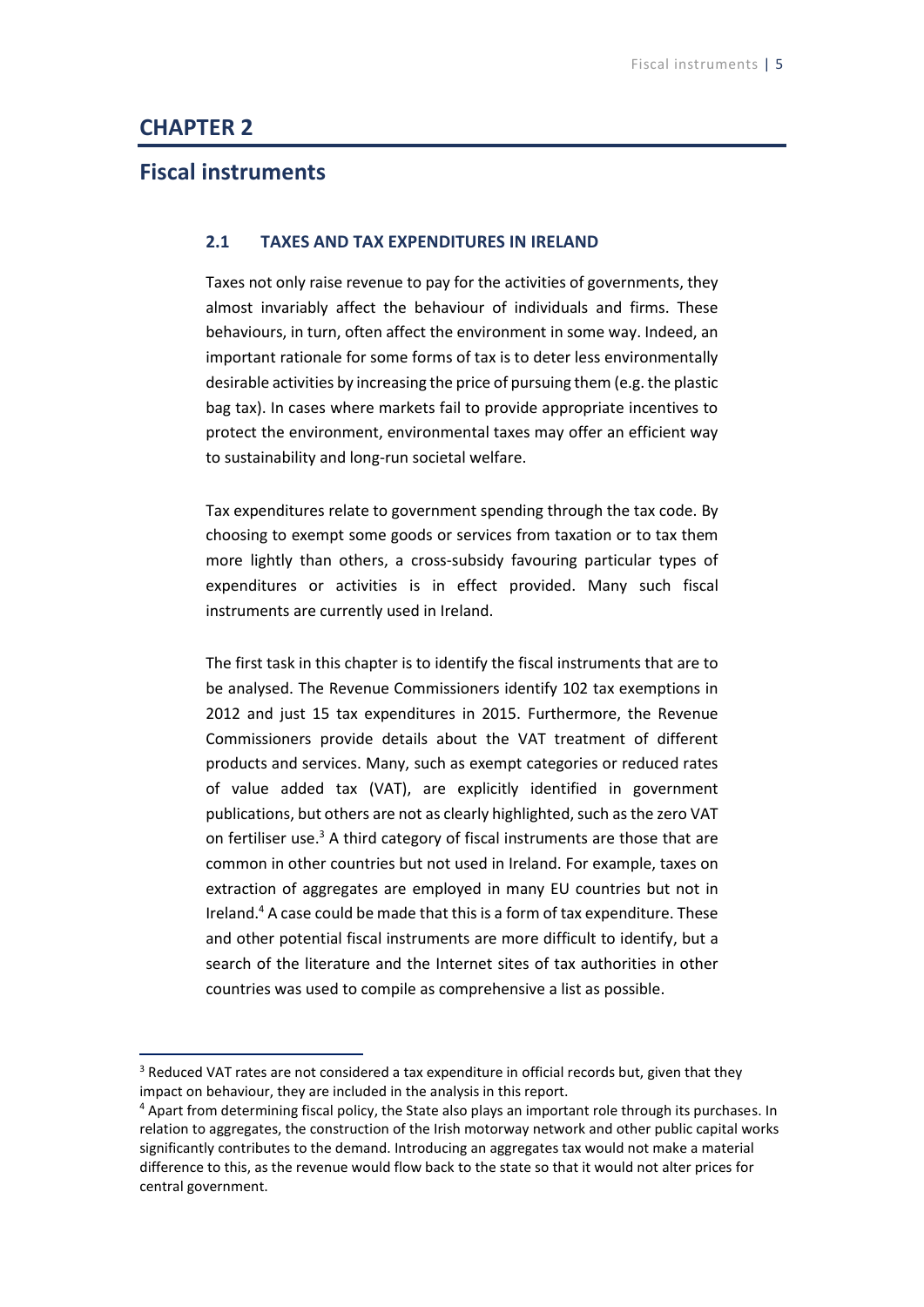We use the broader term 'fiscal instrument' to encompass both explicit tax expenditures and other fiscal measures that affect the absolute and relative taxation of goods, services and activities. For example, a lower rate of VAT is not included in the official list of tax expenditures but clearly might impact on behaviour.

The second task was to assess the potential environmental impact of each fiscal instrument. Measures could have a range of effects on different aspects of the environment. Here we consider the emission of GHGs, emissions that impact on local air quality, impacts on water and impacts on soils. Noise pollution is not considered here as this is often dependent on the way in which an activity is carried out rather than the activity itself. It is also beyond the scope of this report to assess the resource efficiency implications across the economy of the application of fiscal measures.

The most obvious impact on air quality comes from the combustion of materials through either the operation of combustion engines or the burning of materials for home heating or electricity generation. Water pollution encompasses direct and indirect emissions into water. For example, substances could be directly flowing into a water course or could leach out of surrounding land. Soils could be altered or material could be extracted.

In the case of each type of environmental impact, the effect of fiscal measures could be either negative or positive. One would expect a positive impact from measures that are directly aimed at addressing environmental issues, while measures that are not specifically aimed at the environment are more likely to have negative effects.

The approach here is not to attempt to quantify the potential effect but to conduct an initial assessment of whether a measure might impact on one of the environmental domains. This is accomplished by first determining the likely change in behaviour that a particular measure will give rise to. For example, a tax relief on construction should result in more construction than if the relief did not exist.

The second step is to assess what effect more construction might have on the environmental domains. For example, more construction might use up land if the construction is on a greenfield site, but that would not be the case for brownfield developments. However, additional construction is also likely to give rise to construction waste, which is likely to have an effect on the land domain. Of course, the level of impact may vary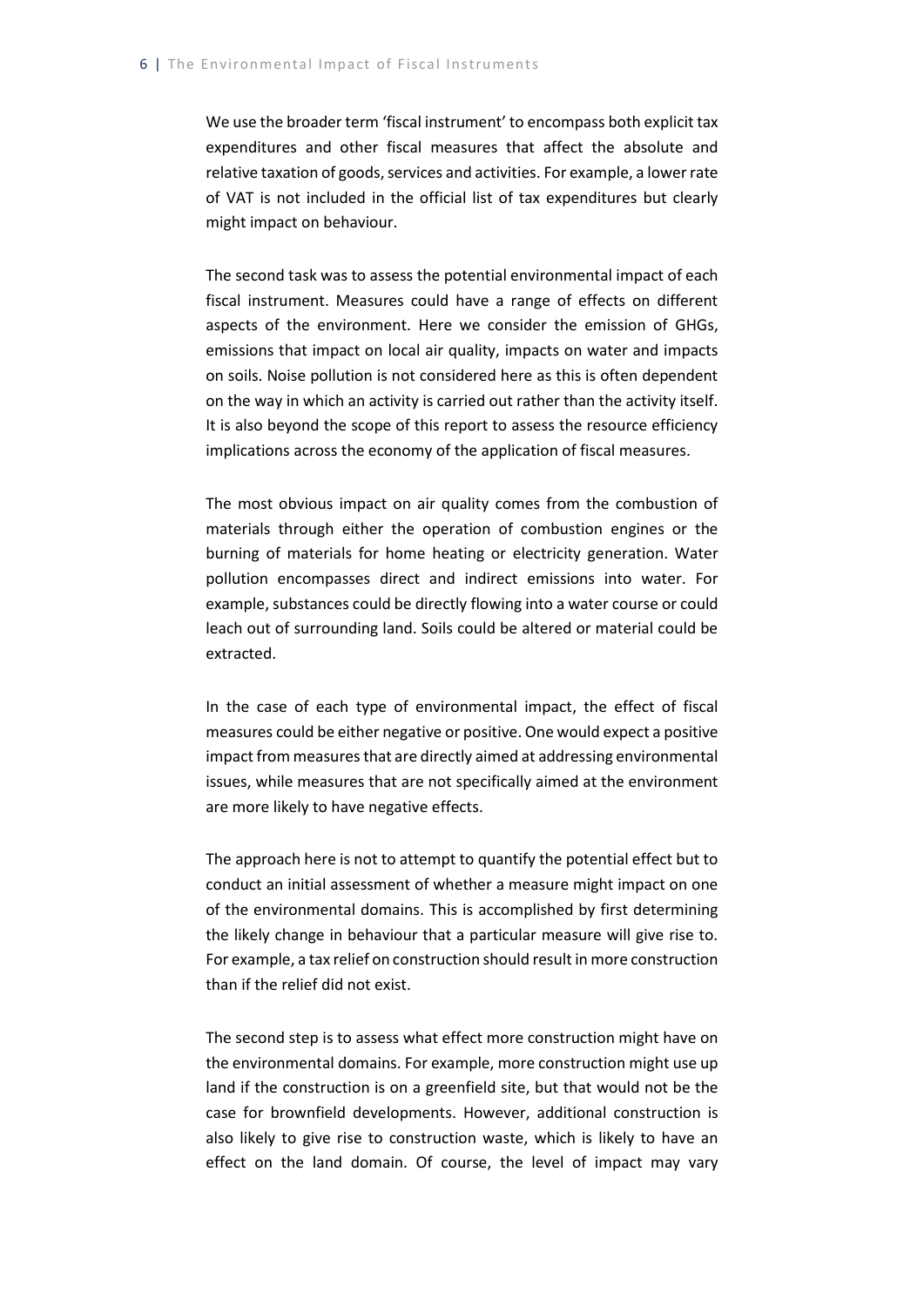significantly between different projects that are stimulated by the tax incentive. It is also not always certain that the effect is necessarily positive or negative. For example, the Young Farmers Relief incentivises younger farmers to take over farms. This might result in more intensive agricultural practices being used that impact negatively on the environment, but it might also eliminate inefficient and environmentally damaging practices or could result in a young farmer converting to organic methods, which would have a beneficial environmental impact. This means that the analysis in this chapter is only a first rough assessment of the likely impacts and more detailed analysis is necessary to identify the nature and scale of impact.

Furthermore, the scale of impact is likely to vary significantly between instruments; many impacts are likely to be small and may well be acceptable in the context of other aims of the particular measure. For example, while the favourable tax treatment of cars for the disabled is likely to increase the stock of cars marginally and to increase GHGs and impacts on air quality, the social benefits of improving the mobility of the disabled far outweigh the negative environmental impacts.

In total we identify 246 environmental impacts, either positive or negative, for this set of instruments. This list is not exhaustive and probably underestimates the number of fiscal instruments in play. These differ in their type, from benefit-in-kind tax exemptions to excise duty taxes. A full list of the fiscal instruments we have identified, with descriptions, is given in the Appendix.

Some fiscal instruments intentionally affect the environment. Examples are easy to find. The Carbon Tax changes the relative price of fuels, deterring use of fossil fuels that lead to higher carbon emissions and ultimately to climate change. Similarly, the environmental levy on plastic bags aims to deter the purchase of plastic bags, ultimately reducing litter. The Cycle to Work Scheme seeks to encourage the take-up of cycling to work to reduce vehicle emissions and congestion, through a benefit-inkind from employers.

However, some instruments can have unforeseen environmental consequences and often these are negative. For example, take the system of company car taxation in Ireland. With tax liability calculated on a sliding scale based on total business kilometres driven, it creates the perverse incentive for employees to increase business mileage to reduce their tax payments. This has the unanticipated effect of increased vehicle emissions.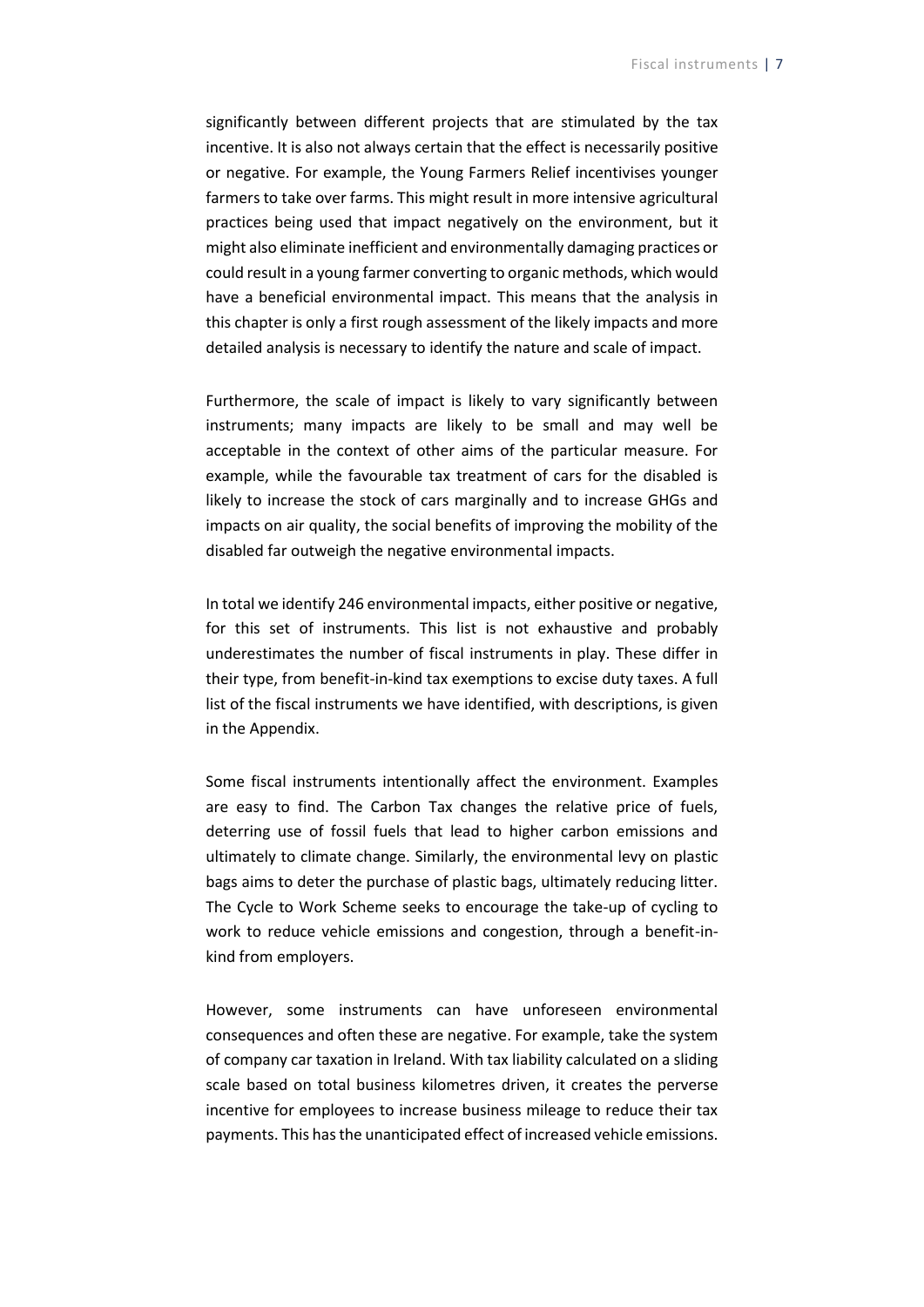Where measures affect the environment in ways that are intended, it is more likely that data will be collected to allow an assessment of the environmental effects of the measures. Indeed, in some cases ex ante assessments may have been carried out by the government or by researchers. For example, the expected effects of the carbon tax were explored in some detail before it was introduced (e.g. Commission on Taxation, 2009; Callan et al*.,* 2009). In contrast, unintended consequences tend to be harder to identify and to estimate.

### <span id="page-16-0"></span>**2.2 SUMMARY OF ENVIRONMENTAL EFFECTS BY DOMAIN AND DIRECTION OF EFFECT**

Here a distinction is made between impacts that affect air quality and those that influence climate change, i.e. local pollutants and global pollutants. Impacts on land include extraction of resources and land-use changes that have negative environmental impacts. Impacts on water include any that reduce water quality, but also those that influence water extraction.

To see how the assessment of impacts was carried out, it is useful to consider a few examples of the measures considered here (the complete set of measures and the assessment are set out in the Appendix). The first measure considered in the Appendix is the Cycle to Work Scheme. This is aimed at increasing cycling and thereby reducing the use of transport modes that use combustion engines. This should reduce GHG emissions and benefit local air quality. In contrast, exemptions from Vehicle Registration Tax (VRT), by reducing the cost of cars for certain individuals, increases the number of cars. However, as this measure is limited to a small number of individuals, the overall effect is likely to be small. The Capital Gains Tax relief on the disposal to a child of a residential dwelling site is expected to have a negative impact on land, as it results in more land being covered with a building. This measure is also more likely to be used more in rural areas, and results in sprawled development patterns, which have wider negative effects. Water and wastewater charges, by making the price of water explicit, will reduce the use of water and thus reduce the production of wastewater.

Table 1 summarises the numbers of likely effects identified under the headings of air, water, land and emissions, divided between those with broadly positive and negative impact.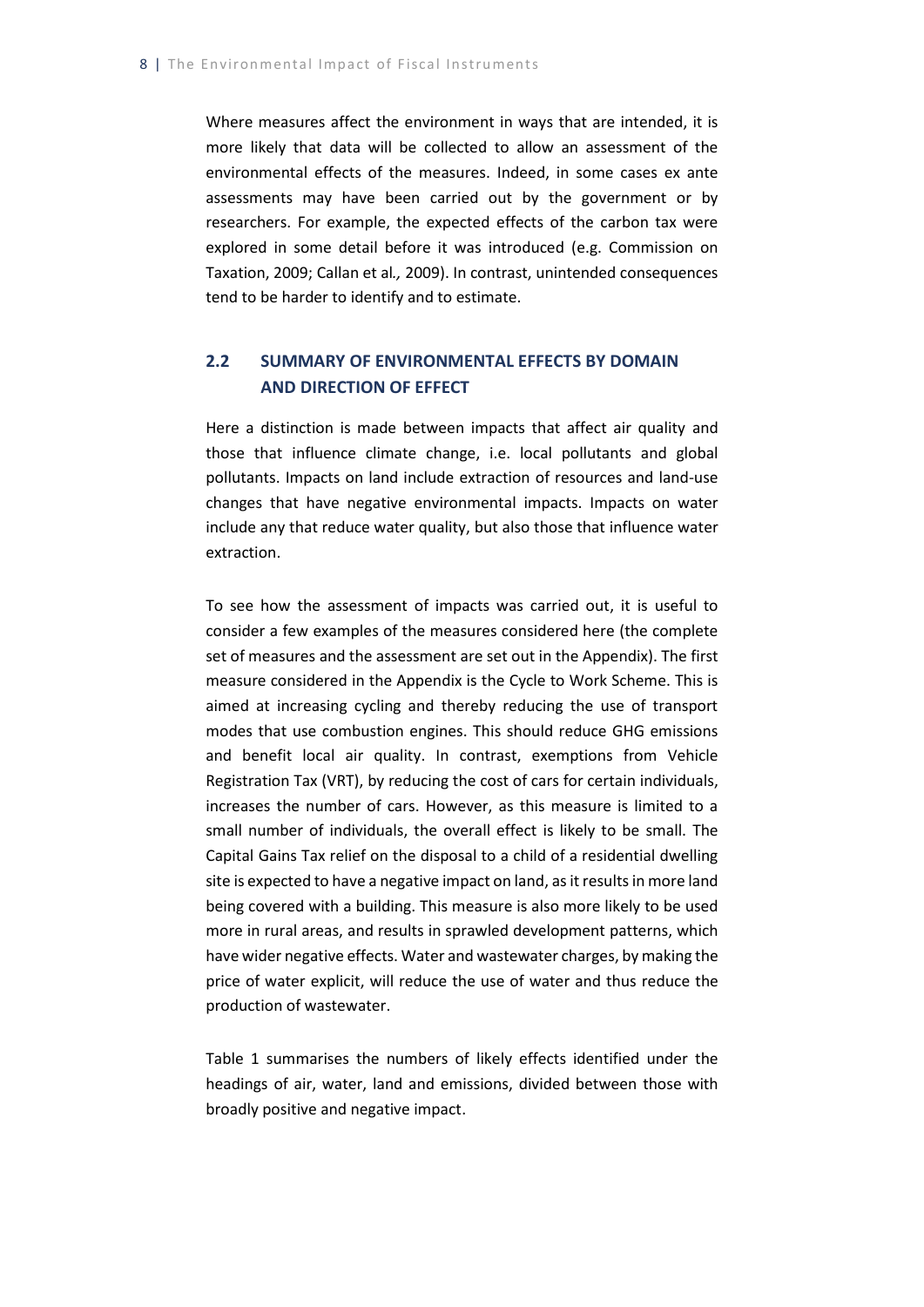| Domain of effect Positive Negative |     |     | Total |
|------------------------------------|-----|-----|-------|
| Air                                | 40  | 27  |       |
| Water                              | 10  | 13  | 23    |
| Land                               | 17  | 41  | 58    |
| Emissions                          | 57  |     | 98    |
|                                    | 124 | 177 | 246   |

#### <span id="page-17-0"></span>**TABLE 1 ENVIRONMENTAL EFFECTS IDENTIFIED FOR FISCAL INSTRUMENTS IN IRELAND**

*Source: Authors' calculations; see Appendix.*

The total number of positive environmental effects is just greater than the total number of negative effects from the instruments we have identified. The most prevalent domain of effects is emissions, with 98 environmental effects associated with it, of which majority are positive. Land and emissions are associated with the largest number of negative environmental effects, although the majority of land impacts are negative while the majority of emissions effects are positive.

This simple environmental categorisation of instruments takes no account of the varying sizes of the positive or negative effects. In practice, the impact can vary greatly across instruments, particularly in how many economic agents the tax affects. This can range from small (e.g. repayment of VAT for disabled drivers) to substantial numbers (e.g. plastic bag levy). It is not straightforward to quantify the effects of fiscal instruments. There are several challenges. Firstly, the required data may not be available. For example, details that could be used to assess the environmental impact of the tax treatment of company cars, which is likely to have significant negative environmental effects, are not available. Secondly, parameters that measure the responsiveness of behaviour to price changes are required to calculate the potential impact of changing a fiscal measure. Finally, accurate and up-to-date information on emission factors is required in order to put a figure on the damage of an activity.

In the next chapter, we scrutinise selected fiscal instruments in detail, paying special attention to their environmental impact and attempting to quantify it. This approach is intended to help illustrate how such effects can be identified and quantified in general, as well as providing some useful insights into the specific cases discussed.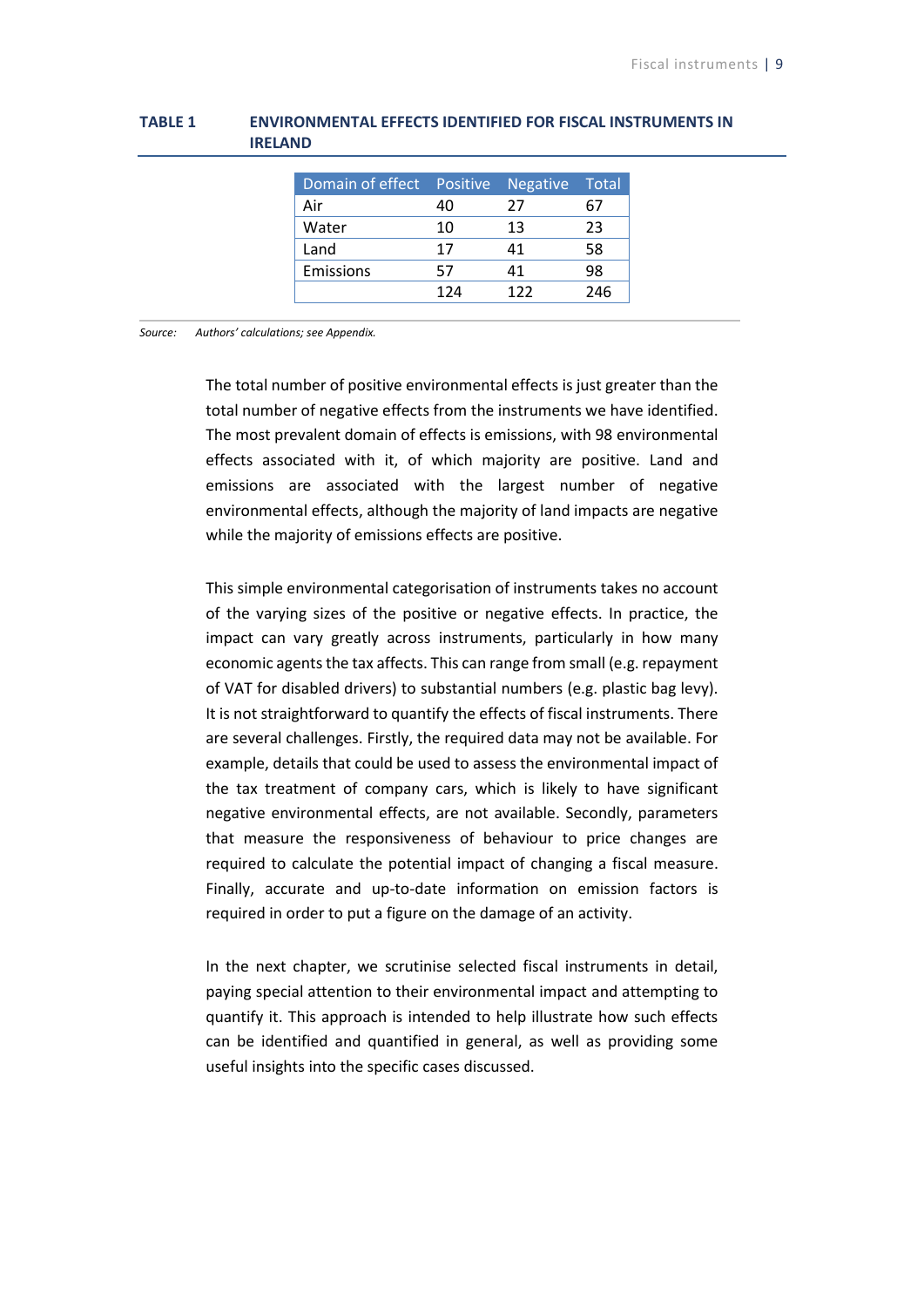# <span id="page-18-0"></span>**CHAPTER 3**

### **Case studies**

1

The assessment of fiscal measures in the previous chapter shows that many have a negative environmental impact. Thus, the fiscal measures in place result, for example, in higher emissions. Using four case studies we quantify this negative effect, calculating the positive environmental effect of removing these measures.

Agriculture and transport remain the two largest contributors by sector to overall GHG emissions in 2015, accounting for 33.1 per cent and 19.8 per cent respectively (Environmental Protection Agency (EPA), 2017). Additionally, the two sectors are projected to account for 76 per cent of non-Emissions Trading Scheme (ETS) emissions in 2020 (EPA, 2016b). We select four fiscal measures that that are assessed to negatively affect the emissions from these sectors. These are the difference in excise rate between petrol and diesel, the zero value added tax rate (VAT) on fertiliser, the rebate scheme on diesel excise for the haulage industry and the possible introduction of an air passenger duty (APD).

The selection was heavily influenced by data availability. For example, the tax regime for company cars appears to incentivise higher emissions, but as there are no data on the number of company cars, their characteristics and usage, it is not possible to conduct an analysis of this incentive. The analysis in this chapter provides a more in-depth analysis in order to quantify these negative effects.

#### <span id="page-18-1"></span>**3.1 DIESEL–PETROL EXCISE GAP**

The taxation regime for vehicles of different fuel types has a significant impact on consumer decisions. For example, the charging of vehicle registration tax and motor tax in Ireland on the basis of  $CO<sub>2</sub>$  emissions resulted in a significant switch towards diesel-powered cars (Hennessy and Tol, 2011). There is also a relationship between the relative taxation of fuels and the composition of the vehicle stock. Across EU countries the correlation between the share of the stock of passenger cars that are diesel powered and the favourable tax treatment of diesel relative to petrol is  $0.53.<sup>5</sup>$ 

<sup>5</sup> The calculation uses Eurostat data on the stock of passenger cars by fuel type and fuel taxation rates from the EU DG MOVE. The correlation is statistically significant at the 1% level.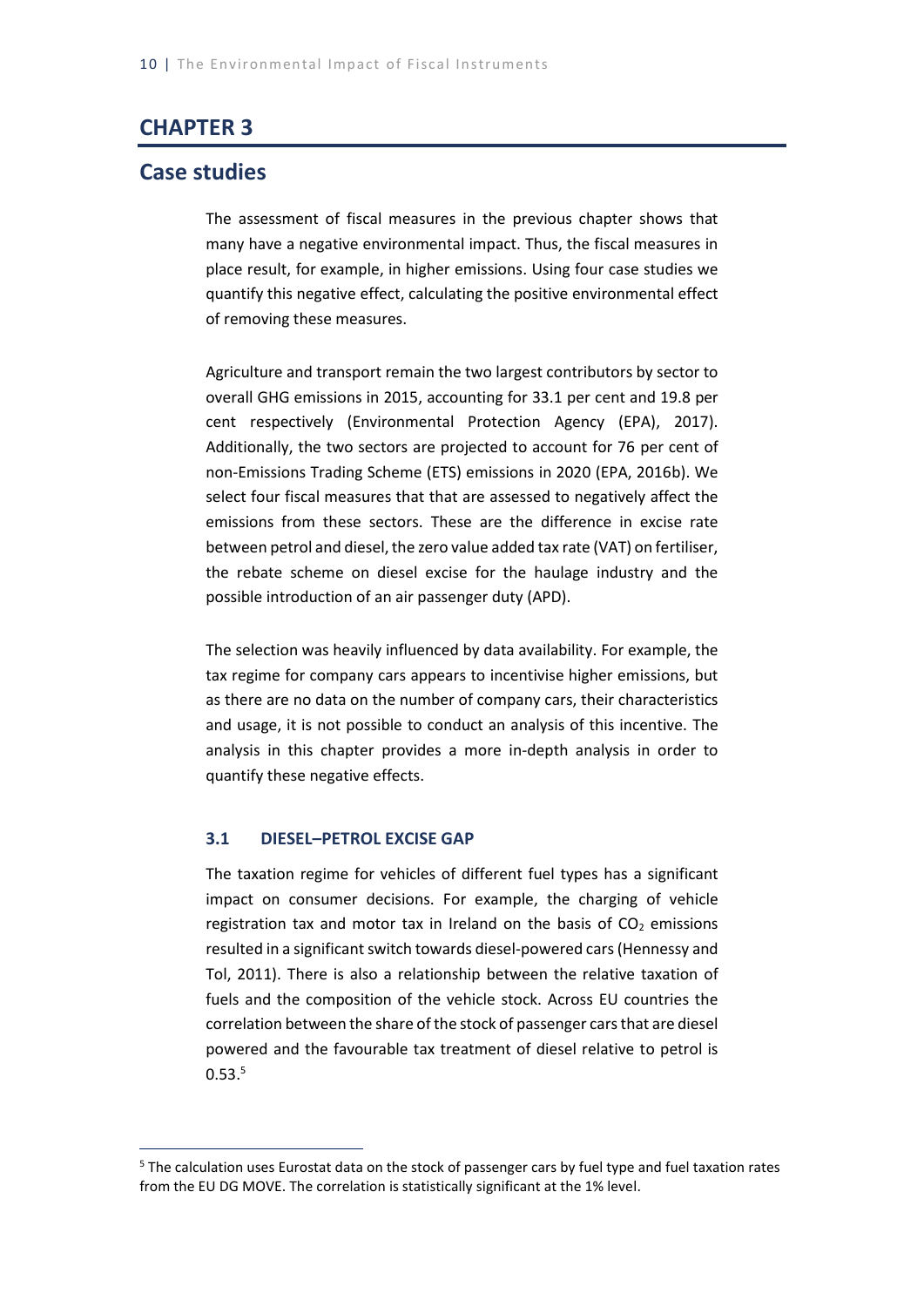The change in the tax system in Ireland has had a significant effect on  $CO<sub>2</sub>$ emissions, as it incentivised the purchase of more efficient vehicles. In 2009 just 13 per cent of new cars registered were in the lowest emission category (Category A, less than 120 g  $CO<sub>2</sub>/km$ ). By 2016 this had increased to 78 per cent. The buoyant economy, which resulted in a significant increase in the number of new vehicles purchased, reduced the average age of the Irish car stock, and individuals chose to buy more efficient cars. This, coupled with EU regulations that required car manufacturers to produce more efficient vehicles should have resulted in a significant efficiency improvement.

However, the rising stock of new vehicles was accompanied by longer travel distances and somewhat larger cars on average the efficiency improvements have been more modest than one might expect. Daly and Ó Gallachoir (2011) estimated that  $CO<sub>2</sub>$  emissions in Ireland have been reduced by 7 per cent. This estimate, however, does not take account of the fact that manufacturers' claimed emissions have been progressively understated. A recent report by the International Council on Clean Transportation (ICCT) (2016; see also Tietge et al., 2017) shows that the deviation between manufacturers' stated emissions and those measured in practical driving situations increased from 9 per cent in 2001 to 42 per cent in 2015. In addition, Leinert et al. (2013) show that dieselisation due to the tax changes introduced in 2008 resulted in lower reductions in nitrogen oxides ( $NO<sub>x</sub>$ ) emissions than would otherwise have been the case.

In Ireland, consumption and excise receipts for diesel surpass those for petrol, and the gap between them is growing. Figures 1 and 2 display the recent trends in observed fuel consumption and receipts.

As a consequence of increasing diesel consumption in Ireland and across the EU, significant air quality issues have arisen as vehicles emit  $NO<sub>x</sub>$  and particulate matter (PM) as well as  $CO<sub>2</sub>$ , and diesel vehicles emit more NO<sub>x</sub> and PM than petrol vehicles (both emit more  $CO<sub>2</sub>$  than electric vehicles).

The transport sector is a major contributor to emissions of air pollutants. In 2013, this sector made up 46 per cent of total  $NO<sub>x</sub>$  emissions and 13 per cent of total PM<sub>10</sub> (PM 10  $\mu$ m or less in diameter), emissions in the EU-28. Moreover, of the  $NO<sub>x</sub>$  emissions emitted by road vehicles, 80 per cent is from diesel vehicles (European Environment Agency (EEA), 2015).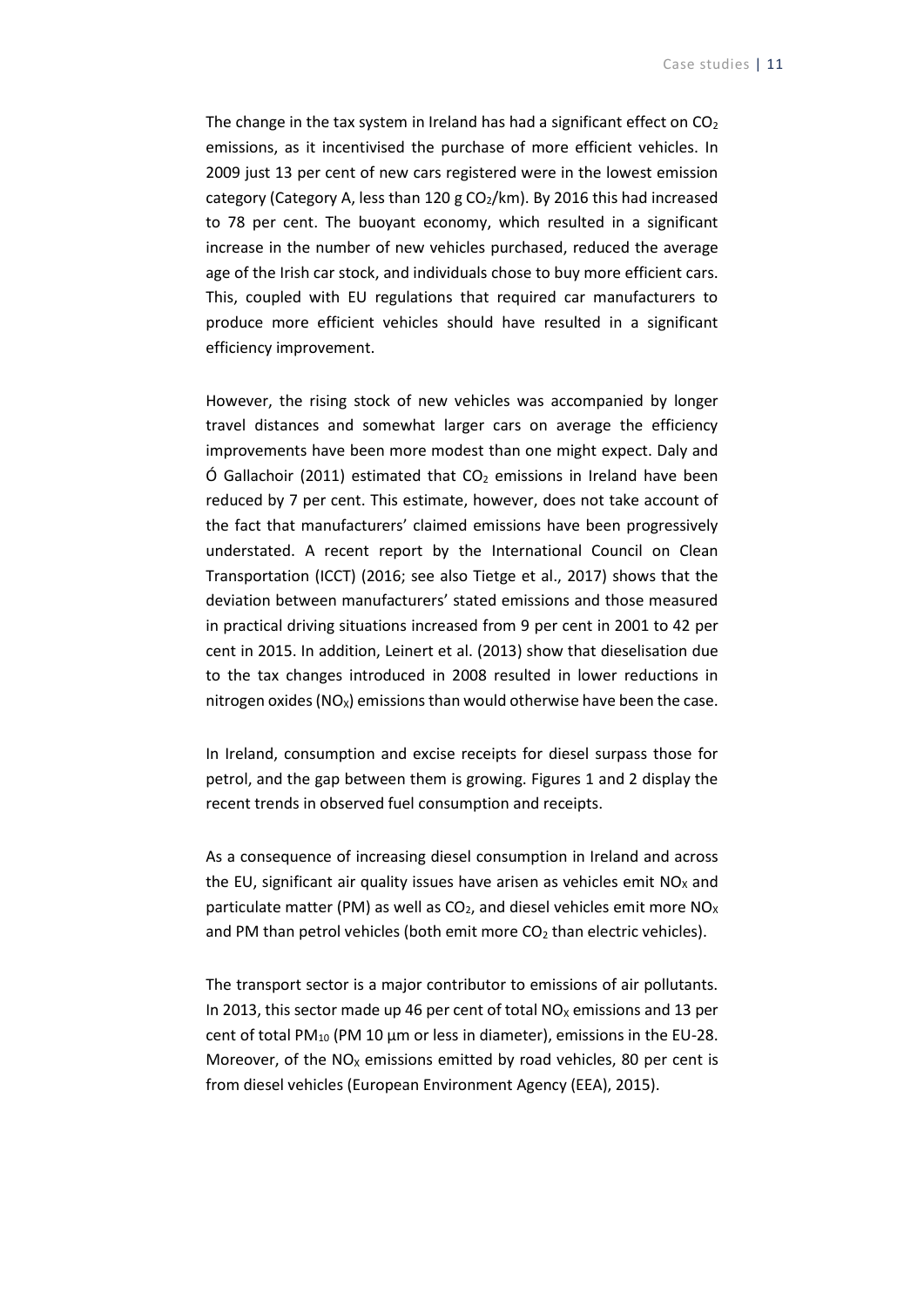

<span id="page-20-0"></span>

*Source: Revenue Commissioners* 

#### <span id="page-20-1"></span>**FIGURE 2 FUEL EXCISE RECEIPTS (€MILLION)**



*Source: Revenue Commissioners*

The vehicle emissions testing process has received greater attention since the Volkswagen scandal in 2015. The emissions during typical operating conditions have been found to far exceed theoretical testing levels. Diesel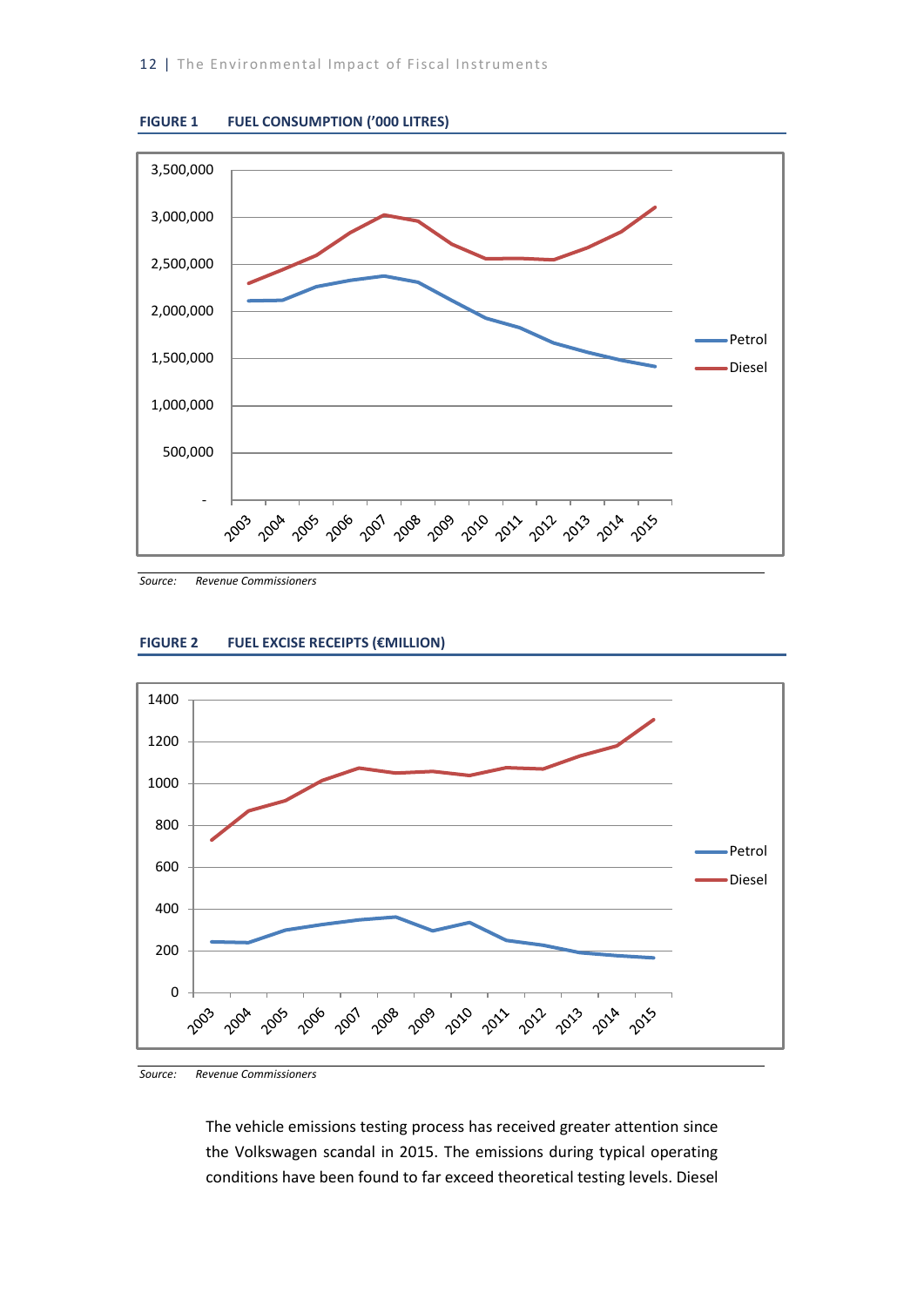vehicles that 'claim' to meet standards under laboratory conditions perform far less well when measured under real driving conditions. For example, on-road fuel consumption, and hence also the  $CO<sub>2</sub>$  emissions, can be 20–40 per cent higher than official measurements. Additionally, the levels of  $NO<sub>x</sub>$  emissions can be up to four or five times higher in reality (EEA, 2015; Tietge et al., 2017). A similar wide disparity in vehicle emission levels under laboratory and real-life testing has not been witnessed for petrol vehicles. While the EU plans to introduce emissions testing procedures that better reflect real on-road driving conditions, it is likely that until then the emission factors used for diesel vehicles will understate their true impact. Thus, caution should be exercised with the emission factors used in this paper.

The higher levels of emissions compared to those claimed by manufacturers combined with growing traffic volumes have resulted in poor air quality in many European cities. As a consequence, and given the need to meet EU air quality regulations, many cities are now considering diesel bans or at least bans of diesel vehicles that do not meet the Euro 6 standard.<sup>6,7</sup>

Currently, diesel fuel benefits from a lower excise rate than petrol in Ireland.<sup>8</sup> This, along with the CO<sub>2</sub>-based Vehicle Registration Tax (VRT) and Motor Tax system, incentivises the purchase and use of diesel cars. The lower excise rate on diesel compared to petrol can be considered a tax expenditure. This favourable treatment of diesel vehicles, which was introduced to reduce  $CO<sub>2</sub>$  emissions, is likely to result in increased emissions of both  $NO<sub>x</sub>$  and PM. Here we examine the environmental impact of this favourable tax treatment of diesel cars, by calculating the effect on fuel consumption and emissions if the excise rate on diesel is raised to that of petrol.<sup>9</sup>

 $\overline{a}$ 

<sup>&</sup>lt;sup>6</sup> The EU sets emission standards for passenger cars and other vehicles setting out maximum permitted emissions of key pollutants. These standards were introduced in 1993, with the original standard being known as Euro 1. They have been progressively tightened and the latest is Euro 6, which was introduced in 2014.

 $<sup>7</sup>$  The Bundesrat, the national legislative body that represents the German Federal States, which has</sup> significant functions in relation to transport, has proposed a new law that will ban diesel vehicles that do not meet at least the Euro 6 norm.

<sup>8</sup> The excise rates on petrol and diesel are €587.71 and €479.02 per 1000 l, respectively (including the carbon tax component).

<sup>&</sup>lt;sup>9</sup> Equalising the excise rates is not revenue neutral, so the effect will be a mix of equalisation and of raising the average price of fuel.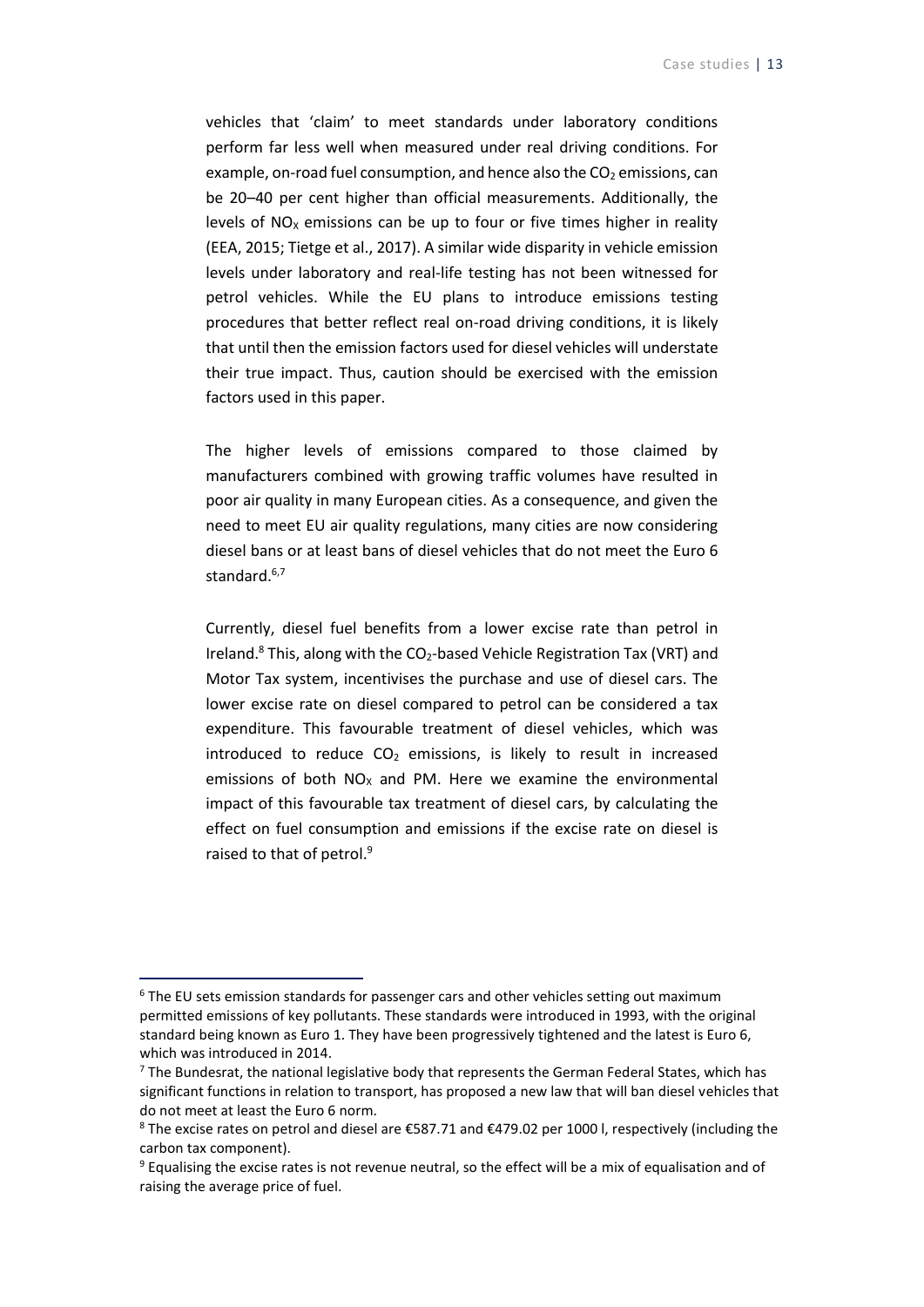#### <span id="page-22-0"></span>**3.1.1 Method**

-

The impact of closing the excise gap between the two fuels would come through a price effect, which can be measured using the price elasticity of demand (PED) for fuel (in this case, diesel). A PED measures the responsiveness of demand to a change in price. The equalisation of excise rates is equivalent to a 22 per cent increase in the price of diesel. Multiplying this percentage change in price by the PED of diesel will generate the percentage change in the quantity of diesel demanded. This figure will feed through to changes in consumption, emissions and receipts. These calculations take the current composition of the vehicle stock, which of course is significantly changed from its pre-2008 composition due to the tax changes introduced at that time, as a basis. The results of the calculations would be different if the composition and size of the stock were different.

We also consider the possibility that drivers would switch away from diesel to petrol. In the short run this is likely to be muted, but over time a permanent change in the relative price of fuel would impact on the car technology purchased.<sup>10</sup> We can estimate the magnitude of this switching using a cross-price elasticity of demand (XED) for petrol with respect to diesel. This measures the responsiveness of petrol demand to a change in diesel prices. As diesel and petrol are assumed to be substitutes for each other, we would expect a positive cross-elasticity; that is, as the price of diesel increases, drivers divert their fuel demand towards the substitute of petrol. While many research papers have estimated price elasticities (e.g Dahl, 2012; Labandeira et al., 2017), there is a gap in the literature pertaining to the estimation of cross-price elasticities of demand for diesel and petrol. Further research will be needed to address this shortcoming and ensure that the elasticity used in this report is plausible in an Irish context.

We use emission factors to gauge the environmental impact of a change in the price of diesel. An emission factor gives the average emission rate of a given pollutant for a given source, relative to units of activity. We have opted to use emission factors relative to a litre of fuel instead of using emission factors that give pollutant per kilometre driven, as these correspond to the easily accessible fuel consumption data and this avoids

 $10$  It is likely that only households with both diesel and petrol vehicles may switch to using their petrol vehicles immediately.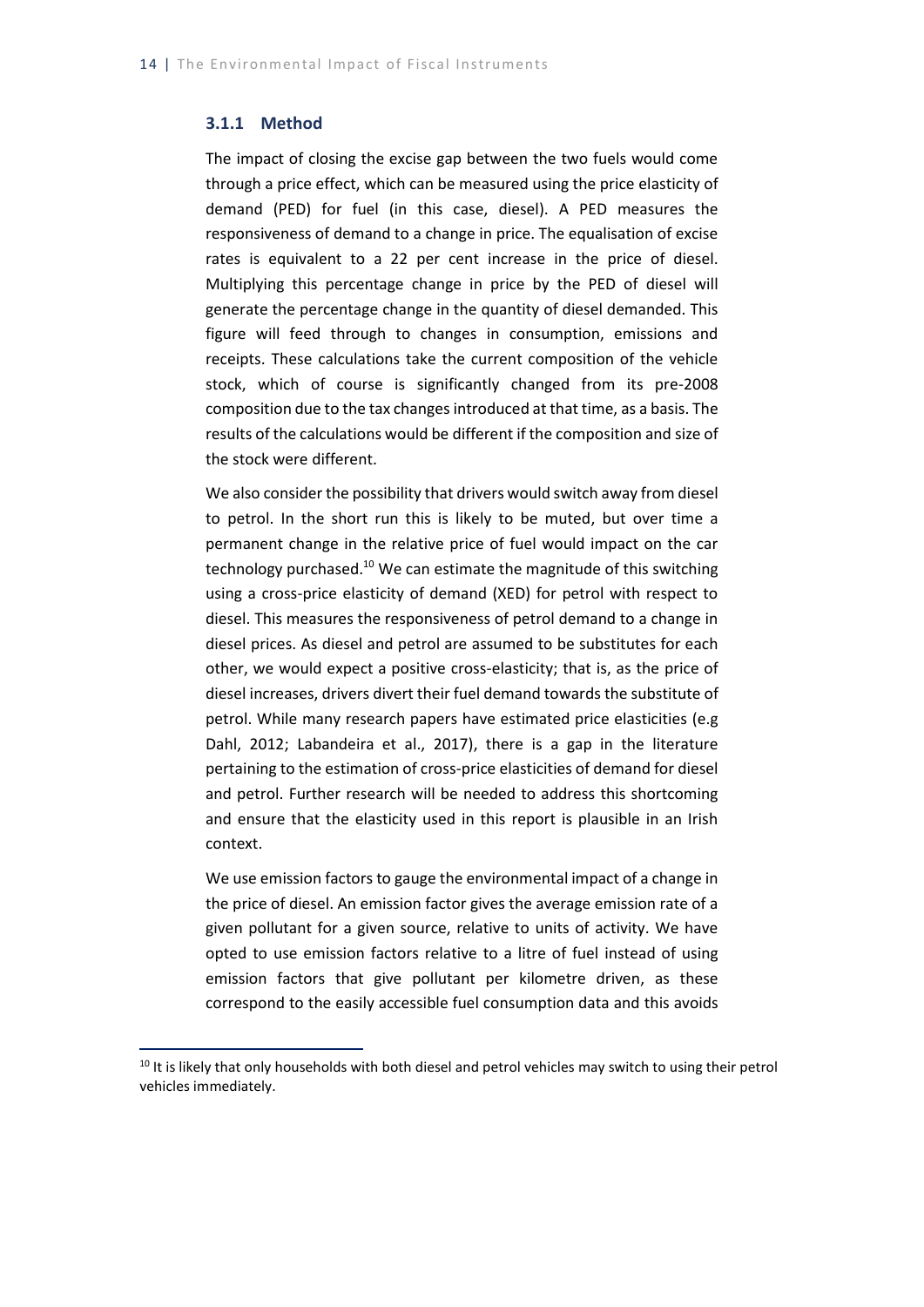arguments over the relative fuel efficiency of diesel over petrol for distance travelled on a tank of fuel. Transport emission factors are taken from research by AEA Energy & Environment, on behalf of Defra.<sup>11</sup> We opted to use these emission factors over those provided by the Sustainable Energy Authority of Ireland (SEAI), because they are much richer in detail.<sup>12</sup> In particular, they give an estimate of urban and rural emissions, which is a salient issue in Ireland. They provide a rich dataset of emission factors for different types of vehicle engines as well as distinguishing between urban, rural and motorway emissions. We use the emission factors for  $NO<sub>x</sub>$  and PM<sub>10</sub>, both rural and urban, for the newest class of diesel and petrol vehicles, which results in a conservative estimate of the environmental impact as newer engines are more efficient than older ones and the gap between new diesel engines and petrol engines is smaller than that for older engines. To measure the difference in emissions between urban and rural Ireland, we use population data from the census to proxy for urbanrural mileage in Ireland.<sup>13</sup>

#### <span id="page-23-0"></span>**3.1.2 Results**

<span id="page-23-1"></span>-

We have assumed a price elasticity of demand for diesel of -0.19, estimated for Ireland by the National Roads Authority (NRA, 2013). In addition, we have used a cross-price elasticity of demand estimated for petrol of 0.10 in Polemis (2006). Polemis estimates petrol and diesel demand in Greece using a cointegration approach. The figure he finds is reasonable in a theoretical sense, as we expect diesel and petrol to be imperfect substitutes, but considering that few studies have estimated cross-price elasticities between fuels, it would be unwise to place too much faith in the estimate. $14$  With these two elasticities, we can simulate what would happen if the diesel excise rate were increased by 22 per cent to bring it in line with the rate for petrol. Table 2 summarises these results and Table 3 computes the net changes for the variables of interest.

<sup>&</sup>lt;sup>11</sup> AEA Energy & Environment is now called Ricardo Energy & Environment.

<sup>&</sup>lt;sup>12</sup> We do use the SEAI diesel emission factor for CO<sub>2</sub> emissions, which is 2.68 kg CO<sub>2</sub>/l.

<sup>&</sup>lt;sup>13</sup> 62% of the population of Ireland lived in urban areas (Central Statistics Office (CSO), 2012).

<sup>&</sup>lt;sup>14</sup> Ofori (2015), another paper we identified, estimated a cross-price elasticity of demand for petrol equal to 0.10 in Ghana. This figure provides greater confidence to the Polemis (2006) estimate used.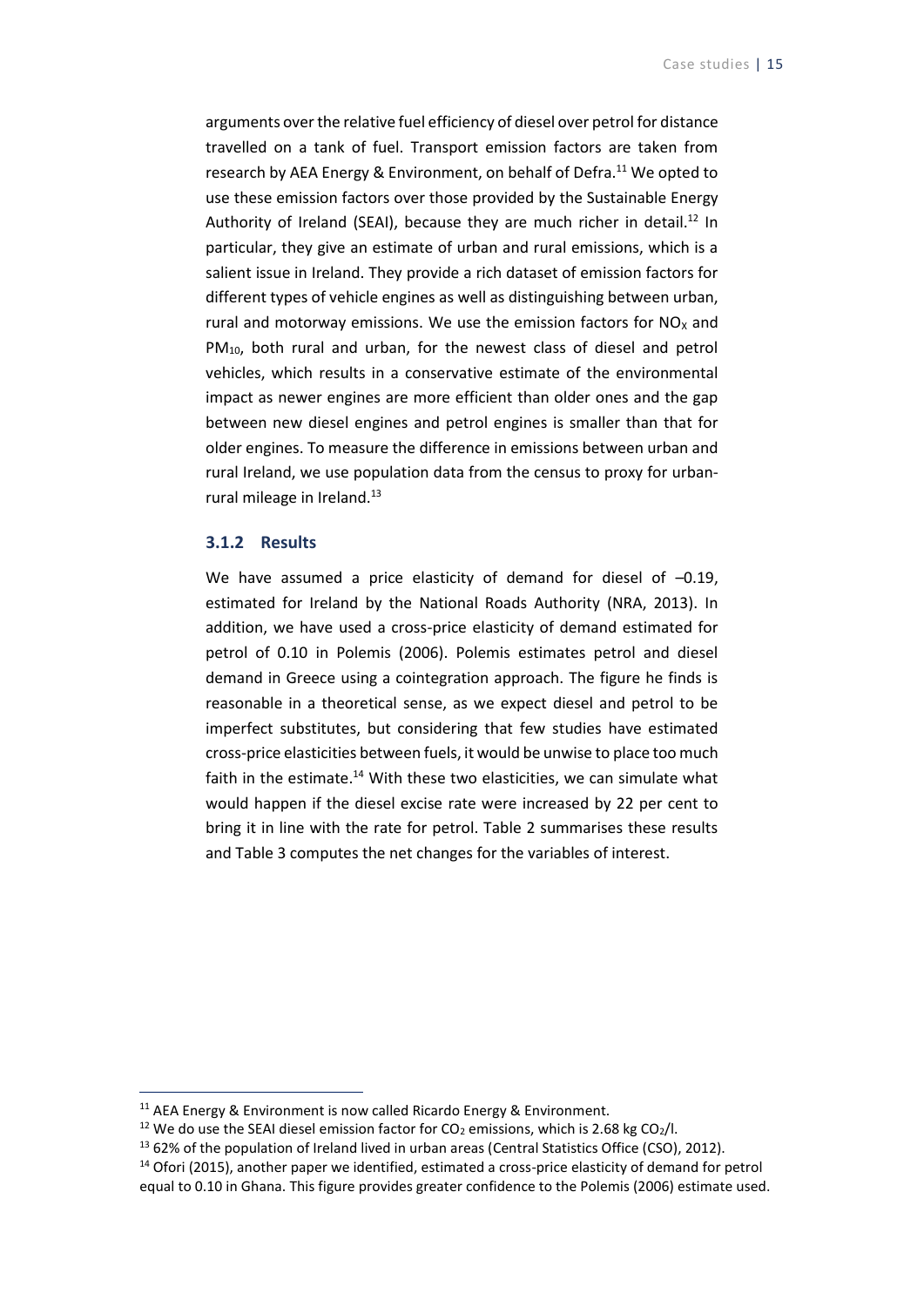#### TABLE 2 OUTCOMES OF EQUALISING DIESEL AND PETROL EXCISE RATES

|                                      | <b>Before</b> | After     | Change     | Change (%) |
|--------------------------------------|---------------|-----------|------------|------------|
| <b>Diesel</b>                        |               |           |            |            |
| Excise duty ( $\epsilon$ per 1000 l) | 479.02        | 587.71    | 108.69     | 22         |
| Consumption (1000 l)                 | 3,106,000     | 2,972,000 | $-134,000$ | $-4.3$     |
| Receipts (€m)                        | 1,308         | 1,747     | 439        | 33.6       |
| $CO2$ emissions (t)                  | 8,323,000     | 7,964,000 | $-359,000$ | $-4.3$     |
| Urban $NOx$ emissions (t)            | 9,743         | 9,323     | $-420$     | $-4.3$     |
| Rural $NOx$ emissions (t)            | 6,090         | 5,827     | $-263$     | $-4.3$     |
| Total $NOx$ emissions (t)            | 15,830        | 15,150    | $-680$     | $-4.3$     |
| Urban $PM_{10}$ emissions (t)        | 597           | 571       | $-26$      | $-4.3$     |
| Rural $PM_{10}$ emissions (t)        | 283           | 271       | $-12$      | $-4.3$     |
| Total PM <sub>10</sub> emissions (t) | 880           | 842       | $-38$      | $-4.3$     |
| Petrol                               |               |           |            |            |
| Excise duty ( $\epsilon$ per 1000l)  | 587.71        | 587.71    | 0          | 0          |
| Consumption (kl)                     | 1,417,000     | 1,449,000 | 32,000     | 2.2        |
| Receipts $(\epsilon m)$              | 768           | 851       | 83         | 10.8       |
| $CO2$ emissions (t)                  | 3,344,000     | 3,420,000 | 76,000     | 2.3        |
| Urban $NOx$ emissions (t)            | 808           | 827       | 19         | 2.4        |
| Rural $NOx$ emissions (t)            | 565           | 578       | 13         | 2.3        |
| Total $NOx$ emissions (t)            | 1,373         | 1,405     | 32         | 2.3        |
| Urban $PM_{10}$ emissions (t)        | 17.6          | 18.0      | 0.4        | 2.3        |
| Rural $PM_{10}$ emissions (t)        | 10.8          | 11.0      | 0.2        | 2.2        |
| Total $PM_{10}$ emissions (t)        | 28.3          | 29.0      | 0.7        | 2.3        |

*Notes: Values are rounded to four significant figures.*

*Source: Authors' calculations*

#### <span id="page-24-0"></span>TABLE 3 NET CHANGES

|                                      | Change     | Change (%) |
|--------------------------------------|------------|------------|
| Consumption (kl)                     | $-102,000$ | $-2.3$     |
| Receipts (€m)                        | 522        | 25         |
| $CO2$ emissions (t)                  | $-283,000$ | $-2.4$     |
| Urban $NOx$ emissions (t)            | $-402$     | $-3.8$     |
| Rural $NOx$ emissions (t)            | $-250$     | $-3.7$     |
| Total $NOx$ emissions (t)            | $-652$     | $-3.8$     |
| Urban $PM_{10}$ emissions (t)        | $-25$      | $-4.1$     |
| Rural $PM_{10}$ emissions (t)        | $-12$      | $-4.1$     |
| Total PM <sub>10</sub> emissions (t) | $-37$      | $-4.1$     |

*Notes: Values are rounded to three significant figures.*

*Source: Authors' calculations*

The analysis shows quite broadly that an equalisation of excise rates of petrol and diesel to the current rate for petrol would reduce fuel consumption, drive down vehicle-related emissions and provide a revenue boost to the exchequer. Emissions of all three pollutants fall (see Figures 3, 4 and 5). The reductions are significant, especially given that the change required to achieve them is relatively modest. Importantly, the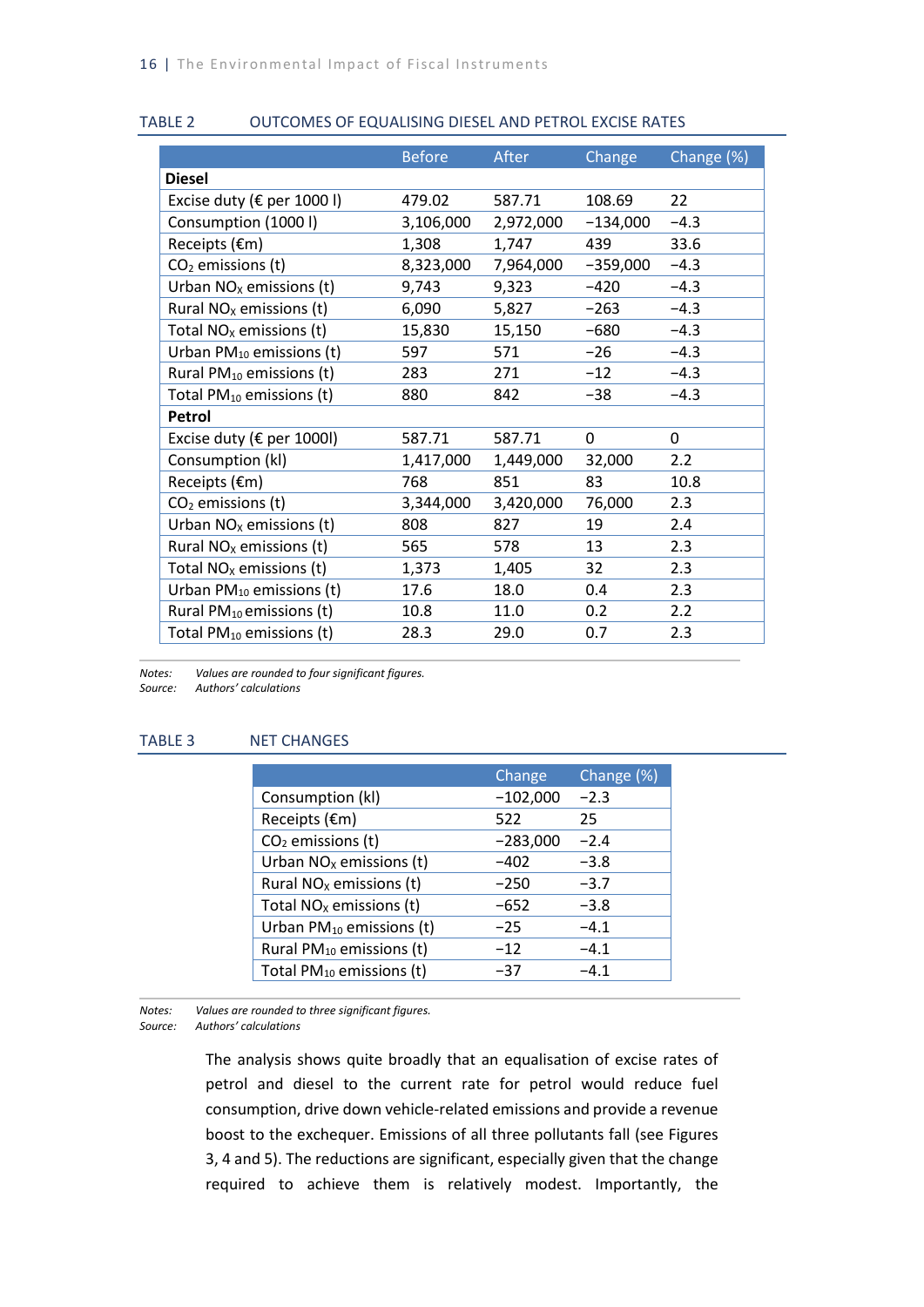equalisation of excise rates would lead to a reduction in  $CO<sub>2</sub>$  emissions, i.e. it would not reverse the gains achieved through the tax changes introduced in 2008.

Interestingly, there is a greater reduction in urban areas than in rural areas (see Table 3). The equalisation of excise rates would thus particularly meet the objective to improve urban air quality. This is important, as air quality issues tend to be concentrated in urban areas.

Government receipts are expected to increase from the greater petrol fuel sales and the greater excise duty on each litre of diesel. This revenue boost is to be expected since diesel demand is inelastic (PED is less than 1). This happens because the price effect generated by the higher price of diesel is greater than the quantity effect of a reduction in sales<sup>15</sup>.



#### <span id="page-25-0"></span>**FIGURE 3 CO<sup>2</sup> EMISSIONS**

*Source: Authors' calculations*

-

<sup>&</sup>lt;sup>15</sup> Revenue is likely to fall in the long run as individuals alter their behaviour and switch to more efficient cars, including those with alternative technologies. This highlights the key issue in enacting environmental tax reform, as the intended changed behaviour erodes tax revenues.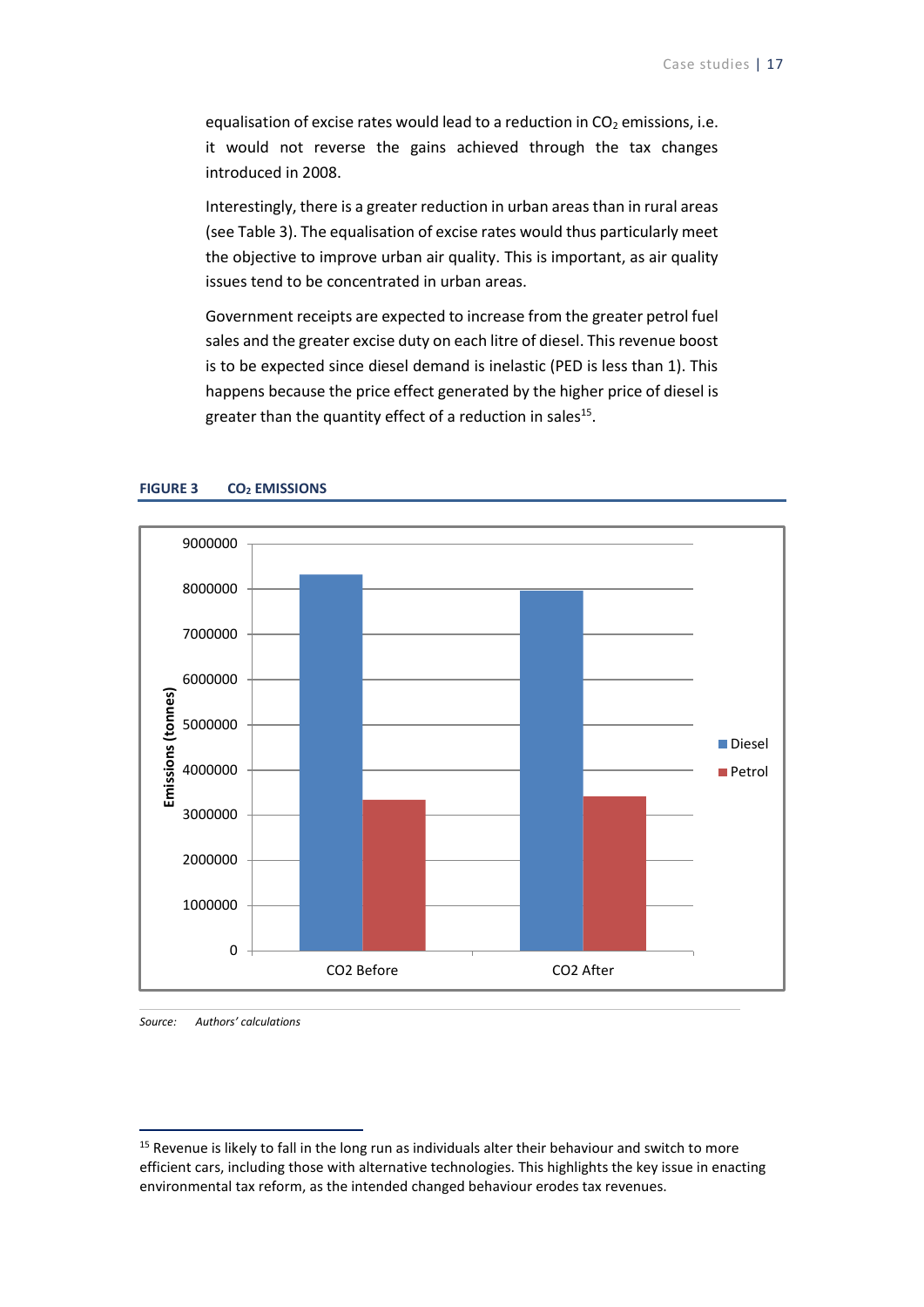<span id="page-26-0"></span>



*Source: Authors' calculations*



#### <span id="page-26-1"></span>**FIGURE 5 PM<sup>10</sup> EMISSIONS**

*Source: Authors' calculations*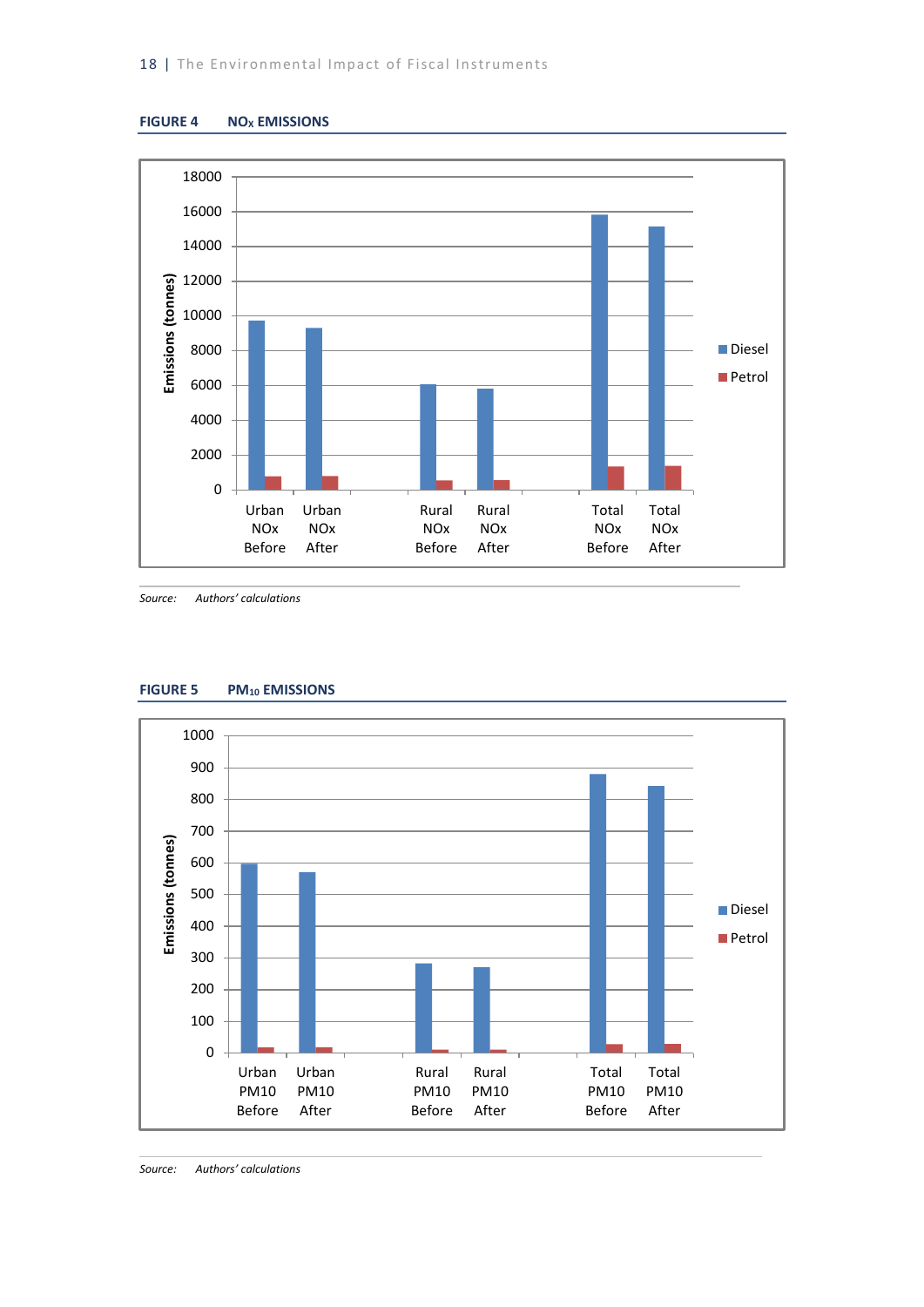#### <span id="page-27-0"></span>**FIGURE 6 EXCISE RECEIPTS**



*Source: Authors' calculations*

This case study shows that an increase in the excise rate on diesel can be justified on environmental and fiscal grounds. One point to consider is how the change in the price of diesel in Ireland could impact on the relationship of fuel demand between neighbouring jurisdictions of the UK (NI) and Ireland. An increase in the Irish price of diesel that makes it higher than the NI price may increase the level of cross-border fuel tourism into the UK, which would have a positive effect on Ireland's recorded emissions but a negative impact for the exchequer. Recent research by Kennedy et al. (2017) shows that the price of diesel was 1.2 times higher in the UK than in Ireland in 2016, suggesting that the risk of 'fuel leakage' outside the country is likely to be minimal. However, one should be aware of the impact any increase in the excise rate of diesel may have on the substitution of agricultural diesel. The increase in the price differential between the two types of diesel may incentivise fuel fraud, although sampling by Revenue shows that the selling of agricultural diesel is close to being eliminated in the market, which suggests that this problem may not be as big as first thought (Tax Strategy Group, 2016). Overall, an increase in the excise rate of diesel is likely to reduce environmental damage caused by motor fuels.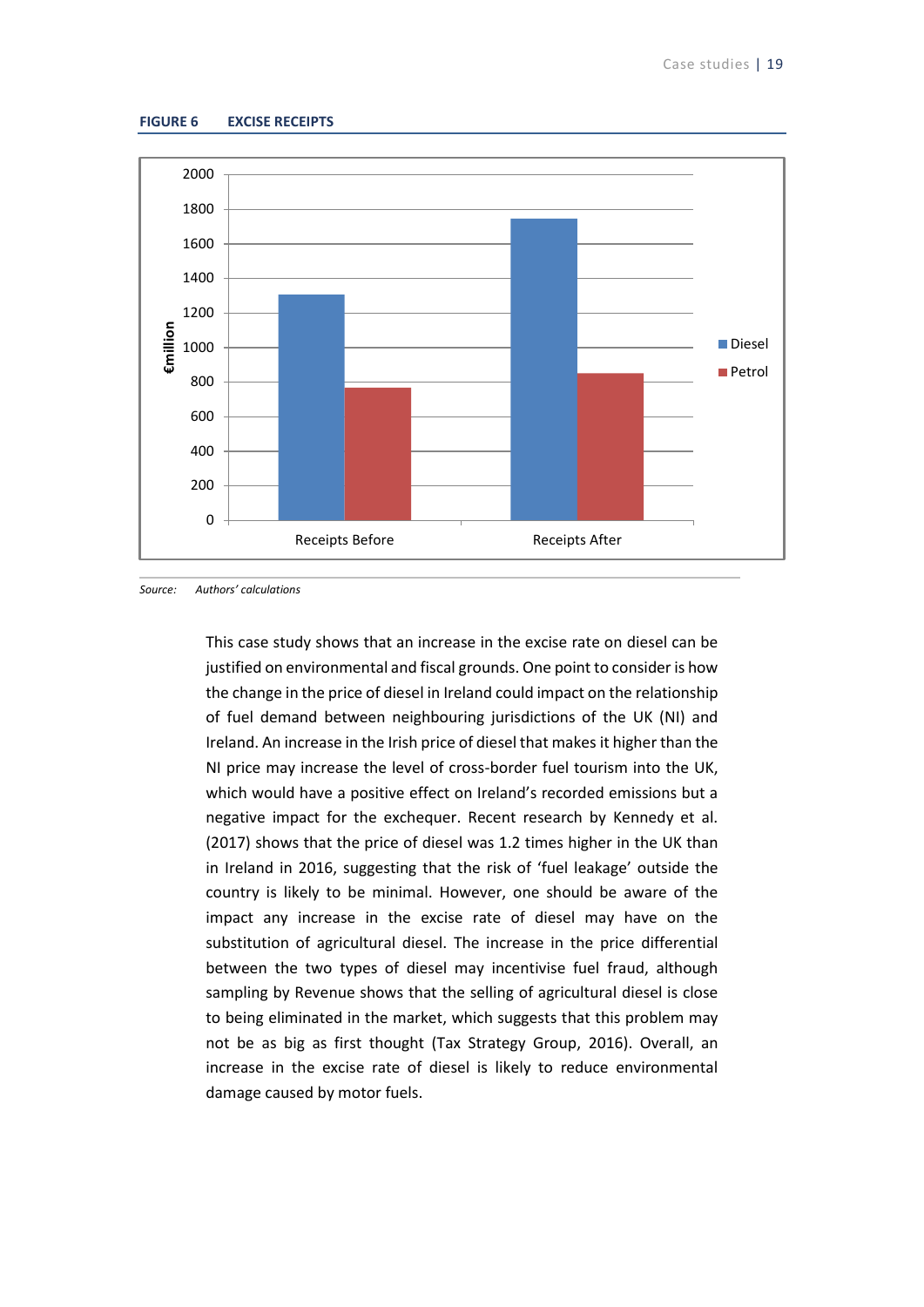#### <span id="page-28-0"></span>**3.2 ZERO RATE VAT ON FERTILISER**

Nitrate and phosphate leaching causes severe damage to rivers and lakes. A report by the EPA on water quality found that the eutrophication of rivers and lakes continues to be the greatest impact on water quality from agriculture in Ireland, with 88 per cent of nitrates and nearly 50 per cent of phosphates reaching inland waters originating from agricultural sources (EPA, 2015). Additionally, the use of nitrogen fertiliser and manure contributed substantially to the agriculture sector's 32 per cent share of national GHG emissions in 2014 (EPA, 2016a). Controlling nitrogen output by farmers is predicted to lead to environmental benefits, through decreased nitrogen pollution, as well as economic benefits in the form of improved long-term yields (European Commission, 2013). However, in countries where nitrogen taxes have been implemented, the results have been mixed.

In their study of nitrogen control policies on two Ohio farm sites, Hopkins et al. (1996) found that taxes must be set at a relatively high level in order to incentivise farmers to make significantly nitrogen reductions. It was also found that nitrogen pollution and economic impact varied dramatically according to farm type. The tax had a more adverse economic impact on crop than on animal farms, although crop farms had lower emissions than animal farms, because animal farms can substitute from fertiliser to animal manure. This led the authors to conclude that any policies should be targeted towards land and farm type. Schou et al. (2000) undertook a similar study in Denmark, examining the effects of a nitrogen tax on fertilisers compared to both fertilisers and animal feeds. They also found that marginal abatement costs varied significantly by farm type. The single tax scenario had the largest impact on the crop sector, and little impact on the cattle or pig industry, which can substitute animal manure. In the combined tax scenario, activity in the livestock sector shrank. Both scenarios led to a reduction in nitrogen application by 32–40 per cent. However, following a cost-effectiveness analysis it was shown that the single tax scenario was more efficient as the combined tax had severe negative economic impacts for the pig industry. This research confirms the earlier finding that taxes on fertiliser should be addressed in relation to farm type.

In Ireland, fertiliser and animal feed are currently subject to a concessionary 'zero rate' of VAT. This might incentivise the excessive use of artificial nitrogen, which causes an environmental externality in the form of water and land pollution. For example, there is evidence that Irish dairy and tillage farms overuse nitrogen fertiliser in particular (Buckley,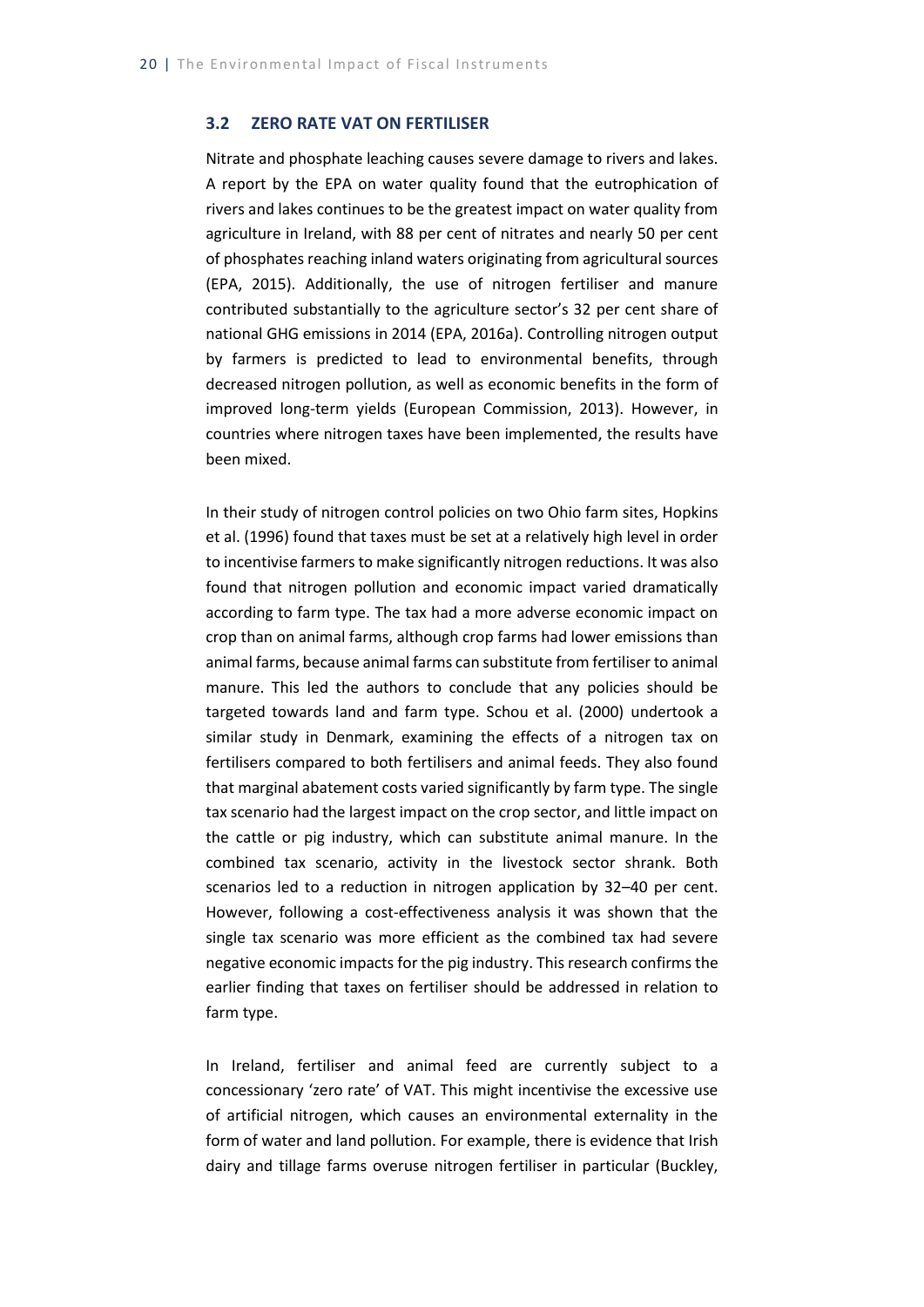2010). It has also been shown that the reduction of fertiliser use would reduce costs and thus aid economic efficiency (Buckley and Carney, 2013).

#### <span id="page-29-0"></span>**3.2.1 Method**

Similar to the analysis undertaken in Section 3.1, we can use price elasticities of demand to calculate the negative effect of the favourable tax treatment on fiscal and environmental indicators. That is, what would be the impact of applying the standard 23 per cent rate of VAT on fertiliser?

We can use a price elasticity of demand for fertiliser estimate, taken from Breen et al. (2012), who calculated a figure of −0.39 for Ireland. This suggests that demand for fertiliser is quite inelastic; that is, demand responds slowly to changes in price. This figure is estimated for only one type of fertiliser – calcium ammonium nitrate (CAN). However, as it is one of the most commonly used nitrogen fertilisers, it seems reasonable to extrapolate to two other fertiliser types: urea (nitrogen) and superphosphate (phosphorus). Hence, we assume an elasticity of −0.39 for all three fertiliser types. We use data for the year 2015 from Eurostat (2016) for fertiliser consumption by type, as well as taking an average of fertiliser prices across 2015 from the CSO (CSO, 2016). There is no distinction between the type of nitrogen fertiliser used in these data, so we split consumption equally across the two nitrogen fertilisers, CAN and urea. Additionally, we assume that VAT is applied per tonne of fertiliser used.

#### **3.2.2 Results**

#### <span id="page-29-2"></span><span id="page-29-1"></span>TABLE 4 IMPACT OF RAISING FERTILISER VAT TO STANDARD

|                   | <b>Before</b><br>10%<br>VAT) | After<br>(23%<br>VAT) | Change    | Change<br>(%) |
|-------------------|------------------------------|-----------------------|-----------|---------------|
| Nitrogen (urea)   |                              |                       |           |               |
| Price (€/tonne)   | 410                          | 504                   | 94        | 23            |
| Consumption (t)   | 165,500                      | 150,600               | $-14,900$ | $-9.85$       |
| Nitrogen (CAN)    |                              |                       |           |               |
| Price (€/tonne)   | 320                          | 394                   | 74        | 23            |
| Consumption       | 165,500                      | 150,600               | $-14,900$ | $-9.85$       |
| <b>Phosphorus</b> |                              |                       |           |               |
| (superphosphate)  |                              |                       |           |               |
| Price (€/tonne)   | 419                          | 515                   | 96        | 23            |
| Consumption (t)   | 36,550                       | 33,270                | $-3,280$  | $-8.97$       |
| Tax revenue (€m)  | 0                            | 35.14                 | 35.14     | N/A           |

*Notes: Tax revenue is calculated for all fertilisers. Values are rounded to four significant figures. Source: Authors' calculations*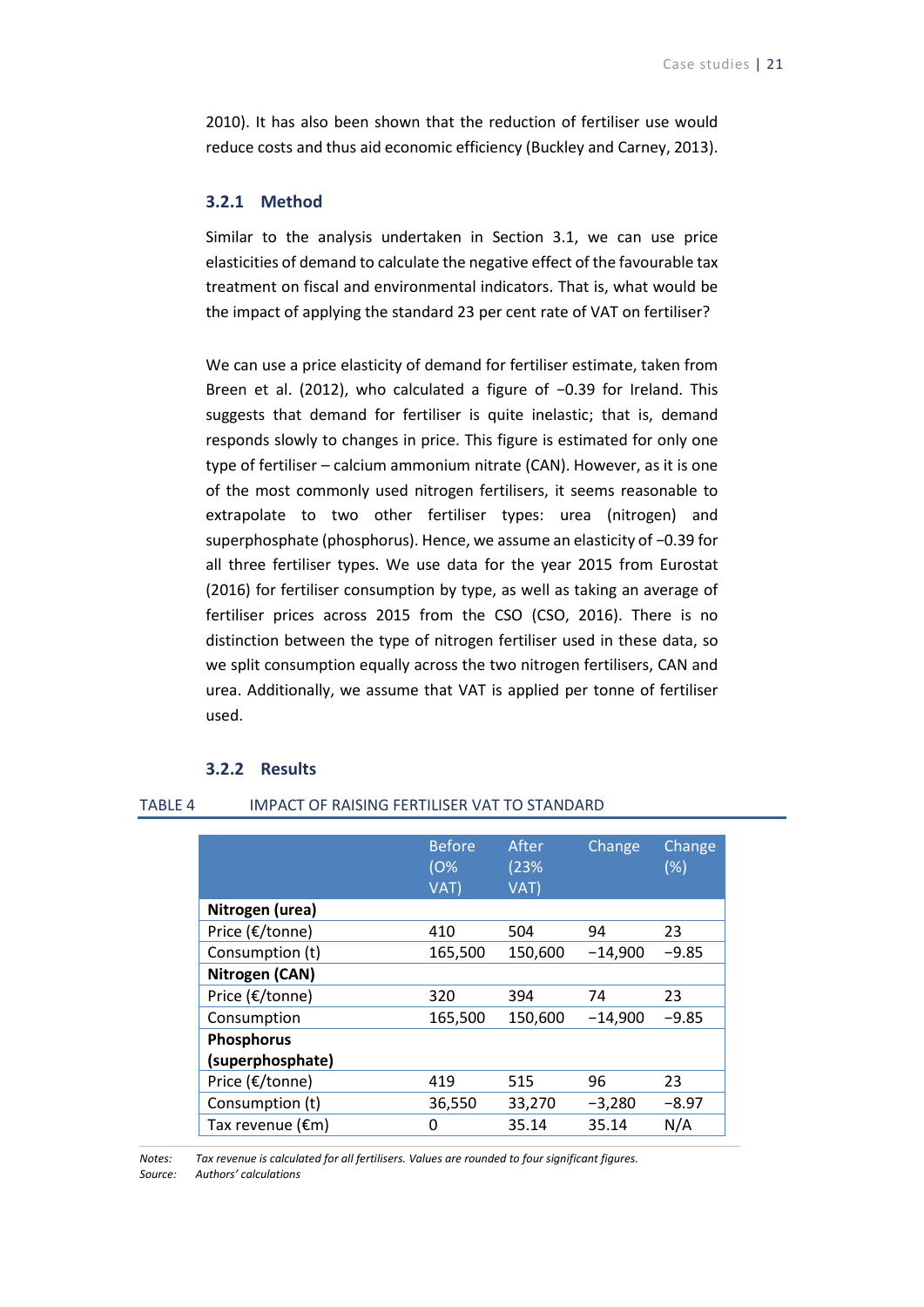Table 4 displays simulation results if a standard rate of VAT is enforced on fertiliser. We see prices rising and consumption of fertiliser falling (see also Figure 7). In total, across the three types of fertiliser we estimate a reduction of around 33,000 tonnes per year. Applying VAT to a previously unrated good will also have the effect of boosting revenues for the exchequer. This analysis suggests that there will be a tax revenue gain of €35.14m each year.<sup>16</sup>



#### **FIGURE 7 ESTIMATED FERTILISER CONSUMPTION**

*Source: Authors' calculations*

-

Both environmental and economic benefits can be accrued by making fertiliser subject to the standard rate of VAT. While the greatest benefit to the environment and the exchequer is to bring fertiliser up to the 23 per cent VAT rate, the implementation might be difficult, with a large majority of farmers in Ireland not VAT registered.<sup>17</sup> Also, the heterogeneity of farms in Ireland means that this change in the tax system could disproportionally affect small, struggling farmers, who are likely to be low-intensity users of fertiliser. Perhaps an appropriate solution in Ireland would be to charge a normal rate of VAT on fertiliser, thus removing the effective subsidy, but to refund this on the basis of farm size and type. Thus farmers would only

<sup>&</sup>lt;sup>16</sup> Urea, CAN and superphosphate provide €17.5m, €13.7m and €3.94m in tax revenues, respectively.  $17$  11,649 of an estimated total 140,000 farms are VAT registered with Revenue; see

[https://data.gov.ie/dataset/value-added-tax-vat-registrations-by-sector/resource/af5942d0-5939-401f-8fe0-](https://data.gov.ie/dataset/value-added-tax-vat-registrations-by-sector/resource/af5942d0-5939-401f-8fe0-80698fa28dcc) [80698fa28dcc](https://data.gov.ie/dataset/value-added-tax-vat-registrations-by-sector/resource/af5942d0-5939-401f-8fe0-80698fa28dcc)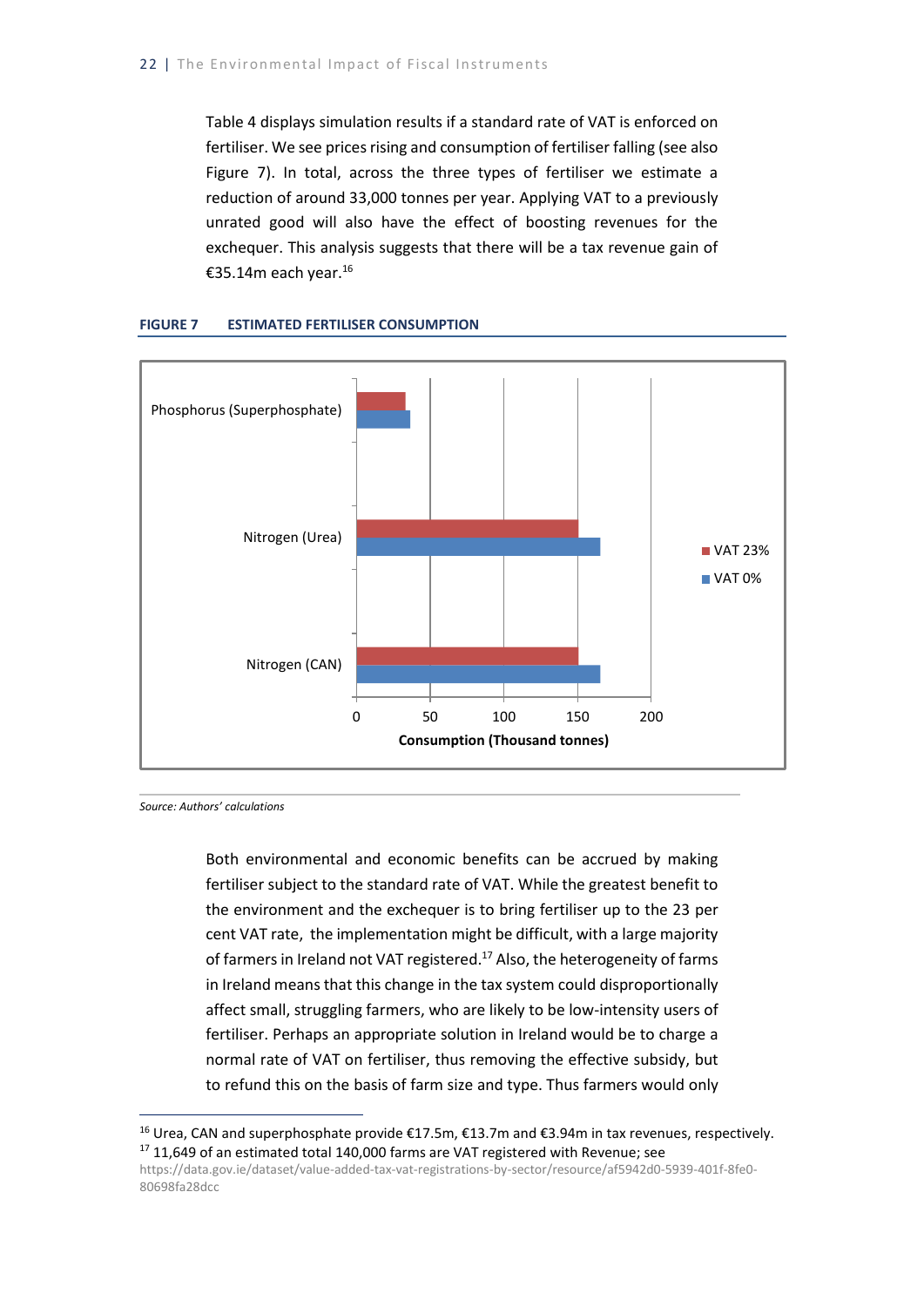be refunded for using the correct amount of nitrogen used, penalising them for excess usage and rewarding them if they use a lower amount than their allocation (Scott, 1997).

#### <span id="page-31-0"></span>**3.3 DIESEL REBATE SCHEME**

We saw in Section 3.1 that diesel is taxed more favourably than petrol. However, this is not the only way in which Ireland incentivises the use of diesel over petrol. Ireland is one of eight EU member states that provide a fuel tax relief for commercial vehicles using diesel fuel. The Essential User Fuel Rebate, introduced in 2013, provides tax relief on diesel fuel when the market price of diesel is above a certain threshold. Diesel operators are entitled to a repayment per litre provided that the average price of diesel is above €1.23 per litre. This repayment is made on a sliding scale, where the maximum amount repayable is 7.5c per litre when the price is €1.54 per litre or over (see Table 5).<sup>18</sup>

| Price (VAT | Price (Vat | Repayment    |
|------------|------------|--------------|
| incl.)     | excl.)     | (cent/litre) |
| 1.54       | 1.25       | 7.5          |
| 1.50       | 1.22       | 6.6          |
| 1.45       | 1.18       | 5.4          |
| 1.40       | 1.14       | 4.2          |
| 1.35       | 1.10       | 3.0          |
| 1.30       | 1.06       | 1.8          |
| 1.27       | 1.03       | 0.9          |
| 1.23       | 1.00       |              |

#### <span id="page-31-1"></span>TABLE 5 DIESEL REBATE SCHEME (AMOUNT REPAYABLE)

*Source: Revenue Commissioners*

1

The Irish Road Haulage Association argued successfully for government support on the grounds of improving weak profit margins of licensed operators during the economic recovery while simultaneously resulting in a financial gain to the exchequer. However, research casts doubt on this last claim. Hyland and Morgenroth (2012) produced a report for the Department of Transport, Tourism and Sport assessing the prospective impact of introducing the diesel rebate. They found that the scheme was extremely unlikely to accrue a gain for the exchequer, with a minimum estimated loss of €42 million each year. However, one of the main assumptions for these estimates was a rebate of 15c per litre. The

<sup>&</sup>lt;sup>18</sup> For more information about the scheme, see [http://www.revenue.ie/en/tax/excise/diesel-rebate](http://www.revenue.ie/en/tax/excise/diesel-rebate-scheme/)[scheme/](http://www.revenue.ie/en/tax/excise/diesel-rebate-scheme/)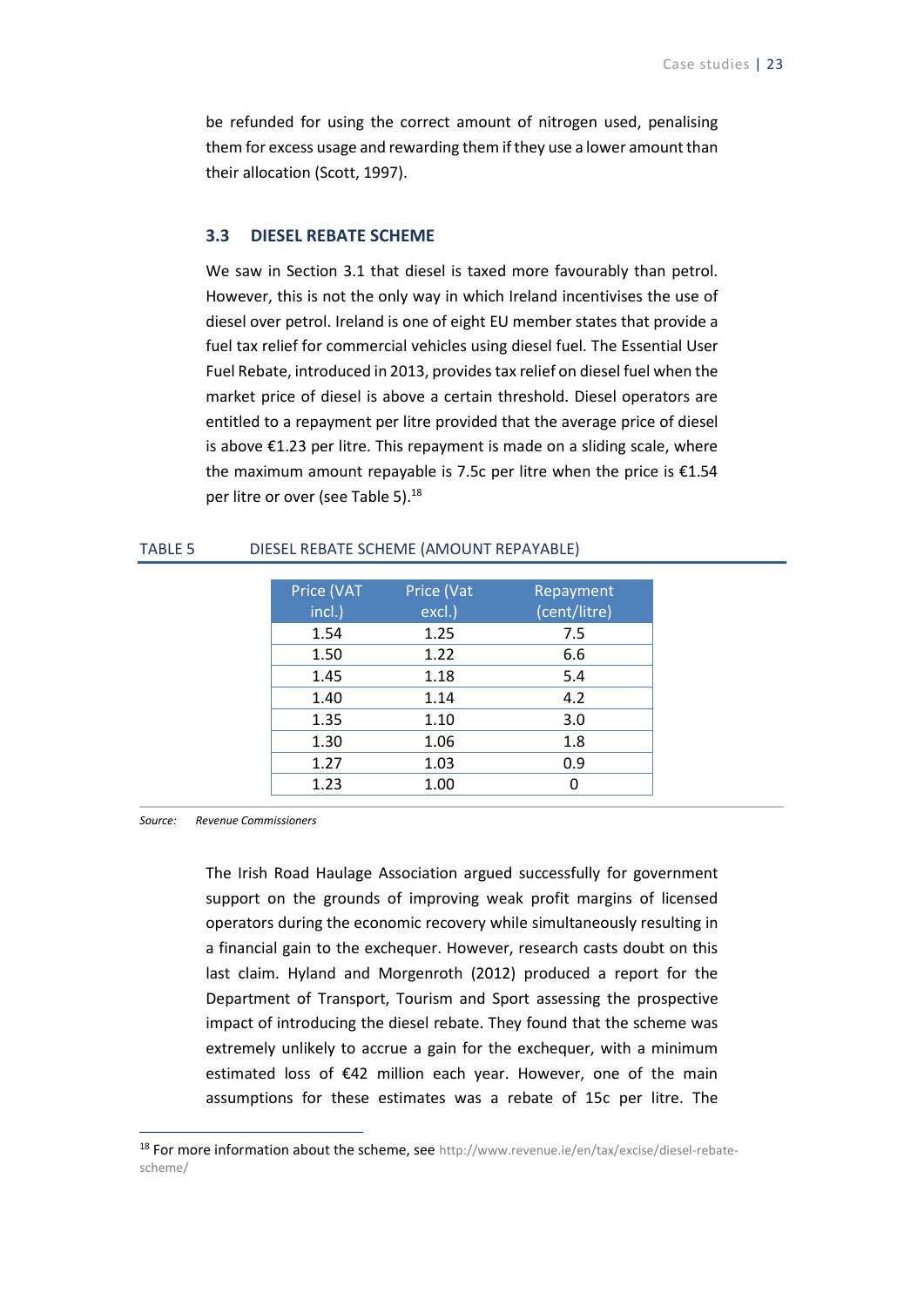maximum repayment rate in the scheme is 7.5c per litre and has not come into effect due to relatively low diesel prices. Indeed, since the third quarter of 2015, the market price of diesel has not been high enough to trigger the activation of the rebate (see Table 6). Hyland and Morgenroth (2012) produced an addendum to their report more in line with the actual rebate rates by demonstrating an estimated loss of €20 million per year with a repayment rate of 7c per litre.

<span id="page-32-0"></span>

| TABLE 6 | DIESEL REBATE SCHEME (REPAYMENT RATES 2013-2016) |
|---------|--------------------------------------------------|
|---------|--------------------------------------------------|

| Year | Quarter        | DRS Rate € |
|------|----------------|------------|
| 2016 | 4              | 0.000      |
| 2016 | 3              | 0.000      |
| 2016 | 2              | 0.000      |
| 2016 | 1              | 0.000      |
| 2015 | 4              | 0.000      |
| 2015 | 3              | 0.016      |
| 2015 | $\mathfrak{p}$ | 0.022      |
| 2015 | $\mathbf{1}$   | 0.000      |
| 2014 | 4              | 0.044      |
| 2014 | 3              | 0.059      |
| 2014 | $\mathfrak{p}$ | 0.058      |
| 2014 | 1              | 0.059      |
| 2013 | 4              | 0.062      |
| 2013 | 3              | 0.066      |

*Source: Revenue Commissioners*

-

Data provided by Revenue on the Diesel Rebate Scheme support the figures estimated by Hyland and Morgenroth (2012). The cost of the rebate was about €12m, €22m and €768,000 in years 2013, 2014 and 2015, respectively.<sup>19</sup> These cost figures were affected by the size of the repayment rate over the full year as well as the take-up of the scheme in the number of claims made.<sup>20</sup> Take-up was surprisingly low, with only 204 claims in the first year. This probably contributed to the lower than estimated cost of the scheme, as 2013 had the largest rebate. Additionally, it has been harder to tease out the likely revenue-raising benefits, such as increased excise receipts and fuel tourism from greater diesel consumption, as considered in Hyland and Morgenroth (2012).

The fiscal focus has dominated discussion of the diesel rebate while the environmental significance has been largely neglected. The motivation for

 $19$  A full breakdown of Diesel Rebate statistics including the national–international and haulage– passenger splits can be requested from Revenue.

<sup>&</sup>lt;sup>20</sup> The cost in 2016 was zero as the Diesel Rebate Scheme repayment rate was  $\epsilon$ 0 over the whole year.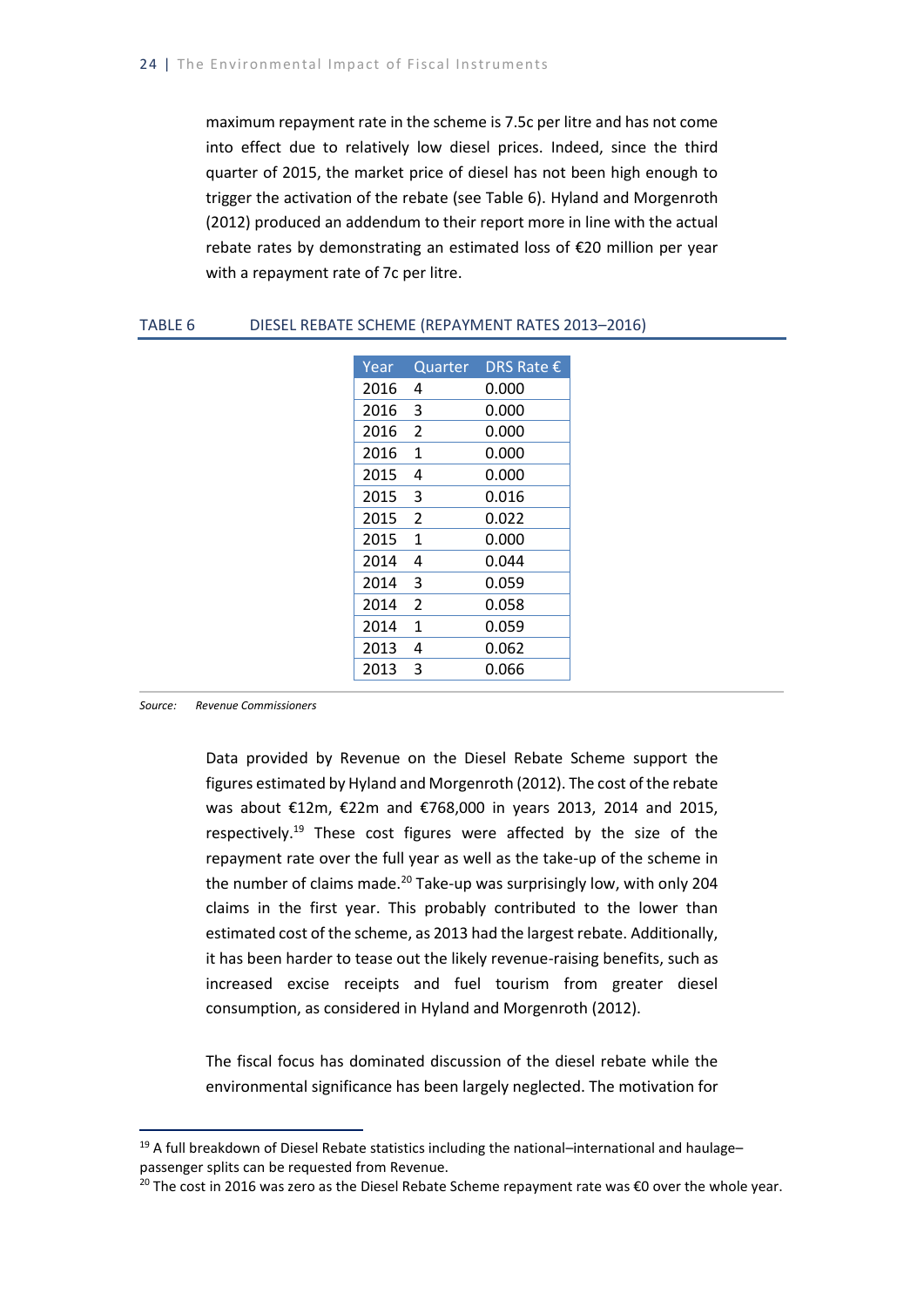this research is to highlight and quantify the environmental consequences so, akin to section 3.1, we aim to put an environmental cost figure on the increased diesel consumption as a result of the Diesel Rebate Scheme. Our simulation tries to answer the question: what would the environmental impact have been if the Diesel Rebate Scheme had not been in existence?

#### <span id="page-33-0"></span>**3.3.1 Method**

Once again, we assume a price elasticity of demand for diesel of −0.19, estimated for Ireland by the NRA (2013). In addition, we use the diesel emission factor for  $CO<sub>2</sub>$  from SEAI (2.68 kg  $CO<sub>2</sub>/$ litre), as well as the motorway diesel emission factors from AEA Energy & Environment for  $NO<sub>X</sub>$ (6.26 kg NO<sub>X</sub>/kl) and PM<sub>10</sub> (0.29 kg PM<sub>10</sub>/kl). The reason for using motorway emission factors is that we expect that haulage and passenger operators will use these roads most frequently. Volumes of diesel consumption come from Revenue. Data on diesel prices are taken from the AA Ireland fuel price index, which provides average fuel prices for each month since 1991.<sup>21</sup> Since the Diesel Rebate Scheme has only operated for the years 2013–2016, we take the average of diesel prices across those years as well as the average rebate rate in each year. To assess the impact the Diesel Rebate Scheme has had on diesel consumption, we subtract the average rebate from the average diesel price for each year to give the 'actual' price haulage and passenger operators see when making their fuel decisions. We then use the price elasticity of demand above to estimate the consumption boost the lower diesel price has stimulated. From that, we can use emission factors to provide environmental figures of pollutant emissions.

#### <span id="page-33-1"></span>**3.3.2 Results**

-

<span id="page-33-2"></span>Table 7 illustrates the environmental consequences of the Diesel Rebate Scheme in Ireland.

<sup>&</sup>lt;sup>21</sup> Se[e https://www.theaa.ie/aa/motoring-advice/petrol-prices.aspx](https://www.theaa.ie/aa/motoring-advice/petrol-prices.aspx)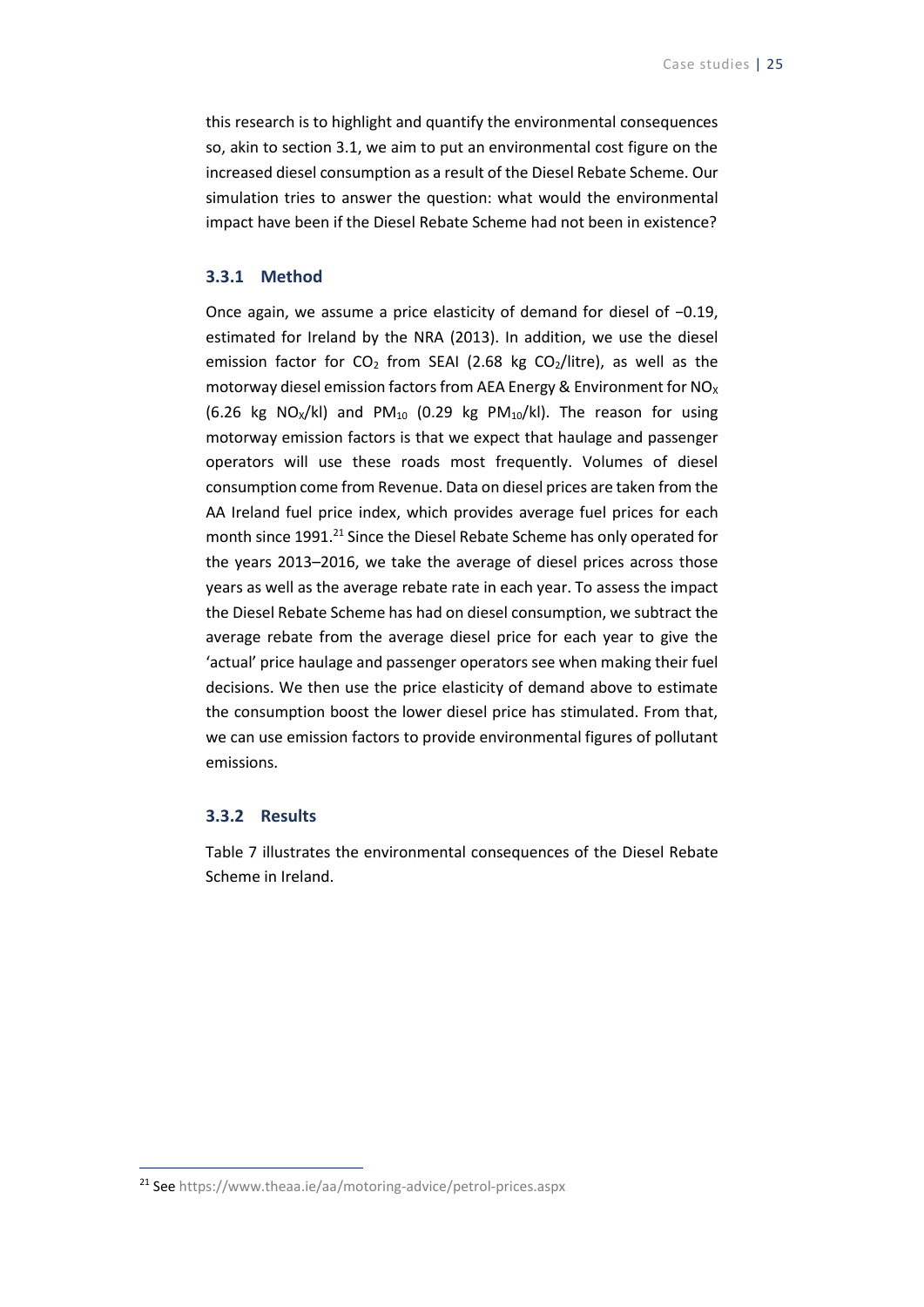#### TABLE 7 IMPACT OF DIESEL REBATE SCHEME

|                                | Without   | <b>With</b> | Change | Change |
|--------------------------------|-----------|-------------|--------|--------|
|                                | rebate    | rebate      |        | (% )   |
| 2013                           |           |             |        |        |
| Price ( $\epsilon$ per 1000 l) | 1,556     | 1,492       | -64    | $-4.1$ |
| Consumption (kl)               | 2,655,000 | 2,676,000   | 21,000 | 0.79   |
| $CO2$ emissions (t)            | 7,117,000 | 7,173,000   | 56,000 | 0.79   |
| $NOx$ emissions (t)            | 16,620    | 16,750      | 130    | 0.78   |
| $PM_{10}$ emissions (t)        | 770       | 776         | 6      | 0.78   |
| 2014                           |           |             |        |        |
| Price ( $\epsilon$ per 1000 l) | 1,502     | 1,447       | $-55$  | $-3.6$ |
| Consumption (kl)               | 2,827,000 | 2,847,000   | 20,000 | 0.70   |
| $CO2$ emissions (t)            | 7,577,000 | 7,630,000   | 53,000 | 0.70   |
| $NOx$ emissions (t)            | 17,700    | 17,820      | 120    | 0.68   |
| $PM_{10}$ emissions (t)        | 820       | 826         | 6      | 0.73   |
| 2015                           |           |             |        |        |
| Price ( $\epsilon$ per 1000l)  | 1,449     | 1,440       | -9     | $-0.7$ |
| Consumption (kl)               | 3,102,000 | 3,106,000   | 4,000  | 0.12   |
| $CO2$ emissions (t)            | 8,313,000 | 8,323,000   | 10,000 | 0.12   |
| $NOx$ emissions (t)            | 19,420    | 19,440      | 20     | 0.10   |
| $PM_{10}$ emissions (t)        | 900       | 901         | 1      | 0.11   |

*Note: Values are rounded to four significant figures.*

*Source: Authors' calculations*

The results show that the Diesel Rebate Scheme has encouraged greater consumption of diesel and this has had negative environmental consequences over the length of the scheme. The added impact on emissions of  $CO_2$ , NO<sub>x</sub> and PM<sub>10</sub> is significant, with over 100,000 extra tonnes of CO<sub>2</sub> emitted.

Finally, the Irish Road Haulage Association argued that haulage operators had shouldered a large part of Ireland's recovery from recession and that this rebate was to assist in relieving the pressures on the industry. The issue remains as to whether this temporary measure will be retained during economic downturns only or made permanent.

### <span id="page-34-0"></span>**3.4 AIR PASSENGER DUTY**

Aviation is responsible for large-scale cross-border environmental externalities, yet it bears disproportionally low charges compared to other areas of transport. For example, it has little or no excise charge compared to diesel or petrol for vehicles. Therefore there is a strong case for increasing taxes on the aviation sector to internalise the externalities caused by air travel. The most efficient method of achieving this is through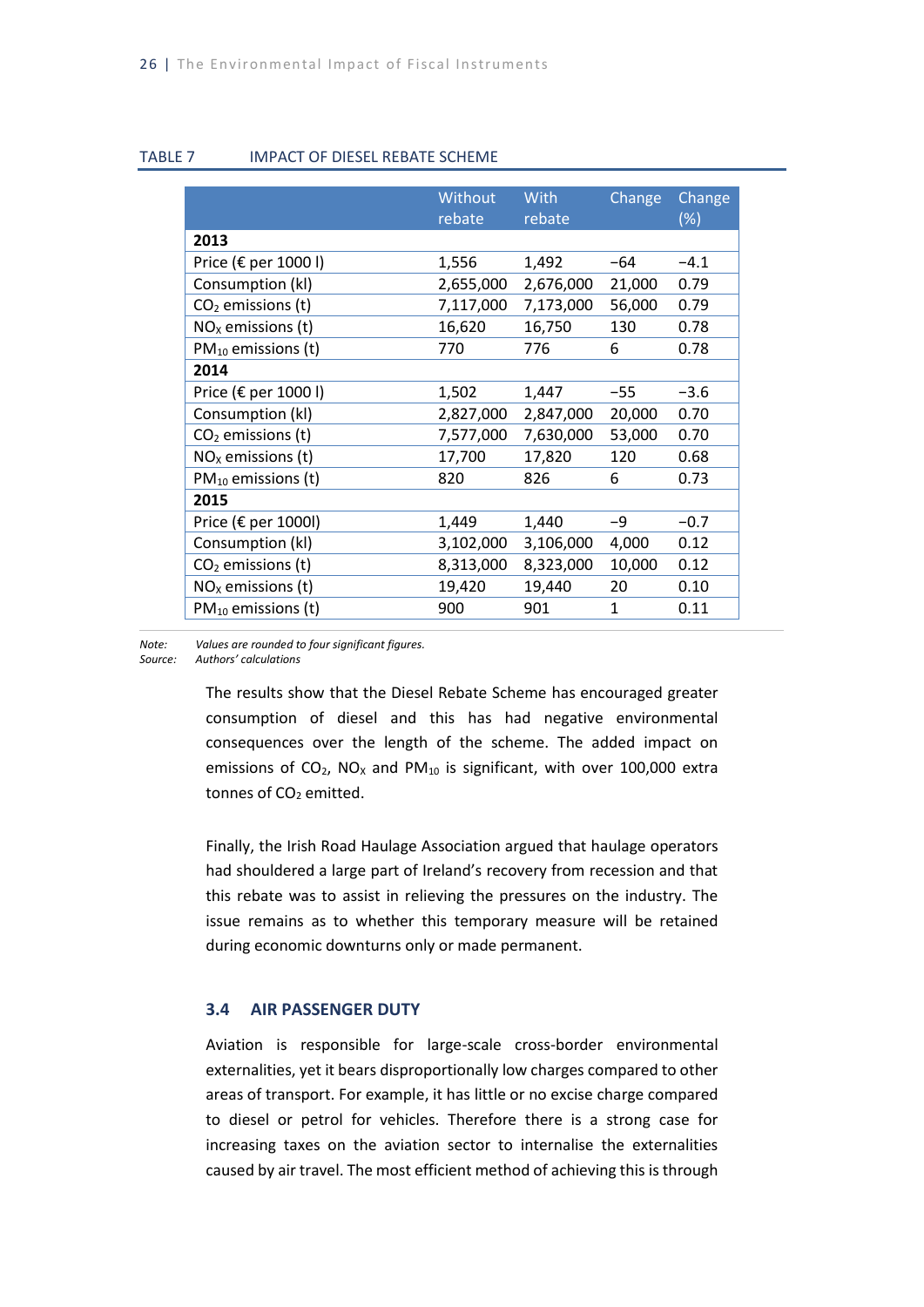levelling a charge on aviation fuel. Gonzales and Hosoda (2016) show that the reduction in aviation fuel taxes charged in Japan that was introduced in 2011 significantly increased fuel use, and that aviation fuel taxes could significantly reduce emissions from aviation.

However, the Chicago Convention, which prevents fuel that is on an aircraft on arrival from another country from being taxed, is often used as a reason to exempt aviation fuel from taxation altogether. The argument is that as the fuel can be 'imported' on the plane without tax, an imposition of a tax in one country would result in more fuel being carried by aircraft destined to that country, which would reduce efficiency. This leaves the second-best option available of charging an air travel tax (or APD) to passengers on international flights (Seely, 2012). An example of this charge is the UK's APD currently levied on domestic and international flights.

However, although the UK's APD makes at least a modest attempt to internalise some of the externalities imposed by aviation, many economists hold the view that it is inefficient and should be updated to be more responsive to changes in distance and environmental damage caused by different flights. APD is a per passenger charge on departure flights from the UK. Currently, it is levied per air ticket and the size of duty depends on the class of travel and distance travelled, although rates are arbitrarily set by distance bands, e.g. band A: 0–2000 miles from London. This can create distortions; for instance, Washington is just less than 4000 miles away and is placed in Band B, yet California is over 5000 miles away and bears no additional charge (Truby, 2010).

Leicester and O'Dea (2008) recommend reforming the tax by making it contingent on the aircraft type and distance travelled, and levied on seats rather than passengers to penalise aircraft that are flown at under full capacity. The changes they propose would have a fixed-charge element to account for externalities attributable to all flights such as noise on takeoff, as well as a variable component which would increase in proportion with distance travelled. They give the example of flights to Sudan and Canada. Currently these have the same rate of APD; after the reforms the Canadian ticket would be charged a tax of £31.32 while the ticket to Sudan would be charged over £100. The difference is accounted for by the difference in load factors, with the Canadian flights more often reaching full capacity and the cost shared over all passengers while flights to Sudan are more often flown under capacity and thus the passengers must pay for the externality imposed not just by their own travel but by the empty seats around them.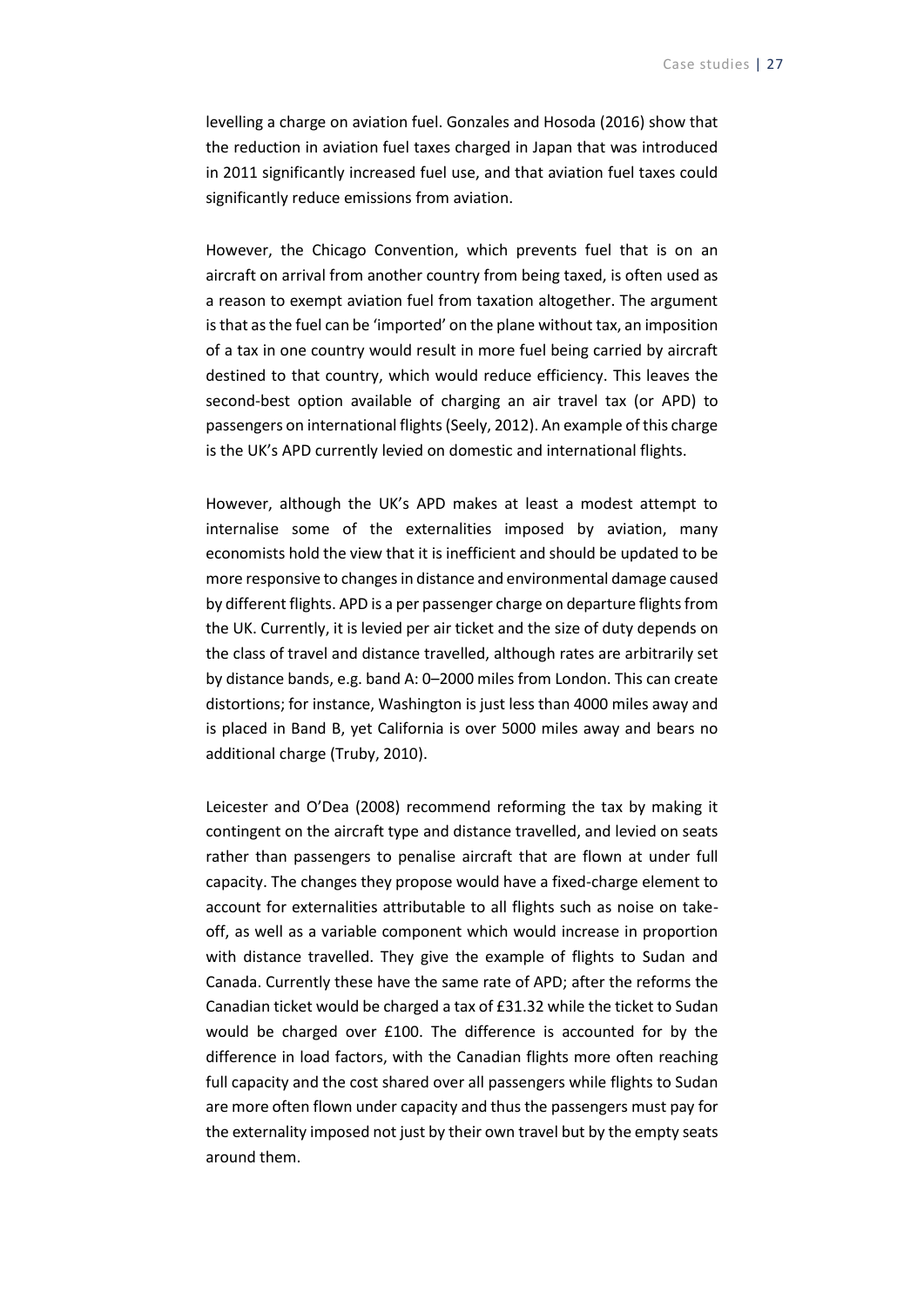Mayor and Tol (2007) analysed the impact of the UK's APD on  $CO<sub>2</sub>$ emissions and visitor numbers under four scenarios: no APD, original APD, doubling APD and 'Green Miles'. They found little change in aviation emissions across the four scenarios, which they attributed to APD being a boarding tax that approximates badly to an emissions tax. Instead of any of the four scenarios, the authors recommend a carbon tax on emissions rather than the current system of APD, if the aim is to reduce  $CO<sub>2</sub>$ emissions.

Krenek and Schratzenstaller (2014) note that the current carbon price is too low to have a meaningful impact on travel behaviour and emissions generated. They model an air tax based on  $CO<sub>2</sub>$  emissions with a  $CO<sub>2</sub>$  price of €25–35 per tonne. This would increase European prices by 3.5–4.9 per cent and intercontinental flights by 1.7–2.4 per cent. In order to reduce the total numbers of passengers and thus the total aviation externalities, a significantly higher carbon price would be required. These results are similar to those reported by Seetaram et al. (2014), who found that outbound air travel is income elastic and should be taxed as a luxury, in order to break the current 'ideology that air travel should be cheap and accessible to all'.

Taken together, the literature suggests that if Ireland is to introduce an airline passenger duty then it should be based on the aircraft type and distance flown with a fixed component to account for local externalities on take-off and landing. It should be levied per seat rather than on passenger ticket, to encourage airlines to increase their flight load factor and remove unnecessary flights. Such taxes have been avoided in many countries for fear of passengers changing to airports across borders, but Ireland's geographical location as an island with only the UK as a close neighbour means that this kind of substitution is unlikely to occur.

#### **3.4.1 Method**

We simulate the impact of Ireland introducing an APD, levied at the same rate as in the UK. We treat this exercise as an impact on consumer expenditure. Due to data restrictions on flight prices, we use data from the Household Budget Survey (HBS; CSO, 2012b) on expenditure on air travel. This means the focus is on the impact of an APD on the consumer decision to undertake air travel. We also include non-residents and tourist expenditure on flights, as a potential APD affects all departure flights from Ireland. These data on overseas travellers' fare receipts are taken from the CSO's Tourism & Travel survey (2013). The HBS classifies spending on air travel into two categories: within the Republic of Ireland and international.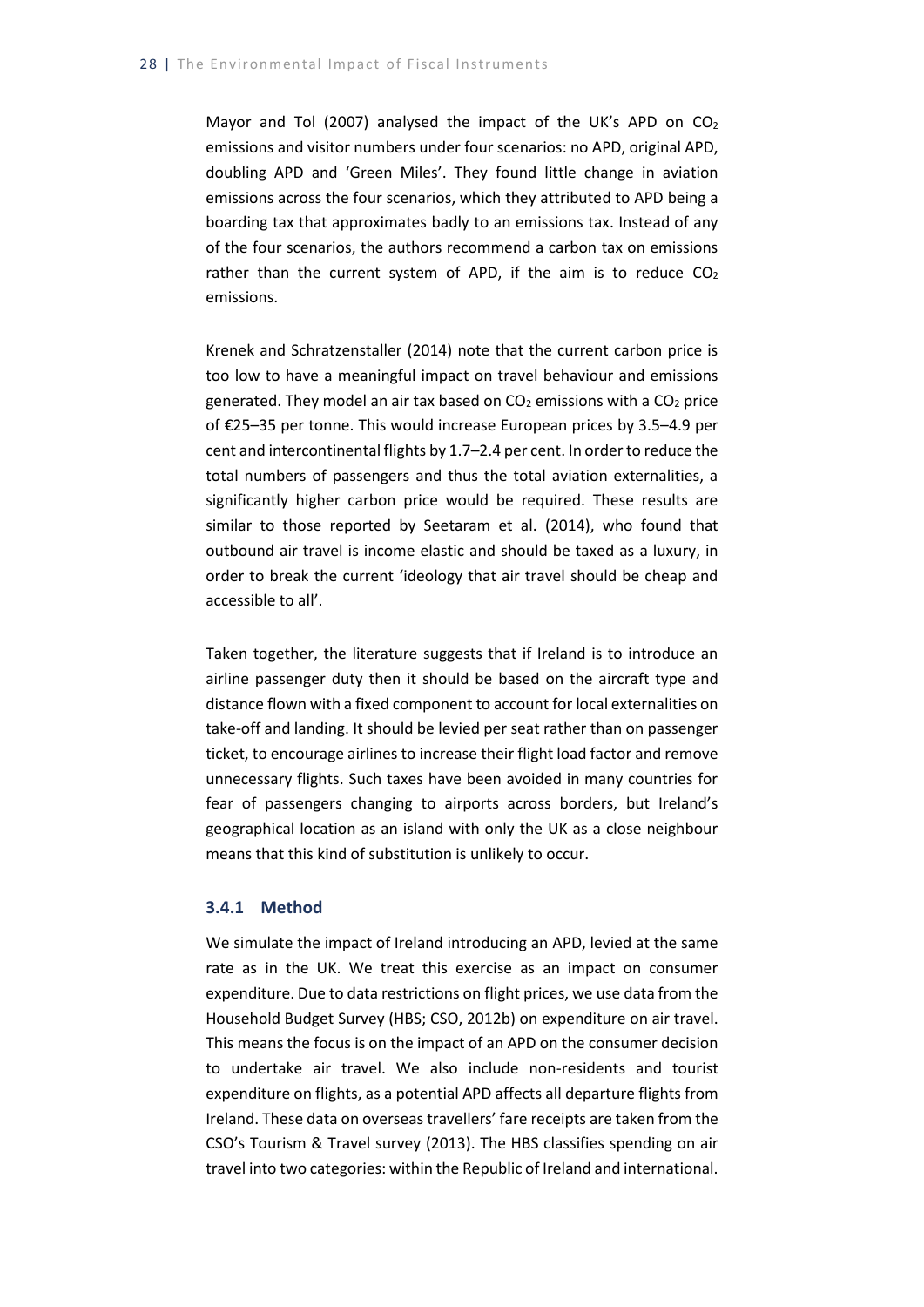Because of this, instead of the UK's current form of APD which is based on distance bands, we will employ an APD based on domestic and international flights, where domestic flights are subject to the lower rate of APD. Corresponding to the UK APD rates from 1 April 2017, we use a duty of €13 per flight within the Republic and €75 for all international flights. Departure flights and passenger numbers come from the CSO's aviation statistics (2013a).

Once again, to assess the consumer response on a change in price, we utilise a price elasticity of demand. Air travel demand elasticities have a wide variety of results, reflecting the scope of elasticities investigated in the literature; for example, the different markets of air travel such as the type of class, reason for air travel and length of flight. Also, income elasticities may be playing a strong role in the demand for air travel, which was traditionally a luxury type of good. Nonetheless, we use an overall price elasticity with respect to air fares for simplicity. The figure we use is taken from a UK Department for Transport (2009) report which estimates an overall air fare elasticity of −0.46. This seems a perfectly sensible estimate as aviation transport demand is considered relatively price inelastic: passengers, when faced with increased prices, can reduce the cost of their trip by flying to a cheaper destination or downgrading their class rather than forgo the trip entirely. It corresponds to other estimates used in the literature, such as Mayor and Tol's (2007) price elasticity of −0.45 for the UK.

We use emission factors from research by Pearce and Pearce (2000), which details for various types of aircraft the level of emissions during landing and take-off, as well as cruising over distance. To simplify we use the emission factors for the Boeing-737, which is the only aircraft in Ryanair's fleet.<sup>22</sup> For landing/take-off the emission factors are 2591 kg  $CO<sub>2</sub>$  and 9 kg  $NO<sub>x</sub>$  per flight; to account for distance travelled we use 0.02 kg CO<sub>2</sub> per passenger-kilometre. Unfortunately, there is no emission factor for  $NO<sub>X</sub>$ per passenger-kilometre. One note of caution is that these aircraft emission factors are slightly dated now, and airlines such as Ryanair use newer, less polluting aircraft. Estimated emissions may be slightly amplified as a consequence, but this may be balanced by the understated NO<sub>x</sub> mentioned above.

<sup>22</sup> We focus on the two main Irish airlines. Aer Lingus tends to use Airbus A320s. See [https://www.aerlingus.com/about-us/fleet/](https://www.aerlingus.com/about-us/fleet/%20and) and <https://www.ryanair.com/ie/en/useful-info/about-ryanair/fleet>

1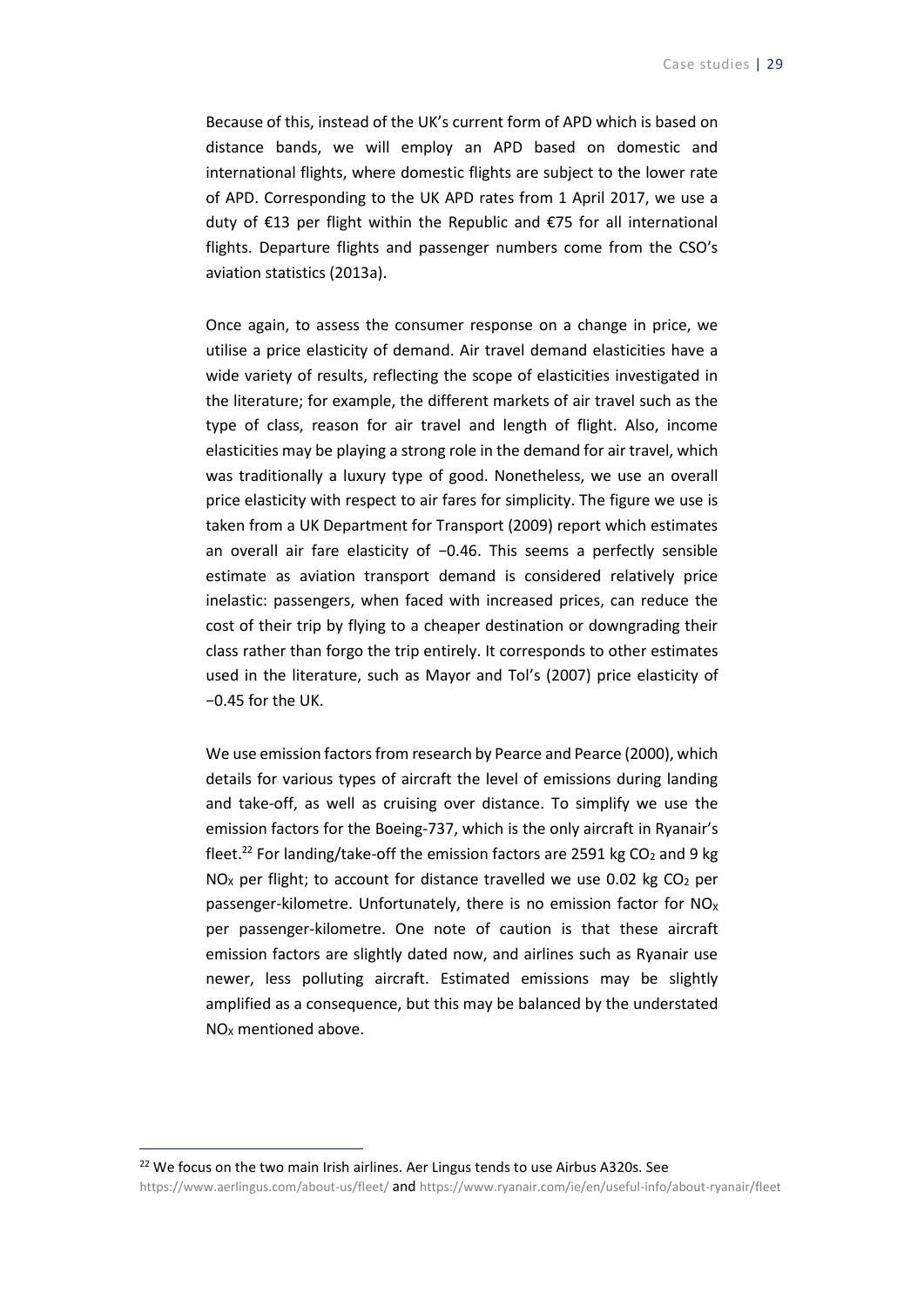#### **3.4.2 Results**

Table 8 presents the potential impact of introducing an APD in Ireland. All figures are on a yearly basis.

|                             | <b>Before APD</b> | <b>After APD</b> | Change       | Change (%) |
|-----------------------------|-------------------|------------------|--------------|------------|
| <b>Within ROI</b>           |                   |                  |              |            |
| Flights                     | 3,100             | 2,560            | -540         | $-17.4$    |
| Passengers                  | 60,200            | 49,710           | $-10,490$    | $-17.4$    |
| $CO2$ emissions (t)         | 8,390             | 6,940            | $-1,450$     | $-17.3$    |
| $NOx$ emissions (t)         | 28                | 23               | $-5$         | $-17.9$    |
| <b>International travel</b> |                   |                  |              |            |
| Flights                     | 98,990            | 88,410           | $-10,580$    | $-11.0$    |
| Passengers                  | 12,310,000        | 10,990,000       | $-1,320,000$ | $-10.7$    |
| $CO2$ emissions (t)         | 522,300           | 466,400          | $-55,900$    | $-10.7$    |
| $NOx$ emissions (t)         | 891               | 796              | $-95$        | $-10.7$    |

#### TABLE 8 AIR PASSENGER DUTY SIMULATION

*Note: Values are rounded to four significant figures.*

*Source: Authors' calculations*

The results show that a duty on passengers travelling by air has the outcomes of fewer passengers and reduced flights, and this brings the environmental benefits of lower  $CO<sub>2</sub>$  and  $NO<sub>X</sub>$  emissions each year.

We see that passengers are more responsive to an APD for the decision to undertake travel within Ireland. This is reasonable, as Ireland has strong substitutes such as trains and buses that compete with domestic air travel. However, the big reduction in emissions is driven by the impact the APD has on international flights, which travel greater distances and emit more pollutants. As the number of flights within Ireland is small, and hence the reduction in airline emissions is relatively low, there may be a case for not imposing APD on domestic flights.

Calculations also show that APD could generate around €825m each year in excise duties. This would be a substantial boon to Irish state revenues, but bear in mind that this piece of analysis does not consider the many fiscal repercussions of introducing an APD, such as the effect on employment in the aviation sector. This is because the focus of these case studies is to quantify an environmental impact. Nonetheless, as mentioned earlier, Ireland has a strong position regarding its geographical location. The substitution of passengers away from Irish airports is likely to be minimal, especially as the UK, the only country that has a land border with Ireland, has an APD too. The fear of this 'leakage' is one of the main reasons governments choose not to impose aviation taxes and risk the wider negative economic consequences on GDP.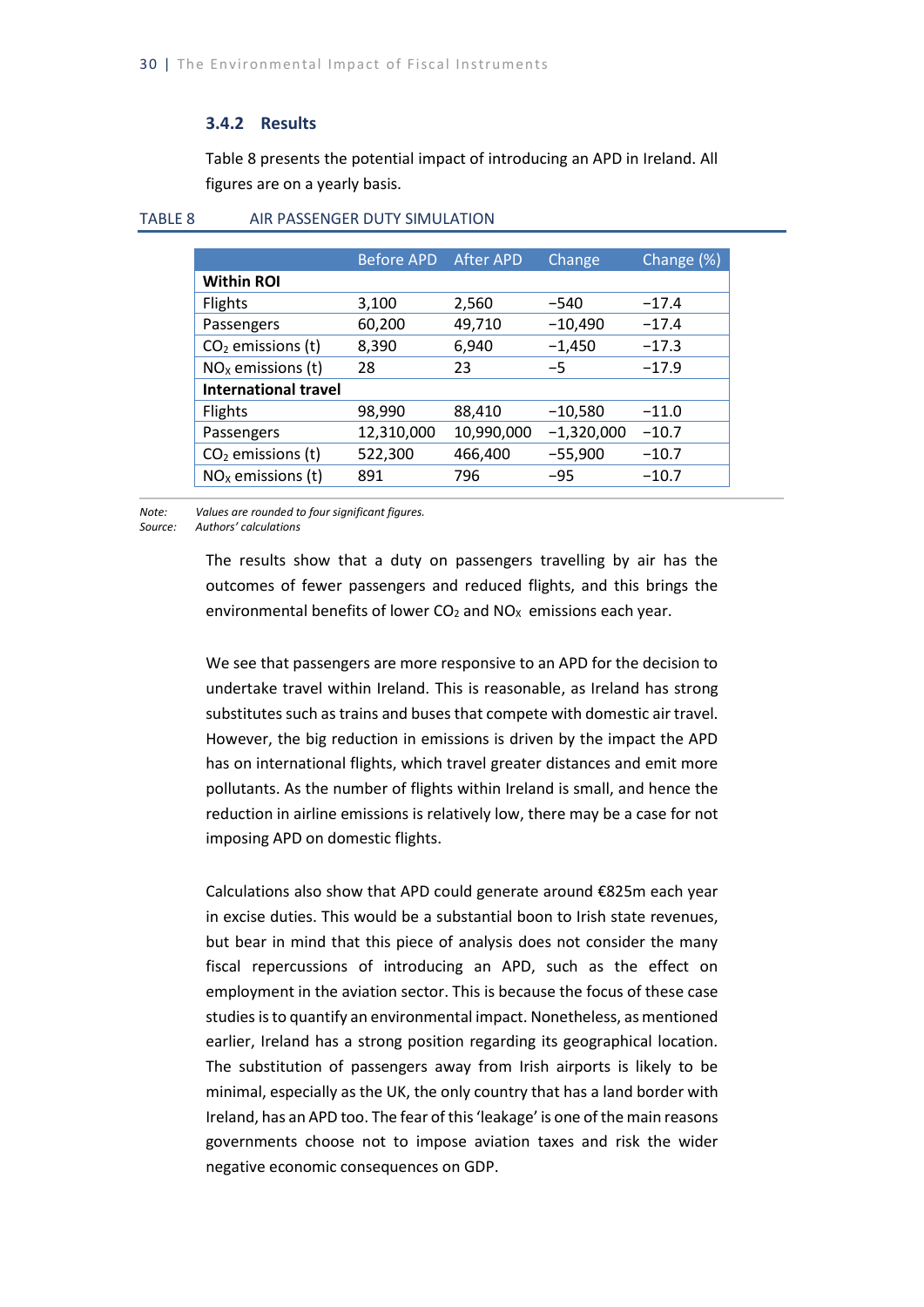### **CHAPTER 4**

## **Conclusion and implications**

Developed countries have complex tax systems that incorporate a range of taxes, tax rates and exemptions. Much of the discussion around setting taxes and reforming tax systems focuses on the need to achieve a revenue target, the distributional consequences and their effect, as well as the degree to which the tax system distorts the economy. In recent years there have been calls for environmental tax reform, whereby the burden of taxation is moved from income and profit towards activities that have negative environmental effects in order to reduce negative externalities and thus improve efficiency. While a burgeoning literature considers the feasibility of large-scale revenue-neutral environmental tax reform (e.g. Jorgenson et al., 2013; Chiroleu-Assouline and Fodha, 2014) and the effect of specific environmental taxes (e.g van der Ploeg and Withagen, 2014; Martin et al. 2014), the literature on the environmental effects of tax expenditures is more limited.

This report has examined the effects of fiscal measures on Ireland's environment. Chapter 2 used a simple approach to identifying and classifying fiscal instruments with environmental effects, and estimated the number of such measures in Ireland at present. This showed that a large number of fiscal measures have some effect on at least one environmental domain, and some impact on more than one aspect of the environment. However, for many the impact is likely to be limited. Not all measures have negative effects, and it also needs to be borne in mind that these measures, by and large, are not directly aimed at achieving environmental objectives, and for at least some measures it can be argued that the meeting of other objectives may justify a limited negative environmental impact.

From the large set of measures that were assessed to have negative environmental effects, four were selected for a more detailed assessment of the size of the environmental impact. The choice was made with reference to the fact that transport and agriculture account for the largest shares in GHG emissions and also on the basis of data availability. In relation to transport, the lower excise duty on diesel compared to petrol, the essential fuel user's rebate scheme and the introduction of an air passenger charge as a proxy for a tax on aviation fuel are considered. The regime of company-car-related benefit in kind taxation would make another interesting case study, as the current regime is likely to result in significantly higher emissions than a system based on emissions like that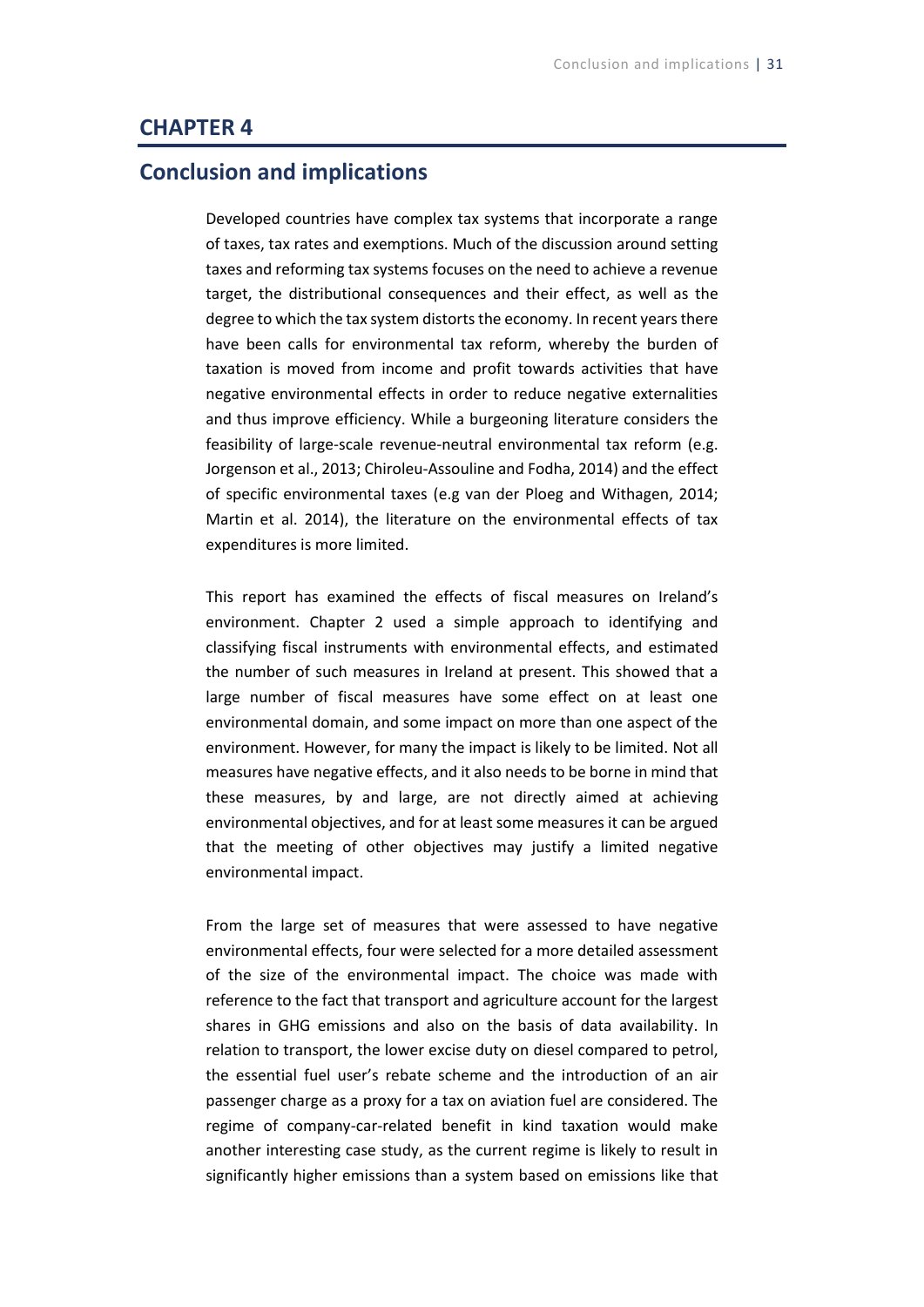in the UK. Unfortunately, this could not be pursued here due to lack of data on the number and type of company cars and their annual mileage. The zero VAT rate on fertilisers was analysed in relation to environmental impact from agriculture.

While each measure might be thought of as relatively small, together they have a significant negative impact on the environment. Table 9 shows the negative impact of the transport measures when compared to our counterfactuals where the favourable treatment is removed or a new measure is introduced.<sup>23</sup> The table shows that if only these measures were addressed,  $CO<sub>2</sub>$  emissions could be reduced by 1.1 per cent,  $NO<sub>X</sub>$  emissions by 1.34 per cent and  $PM_{10}$  emissions by 1.47 per cent. The absolute reduction of emissions in tonnes is quite large for each of the three pollutants.

#### TABLE 9 CUMULATIVE ENVIRONMENTAL EFFECTS

|                               | <b>Before</b> | After      | Change     | Change (%) |
|-------------------------------|---------------|------------|------------|------------|
| $CO2$ emissions (t)           | 35,320,000    | 34,930,000 | $-390,000$ | $-1.10$    |
| $NOx$ emissions (t)           | 72,490        | 71,520     | $-970$     | $-1.34$    |
| $PM_{10}$ emissions (t) 3,410 |               | 3,360      | -50        | $-1.47$    |

*Notes: Values rounded to four significant figures. The measures included in the calculation are the removal of the excise difference between diesel and petrol, the elimination of the diesel rebate and the introduction of an air passenger tax. Source: Authors' calculations*

> Overall the analysis shows that the environmental impact of the fiscal system should be studied more carefully, as some measures have significant environmental costs. The appropriate reform of these measures could make a significant contribution to reducing Ireland's GHG emissions and reduce local pollution.

> The analysis also shows that many fiscal measures have environmental impacts that have largely been ignored in the design of fiscal measures. Ignoring these can have significant efficiency implications, as negative environmental impacts have costs for individuals and, in relation to climate change, for the state and the world. Similarly, positive environmental effects of fiscal measures should be explicitly acknowledged and considered in decision making. The positive effects should also be assessed *ex post*, to see how significant they really are. In this respect it is important to collect the appropriate data. For example, it is difficult to assess the

-

<sup>&</sup>lt;sup>23</sup> Unfortunately, the fertiliser case study only looks at consumption data.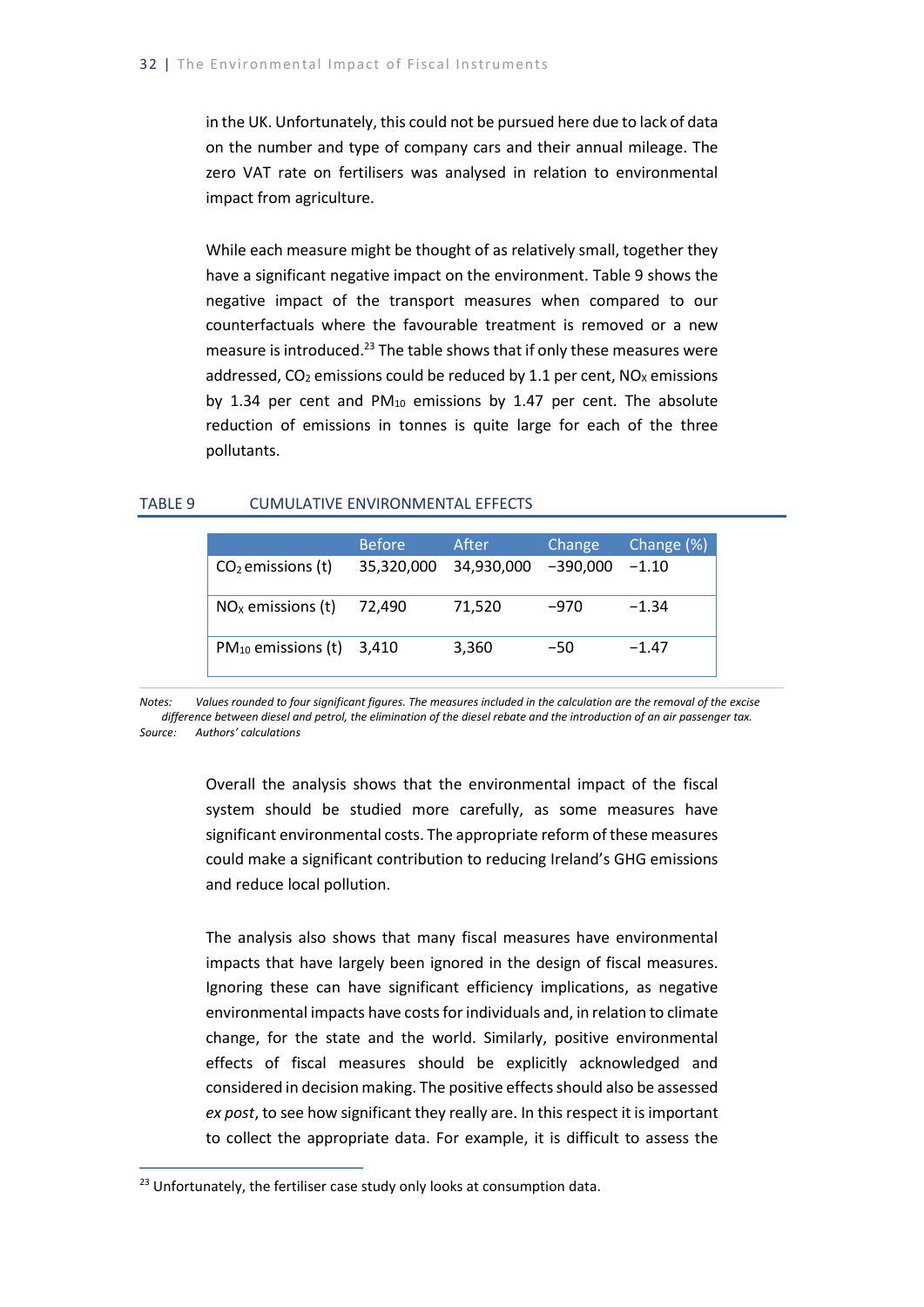effectiveness of the bike to work scheme, which should have a significant positive environmental effect, if the number of beneficiaries and their travel behaviour is not known.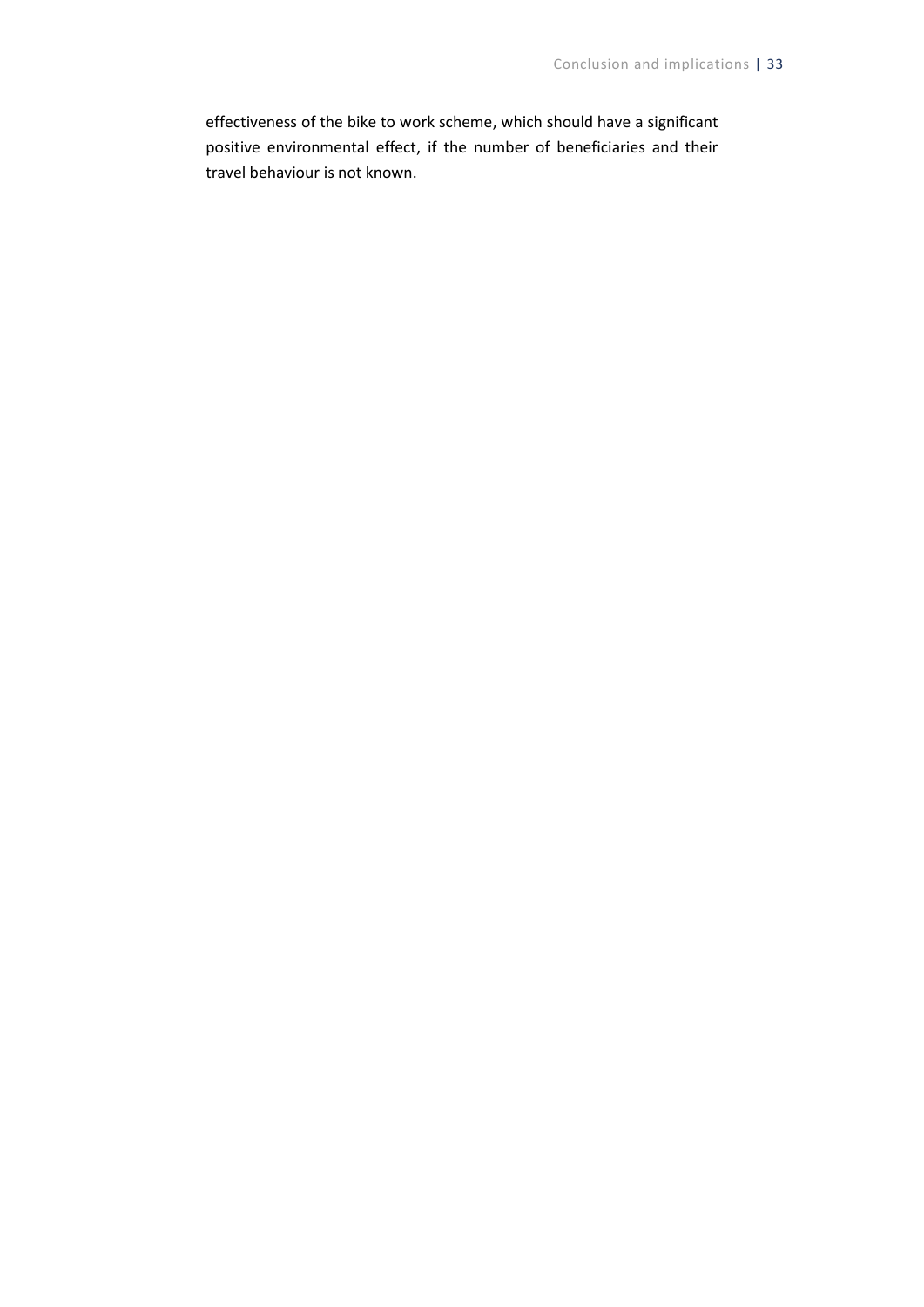## **REFERENCES**

- Barrett, A., J. Lawlor, and S. Scott (1997). The fiscal system and the polluter pays principle: a case study of Ireland, Farnham, UK: Ashgate.
- Breen, J., D. Clancy, T. Donnellan, and K. Hanrahan (2012). 'Estimating the elasticity of demand and the production response for nitrogen fertiliser', paper presented at the Agricultural Economics Society Annual Conference, University of Warwick, UK, 16–18 April.
- Buckley, C. (2010). 'Nutrient management efficiency in Ireland a data envelopment analysis of specialist dairy and tillage farms', *Advances in Animal Biosciences*, Vol. 1, No. 1, p. 103.
- Buckley, C. and P. Carney (2013). 'The potential to reduce the risk of diffuse pollution from agriculture while improving economic performance at farm level', *Environmental Science and Policy*, Vol. 25, pp. 118–126.
- Callan, T., S. Lyons, S. Scott, R.S.J. Tol, and S. Verde (2009). 'The distributional implications of a carbon tax in Ireland', *Energy Policy*, Vol. 37, No. 2, 407– 412.
- Cansino, J., M. Pablo-Romero, R. Roman, and R. Yniguez (2010). 'Tax incentives to promote green electricity: an overview of EU-27 countries', *Energy Policy*, Vol. 38, pp. 6000–6008.
- Central Statistics Office (2012a). *Census 2011, Profile 1: Town and Country*, Dublin: The Stationery Office.
- Central Statistics Office (2012b). *Household Budget Survey 2011*, Dublin: The Stationery Office.
- Central Statistics Office (2013a). *Aviation statistics*, Dublin: The Stationery Office.
- Central Statistics Office (2013). *Tourism and travel*, Dublin: The Stationery Office.
- Central Statistics Office (2016). *Agricultural price indices*, Dublin: The Stationery Office.
- Chiroleu-Assouline, M. and M. Fodha (2014). 'From regressive pollution taxes to progressive environmental tax reforms', *European Economic Review*, Vol. 69, pp. 126–142.
- Climate Change Advisory Council (2017). *Periodic Review Report 2017*, Dublin: CCAC.
- Commission on Taxation (2009). *Report*, Dublin: The Stationery Office.
- Cummins, N., S. Lyons, M. Schiffbauer, and R. Tol (2011). 'Climate Policy and Corporate Behaviour', *The Energy Journal*, Vol. 32, No. 4, pp. 51–68.
- Dahl, C. (2012). 'Measuring global gasoline and diesel price and income elasticities', *Energy Policy*, Vol. 41, pp. 2–13.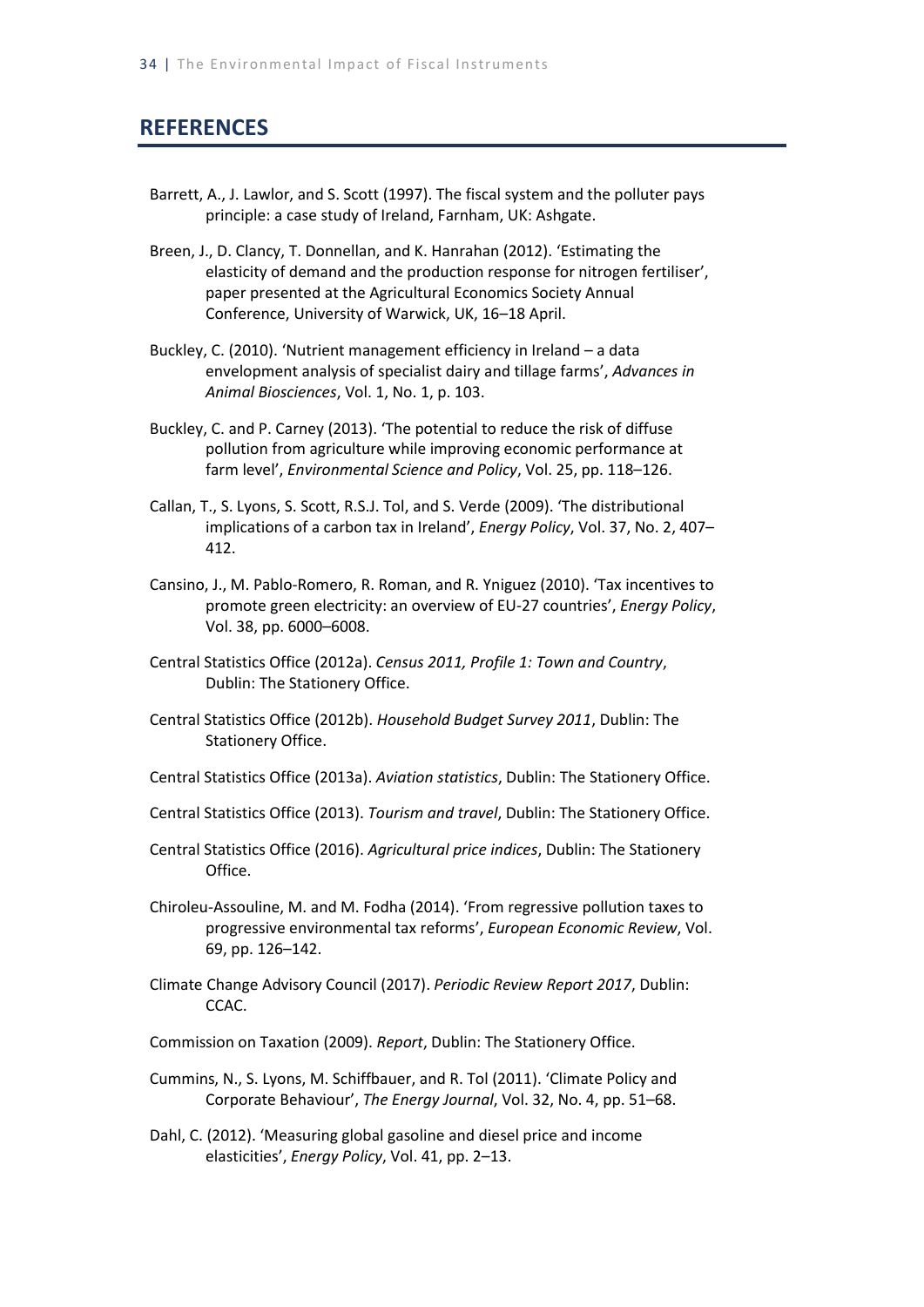- Daly, H. and B. Ó Gallachoir (2011). 'Modelling future private car energy demand in Ireland', *Energy Policy*, Vol. 39, pp. 7815–7824.
- Department for Transport (2009). *UK air passenger demand and CO<sup>2</sup> forecasts*, London: DfT.
- Environmental Protection Agency (2015). *Water quality in Ireland 2010–2012*, Johnstown Castle, Co. Wexford: EPA. http://www.epa.ie/pubs/reports/water/waterqua/wqr20102012/
- Environmental Protection Agency (2016a). *Ireland's final greenhouse gas emissions in 2014*, Johnstown Castle, Co. Wexford: EPA. [http://www.epa.ie/pubs/reports/air/airemissions/irelandsfinalghgemissi](http://www.epa.ie/pubs/reports/air/airemissions/irelandsfinalghgemissionsin2014.html) [onsin2014.html](http://www.epa.ie/pubs/reports/air/airemissions/irelandsfinalghgemissionsin2014.html)
- Environmental Protection Agency (2016b). *Ireland's greenhouse gas emissions to 2020 – an update*, Johnstown Castle, Co. Wexford: EPA. [http://www.epa.ie/pubs/reports/air/airemissions/2020\\_GHG\\_Projection](http://www.epa.ie/pubs/reports/air/airemissions/2020_GHG_Projections_2016_Bulletin.pdf) [s\\_2016\\_Bulletin.pdf](http://www.epa.ie/pubs/reports/air/airemissions/2020_GHG_Projections_2016_Bulletin.pdf)
- Environmental Protection Agency (2017). *Ireland's final greenhouse gas emissions in 2015*, Johnstown Castle, Co. Wexford: EPA.

[http://www.epa.ie/pubs/reports/air/airemissions/ghgemissions/GHG%2](http://www.epa.ie/pubs/reports/air/airemissions/ghgemissions/GHG%201990-2015%20April%202017.pdf) [01990-2015%20April%202017.pdf](http://www.epa.ie/pubs/reports/air/airemissions/ghgemissions/GHG%201990-2015%20April%202017.pdf)

European Commission (2013). *Nitrogen pollution and the European environment: implications for air quality policy*, Bristol: Science Communication Unit, University of the West of England.

> [http://ec.europa.eu/environment/integration/research/newsalert/pdf/IR](http://ec.europa.eu/environment/integration/research/newsalert/pdf/IR6_en.pdf) [6\\_en.pdf](http://ec.europa.eu/environment/integration/research/newsalert/pdf/IR6_en.pdf)

- European Commission (2017). 'The EU Environmental Implementation Review Country Report – Ireland', Commission Staff Working Document, Brussels: EC. [http://ec.europa.eu/environment/eir/pdf/report\\_ie\\_en.pdf](http://ec.europa.eu/environment/eir/pdf/report_ie_en.pdf)
- European Environment Agency (EEA) (2015). *Air quality in Europe – 2015 report*, Copenhagen: EEA, [https://www.eea.europa.eu/publications/air-quality](https://www.eea.europa.eu/publications/air-quality-in-europe-2015)[in-europe-2015](https://www.eea.europa.eu/publications/air-quality-in-europe-2015)
- Eurostat (2015). *Passenger cars in the EU*, Luxembourg: Eurostat. [http://ec.europa.eu/eurostat/statistics](http://ec.europa.eu/eurostat/statistics-explained/index.php/Passenger_cars_in_the_EU)[explained/index.php/Passenger\\_cars\\_in\\_the\\_EU](http://ec.europa.eu/eurostat/statistics-explained/index.php/Passenger_cars_in_the_EU)
- Eurostat (2016). *Agri-environmental indicator – mineral fertiliser consumption*, Luxembourg: Eurostat. [http://ec.europa.eu/eurostat/statistics](http://ec.europa.eu/eurostat/statistics-explained/index.php/Agri-environmental_indicator_-_mineral_fertiliser_consumption)explained/index.php/Agri-environmental indicator -[\\_mineral\\_fertiliser\\_consumption](http://ec.europa.eu/eurostat/statistics-explained/index.php/Agri-environmental_indicator_-_mineral_fertiliser_consumption)
- Gonzales, R. and E. Hosoda (2016). 'Environmental impact of aircraft emissions and aviation fuel tax in Japan', *Journal of Air Transport Management*, Vol. 57, pp. 234–240.
- Hennessy, H. and R. Tol (2011). 'The impact of government policy on private car ownership in Ireland', *Economic and Social Review*, Vol. 42, No. 2, pp. 135–157.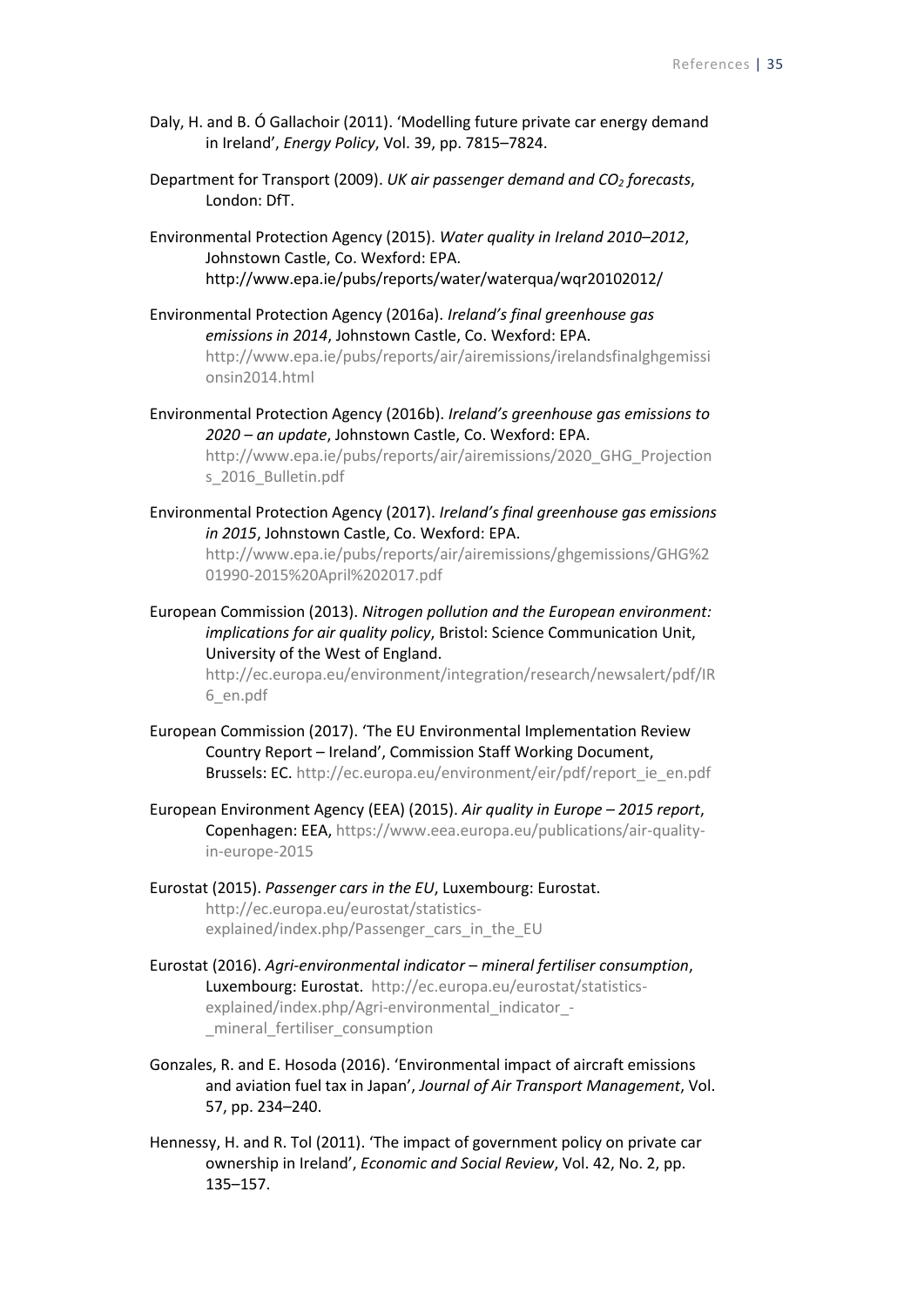- Hopkins, J., G. Schnitkey and L. Tweeten (1996). 'Impacts of nitrogen control policies on crop and livestock farms at two Ohio farm sites', *Review of Agricultural Economics*, Vol. 18, No. 3, 311–324.
- Hyland, M. and E. Morgenroth (2012). 'Final report on the exchequer impact of the introduction of an essential user fuel rebate on diesel fuel', unpublished report submitted to the Department of Transport, Tourism and Sport, Dublin.
- International Council on Clean Transportation (2016). *NO<sub>X</sub>* emissions from heavy*duty and light-duty diesel vehicles in the EU: comparison of real-world performance and current type-approval requirements: ICCT briefing*, Washington, DC: ICCT.
- Jorgenson, D., R. Goettle, M. Ho, and P. Wilcoxen (2013). *Double dividend: environmental taxes and fiscal reform in the United States*, Boston: MIT Press
- Kennedy, S., S. Lyons, E. Morgenroth, and K. Walsh (2017). 'Assessing the level of cross-border fuel tourism', Munich Personal RePEc Archive Paper No. 76961. <https://mpra.ub.uni-muenchen.de/76961/>
- Krenek, A. and M. Schratzenstaller (2014). 'Sustainability-oriented EU taxes: the example of a European carbon-based flight ticket tax', Working Paper, Vienna: Austrian Institute of Economic Research.
- Labandeira, X., J. Labeaga, and X. López-Otero (2017). 'A meta-analysis on the price elasticity of energy demand', *Energy Policy*, Vol. 102, pp. 549–568.
- Leicester, A. and C. O'Dea (2008). 'Aviation taxes', in *The IFS Green Budget 2008*, London: Institute for Fiscal Studies.
- Leinert, S., H.Daly, B. Hyde, and B. Ó Gallachoir (2013). 'Co-benefits? Not always: quantifying the negative effect of a  $CO<sub>2</sub>$ -reducing car taxation policy on NO<sup>X</sup> emissions', *Energy Policy*, Vol. 63, pp. 1151–1159.
- Li, S., J. Linn, and E. Spiller (2013). 'Evaluating "cash-for-clunkers": program effects on auto sales and the environment', *Journal of Environmental Economics and Management*, Vol. 65, pp. 175–193.
- Martin, R., L. de Preuxa, and U. Wagner (2014). 'The impact of a carbon tax on manufacturing: evidence from microdata', *Journal of Public Economics*, Vol. 117, pp. 1–14.
- Mayor, K. and R.S.J. Tol (2007). 'The impact of the UK aviation tax on carbon dioxide emissions and visitor numbers', *Transport Policy*, Vol. 14, No. 6, pp. 507–513.
- Metcalf, G. (2008). 'Using tax expenditure to achieve energy policy goals', *American Economic Reviews*, Vol. 98, No. 2, pp. 90–94.
- National Roads Authority (2013). 'The impact of fuel prices on fuel consumption and traffic in Ireland', Transport Research & Information Note, prepared by the Aecom Consortium. [http://www.tii.ie/tii-library/strategic-](http://www.tii.ie/tii-library/strategic-planning/transport-research-and-information-notes(trins)/The-Impact-of-Fuel-Prices-on-Fuel-Consumption-and-Traffic-in-Ireland-.pdf)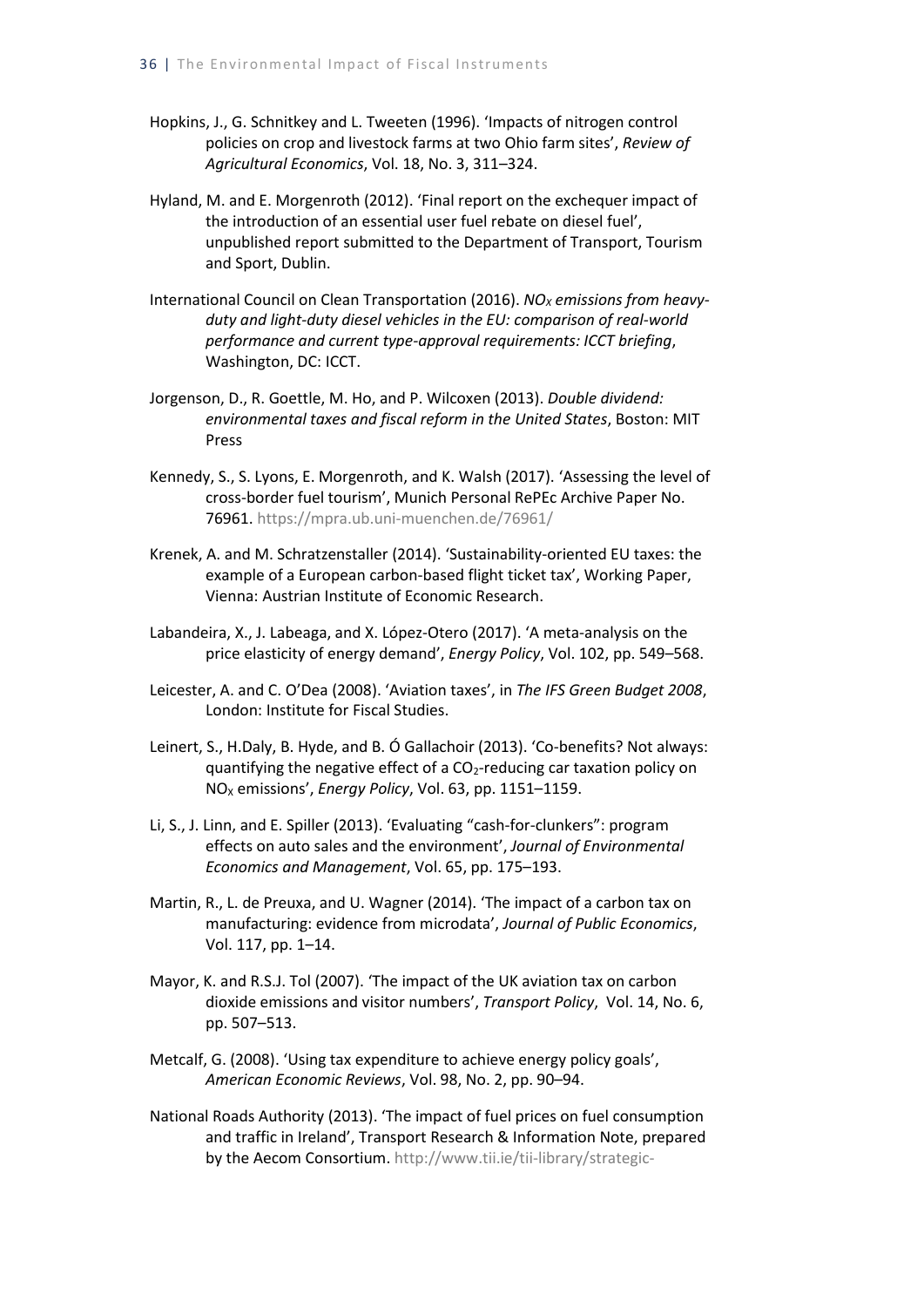[planning/transport-research-and-information-notes\(trins\)/The-Impact-of-](http://www.tii.ie/tii-library/strategic-planning/transport-research-and-information-notes(trins)/The-Impact-of-Fuel-Prices-on-Fuel-Consumption-and-Traffic-in-Ireland-.pdf)[Fuel-Prices-on-Fuel-Consumption-and-Traffic-in-Ireland-.pdf](http://www.tii.ie/tii-library/strategic-planning/transport-research-and-information-notes(trins)/The-Impact-of-Fuel-Prices-on-Fuel-Consumption-and-Traffic-in-Ireland-.pdf)

- OECD (1974). 'Recommendation of the Council on principles concerning transfrontier pollution', Doc. C(74)224, Paris: OECD.
- Ofori, R.O. (2015). 'The economic cost of fuel subsidies', Working Paper, East Lansing: Michigan State University.
- Pearce, D. and B. Pearce (2000). 'Setting environmental taxes for aircraft: a case study of the UK', Working Paper GEC 2000–202, Norwich: CSERGE.
- Pigou, A. (1920). *The economics of welfare*, London: Macmillan.
- Polemis, M.L. (2006). 'Empirical assessment of the determinants of road energy demand in Greece', *Energy Economics*, Vol. 28, pp. 385–403.
- Revenue Commissioners (2017). *Costs of tax expenditures (credits, allowances and reliefs)*, Dublin: Revenue Commissioners. <http://www.revenue.ie/en/about/statistics/costs-expenditures.html>
- Schou, J., E. Skop and J. Jensen (2000). 'Integrated agri-environmental modelling: a cost-effectiveness analysis of two nitrogen tax instruments in the Vejle Fjord watershed, Denmark', *Journal of Environmental Management*, Vol. 58, pp. 199–212.
- Scott, S. (1997) 'Agriculture and forestry' in A. Barrett, J. Lawlor, and S. Scott (eds) *The fiscal system and the polluter pays principle a case study of Ireland*, Farnham, UK: Ashgate, pp. 43–69.
- Seely, A. (2012). 'Taxing aviation fuel', Notes from the House of Commons. [http://researchbriefings.parliament.uk/ResearchBriefing/Summary/SN00](http://researchbriefings.parliament.uk/ResearchBriefing/Summary/SN00523) [523](http://researchbriefings.parliament.uk/ResearchBriefing/Summary/SN00523)
- Seetaram, N., H. Song, and S.J. Page (2014). 'Air passenger duty and outbound tourism demand from the United Kingdom', *Journal of Travel Research*, Vol. 53, No. 4, pp. 476–487.

Tax Strategy Group (2016). 'Climate change paper – energy and environmental taxes and Vehicle Registration Taxes', Dublin: Department of Finance. [http://www.finance.gov.ie/sites/default/files/160719%20TSG%2016-](http://www.finance.gov.ie/sites/default/files/160719%20TSG%2016-03%20-%20Climate%20Change%20Paper%20-%20Energy%20and%20Environmental%20Taxes%20and%20Vehicle%20Registration%20Tax.pdf) [03%20-%20Climate%20Change%20Paper%20-](http://www.finance.gov.ie/sites/default/files/160719%20TSG%2016-03%20-%20Climate%20Change%20Paper%20-%20Energy%20and%20Environmental%20Taxes%20and%20Vehicle%20Registration%20Tax.pdf) [%20Energy%20and%20Environmental%20Taxes%20and%20Vehicle%20R](http://www.finance.gov.ie/sites/default/files/160719%20TSG%2016-03%20-%20Climate%20Change%20Paper%20-%20Energy%20and%20Environmental%20Taxes%20and%20Vehicle%20Registration%20Tax.pdf) [egistration%20Tax.pdf](http://www.finance.gov.ie/sites/default/files/160719%20TSG%2016-03%20-%20Climate%20Change%20Paper%20-%20Energy%20and%20Environmental%20Taxes%20and%20Vehicle%20Registration%20Tax.pdf)

- Tietge, U., P. Mock, J.German, A. Bandivadekar, and N. Ligterink (2017). *From laboratory to road: a 2017 update of official and 'real-world' fuel consumption and CO<sup>2</sup> values for passenger cars in Europe*, Brussels: International Council on Clean Transportation.
- Truby, J.M. (2010). 'Reforming the air passenger duty as an environmental tax', *Environmental Law Review*, Vol. 12, No. 3, pp. 200–210.
- Van der Ploeg, F. and C. Withagen (2014). 'Growth, renewables and the optimal carbon tax', *International Economic Review*, Vol. 55, No. 1, pp. 283–311.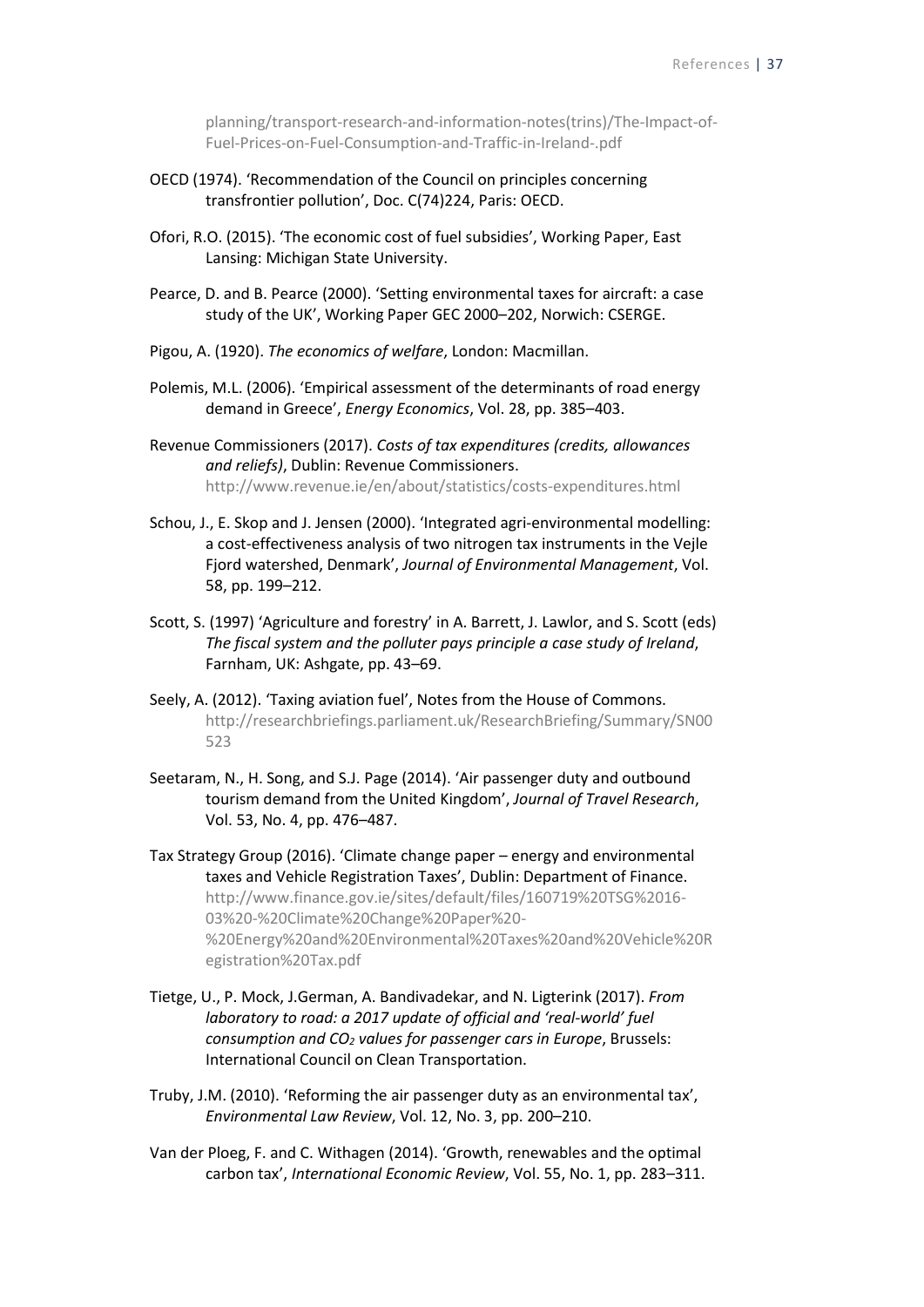## **APPENDIX**

# **List of fiscal instruments with environmental effects**

| Policy instrument                                    | <b>Type</b>                                 |     | Domain of effect |            |                  | <b>Description</b>                                                                                                                                                                                                                                                                                                                                                                                                                  |
|------------------------------------------------------|---------------------------------------------|-----|------------------|------------|------------------|-------------------------------------------------------------------------------------------------------------------------------------------------------------------------------------------------------------------------------------------------------------------------------------------------------------------------------------------------------------------------------------------------------------------------------------|
|                                                      |                                             | Air |                  | Water Land | <b>Emissions</b> |                                                                                                                                                                                                                                                                                                                                                                                                                                     |
|                                                      |                                             |     |                  |            |                  |                                                                                                                                                                                                                                                                                                                                                                                                                                     |
| <b>Tax Exemptions:</b>                               |                                             |     |                  |            |                  |                                                                                                                                                                                                                                                                                                                                                                                                                                     |
| Cycle to Work Scheme                                 | Benefit-in-kind                             | ✓   |                  |            |                  | The purpose is to encourage more employees to cycle to<br>and from work. Under the scheme an employer may<br>provide an employee with bicycle and/or cycle safety<br>equipment without the employee being liable for benefit-<br>in-kind taxation, limited to a cost of €1000.                                                                                                                                                      |
| <b>Taxsaver Commuter Scheme</b>                      | Benefit-in-kind                             | ✓   |                  |            |                  | Allows public transport tickets to be purchased for<br>employees. Companies can save up to 10.75% in PRSI while<br>employees can save 31%-51% in tax, PRSI and USC.                                                                                                                                                                                                                                                                 |
| VRT for leased cars                                  | Vehicle<br><b>Registration Tax</b><br>(VRT) |     | ✓                |            |                  |                                                                                                                                                                                                                                                                                                                                                                                                                                     |
| Remissions/repayments of VRT<br>for disabled drivers | <b>VRT</b>                                  |     | $\checkmark$     |            | ✓                | Open to persons who meet the specified medical criteria<br>and have obtained a Primary Medical Certificate to that<br>effect. They can apply for relief as either a driver with a<br>disability or a passenger with a disability.<br>$\bullet$ £10,000 for a driver with a disability where the vehicle<br>has adaptations.<br>$\bullet$ £16,000 for a driver with a disability where the vehicle<br>has more specific adaptations. |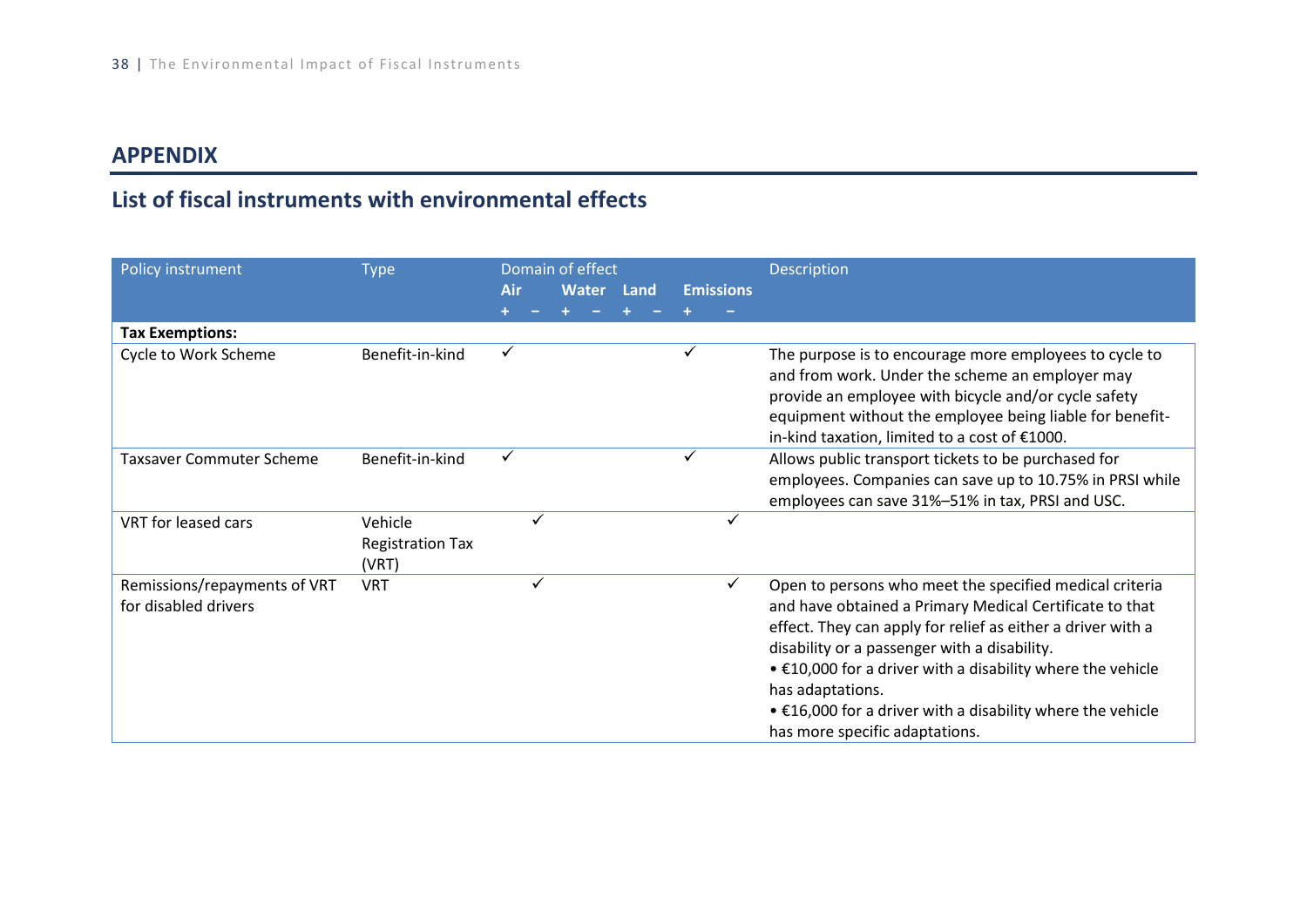| Policy instrument                                                | <b>Type</b>                                 |              | Domain of effect |      |                  | Description                                                                                                                                                                                                                                                                                                                                                                                                                                                                                                                                      |
|------------------------------------------------------------------|---------------------------------------------|--------------|------------------|------|------------------|--------------------------------------------------------------------------------------------------------------------------------------------------------------------------------------------------------------------------------------------------------------------------------------------------------------------------------------------------------------------------------------------------------------------------------------------------------------------------------------------------------------------------------------------------|
|                                                                  |                                             | Air          | <b>Water</b>     | Land | <b>Emissions</b> |                                                                                                                                                                                                                                                                                                                                                                                                                                                                                                                                                  |
|                                                                  |                                             |              |                  |      |                  |                                                                                                                                                                                                                                                                                                                                                                                                                                                                                                                                                  |
|                                                                  |                                             |              |                  |      |                  | • €22,000 for a driver with a disability where the vehicle<br>has extensive adaptations.<br>Relief is restricted to a vehicle of engine capacity up to<br>6000cc.<br>A vehicle that has been admitted to the scheme will also be<br>entitled to an exemption from payment of Annual Motor                                                                                                                                                                                                                                                        |
| <b>Exemptions from VRT</b>                                       | <b>VRT</b>                                  | $\checkmark$ |                  |      | $\checkmark$     | Tax.                                                                                                                                                                                                                                                                                                                                                                                                                                                                                                                                             |
| <b>VRT Export Repayment Scheme</b>                               | <b>VRT</b>                                  | ✓            |                  |      | $\checkmark$     | VRT that may be repayable as a vehicle may already have<br>been the subject of VRT remissions/repayments. To qualify<br>for a repayment the vehicle must, among other things, have<br>a value (OMSP) as determined by Revenue for VRT<br>purposes of at least €2000. There is an administrative<br>charge of €100. NCTS fees will also apply.                                                                                                                                                                                                    |
| Relief from VRT for hybrid, plug-<br>in hybrid and electric cars | Vehicle<br><b>Registration Tax</b><br>(VRT) |              |                  |      | ✓                | Category A or Category B electric vehicles, which are shown<br>to the satisfaction of the Revenue Commissioners to be<br>series production (i.e. originally manufactured) models of<br>electric vehicles registered before 31 December 2016, are<br>eligible for relief from VRT up to a maximum of €5000.<br>Accordingly, for example, where VRT in the amount of<br>€5750 is payable on the registration of a qualifying electric<br>vehicle, VRT in the amount of €750 (i.e. €5750-€5000) will<br>be due at the time of vehicle registration. |
| Repayment of excise duty for<br>disabled drivers                 | <b>Mineral Oil Tax</b><br>(MOT)             | ✓            |                  |      | ✓                |                                                                                                                                                                                                                                                                                                                                                                                                                                                                                                                                                  |
| Diesel Rebate Scheme                                             | <b>MOT</b>                                  | ✓            |                  |      |                  | Provides for the repayment to qualifying road transport<br>operators of part of the mineral oil tax paid on the auto-                                                                                                                                                                                                                                                                                                                                                                                                                            |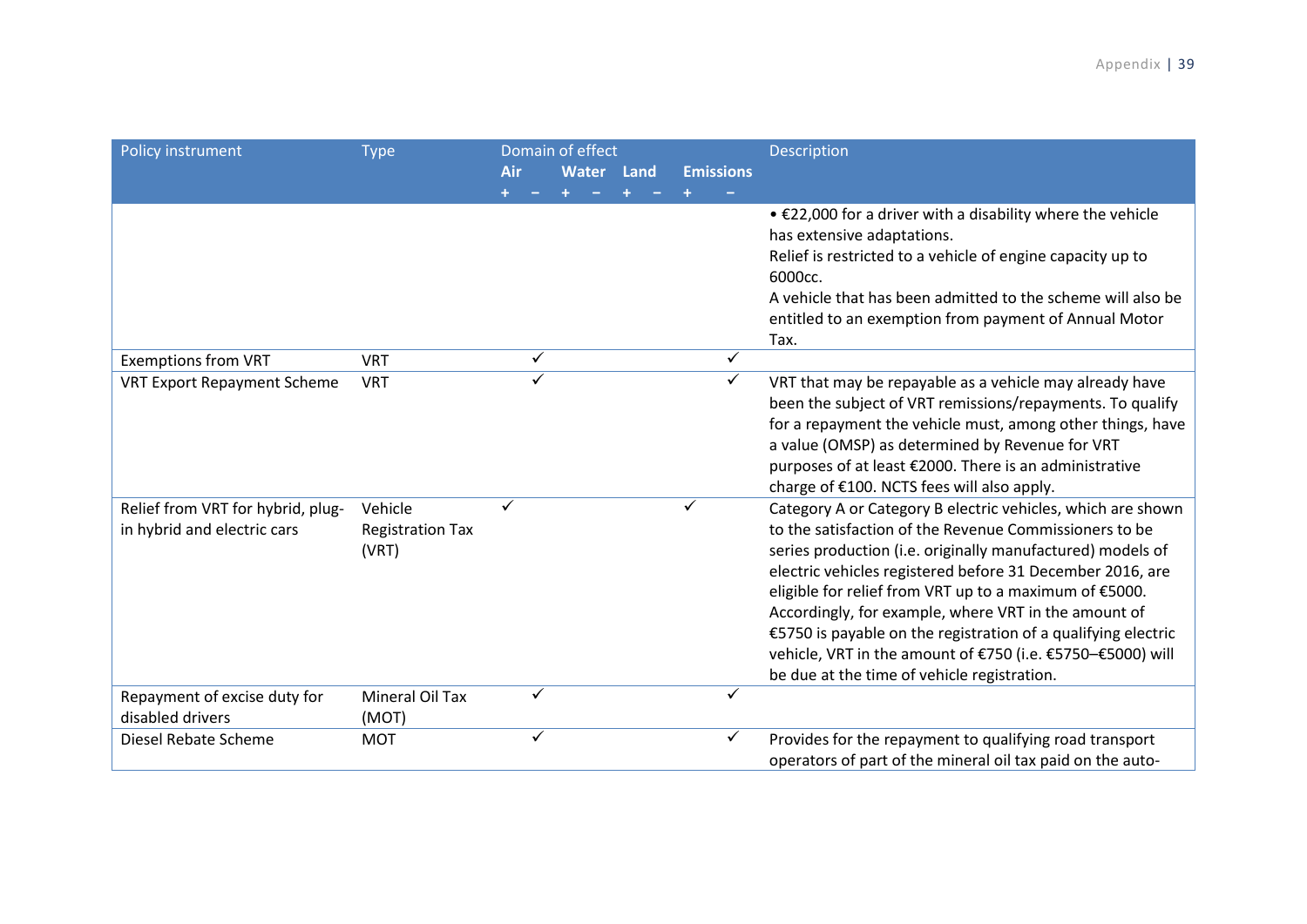| Policy instrument                        | <b>Type</b>                  |              |   | Domain of effect |      |   |                  | Description                                                                                                                                                                                                                                                                                                                                                 |
|------------------------------------------|------------------------------|--------------|---|------------------|------|---|------------------|-------------------------------------------------------------------------------------------------------------------------------------------------------------------------------------------------------------------------------------------------------------------------------------------------------------------------------------------------------------|
|                                          |                              | Air          |   | <b>Water</b>     | Land |   | <b>Emissions</b> |                                                                                                                                                                                                                                                                                                                                                             |
|                                          |                              |              |   |                  |      |   |                  |                                                                                                                                                                                                                                                                                                                                                             |
|                                          |                              |              |   |                  |      |   |                  | diesel purchased within the state by them for use in the<br>course of business. The amount of the repayment will vary<br>in accordance with the average price at which auto-diesel is<br>available for purchase during a repayment period. This will<br>be calculated on a sliding scale.                                                                   |
| Repayment of VAT for disabled<br>drivers | VAT concession               |              | ✓ |                  |      |   | ✓                |                                                                                                                                                                                                                                                                                                                                                             |
| <b>Biofuels Excise Relief Scheme</b>     | Ceased/Phasing-<br>out items |              |   |                  |      |   |                  | A €200 million excise relief scheme for biofuels was<br>introduced in Budget 2006 with the aim of reaching a 2%<br>target for biofuels penetration of the transport fuels market<br>and CO <sub>2</sub> savings of over 250,000 tonnes per annum.                                                                                                           |
| Multi-storey car parks                   | Ceased/Phasing-<br>out items |              | ✓ |                  |      |   | $\checkmark$     | Under section 344 TCA1997, a scheme of capital allowances<br>was made available in respect of capital expenditure<br>incurred in the qualifying period on the construction or<br>refurbishment of qualifying multi-storey car parks. The<br>capital allowances available were restricted to a maximum<br>50% write-off of the capital expenditure incurred. |
| Park & ride                              | Ceased/Phasing-<br>out items | $\checkmark$ |   |                  |      | ✓ |                  | Provided for a scheme of tax reliefs aimed at encouraging<br>the establishment of park-and-ride facilities, mainly in<br>larger urban areas. Capital allowances: park and ride<br>facilities and commercial buildings construction or<br>refurbishment, 100% in total.<br>Residential reliefs: Qualifying Residential Buildings Relief.                     |
| <b>CGT Retirement Relief</b>             | Capital Gains Tax<br>(CGT)   |              |   |                  |      |   |                  | Private Residence: Gains made on the disposal of your<br>home together with its gardens or grounds up to an area                                                                                                                                                                                                                                            |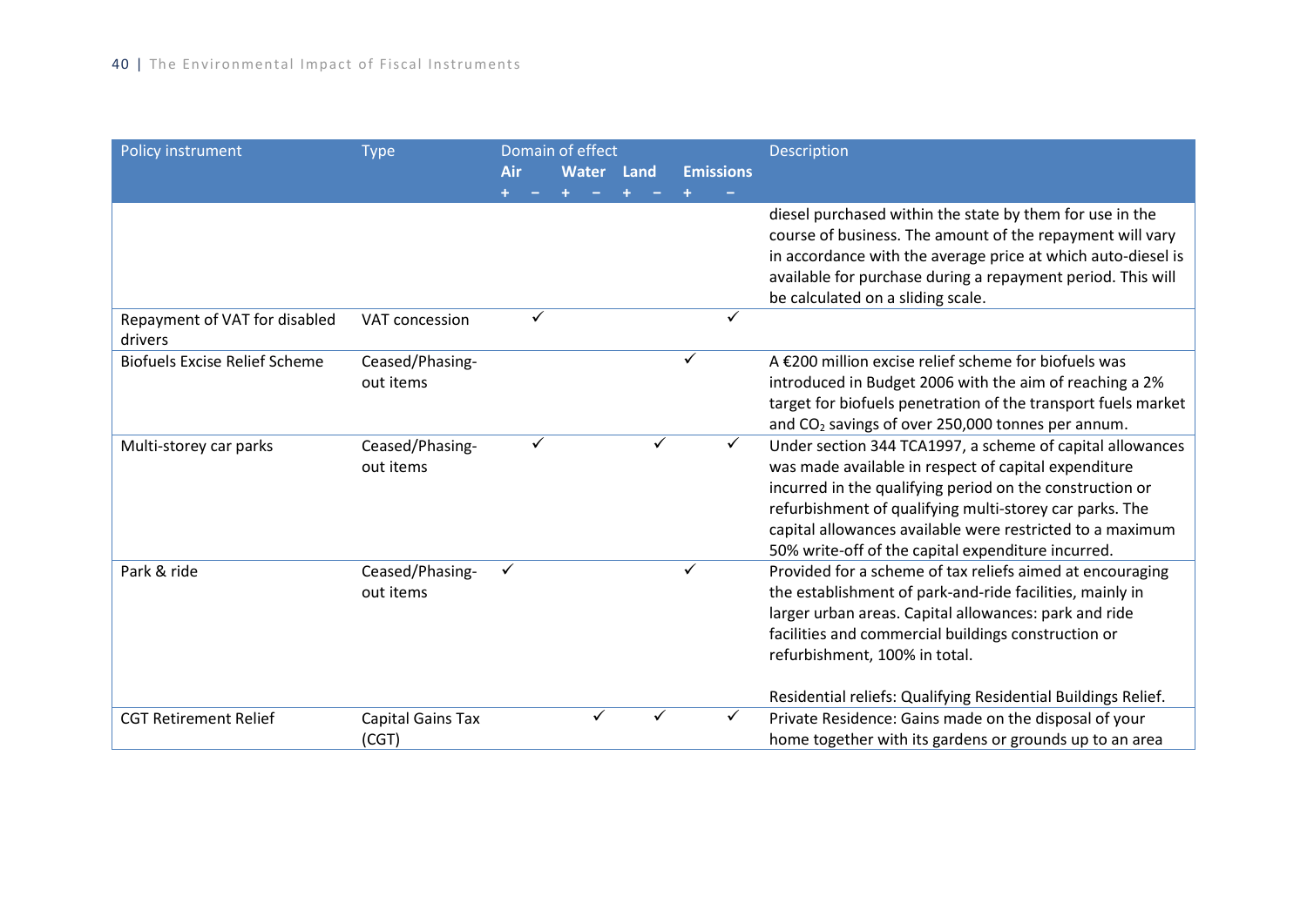| Policy instrument                    | <b>Type</b>       |     |  | Domain of effect |              |              |                  | Description                                                                                                                                                                                                                                                                                                                                                                                                                                                                                                                                                                                                                                                                                                                                                                           |
|--------------------------------------|-------------------|-----|--|------------------|--------------|--------------|------------------|---------------------------------------------------------------------------------------------------------------------------------------------------------------------------------------------------------------------------------------------------------------------------------------------------------------------------------------------------------------------------------------------------------------------------------------------------------------------------------------------------------------------------------------------------------------------------------------------------------------------------------------------------------------------------------------------------------------------------------------------------------------------------------------|
|                                      |                   | Air |  | <b>Water</b>     | Land         |              | <b>Emissions</b> |                                                                                                                                                                                                                                                                                                                                                                                                                                                                                                                                                                                                                                                                                                                                                                                       |
|                                      |                   |     |  |                  |              |              |                  | (exclusive of the site of the residence) of one acre may be<br>exempt.<br>Transfer of a site from parent to child: The market value of<br>the site must not exceed €500,000 (€254,000 for disposals<br>prior to 5 December 2007).<br>Retirement Relief: This relief applies where you dispose of<br>certain 'qualifying assets'. These include assets used for the<br>purpose of a trade, profession or farming and shares in                                                                                                                                                                                                                                                                                                                                                         |
| <b>CGT Farm Consolidation Relief</b> | <b>CGT</b>        |     |  | $\checkmark$     | $\sqrt{ }$   | $\checkmark$ |                  | certain family trading companies.<br>Where a parcel of land is sold by an individual farmer (or,<br>where sold by more than one individual jointly, at least one<br>of the individuals is a farmer);<br>Where the sale and purchase occur within 24 months of<br>each other and the initial sale or purchase of land took<br>place in the period 1 January 2013-31 December 2016;<br>The interaction of the sale and purchase together result in<br>an overall reduction in the distance between parcels<br>comprised in the farm, including land that has been leased<br>for at least 2 years with a minimum of 5 years to run;<br>Thereby leading to a reduction in the fragmentation of the<br>farm and an improvement in the operation and viability of<br>the consolidated farm. |
| <b>CAT Agricultural Relief</b>       | CAT               |     |  | $\checkmark$     | $\checkmark$ |              | ✓                |                                                                                                                                                                                                                                                                                                                                                                                                                                                                                                                                                                                                                                                                                                                                                                                       |
| <b>Consanguinity Relief</b>          | <b>Stamp Duty</b> |     |  | $\checkmark$     | ✓            |              | ✓                | Consanguinity relief no longer applies to conveyances or<br>transfers, whether on sale or by gift, of non-residential<br>property other than land, between related persons where<br>the instrument is executed on or after 1 January 2015. The                                                                                                                                                                                                                                                                                                                                                                                                                                                                                                                                        |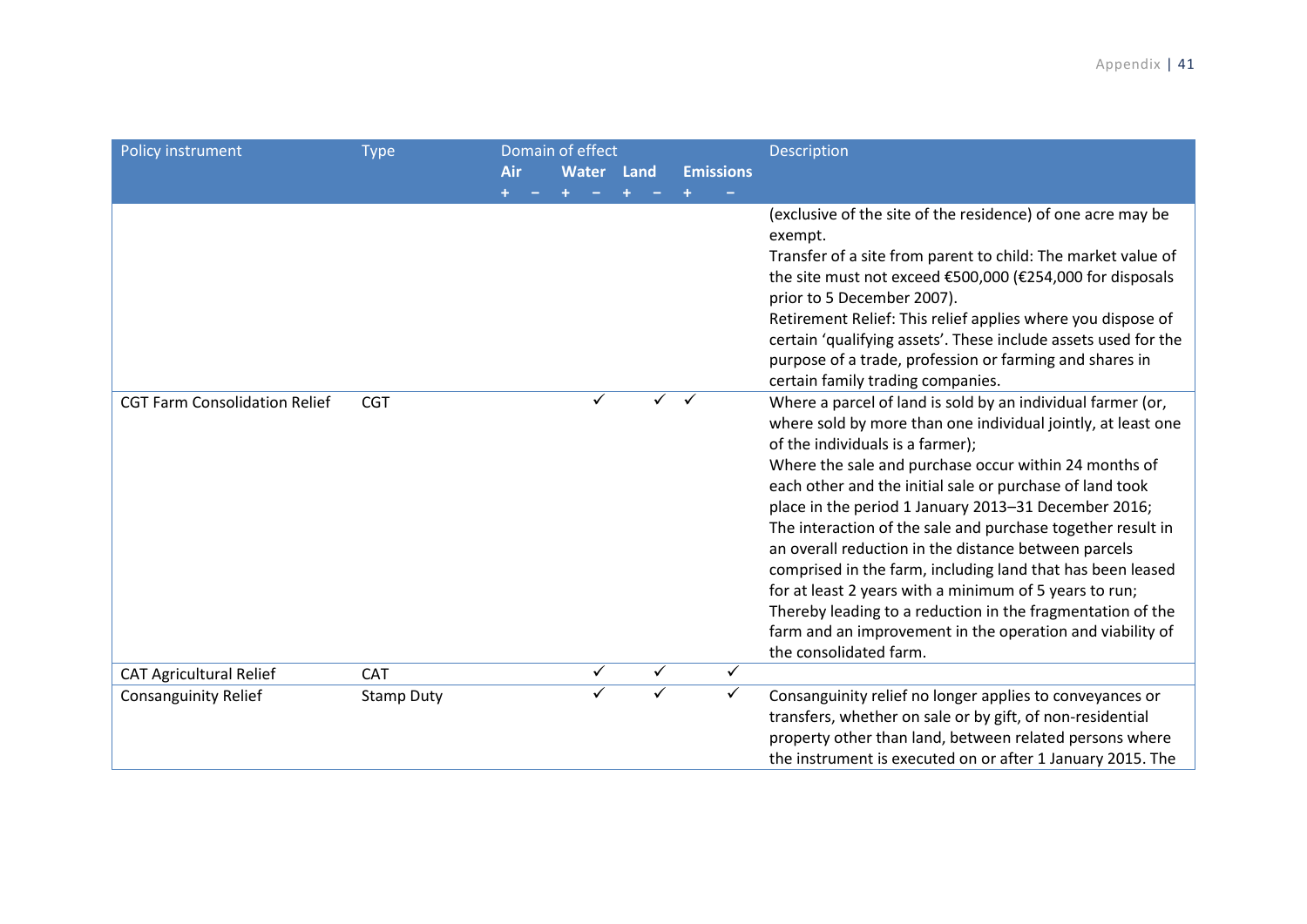| Policy instrument              | <b>Type</b>       |     | Domain of effect |      |                  | Description                                                                                                            |
|--------------------------------|-------------------|-----|------------------|------|------------------|------------------------------------------------------------------------------------------------------------------------|
|                                |                   | Air | <b>Water</b>     | Land | <b>Emissions</b> |                                                                                                                        |
|                                |                   |     |                  |      |                  |                                                                                                                        |
|                                |                   |     |                  |      |                  | individual to whom the land is conveyed or transferred                                                                 |
|                                |                   |     |                  |      |                  | must, from the date of execution of the conveyance or                                                                  |
|                                |                   |     |                  |      |                  | transfer $-$                                                                                                           |
|                                |                   |     |                  |      |                  | • farm the land for a period of not less than 6 years, or                                                              |
|                                |                   |     |                  |      |                  | • lease it for a period of not less than 6 years to an<br>individual who will farm the land.                           |
| Young Trained Farmer Relief    | <b>Stamp Duty</b> |     |                  |      |                  | This exemption from stamp duty is to encourage the                                                                     |
|                                |                   |     |                  |      |                  | transfer of farmland to a new generation of farmers with                                                               |
|                                |                   |     |                  |      |                  | relevant qualifications. The transfer may be by way of gift                                                            |
|                                |                   |     |                  |      |                  | or sale.                                                                                                               |
| Commercial woodland - duty     | <b>Stamp Duty</b> |     |                  |      |                  | (1) In this section 'trees' means woodlands managed on a                                                               |
| not chargeable on the value of |                   |     |                  |      |                  | commercial basis and with a view to the realisation of                                                                 |
| the trees growing on the land  |                   |     |                  |      |                  | profits.                                                                                                               |
|                                |                   |     |                  |      |                  | (2) This section applies to an instrument, being a                                                                     |
|                                |                   |     |                  |      |                  | conveyance or transfer on sale of land, or a lease of land,                                                            |
|                                |                   |     |                  |      |                  | where the instrument contains a certificate to the effect                                                              |
|                                |                   |     |                  |      |                  | that trees are growing on a substantial part of such land.<br>(3) Stamp duty shall not be chargeable on any instrument |
|                                |                   |     |                  |      |                  | to which this section applies, in respect of such part of the                                                          |
|                                |                   |     |                  |      |                  | consideration for the sale or lease as represents the value                                                            |
|                                |                   |     |                  |      |                  | of trees growing on the land.                                                                                          |
| Single Farm Payment            | <b>Stamp Duty</b> |     |                  |      |                  | The sale/transfer/other disposition of a Single Farm                                                                   |
| entitlement                    |                   |     |                  |      |                  | Payment entitlement occurring on or after 1 January 2005                                                               |
|                                |                   |     |                  |      |                  | is exempt from Stamp Duty.                                                                                             |
| Farmers' VAT Treatment         | Unregistered VAT  |     |                  |      | ✓                | A VAT-registered farmer is entitled to take a credit or                                                                |
|                                | repayments        |     |                  |      |                  | deduction (i.e. set off against his/her liability) for VAT                                                             |
|                                |                   |     |                  |      |                  | properly invoiced to him/her or paid on imports or intra-                                                              |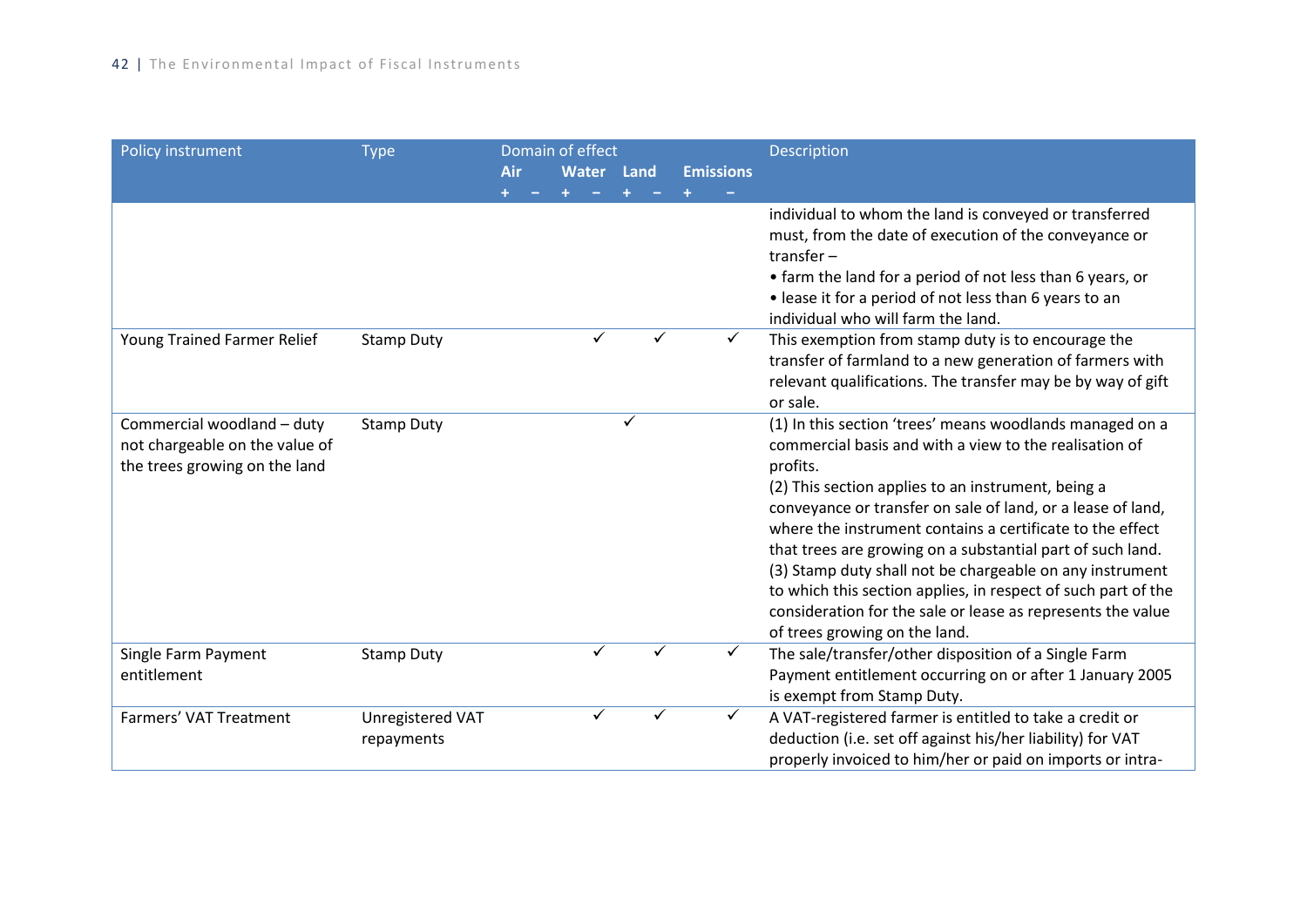| Policy instrument                                              | <b>Type</b>             |     | Domain of effect |             |                  | <b>Description</b>                                                                                                                                                                                                                           |
|----------------------------------------------------------------|-------------------------|-----|------------------|-------------|------------------|----------------------------------------------------------------------------------------------------------------------------------------------------------------------------------------------------------------------------------------------|
|                                                                |                         | Air | <b>Water</b>     | <b>Land</b> | <b>Emissions</b> |                                                                                                                                                                                                                                              |
|                                                                |                         |     |                  |             |                  |                                                                                                                                                                                                                                              |
|                                                                |                         |     |                  |             |                  | Community acquisitions in respect of most goods and<br>services used in connection with his/her taxable activities.<br>S/he is not required to pay the supplier before taking the<br>credit.                                                 |
| Woodlands profits &                                            | Personal Tax            |     |                  | ✓           |                  | Dividends and other distributions paid out of exempt                                                                                                                                                                                         |
| distributions                                                  | Credits                 |     |                  |             |                  | profits/gains from the occupation of certain woodlands are,<br>in the hands of an individual, disregarded for income tax<br>purposes and, in the case of companies, treated as exempt<br>income of the company for corporation tax purposes. |
| <b>General Stock Relief (section</b>                           | Personal Tax            |     | ✓                |             | $\checkmark$     | Provides stock relief generally at the rate of 50% for                                                                                                                                                                                       |
| 666)                                                           | Credits                 |     |                  |             |                  | farmers who are registered farm partnerships and 100% for                                                                                                                                                                                    |
|                                                                |                         |     |                  |             |                  | certain 'qualifying farmers' within the meaning 667B (often                                                                                                                                                                                  |
|                                                                |                         |     |                  |             |                  | referred to as young trained farmers), who are partners in                                                                                                                                                                                   |
|                                                                |                         |     |                  |             |                  | such partnerships in accounting periods which commence                                                                                                                                                                                       |
|                                                                |                         |     | $\checkmark$     |             |                  | on or after 1 January 2012 and end on December 2015.                                                                                                                                                                                         |
| <b>Stock Relief for Young Trained</b><br>Farmer (Section 667B) | Personal Tax<br>Credits |     |                  |             |                  |                                                                                                                                                                                                                                              |
| Rental deductions - leasing of                                 | Personal Tax            |     | ✓                |             |                  | Maximum reduction allowed                                                                                                                                                                                                                    |
| the farmland                                                   | Credits                 |     |                  |             |                  | For leases entered into between 1 January 2007 and 31                                                                                                                                                                                        |
|                                                                |                         |     |                  |             |                  | December 2014:                                                                                                                                                                                                                               |
|                                                                |                         |     |                  |             |                  | 5 years or more but less than 7 years = $£12,000$                                                                                                                                                                                            |
|                                                                |                         |     |                  |             |                  | 7 years or more but less than 10 years = $£15,000$                                                                                                                                                                                           |
|                                                                |                         |     |                  |             |                  | 10 years or more = $£20,000$                                                                                                                                                                                                                 |
|                                                                |                         |     |                  |             |                  | On or after 1 January 2015 lease term:                                                                                                                                                                                                       |
|                                                                |                         |     |                  |             |                  | 5 years or more but less than 7 years = $£18,000$                                                                                                                                                                                            |
|                                                                |                         |     |                  |             |                  | 7 years or more but less than 10 years = $£22,500$                                                                                                                                                                                           |
|                                                                |                         |     |                  |             |                  | 10 years or more but less than 15 years = $£30,000$                                                                                                                                                                                          |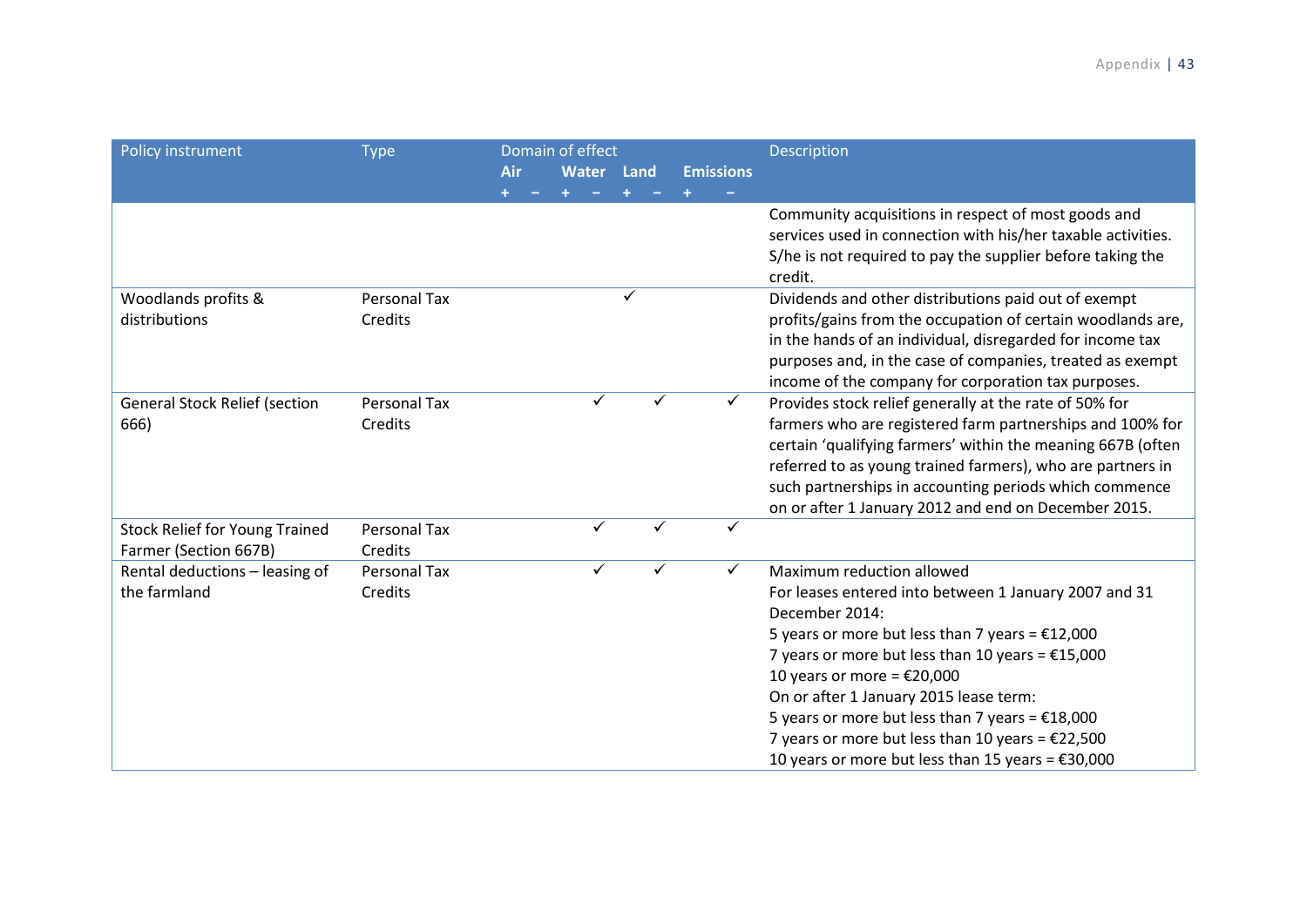| Policy instrument                                                                    | <b>Type</b>                  |     | Domain of effect |      |                  | Description                                                                                                                                                                                                                                                                                                                                          |
|--------------------------------------------------------------------------------------|------------------------------|-----|------------------|------|------------------|------------------------------------------------------------------------------------------------------------------------------------------------------------------------------------------------------------------------------------------------------------------------------------------------------------------------------------------------------|
|                                                                                      |                              | Air | <b>Water</b>     | Land | <b>Emissions</b> |                                                                                                                                                                                                                                                                                                                                                      |
|                                                                                      |                              |     |                  |      |                  |                                                                                                                                                                                                                                                                                                                                                      |
|                                                                                      |                              |     |                  |      |                  | 15 years or more = $£40,000$                                                                                                                                                                                                                                                                                                                         |
| <b>Rural Renewal</b>                                                                 | Ceased/Phasing-<br>out items |     |                  |      |                  | Provided for a scheme of tax reliefs aimed at invigorating<br>certain areas of rural Ireland on similar lines to the renewal<br>schemes previously available in an urban context.<br><b>Capital Allowances:</b><br>Industrial (mill, factory, lab, dock undertaking) and<br>Commercial Buildings Construction or Refurbishment 100%                  |
|                                                                                      |                              |     |                  |      |                  | in total.<br><b>Residential Reliefs:</b>                                                                                                                                                                                                                                                                                                             |
|                                                                                      |                              |     |                  |      |                  | Qualifying Residential Buildings Relief against total Income<br>Section 23 type relief against Irish rental Income only.                                                                                                                                                                                                                             |
| Woodlands                                                                            | Ceased/Phasing-<br>Out Items |     |                  | ✓    |                  |                                                                                                                                                                                                                                                                                                                                                      |
| <b>Greenhouse Gas Emissions</b><br>Allowance                                         | <b>Stamp Duty</b>            |     |                  |      | $\checkmark$     |                                                                                                                                                                                                                                                                                                                                                      |
| Accelerated capital allowances<br>for energy-efficient equipment                     | Capital allowance            |     |                  |      | ✓                | Accelerated capital allowances of 100% of the capital<br>expenditure incurred (compared with a 12.5% write-off<br>over eight years, which is the normal rule for plant and<br>machinery) on such equipment can be claimed for the year<br>in which the equipment is first provided and used. The<br>scheme has been extended until 31 December 2017. |
| Licences and leases granted<br>under Petroleum and Other<br>Mineral Development Act, | <b>Stamp Duty</b>            |     |                  |      | ✓                | Stamp duty shall not be chargeable on:<br>(a) a licence granted under section 8, 9 or 19 of the<br>Petroleum and Other Minerals Development Act, 1960,                                                                                                                                                                                               |
| 1960, etc.                                                                           |                              |     |                  |      |                  | (b) a lease granted under section 13 of that Act, or                                                                                                                                                                                                                                                                                                 |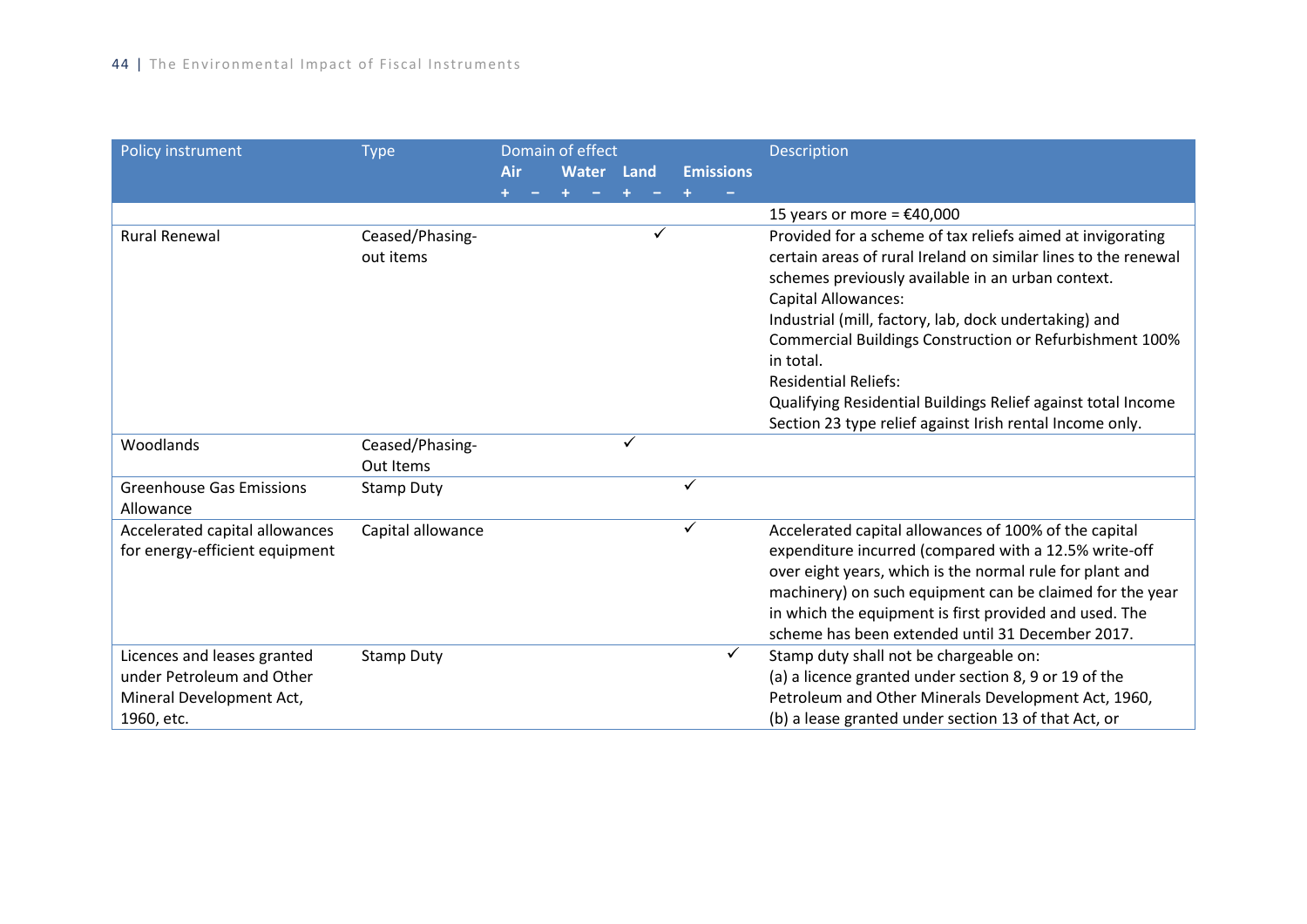| Policy instrument                               | <b>Type</b>                 |     |   | Domain of effect |              |                  | Description                                                                                                                                                                                                                                                                                                                                                                                                                                                                                                                                                                                                                                                                                    |
|-------------------------------------------------|-----------------------------|-----|---|------------------|--------------|------------------|------------------------------------------------------------------------------------------------------------------------------------------------------------------------------------------------------------------------------------------------------------------------------------------------------------------------------------------------------------------------------------------------------------------------------------------------------------------------------------------------------------------------------------------------------------------------------------------------------------------------------------------------------------------------------------------------|
|                                                 |                             | Air |   | <b>Water</b>     | Land         | <b>Emissions</b> |                                                                                                                                                                                                                                                                                                                                                                                                                                                                                                                                                                                                                                                                                                |
|                                                 |                             |     |   |                  |              |                  |                                                                                                                                                                                                                                                                                                                                                                                                                                                                                                                                                                                                                                                                                                |
|                                                 |                             |     |   |                  |              |                  | (c) an instrument for the sale, assignment or transfer of any<br>such licence or lease or any right or interest in any such<br>licence or lease.                                                                                                                                                                                                                                                                                                                                                                                                                                                                                                                                               |
| <b>Touring Coaches</b>                          | <b>VAT Refund</b><br>Orders |     | ✓ |                  |              | $\checkmark$     | Subject to certain conditions, persons who are engaged in<br>the business of the carriage for reward of tourists by road,<br>under contracts for group transport, may reclaim VAT<br>incurred on the purchase, intra-community acquisition and<br>lease/hire of touring coaches.                                                                                                                                                                                                                                                                                                                                                                                                               |
| CGT principal private residence<br>relief       | <b>CGT</b>                  |     |   |                  | ✓            |                  | Gains made on the disposal of your home together with its<br>gardens or grounds up to an area (exclusive of the site of<br>the residence) of one acre may be exempt. For full relief to<br>apply, you must have occupied the home as your principal<br>private residence throughout your period of ownership or<br>to within 12 months of the date of disposal. Relief may be<br>restricted where the home was not your main residence<br>throughout the period of ownership (other than the final 12<br>months), where any part of it was used exclusively for the<br>purposes of a trade, business or profession or where it is<br>sold as development land, for example part of the garden. |
| CGT exemption on disposal of<br>site to a child | <b>CGT</b>                  |     |   |                  | $\checkmark$ |                  |                                                                                                                                                                                                                                                                                                                                                                                                                                                                                                                                                                                                                                                                                                |
| Dublin Docklands Development<br>Authority       | <b>Stamp Duty</b>           |     |   |                  | ✓            |                  | Section 12 of the Finance Act, 1895, shall not apply to the<br>vesting in the Dublin Docklands Development Authority of<br>any property or rights transferred under this Act.                                                                                                                                                                                                                                                                                                                                                                                                                                                                                                                  |
| Temple Bar Properties Limited                   | <b>Stamp Duty</b>           |     |   |                  | ✓            |                  | Stamp duty shall not be chargeable on any instrument<br>under which any land, or any interest in land, easement,<br>way-leave, water right or any other right is acquired in the                                                                                                                                                                                                                                                                                                                                                                                                                                                                                                               |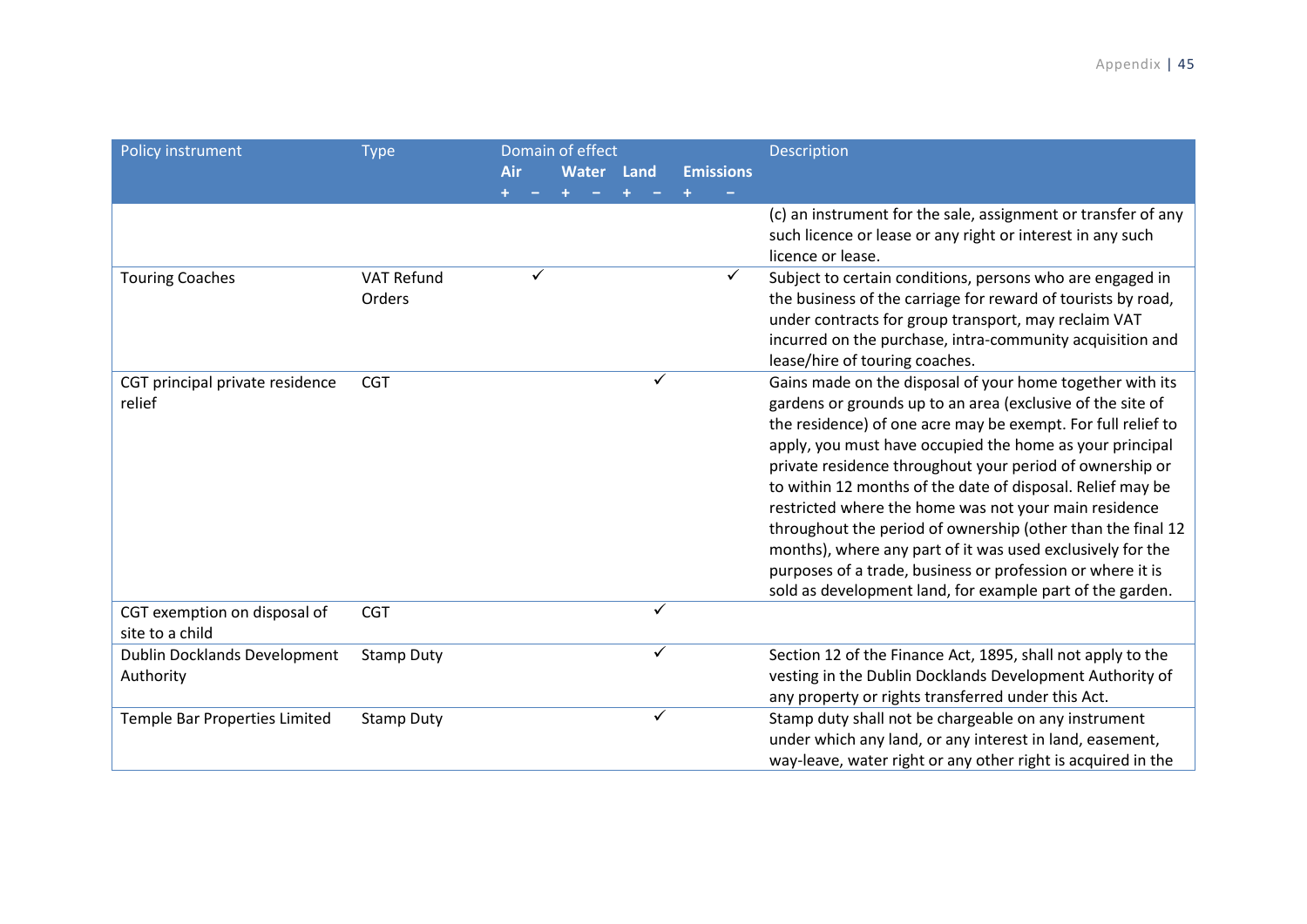| Policy instrument                | <b>Type</b>       |     | Domain of effect |              |                  | Description                                                    |
|----------------------------------|-------------------|-----|------------------|--------------|------------------|----------------------------------------------------------------|
|                                  |                   | Air | <b>Water</b>     | Land         | <b>Emissions</b> |                                                                |
|                                  |                   |     |                  |              |                  |                                                                |
|                                  |                   |     |                  |              |                  | Temple Bar area, that is, 'the area' as described in the First |
|                                  |                   |     |                  |              |                  | Schedule in the Temple Bar Area Renewal and                    |
|                                  |                   |     |                  |              |                  | Development Act, 1991, by Temple Bar Properties Limited,       |
|                                  |                   |     |                  |              |                  | or any subsidiary of Temple Bar Properties Limited.            |
| <b>Housing Finance Agency</b>    | <b>Stamp Duty</b> |     |                  | ✓            |                  | Stamp duty shall not be chargeable on any agreement or         |
|                                  |                   |     |                  |              |                  | other instrument made for the purposes of, or in               |
|                                  |                   |     |                  |              |                  | connection with, securing the advancement of moneys to         |
|                                  |                   |     |                  |              |                  | housing authorities (within the meaning of the Housing Act,    |
|                                  |                   |     |                  |              |                  | 1966) by the Housing Finance Agency plc.                       |
| Housing Finance Agency Limited   | <b>Stamp Duty</b> |     |                  | $\checkmark$ |                  |                                                                |
| Housing Authorities and          | <b>Stamp Duty</b> |     |                  | ✓            |                  | The new section 106B retains the exemption from stamp          |
| Affordable Homes Partnership     |                   |     |                  |              |                  | duty in respect of a conveyance, transfer or lease of a        |
|                                  |                   |     |                  |              |                  | house, building or land to:                                    |
|                                  |                   |     |                  |              |                  | • a Housing Authority in connection with any of its            |
|                                  |                   |     |                  |              |                  | functions under the Housing Acts 1966 to 2004 or               |
|                                  |                   |     |                  |              |                  | • the Affordable Homes Partnership in connection with the      |
|                                  |                   |     |                  |              |                  | services specified in article 4(2) of the Affordable Homes     |
|                                  |                   |     |                  |              |                  | Partnership (Establishment) Order 2005 as amended.             |
| <b>National Asset Management</b> | <b>Stamp Duty</b> |     |                  | ✓            |                  | Stamp duty shall not be chargeable under or by reference       |
| Agency (NAMA)                    |                   |     |                  |              |                  | to any Heading in Schedule 1 on an instrument:                 |
|                                  |                   |     |                  |              |                  | (a) for the sale, transfer, lease or other disposition of any  |
|                                  |                   |     |                  |              |                  | property, asset or documentation to NAMA or a NAMA-            |
|                                  |                   |     |                  |              |                  | subsidiary by NAMA, a NAMA-subsidiary or a participating       |
|                                  |                   |     |                  |              |                  | institution,                                                   |
|                                  |                   |     |                  |              |                  | (b) for the transfer, to a NAMA-subsidiary or a                |
|                                  |                   |     |                  |              |                  | participating institution, of securities issued in             |
|                                  |                   |     |                  |              |                  | accordance with the Act of 2009 for the                        |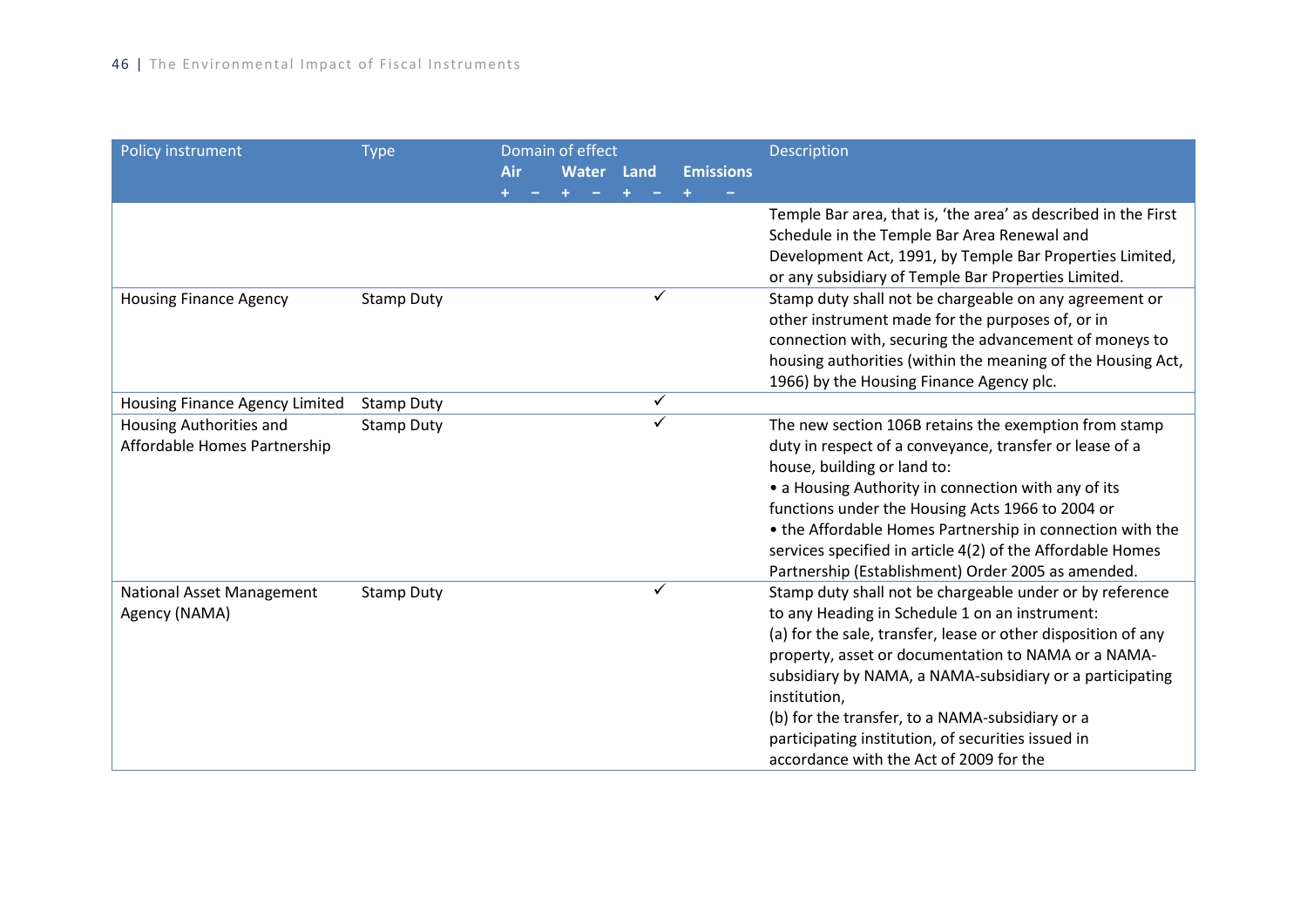| Policy instrument | <b>Type</b> | <b>Air</b> | Domain of effect<br>Water Land |              | <b>Emissions</b> | Description                                                                                                                                                                                                                                                                                                                                                                                                                                                                                                                                                                                                                                                                                                                                                                      |
|-------------------|-------------|------------|--------------------------------|--------------|------------------|----------------------------------------------------------------------------------------------------------------------------------------------------------------------------------------------------------------------------------------------------------------------------------------------------------------------------------------------------------------------------------------------------------------------------------------------------------------------------------------------------------------------------------------------------------------------------------------------------------------------------------------------------------------------------------------------------------------------------------------------------------------------------------|
|                   |             |            |                                |              |                  | purposes of section 47(2)(b), 48(2)(b) or 49 of that Act,<br>(c) for the transfer to a NAMA-subsidiary by NAMA or a<br>NAMA-subsidiary of securities issued in accordance with<br>the Act of 2009 for the purposes of section 47(2)(a) or<br>$48(2)(a)$ of that Act,<br>(d) for the transfer to a participating institution of a bank<br>asset, security or other property by NAMA or a NAMA-<br>subsidiary in connection with section 125 of the Act of<br>2009, or<br>(e) for the transfer or other disposition to NAMA or a<br>NAMA-subsidiary of any property in settlement or part<br>settlement of an acquired bank asset.                                                                                                                                                 |
| Exemptions        | LPT         |            |                                | $\checkmark$ |                  | 1. New and previously unused residential properties<br>purchased from a builder or a property developer between<br>1 January 2013 and 31 October 2019.<br>2. Certain residential properties purchased in 2013.<br>3. Residential properties constructed and owned by a<br>builder or developer that remain unsold.<br>4. Residential properties situated in a specified unfinished<br>housing estate.<br>5. Residential properties owned by a charity or a public<br>body and used to provide special needs accommodation.<br>6. Residential properties used by a charity in connection<br>with recreational activities.<br>7. Registered Nursing Homes.<br>8. Residential property vacated for an extended period by a<br>person with a long-term mental or physical infirmity. |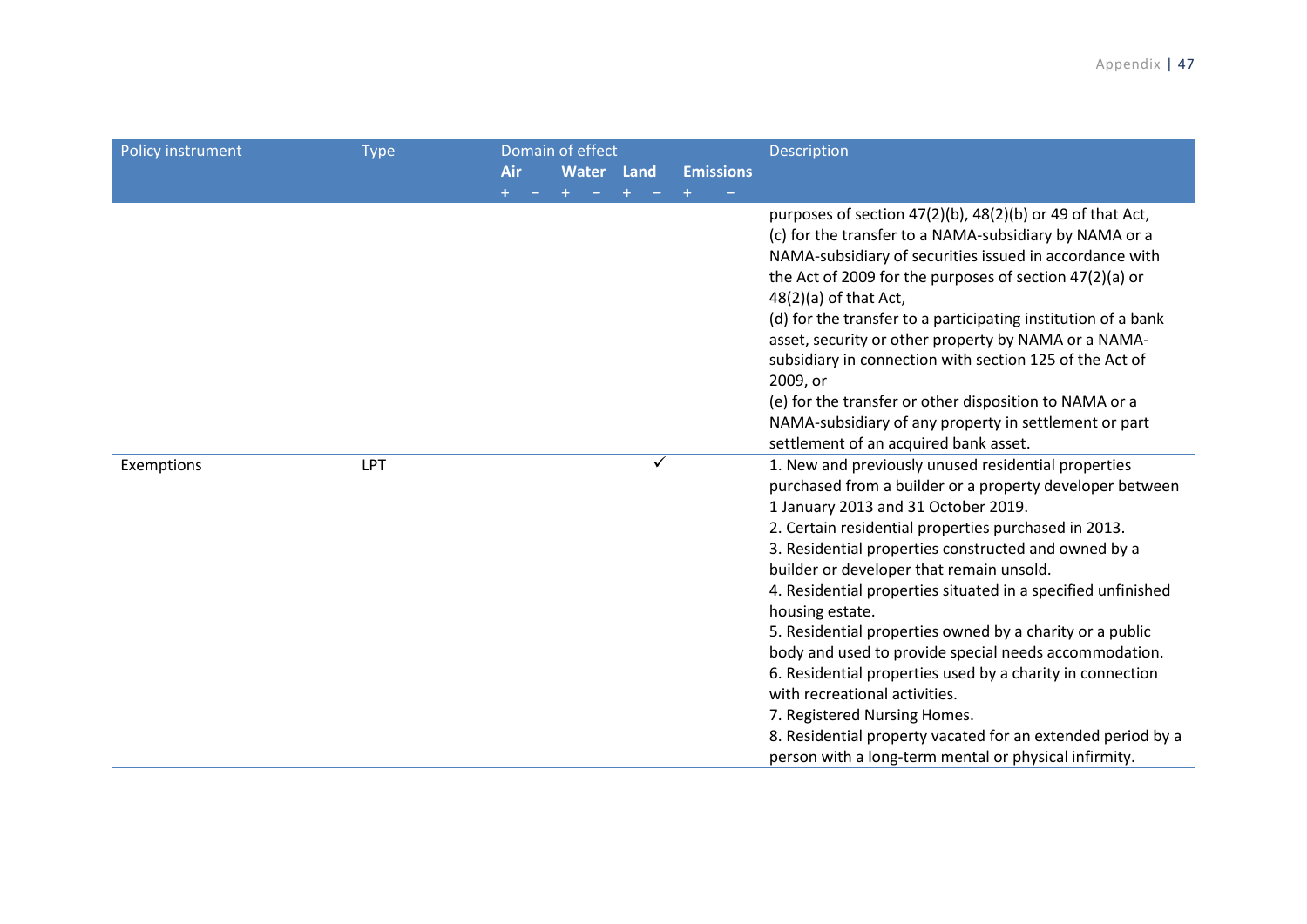| Policy instrument         | <b>Type</b>           |     | Domain of effect |      |                  | Description                                                   |
|---------------------------|-----------------------|-----|------------------|------|------------------|---------------------------------------------------------------|
|                           |                       | Air | <b>Water</b>     | Land | <b>Emissions</b> |                                                               |
|                           |                       |     |                  |      |                  |                                                               |
|                           |                       |     |                  |      |                  | 9. Residential properties fully subject to commercial rates.  |
|                           |                       |     |                  |      |                  | 10. Residential properties that have been certified as having |
|                           |                       |     |                  |      |                  | significant pyritic damage.                                   |
|                           |                       |     |                  |      |                  | 11. Residential property purchased, built or adapted to       |
|                           |                       |     |                  |      |                  | make it suitable for occupation by a permanently and          |
|                           |                       |     |                  |      |                  | totally incapacitated individual as their sole or main        |
|                           |                       |     |                  |      |                  | residence.                                                    |
| Deferrals                 | <b>Local Property</b> |     |                  | ✓    |                  | Payment of the tax is deferred - meaning that it becomes      |
|                           | Tax (LPT)             |     |                  |      |                  | payable later and carries an interest charge of 4% per        |
|                           |                       |     |                  |      |                  | annum. The deferred tax remains a charge on the property      |
|                           |                       |     |                  |      |                  | and will have to be paid to Revenue when the property is      |
|                           |                       |     |                  |      |                  | sold or transferred to another person.                        |
| Home Renovation Incentive | Personal Tax          |     |                  | ✓    | ✓                | The Home Renovation Incentive (HRI) Scheme provides for       |
|                           | Credit                |     |                  |      |                  | tax relief for homeowners and landlords by way of an          |
|                           |                       |     |                  |      |                  | Income Tax credit at 13.5% of qualifying expenditure on       |
|                           |                       |     |                  |      |                  | repair, renovation or improvement works carried out on a      |
|                           |                       |     |                  |      |                  | main home or rental property by qualifying contractors.       |
|                           |                       |     |                  |      |                  | The amount of the HRI tax credit depends on the amount        |
|                           |                       |     |                  |      |                  | spent on qualifying works. Tax relief can be claimed on       |
|                           |                       |     |                  |      |                  | qualifying expenditure over €4405 (before VAT at 13.5%)       |
|                           |                       |     |                  |      |                  | per property. This €4405 (before VAT) can be the total from   |
|                           |                       |     |                  |      |                  | any number of jobs carried out and paid for from 25           |
|                           |                       |     |                  |      |                  | October 2013 to 31 December 2016 for homeowners               |
|                           |                       |     |                  |      |                  | claiming on their main home and on or after 15 October        |
|                           |                       |     |                  |      |                  | 2014 and up to 31 December 2016 for landlords claiming on     |
|                           |                       |     |                  |      |                  | their rental property. While there is no upper limit on       |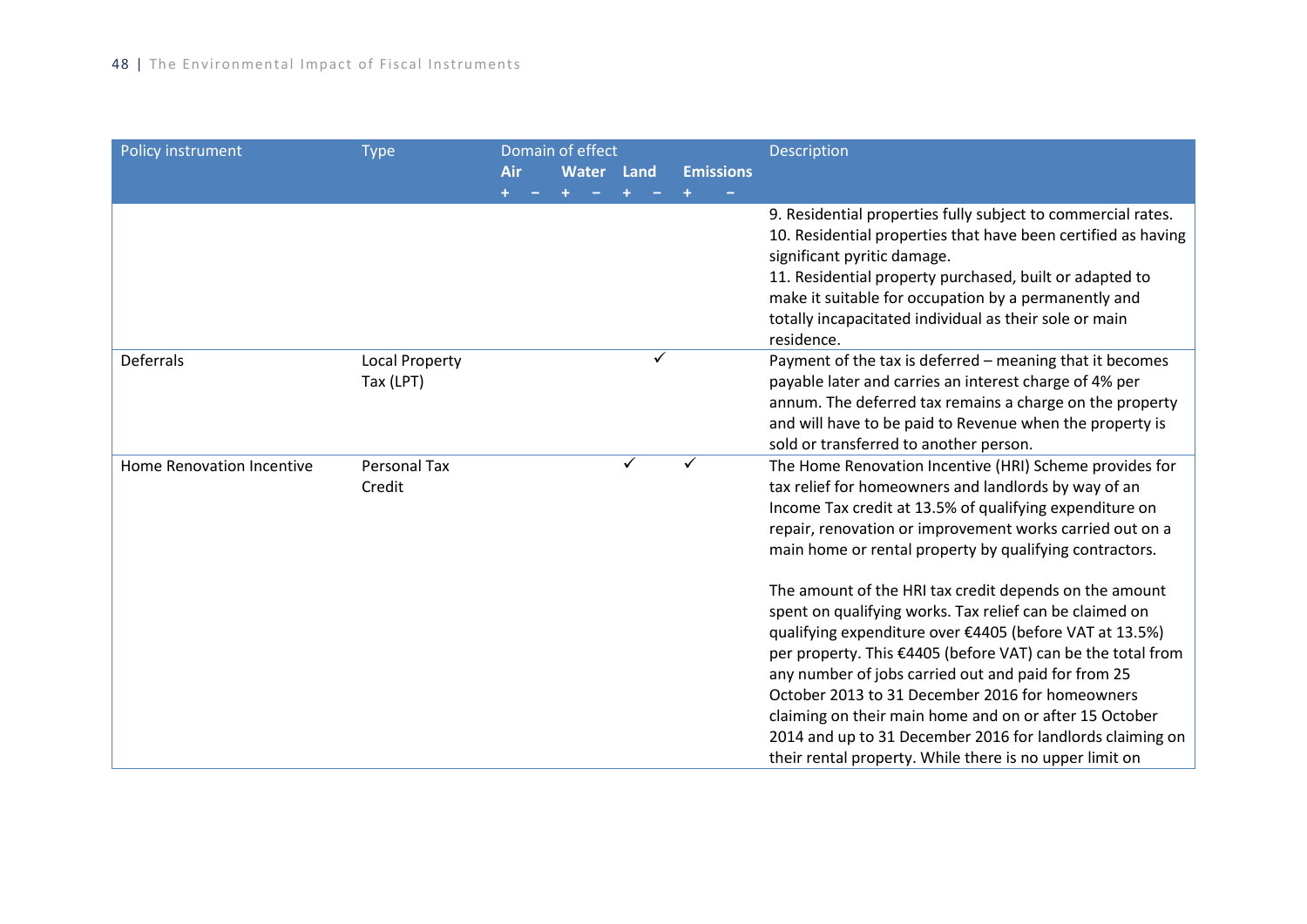| Policy instrument      | <b>Type</b>                   | Air | Domain of effect<br><b>Water</b> | Land | <b>Emissions</b> | <b>Description</b>                                                                                                                                                                                                                                                                                                                                                                                                                                                                          |
|------------------------|-------------------------------|-----|----------------------------------|------|------------------|---------------------------------------------------------------------------------------------------------------------------------------------------------------------------------------------------------------------------------------------------------------------------------------------------------------------------------------------------------------------------------------------------------------------------------------------------------------------------------------------|
|                        |                               |     |                                  |      |                  | expenditure on qualifying works, the tax credit will only be<br>given in relation to a maximum of €30,000 (before VAT at<br>13.5%) per property.                                                                                                                                                                                                                                                                                                                                            |
| Living City Initiative | <b>Personal Tax</b><br>Credit |     |                                  | ✓    |                  | The Living City Initiative is a scheme of property tax<br>incentives which applies in certain 'special regeneration<br>areas' in the centres of Dublin, Cork, Limerick, Galway,<br>Waterford and Kilkenny. The residential element provides<br>tax relief for owner-occupiers by way of a deduction from<br>their total income of 10% per annum of qualifying<br>expenditure over a 10 year period and is only available<br>where the property is the claimant's only or main<br>residence. |
| Urban renewal          | Ceased/Phasing-<br>Out Items  |     |                                  |      |                  | Provided for a scheme of tax reliefs designed to foster<br>urban renewal and improvement.<br>Industrial (mill, factory, lab) and commercial buildings:<br>construction or refurbishment 100% in total.<br>Residential reliefs: relief against total income (owner)<br>Section 23 type relief against Irish Rental Income only<br>(lessor)                                                                                                                                                   |
| Town renewal           | Ceased/Phasing-<br>Out Items  |     |                                  |      |                  | Tax relief for developments in certain locations.                                                                                                                                                                                                                                                                                                                                                                                                                                           |
| Seaside resorts        | Ceased/Phasing-<br>Out Items  |     |                                  |      |                  | Tax relief for developments in certain locations.                                                                                                                                                                                                                                                                                                                                                                                                                                           |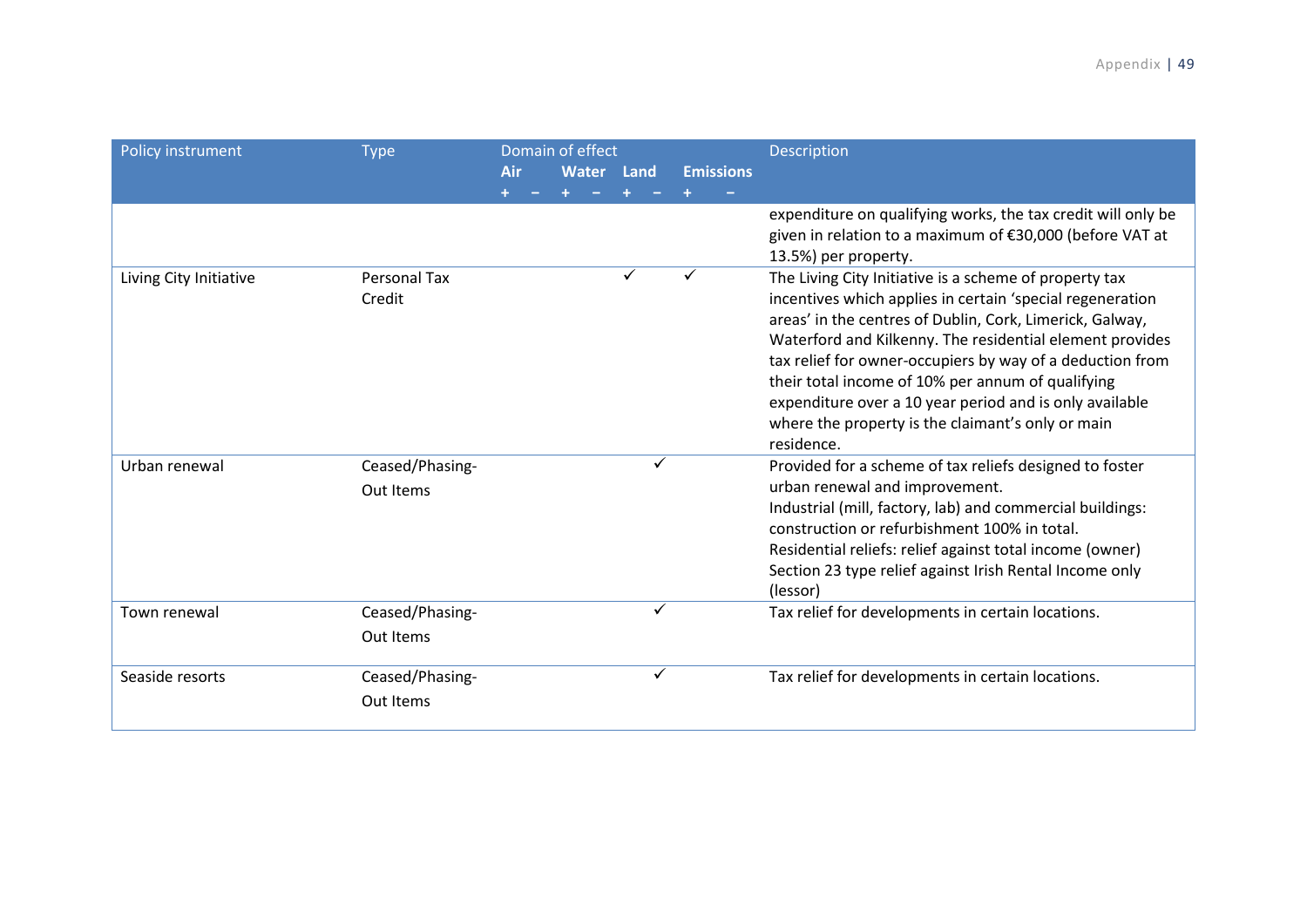| Policy instrument                | <b>Type</b>     |            | Domain of effect |      |                  | Description                                              |
|----------------------------------|-----------------|------------|------------------|------|------------------|----------------------------------------------------------|
|                                  |                 | <b>Air</b> | Water            | Land | <b>Emissions</b> |                                                          |
|                                  |                 |            |                  |      |                  |                                                          |
| Student accommodation            | Ceased/Phasing- |            |                  | ✓    |                  | Tax relief for the development of student accommodation. |
|                                  | Out Items       |            |                  |      |                  |                                                          |
|                                  |                 |            |                  |      |                  |                                                          |
| Hotels                           | Ceased/Phasing- |            |                  | ✓    |                  | Tax relief for the development of hotels.                |
|                                  | Out Items       |            |                  |      |                  |                                                          |
|                                  |                 |            |                  |      |                  |                                                          |
| <b>Nursing homes</b>             | Ceased/Phasing- |            |                  | ✓    |                  | Tax relief for the development of a nursing home.        |
|                                  | Out Items       |            |                  |      |                  |                                                          |
|                                  |                 |            |                  |      |                  |                                                          |
| Housing for the elderly/infirm   | Ceased/Phasing- |            |                  | ✓    |                  | Tax relief for the development of housing for the        |
|                                  | Out Items       |            |                  |      |                  | elderly/infirm.                                          |
|                                  |                 |            |                  | ✓    |                  |                                                          |
| Hostels                          | Ceased/Phasing- |            |                  |      |                  | Tax relief for the development of hostels.               |
|                                  | Out Items       |            |                  |      |                  |                                                          |
| <b>Guest houses</b>              | Ceased/Phasing- |            |                  | ✓    |                  | Tax relief for the development of guest houses.          |
|                                  | Out Items       |            |                  |      |                  |                                                          |
|                                  |                 |            |                  |      |                  |                                                          |
| Convalescent homes               | Ceased/Phasing- |            |                  | ✓    |                  | Tax relief for the development of convalescent homes.    |
|                                  | Out Items       |            |                  |      |                  |                                                          |
|                                  |                 |            |                  |      |                  |                                                          |
| Qualifying private hospitals     | Ceased/Phasing- |            |                  | ✓    |                  | Tax relief for the development of private hospitals.     |
|                                  | Out Items       |            |                  |      |                  |                                                          |
|                                  |                 |            |                  |      |                  |                                                          |
| Qualifying sports injury clinics | Ceased/Phasing- |            |                  | ✓    |                  | Tax relief for the development of sports injury clinics. |
|                                  | Out Items       |            |                  |      |                  |                                                          |
|                                  |                 |            |                  |      |                  |                                                          |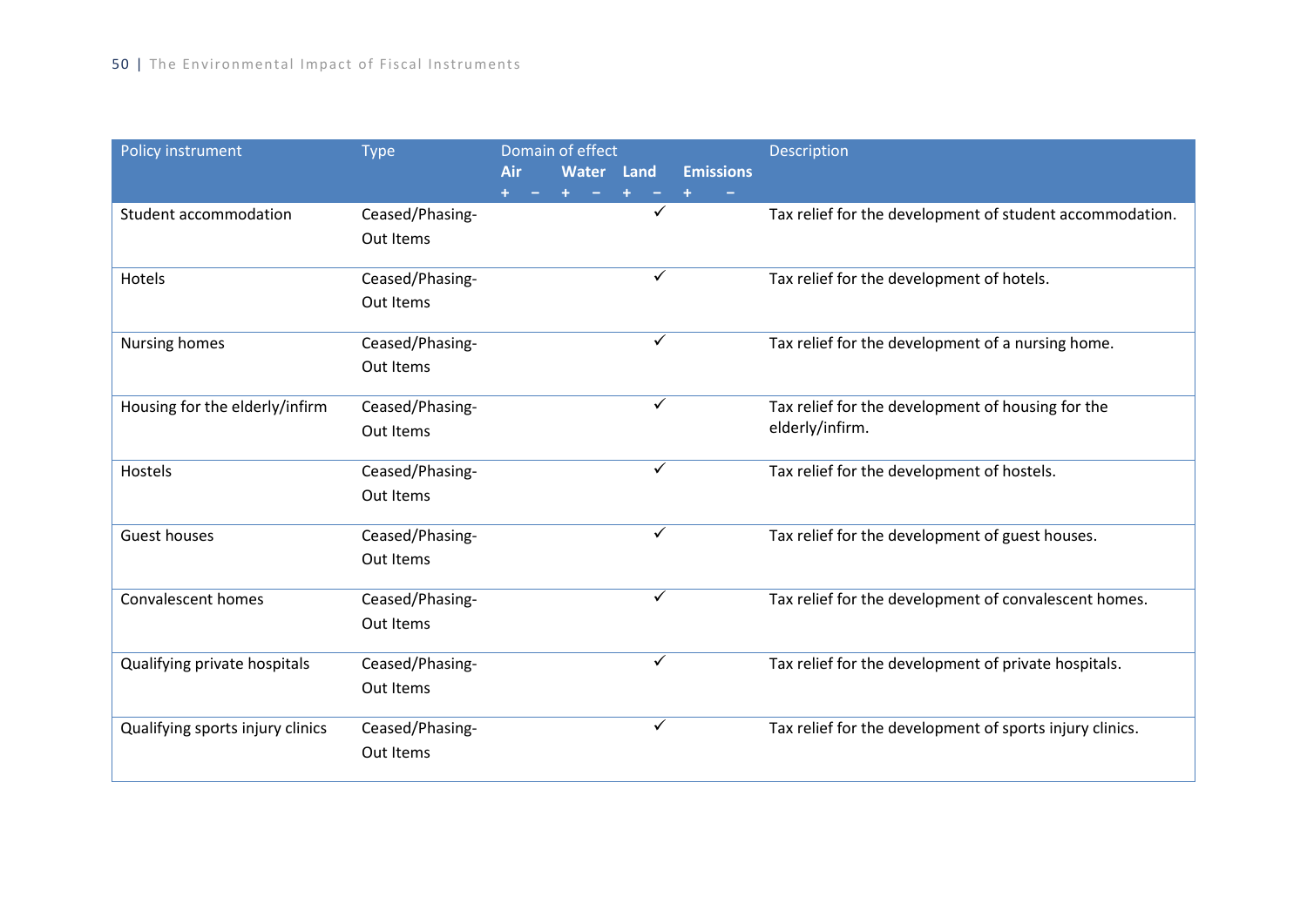| Policy instrument                                | <b>Type</b>                  | Air          | Domain of effect<br>Water Land |              | <b>Emissions</b> | <b>Description</b>                                                                                                                                                                                                      |
|--------------------------------------------------|------------------------------|--------------|--------------------------------|--------------|------------------|-------------------------------------------------------------------------------------------------------------------------------------------------------------------------------------------------------------------------|
| Buildings used for certain<br>childcare purposes | Ceased/Phasing-<br>Out Items |              |                                |              |                  | Tax relief for the development of childcare buildings.                                                                                                                                                                  |
| Qualifying hospitals                             | Ceased/Phasing-<br>Out Items |              |                                | ✓            |                  | Tax relief for the development of hospitals.                                                                                                                                                                            |
| Qualifying mental health<br>centres              | Ceased/Phasing-<br>Out Items |              |                                | $\checkmark$ |                  | Tax relief for the development of mental health centres.                                                                                                                                                                |
| <b>Taxes</b>                                     |                              |              |                                |              |                  |                                                                                                                                                                                                                         |
| Livestock rate                                   | <b>VAT</b>                   |              | ✓                              | ✓            | ✓                | Agricultural rate of VAT - 4.8%. The sale of livestock and<br>greyhounds and the hire of horses are liable. This rate does<br>not apply to non-VAT registered farmers who can avail of<br>the 5.2% flat-rate additions. |
| Flat-rate compensation<br>percentage for farmers | <b>VAT</b>                   |              | ✓                              |              |                  |                                                                                                                                                                                                                         |
| Petrol                                           | <b>Excise Tax</b>            | ✓            |                                |              |                  | €587.71 per 1000 litres.                                                                                                                                                                                                |
| Aviation gasoline:                               | <b>Excise Tax</b>            | ✓            |                                |              | ✓                | €587.71 per 1000 litres.                                                                                                                                                                                                |
| 1. Used as a propellant                          | <b>Excise Tax</b>            | $\checkmark$ |                                |              | ✓                | €479.02 per 1000 litres.                                                                                                                                                                                                |
| 2. Used for air navigation                       | <b>Excise Tax</b>            | ✓            |                                |              | $\checkmark$     | €479.02 per 1000 litres.                                                                                                                                                                                                |
| 3. Used for private pleasure<br>navigation       | <b>Excise Tax</b>            |              |                                |              |                  | €479.02 per 1000 litres.                                                                                                                                                                                                |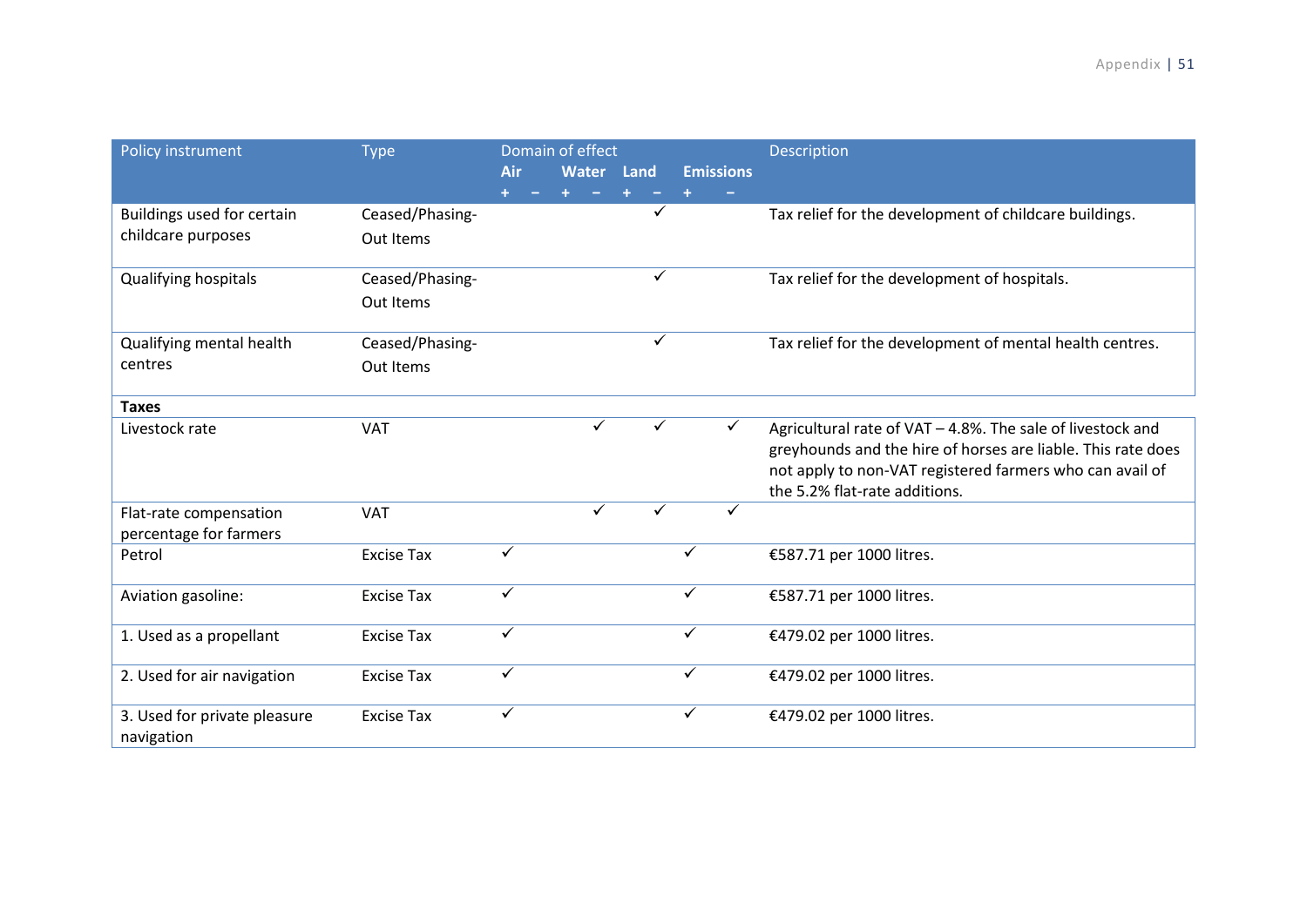| Policy instrument                                                     | <b>Type</b>                      | Domain of effect |            |  |                  | Description               |
|-----------------------------------------------------------------------|----------------------------------|------------------|------------|--|------------------|---------------------------|
|                                                                       |                                  | <b>Air</b>       | Water Land |  | <b>Emissions</b> |                           |
|                                                                       |                                  |                  |            |  |                  |                           |
| Kerosene used other than as a<br>propellant                           | <b>Excise Tax</b>                | ✓                |            |  | ✓                | €50.73 per 1000 litres.   |
| Fuel oil                                                              | <b>Excise Tax</b>                | $\checkmark$     |            |  | $\checkmark$     | €76.53 per 1000 litres.   |
| Other heavy oil (including MGO)                                       | <b>Excise Tax</b>                | $\checkmark$     |            |  | $\checkmark$     | €102.28 per 1000 litres.  |
| Liquefied petroleum gas used as<br>a propellant                       | <b>Excise Tax</b>                | $\checkmark$     |            |  | $\checkmark$     | €96.45 per 1000 litres.   |
| Other liquefied petroleum gas                                         | <b>Excise Tax</b>                | $\checkmark$     |            |  | ✓                | €32.86 per 1,000 litres.  |
| Substitute fuel used as a<br>propellant instead of unleaded<br>petrol | <b>Excise Tax</b>                | $\checkmark$     |            |  | $\checkmark$     | €587.71 per 1,000 litres. |
| Substitute fuel used as a<br>propellant instead of diesel             | <b>Excise Tax</b>                | $\checkmark$     |            |  | $\checkmark$     | €479.02 per 1,000 litres. |
| Substitute fuel used other than<br>as a propellant:                   | <b>Excise Tax</b>                | $\checkmark$     |            |  | ✓                | €102.28 per 1,000 litres. |
| 1. Measured based on net<br>calorific value                           | <b>Natural Gas</b><br>Carbon Tax | $\checkmark$     |            |  | $\checkmark$     | €4.10 per megawatt hour.  |
| 2. Measured based on gross<br>calorific value                         | <b>Natural Gas</b><br>Carbon Tax | $\checkmark$     |            |  | $\checkmark$     | €3.70 per megawatt hour.  |
| Coal                                                                  | Solid Fuel Carbon<br>Tax         | $\checkmark$     |            |  | $\checkmark$     | €52.67 per tonne.         |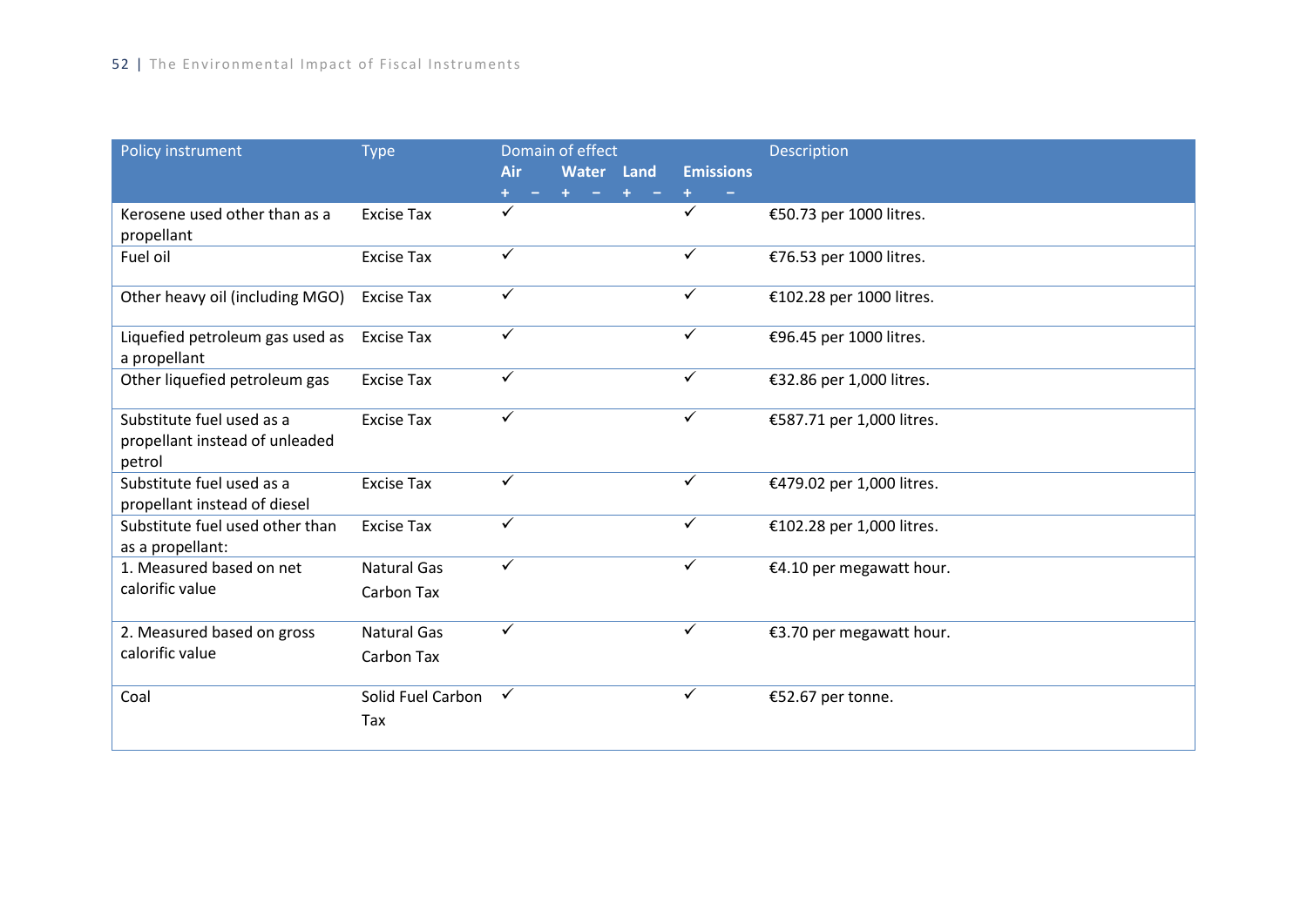| Policy instrument                               | <b>Type</b>              | Air          | Domain of effect<br>Water Land |   | <b>Emissions</b> | Description                                                                                                                                                                                                                                                     |
|-------------------------------------------------|--------------------------|--------------|--------------------------------|---|------------------|-----------------------------------------------------------------------------------------------------------------------------------------------------------------------------------------------------------------------------------------------------------------|
| Peat briquettes                                 | Solid Fuel Carbon<br>Tax | $\checkmark$ |                                |   |                  | €36.67 per tonne.                                                                                                                                                                                                                                               |
| Milled peat                                     | Solid Fuel Carbon<br>Tax | $\checkmark$ |                                |   | ✓                | €17.99 per tonne.                                                                                                                                                                                                                                               |
| Other peat                                      | Solid Fuel Carbon<br>Tax | $\checkmark$ |                                |   | $\checkmark$     | €27.25 per tonne.                                                                                                                                                                                                                                               |
| <b>Business use</b>                             | Electricity              | ✓            |                                |   | ✓                | €0.50 per megawatt hour.                                                                                                                                                                                                                                        |
| Non-business use                                | Electricity              | ✓            |                                |   | ✓                | €1.00 per megawatt hour.                                                                                                                                                                                                                                        |
| <b>Local Property Tax</b>                       | LPT                      |              |                                | ✓ |                  |                                                                                                                                                                                                                                                                 |
| Plastic Bag Levy                                | Plastic Bag Levy         |              | $\checkmark$                   | ✓ |                  | 22c.                                                                                                                                                                                                                                                            |
| Category A vehicles<br>(car/minibus < 12 seats) | <b>VRT</b>               | ✓            |                                |   | ✓                | Emissions: (rate, minimum tax)                                                                                                                                                                                                                                  |
|                                                 |                          |              |                                |   |                  | 0-81A1 (14%, €280), 81-100A2 (15%, €300), 101-110A3<br>(16%, €320), 111-120A4 (17%, €340) 121-130B1 (18%,<br>€360), 131-140B2 (19%, €380), 141-155C (23%, €460),<br>156-170D (27%, €540), 171-190E (30%, €600), 191-225F<br>(34%, €680), >255g/kmG (36%, €720). |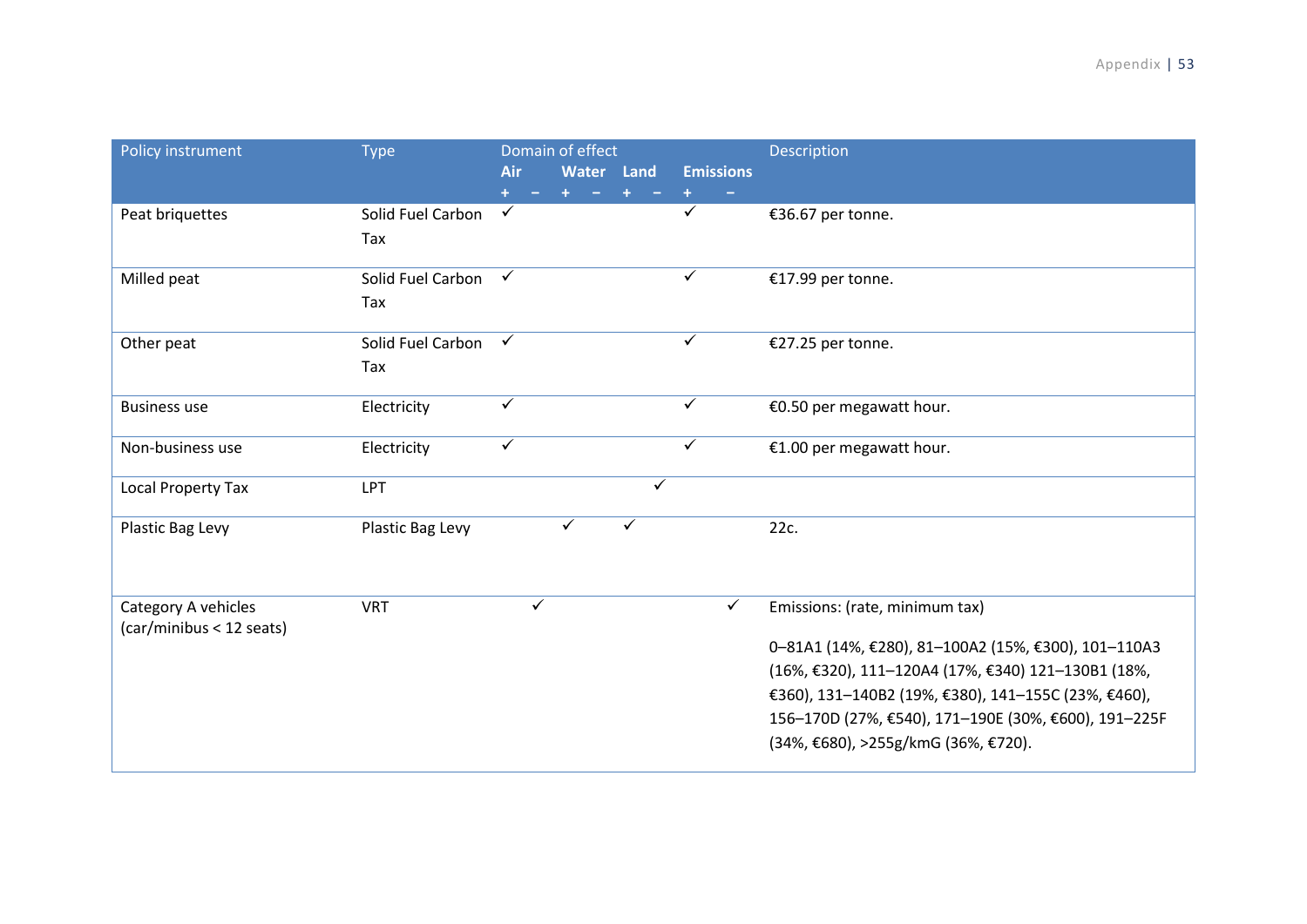| Policy instrument                  | <b>Type</b>      |              | Domain of effect |      |                  | <b>Description</b>                                          |
|------------------------------------|------------------|--------------|------------------|------|------------------|-------------------------------------------------------------|
|                                    |                  | Air          | Water            | Land | <b>Emissions</b> |                                                             |
|                                    |                  |              |                  |      |                  |                                                             |
| Category B vehicles (car-derived   | <b>VRT</b>       | ✓            |                  |      | $\checkmark$     | Standard rate 13.5%; minimum rate: €125.                    |
| van or a jeep-derived van N1)      |                  |              |                  |      |                  |                                                             |
| Category C vehicles (tractor or    | <b>VRT</b>       | ✓            |                  |      | ✓                | Flat rate €200.                                             |
| bus)                               |                  | ✓            |                  |      |                  |                                                             |
| Category D vehicles                | <b>VRT</b>       |              |                  |      | $\checkmark$     | $N/A$ .                                                     |
| (ambulances/fire engines etc.)     |                  | ✓            |                  |      | ✓                |                                                             |
| Motorcycles                        | <b>VRT</b>       |              |                  |      |                  | Charged per cc of engine: up to 350, €2; >350, €1.          |
| Hybrid electric vehicle            | <b>VRT</b>       | $\checkmark$ |                  |      | $\checkmark$     | Maximum amount remitted or repaid depending on age of       |
|                                    |                  |              |                  |      |                  | the vehicle. New: €1500, <2 years old: €1350, >2<3 years:   |
|                                    |                  |              |                  |      |                  | €1200, >3<4 years: €1050, >4<5 years: €900, >5<6 years:     |
|                                    |                  |              |                  |      |                  | €750, >6<7 years: €600, >7<8 years: €450, >8<9 years:       |
|                                    |                  |              |                  |      |                  | €300, >9<10 years: €150, >10 years: nil, pre-July 2008: 50% |
|                                    |                  |              |                  |      |                  | rebate for some hybrids.                                    |
|                                    |                  |              |                  |      |                  |                                                             |
| Plug-in hybrid electric vehicle    | <b>VRT</b>       | ✓            |                  |      |                  | Max. amount remitted or repaid depending on age of the      |
|                                    |                  |              |                  |      |                  | vehicle                                                     |
|                                    |                  |              |                  |      |                  | New: €2500, <2 years old: €2250, >2 <3 years: €2000, >3<4   |
|                                    |                  |              |                  |      |                  | years: €1750, >4<5 years: €1500, >5<6 years: €1250,         |
|                                    |                  |              |                  |      |                  | >6<7years: €750, >7<8 years: €450, >8<9 years: €500,        |
|                                    |                  |              |                  |      |                  | >9<10 years: €250, >10 years: Nil                           |
|                                    |                  |              |                  |      |                  |                                                             |
| (Car registered on or after 1 July | <b>Motor Tax</b> | ✓            |                  |      | ✓                | Motor Tax based on CO <sub>2</sub> emissions                |
| 2008 or a vehicle registered       |                  |              |                  |      |                  |                                                             |
| between 1 Jan 2008 and 30 Jun      |                  |              |                  |      |                  |                                                             |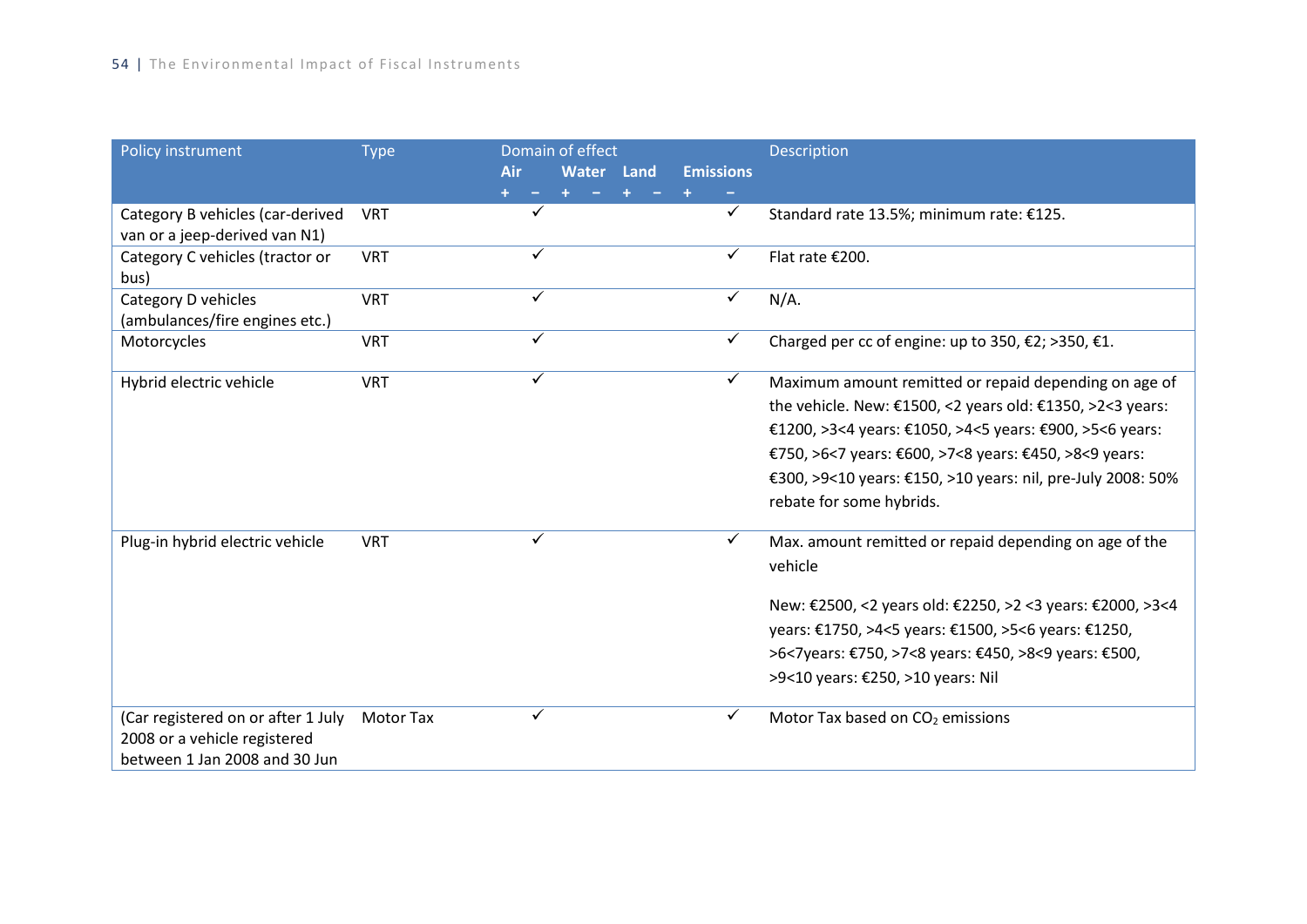| Policy instrument                                    | <b>Type</b> |     |   | Domain of effect  |                  | Description                                                |
|------------------------------------------------------|-------------|-----|---|-------------------|------------------|------------------------------------------------------------|
|                                                      |             | Air |   | <b>Water Land</b> | <b>Emissions</b> |                                                            |
|                                                      |             |     |   |                   |                  |                                                            |
| 2008 with tax based on CO <sub>2</sub><br>emissions) |             |     |   |                   |                  | Emissions (annual, half year, quarterly, arrears monthly): |
|                                                      |             |     |   |                   |                  | A0 0g/km (€120,€66, €33, €12) A1 1-80g/km (€170, €94,      |
|                                                      |             |     |   |                   |                  | €48, €17) A2 80-100g/km (€180, €99, €50, €18) A3 101-      |
|                                                      |             |     |   |                   |                  | 110g/km (€190, €105, €53, €19) A4 111-120g/km              |
|                                                      |             |     |   |                   |                  | (€200,€111, €56, €20) B1 121-130g/km (€270, €149, €76,     |
|                                                      |             |     |   |                   |                  | €27) B2 131-140g/km (€280, €155, €79, €28) C 140-          |
|                                                      |             |     |   |                   |                  | 155g/km (€390, €216, €110, €39) D 156-170g/km (€570,       |
|                                                      |             |     |   |                   |                  | €316, €161, €57) E 171-190g/km (€750, €416, €211, €75) F   |
|                                                      |             |     |   |                   |                  | 191-225g/km (€1200, €666, €339, €120) G >225g/km           |
|                                                      |             |     |   |                   |                  | (€2350, €1304, €663, €235)                                 |
| Private cars registered pre 1 Jul                    | Motor Tax   |     | ✓ |                   | ✓                | Engine capacity (annual, half year, quarterly, arrears     |
| 2008 (engine size)                                   |             |     |   |                   |                  | monthly):                                                  |
|                                                      |             |     |   |                   |                  | Up to 1000 (€199, €110, €56, €19.90) 1001-1100 (€299,      |
|                                                      |             |     |   |                   |                  | €165, €84, €29.90) 1100-1200 (€330, €183, €93, €33)        |
|                                                      |             |     |   |                   |                  | 1201-1300 (€358, €198, €101, €35.80) 1301-1400 (€385,      |
|                                                      |             |     |   |                   |                  | €213, €108, €38.50) 1401-1500 (€413, €229, €116, €41.30)   |
|                                                      |             |     |   |                   |                  | 1501-1600 (€514, €285, €145, €51.40) 1601-1700 (€544,      |
|                                                      |             |     |   |                   |                  | €301, €153, €54.40) 1701-1800 (€636, €352, €179, €63.60)   |
|                                                      |             |     |   |                   |                  | 1801-1900 (€673, €373, €190, €67.30) 1901-2000 (€710,      |
|                                                      |             |     |   |                   |                  | €394, €200, €71) 2001-2100 (€906, €502, €255, €90.60)      |
|                                                      |             |     |   |                   |                  | 2101-2200 (€951, €527, €268, €95.10) 2201-2300 (€994,      |
|                                                      |             |     |   |                   |                  | €551, €280, €99.40) 2301-2400 (€1034, €573, €292,          |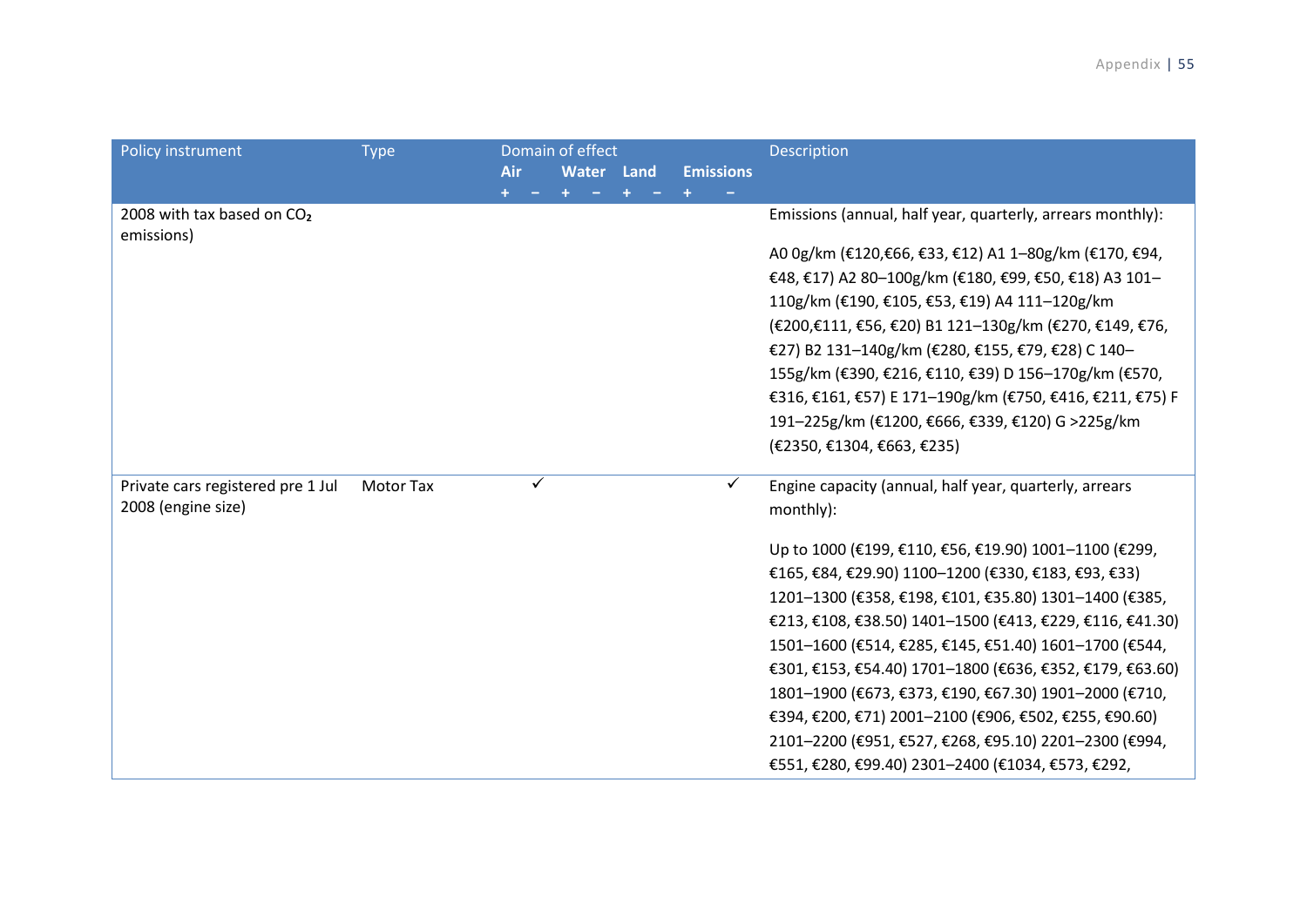| <b>Policy instrument</b> | <b>Type</b>      | Air | Domain of effect<br>Water Land | <b>Emissions</b> | Description                                               |
|--------------------------|------------------|-----|--------------------------------|------------------|-----------------------------------------------------------|
|                          |                  |     |                                |                  |                                                           |
|                          |                  |     |                                |                  | €103.40) 2401-2500 (€1080, €559, €305, €108) 2501-2600    |
|                          |                  |     |                                |                  | (€1294, €718, €365, 129.40) 2601-2700 (€1345, €746,       |
|                          |                  |     |                                |                  | €379, €134.50) 2701-2800 (€1391, €772, €392, €139.10)     |
|                          |                  |     |                                |                  | 2801-2900 (€1443, €800, €407, €411.30) 2901-3000          |
|                          |                  |     |                                |                  | (€1494, €829, €422, €149.40) >3000 (€1809, €1003, €511,   |
|                          |                  |     |                                |                  | €180.90) Electrical (€120, €66, €33, €12)                 |
| Goods vehicles           | <b>Motor Tax</b> | ✓   |                                | ✓                | Unladen weight, kg (annual, half year, quarterly, arrears |
|                          |                  |     |                                |                  | monthly)                                                  |
|                          |                  |     |                                |                  | <3001 (€333, €184, €94, €33.30) 3001-4000 (€420, €233,    |
|                          |                  |     |                                |                  | €118, €42) 4001-5000 (€543, €301, €153, €54.30) 5001-     |
|                          |                  |     |                                |                  | 6000 (€753, €417, €212, €75.30) 6001-7000 (€1019, €565,   |
|                          |                  |     |                                |                  | €287, €101.90) 7001-8000 (€1282, €711, €363, €128.20)     |
|                          |                  |     |                                |                  | 8001-9000 (€1584, €879, €447, €158.40) 9001-10000         |
|                          |                  |     |                                |                  | (€1886, €1046, €532, €188.60) 10001-11000 (€2188,         |
|                          |                  |     |                                |                  | €1214, €618, €218.80) 11001-12000 (€2490, €1381, €703,    |
|                          |                  |     |                                |                  | €249) 12001-13000 (€2792, €1549, €788, €279.20) 13001-    |
|                          |                  |     |                                |                  | 14000 (€3094, €1717, €874, €309.40) 14001-15000 (€3698,   |
|                          |                  |     |                                |                  | €2052, €1044, €369.80) 15001-16000 (€4000, €2220,         |
|                          |                  |     |                                |                  | €1130, €400) 17001-18000 (€4302, €2387, €1215, €430.20)   |
|                          |                  |     |                                |                  | 18001-19000 (€4604, €2555, €1300, €460.40) 19001-         |
|                          |                  |     |                                |                  | 20000 (€4906, €2722, €1385, €490.60) >20000 (€5195,       |
|                          |                  |     |                                |                  | €2883, €1467, €519.50) Electrical (€92, -, -, €86)        |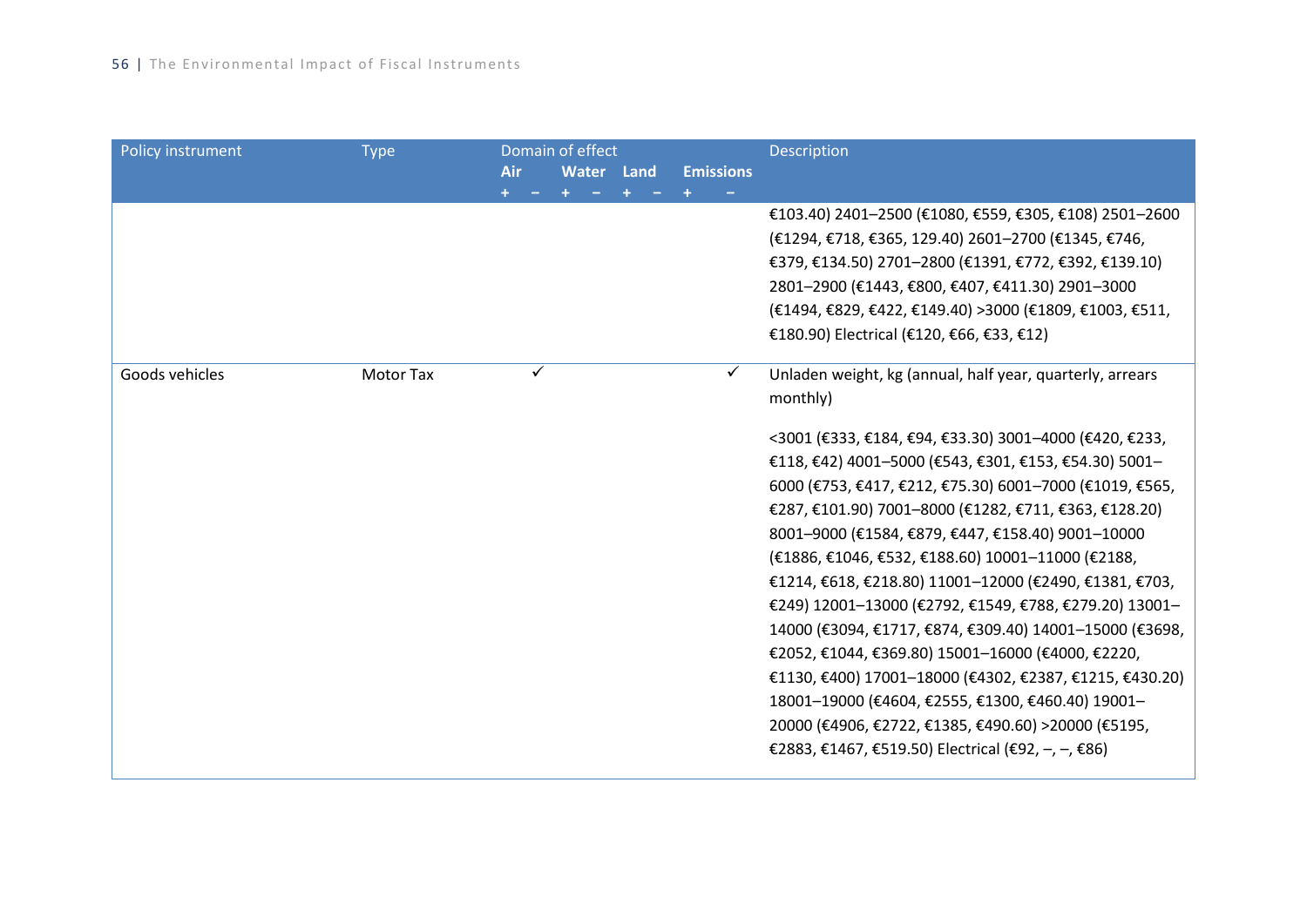| <b>Policy instrument</b>                  | <b>Type</b>      | Domain of effect<br>Air | <b>Water</b> | Land | <b>Emissions</b> | <b>Description</b>                                                                                                                                                                                                                                                                                                                                                                                                                                                                                                                                                                                                                                                                                                                 |
|-------------------------------------------|------------------|-------------------------|--------------|------|------------------|------------------------------------------------------------------------------------------------------------------------------------------------------------------------------------------------------------------------------------------------------------------------------------------------------------------------------------------------------------------------------------------------------------------------------------------------------------------------------------------------------------------------------------------------------------------------------------------------------------------------------------------------------------------------------------------------------------------------------------|
| Large PSV/Youth & Community<br><b>Bus</b> | <b>Motor Tax</b> |                         |              |      | $\checkmark$     | Seating capacity (annual, half year, quarterly, arrears<br>monthly):                                                                                                                                                                                                                                                                                                                                                                                                                                                                                                                                                                                                                                                               |
|                                           |                  |                         |              |      |                  | 9-20 (€154, €85, €43, €15.40) 21-40 (€202, €112, €57,<br>€20.20) 41-60 (€403, €223, €113, €40.30) >60 (€403, €223,                                                                                                                                                                                                                                                                                                                                                                                                                                                                                                                                                                                                                 |
|                                           |                  |                         |              |      |                  | €113, €40.30)                                                                                                                                                                                                                                                                                                                                                                                                                                                                                                                                                                                                                                                                                                                      |
| <b>Trade licences</b>                     | <b>Motor Tax</b> | ✓                       |              |      |                  | Vehicle category (motor cycle, other):                                                                                                                                                                                                                                                                                                                                                                                                                                                                                                                                                                                                                                                                                             |
|                                           |                  |                         |              |      |                  | Initial trade licence/plate (€59, €353); replacement trade<br>licence/plate (€38, €86)                                                                                                                                                                                                                                                                                                                                                                                                                                                                                                                                                                                                                                             |
| Miscellaneous vehicles                    | <b>Motor Tax</b> | ✓                       |              |      | ✓                | (Annual, half year, quarterly, arrears monthly)                                                                                                                                                                                                                                                                                                                                                                                                                                                                                                                                                                                                                                                                                    |
|                                           |                  |                         |              |      |                  | Off-road dumper (€885, €491, €250, €88.50), general<br>haulage tractor (€333, €184, €94, €33.30),<br>machine/workshop/contrivance (recovery vehicle) (€333,<br>€184, €94, €33.30) island vehicles (€102, $-$ , $-$ , €10.20)<br>agricultural tractor/trench digger and excavator ( $\epsilon$ 102, -, -,<br>€10.20) motor caravan (€102, -, -, €10.20) hearse (€102, -,<br>-, €10.20) dumper and forklift truck (€102, -, -, €10.20) taxi<br>and hackney (€95, -, -, €9.50) school bus (€95, -, -, €9.50)<br>cycles and tricycles electrical ( $\epsilon$ 35, -, -, $\epsilon$ 3.50) cycles and<br>tricycles ≤75cc (€49, -, -, €4.90) cycles and tricycles 76-200<br>cc (€67, -, -, €6.70) cycles and tricycles >200cc (€88, -, -, |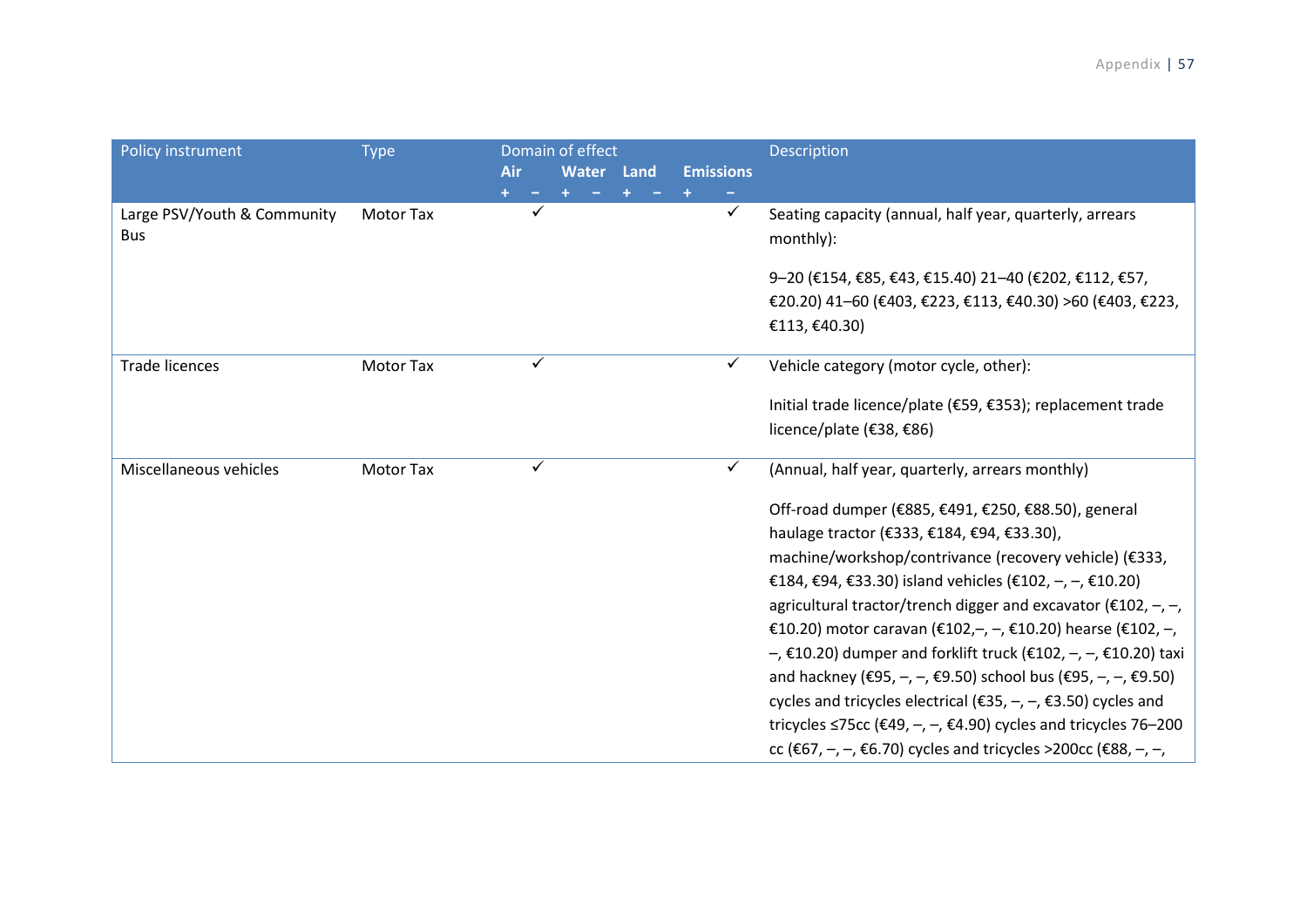| <b>Policy instrument</b>                        | <b>Type</b>          |     | Domain of effect |      |                  | Description                                                                                                                                                                                                                                                                                   |
|-------------------------------------------------|----------------------|-----|------------------|------|------------------|-----------------------------------------------------------------------------------------------------------------------------------------------------------------------------------------------------------------------------------------------------------------------------------------------|
|                                                 |                      | Air | Water            | Land | <b>Emissions</b> |                                                                                                                                                                                                                                                                                               |
|                                                 |                      |     |                  |      |                  | €8.80) cycles and tricycles pedestrian controlled vehicle<br>(€88, -, -, €8.80) veteran and vintage motorcycles (€26, -, -<br>, €2.60) veteran and vintage all other vehicles (€56, $-$ , $-$ ,<br>£5.60)                                                                                     |
| <b>EEA Potential New Environmental Taxes:</b>   |                      |     |                  |      |                  |                                                                                                                                                                                                                                                                                               |
| Landfill Levy                                   | Environmental<br>tax |     |                  | ✓    |                  | Under the Waste Management (Landfill Levy) Regulations<br>(2013), a government levy of €75 is payable per tonne of<br>commercial waste disposed in landfill. This is an additional<br>to the charge by either the local authority or the private<br>landfill owner for use of their facility. |
| User Charge for effluent and<br>water discharge | Environmental<br>tax |     | ✓                |      |                  | Currently water and wastewater charges only apply to<br>commercial premises and private group scheme members.                                                                                                                                                                                 |
| Water abstraction levy                          | Environmental<br>tax |     | ✓                |      | ✓                | Applying Danish rates and system, whereby pipe leakage<br>could be reduced from 30-40% to 10%.                                                                                                                                                                                                |
| Aggregates levy                                 | Environmental<br>tax | ✓   | ✓                | ✓    | ✓                | Sand, gravel, crushed rock. Applying UK rates for reduced<br>volume + 25% recycling.                                                                                                                                                                                                          |
| Tax on packaging                                | Environmental<br>tax |     |                  | ✓    |                  | Applying Danish rates for glass bottles and by weight for<br>other waste streams.                                                                                                                                                                                                             |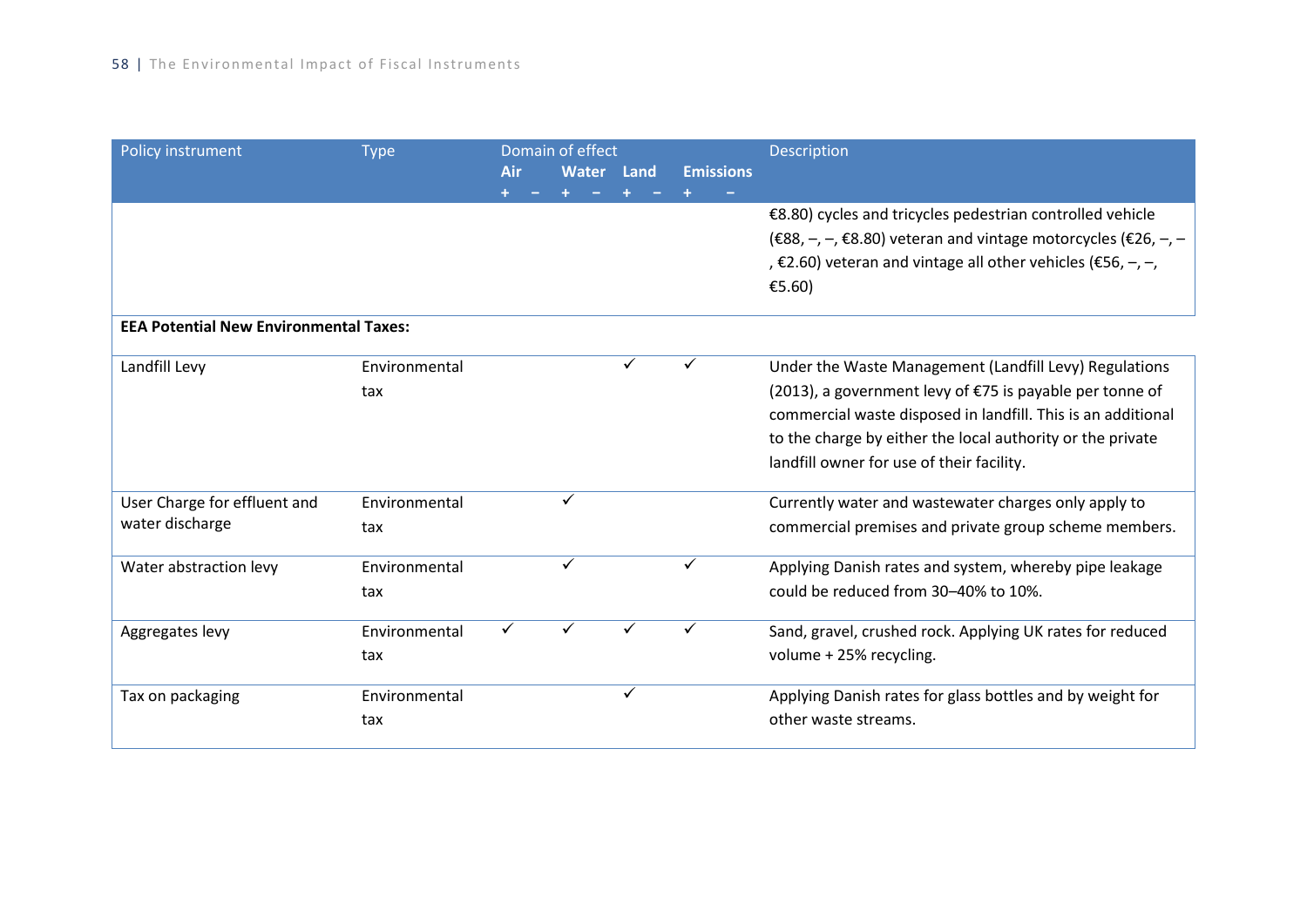| Policy instrument                                   | <b>Type</b>          | Domain of effect<br>Air | <b>Water</b> Land | <b>Emissions</b> | Description                                                                                                                       |
|-----------------------------------------------------|----------------------|-------------------------|-------------------|------------------|-----------------------------------------------------------------------------------------------------------------------------------|
| SO <sub>2</sub>                                     | Environmental<br>tax | ✓                       |                   |                  | Applying rates applicable in Denmark.                                                                                             |
| NO <sub>x</sub>                                     | Environmental<br>tax | $\checkmark$            |                   | $\checkmark$     | Applying rates applicable in Sweden.                                                                                              |
| GHG-nitrogen                                        | Environmental<br>tax | ✓                       |                   | ✓                | €15 per CO <sub>2</sub> -eq for N <sub>2</sub> O of mineral fertilisers.                                                          |
| Recalibration of VRT and<br>extension to commercial | Environmental<br>tax | ✓                       |                   | ✓                | Data as to numbers of commercial vehicles etc. Required<br>for more accurate revenue estimates.                                   |
| Air Travel Tax                                      | Environmental<br>tax | $\checkmark$            |                   | ✓                | Apply UK rate of €14 for longer flights; lower rate for short<br>flights at €3 per passenger.                                     |
| HGV vignette scheme                                 | Environmental<br>tax | ✓                       |                   | ✓                | Applying Germany's approach and rates.                                                                                            |
| Increasing excise duty on petrol<br>and diesel      | Environmental<br>tax | ✓                       |                   | ✓                | UK levels. Revenues netted out for the expected reduction<br>in tank tourism from N. Ireland and for differences in VAT<br>rates. |
| $CO2$ Tax, non-ETS                                  | Environmental<br>tax |                         |                   | ✓                | Increase CO <sub>2</sub> -tax to level in Sweden of €22/TCO <sub>2</sub>                                                          |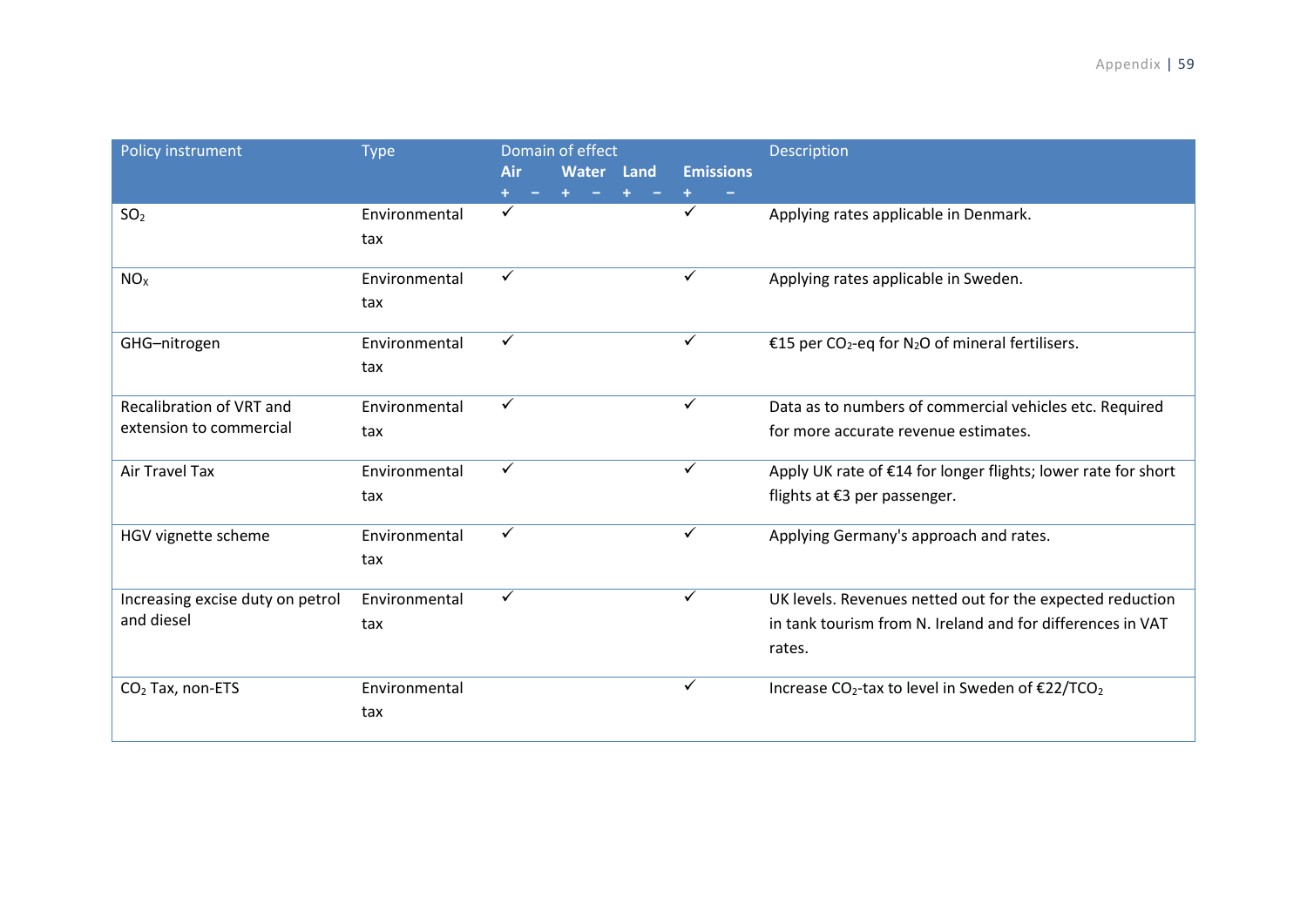| Policy instrument                                  | <b>Type</b>     | Domain of effect |            |   |                  | Description                                                  |
|----------------------------------------------------|-----------------|------------------|------------|---|------------------|--------------------------------------------------------------|
|                                                    |                 | Air              | Water Land |   | <b>Emissions</b> |                                                              |
|                                                    |                 |                  |            |   |                  |                                                              |
| $CO2$ Tax, offshore                                | Environmental   |                  |            |   | ✓                | Apply Norwegian system for taxation of offshore emissions    |
|                                                    | tax             |                  |            |   |                  | from flaring etc. $(\text{\textsterling}0.05/\text{Nm}^3)$ . |
|                                                    |                 |                  |            |   |                  |                                                              |
| <b>Electricity Tax</b>                             | Environmental   |                  |            |   | ✓                | Introduce EU minimum rate for domestic sector (€1.3/GJ).     |
|                                                    | tax             |                  |            |   |                  |                                                              |
|                                                    |                 |                  |            |   |                  |                                                              |
| <b>Energy Tax</b>                                  | Environmental   |                  |            |   | ✓                | Introduce new energy tax with minimum of €1.3 per GJ -       |
|                                                    | tax             |                  |            |   |                  | similar to EU minimum for electricity.                       |
|                                                    |                 |                  |            |   |                  |                                                              |
| Land Value Tax                                     | Environmental   |                  |            | ✓ |                  | Applying rates applicable in Denmark.                        |
|                                                    | tax             |                  |            |   |                  |                                                              |
|                                                    |                 |                  |            |   |                  |                                                              |
| CSO potentially environmentally damaging subsidies |                 |                  |            |   |                  |                                                              |
| <b>Marine Diesel Tax Relief</b>                    | Mineral Oil Tax |                  |            |   | ✓                | VAT paid by unregistered fishermen on the purchase, intra-   |
|                                                    | (MOT)           |                  |            |   |                  | Community acquisition or importation of marine diesel can    |
|                                                    |                 |                  |            |   |                  | also be reclaimed, while mineral oil tax on such marine      |
|                                                    |                 |                  |            |   |                  | diesel can be reclaimed by both VAT-registered and           |
|                                                    |                 |                  |            |   |                  | unregistered fishermen.                                      |
|                                                    |                 |                  |            |   |                  |                                                              |
| <b>Fuel Allowance</b>                              | Subsidy         | ✓                |            |   | ✓                | The aim of the scheme is to assist qualified households in   |
|                                                    |                 |                  |            |   |                  | receipt of certain social welfare payments with their        |
|                                                    |                 |                  |            |   |                  | heating costs. The allowance represents a contribution       |
|                                                    |                 |                  |            |   |                  | towards a person's normal heating expenses. It is not        |
|                                                    |                 |                  |            |   |                  |                                                              |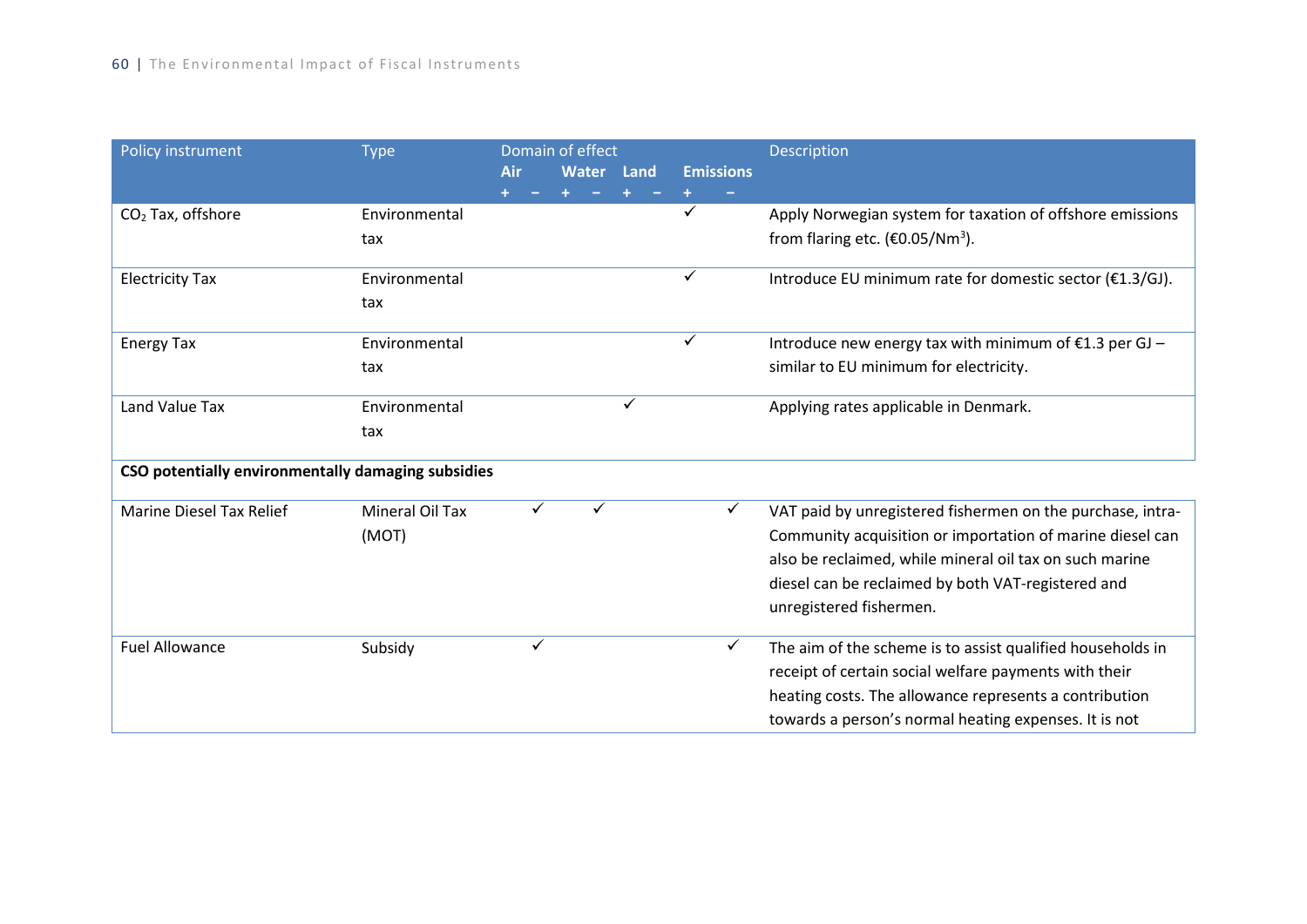|                                   |             | Domain of effect |   |              |                    |                  |                                                              |
|-----------------------------------|-------------|------------------|---|--------------|--------------------|------------------|--------------------------------------------------------------|
| Policy instrument                 | <b>Type</b> |                  |   |              | <b>Description</b> |                  |                                                              |
|                                   |             | Air              |   | <b>Water</b> | Land               | <b>Emissions</b> |                                                              |
|                                   |             |                  |   |              |                    |                  | intended to meet those costs in full. The rate of basic Fuel |
|                                   |             |                  |   |              |                    |                  | Allowance is €22.50 per week.                                |
|                                   |             |                  |   |              |                    |                  |                                                              |
| <b>Electricity Allowance</b>      | Subsidy     |                  | ✓ |              |                    | ✓                | The Household Benefits Package is a package of allowances    |
|                                   |             |                  |   |              |                    |                  | that help with the costs of running a household. The         |
|                                   |             |                  |   |              |                    |                  | package is available to everyone aged over 70 and to         |
|                                   |             |                  |   |              |                    |                  | people under 70 in certain circumstances. The Electricity    |
|                                   |             |                  |   |              |                    |                  | Allowance is paid either directly as a cash payment or as a  |
|                                   |             |                  |   |              |                    |                  | cash credit against an electricity or gas bill each month.   |
|                                   |             |                  |   |              |                    |                  | (This only applies to Bord Gáis and Electric Ireland         |
|                                   |             |                  |   |              |                    |                  | customers.)                                                  |
|                                   |             |                  |   |              |                    |                  |                                                              |
| <b>Gas Allowance</b>              | Subsidy     |                  | ✓ |              |                    | ✓                | Part of the Household Benefits Package, like the electricity |
|                                   |             |                  |   |              |                    |                  | allowance above.                                             |
| PSO Levy: Electricity Generation  | Subsidy     |                  | ✓ |              |                    | ✓                | The Public Service Obligation Levy is a government subsidy   |
| from Peat                         |             |                  |   |              |                    |                  | that is charged to all electricity customers in Ireland. The |
|                                   |             |                  |   |              |                    |                  | money collected from the PSO Levy is used to subsidise       |
|                                   |             |                  |   |              |                    |                  |                                                              |
|                                   |             |                  |   |              |                    |                  | peat-burning power plants.                                   |
| PSO Levy: Security of Electricity | Subsidy     |                  |   |              |                    | ✓                | The PSO Levy is also used to secure the Irish electricity    |
| Supply                            |             |                  |   |              |                    |                  | supply. The PSO Levy was currently set at €5.90 each month   |
|                                   |             |                  |   |              |                    |                  | in 2016/2017.                                                |
|                                   |             |                  |   |              |                    |                  |                                                              |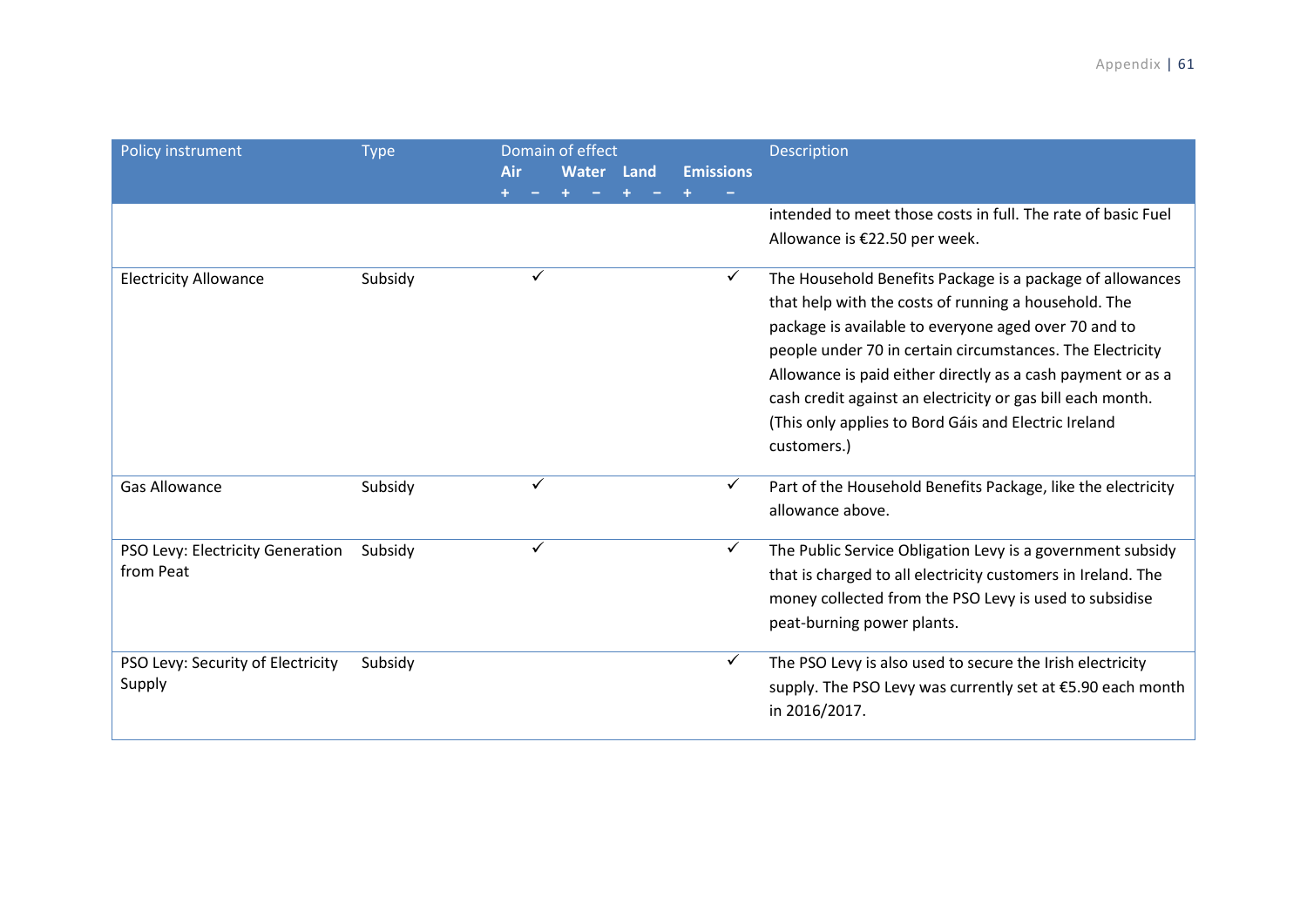| Policy instrument                                             | <b>Type</b> | Domain of effect |              |      |   |                  | <b>Description</b>                                            |
|---------------------------------------------------------------|-------------|------------------|--------------|------|---|------------------|---------------------------------------------------------------|
|                                                               |             | Air              | <b>Water</b> | Land |   | <b>Emissions</b> |                                                               |
|                                                               |             |                  |              |      |   |                  |                                                               |
| <b>Agricultural Product Subsidies:</b>                        | Subsidy     |                  |              |      | ✓ | ✓                | This figure includes the subsidies (defined by Eurostat) used |
| Cattle                                                        |             |                  |              |      |   |                  | by the CSO in the calculation of operating surplus in         |
|                                                               |             |                  |              |      |   |                  | agriculture, such as Basic Payments Scheme, REPS,             |
|                                                               |             |                  |              |      |   |                  | Compensatory Allowances for Disadvantaged Areas and           |
|                                                               |             |                  |              |      |   |                  | disease compensation payments, but also payments such as      |
|                                                               |             |                  |              |      |   |                  | the Beef Technology Adoption Programme.                       |
| Environmental transfers for heat/energy saving and management |             |                  |              |      |   |                  |                                                               |
| <b>Better Energy Communities</b>                              | Grant       |                  |              |      |   |                  | An Energy Efficiency Grant Scheme available through the       |
|                                                               |             |                  |              |      |   |                  | Sustainable Energy Authority of Ireland (SEAI).               |
| <b>Better Energy Homes</b>                                    | Grant       | ✓                |              |      |   | ✓                | Provides grants to homeowners to improve energy               |
|                                                               |             |                  |              |      |   |                  | efficiency in their homes. Landlords and owners of more       |
|                                                               |             |                  |              |      |   |                  | than one property can also apply for a grant under the        |
|                                                               |             |                  |              |      |   |                  | scheme. It is administered by SEAI.                           |
| Local Authority Estate Energy                                 | Grant       |                  |              |      |   |                  | Under the Department's Social Housing Investment              |
| Retrofit                                                      |             |                  |              |      |   |                  | Programme, local authorities are allocated capital funding    |
|                                                               |             |                  |              |      |   |                  | each year in respect of a range of measures to improve the    |
|                                                               |             |                  |              |      |   |                  | standard and overall quality of their social housing stock.   |
|                                                               |             |                  |              |      |   |                  | The programme includes a retrofitting measure aimed at        |
|                                                               |             |                  |              |      |   |                  | improving the energy efficiency of older apartments and       |
|                                                               |             |                  |              |      |   |                  | houses by reducing heat loss through the fabric of the        |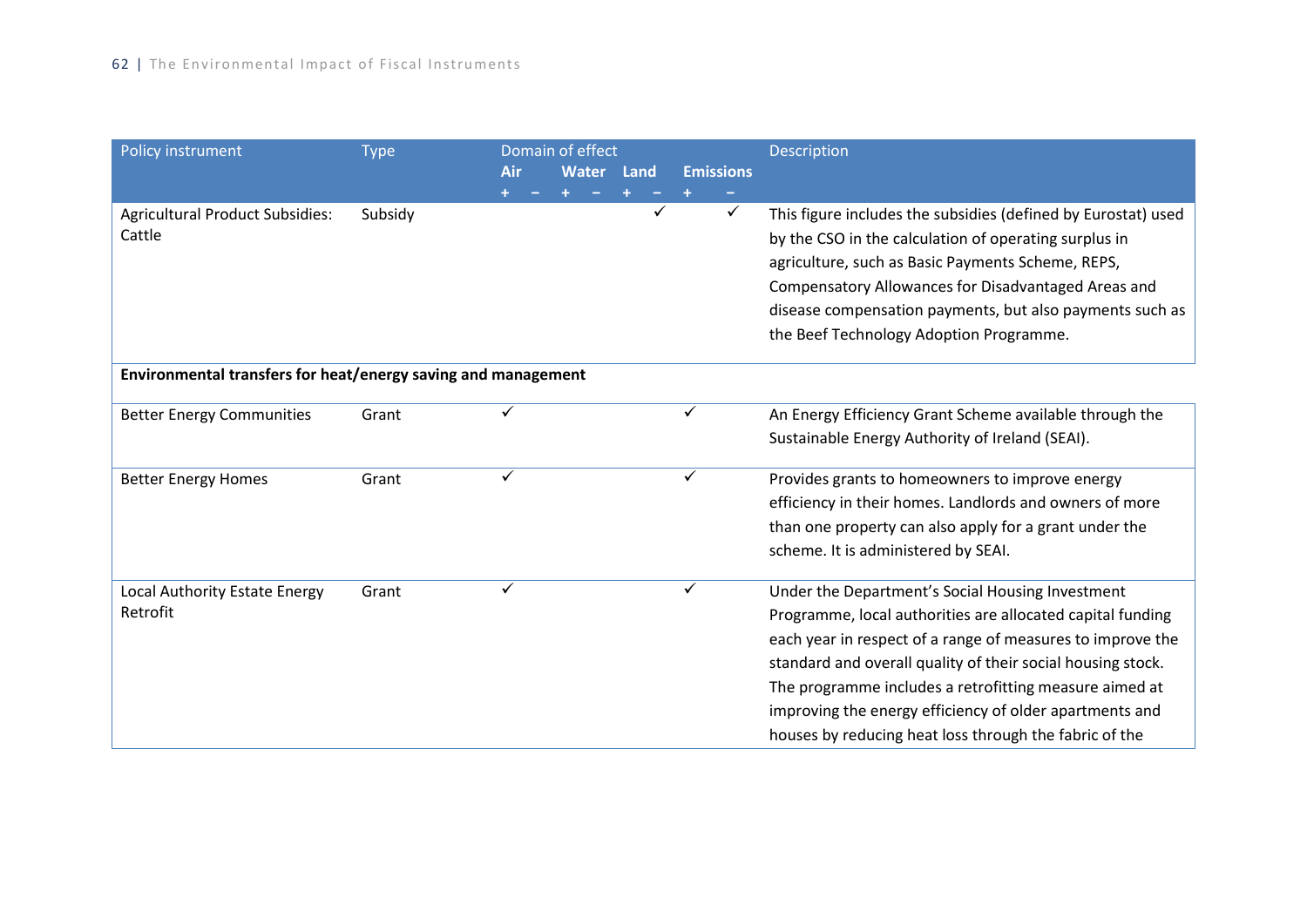| Policy instrument                                                             | <b>Type</b> | Domain of effect |              |      |                  | Description                                                 |
|-------------------------------------------------------------------------------|-------------|------------------|--------------|------|------------------|-------------------------------------------------------------|
|                                                                               |             | Air              | <b>Water</b> | Land | <b>Emissions</b> |                                                             |
|                                                                               |             |                  |              |      |                  |                                                             |
|                                                                               |             |                  |              |      |                  | building and the installation of high-efficiency condensing |
|                                                                               |             |                  |              |      |                  | boilers.                                                    |
|                                                                               |             |                  |              |      |                  |                                                             |
| <b>Public Sector Energy Efficiency</b>                                        | Grant       | $\checkmark$     |              |      |                  | SEAI supports Public Sector organisations to meet their     |
| Programme                                                                     |             |                  |              |      |                  | energy efficiency targets.                                  |
| <b>Warmer Homes Scheme</b>                                                    | Grant       | $\checkmark$     |              |      | ✓                | The Better Energy Warmer Homes scheme (BEWH),               |
|                                                                               |             |                  |              |      |                  | administered by the SEAI, funds energy efficiency           |
|                                                                               |             |                  |              |      |                  | improvements in the homes of the elderly and vulnerable,    |
|                                                                               |             |                  |              |      |                  | making the homes more comfortable, healthier and more       |
|                                                                               |             |                  |              |      |                  | cost effective to run.                                      |
| Environmental transfers for the production of energy from renewable resources |             |                  |              |      |                  |                                                             |
| <b>Bioenergy Scheme</b>                                                       | Grant       |                  |              |      | ✓                | The Bioenergy Scheme provides establishment grants to       |
|                                                                               |             |                  |              |      |                  | farmers to grow willow for the production of biomass        |
|                                                                               |             |                  |              |      |                  | suitable for use as a renewable source of energy. The       |
|                                                                               |             |                  |              |      |                  | Scheme aims to increase the production of willow in Ireland |
|                                                                               |             |                  |              |      |                  | and to encourage alternative land use options.              |
|                                                                               |             |                  |              |      |                  | Aid is payable on 40% of the approved costs associated with |
|                                                                               |             |                  |              |      |                  | establishing the crop, subject to a maximum payment rate    |
|                                                                               |             |                  |              |      |                  | of €1040 per hectare, with the balance to be invested by    |
|                                                                               |             |                  |              |      |                  | the applicant. Eligible costs include those associated with |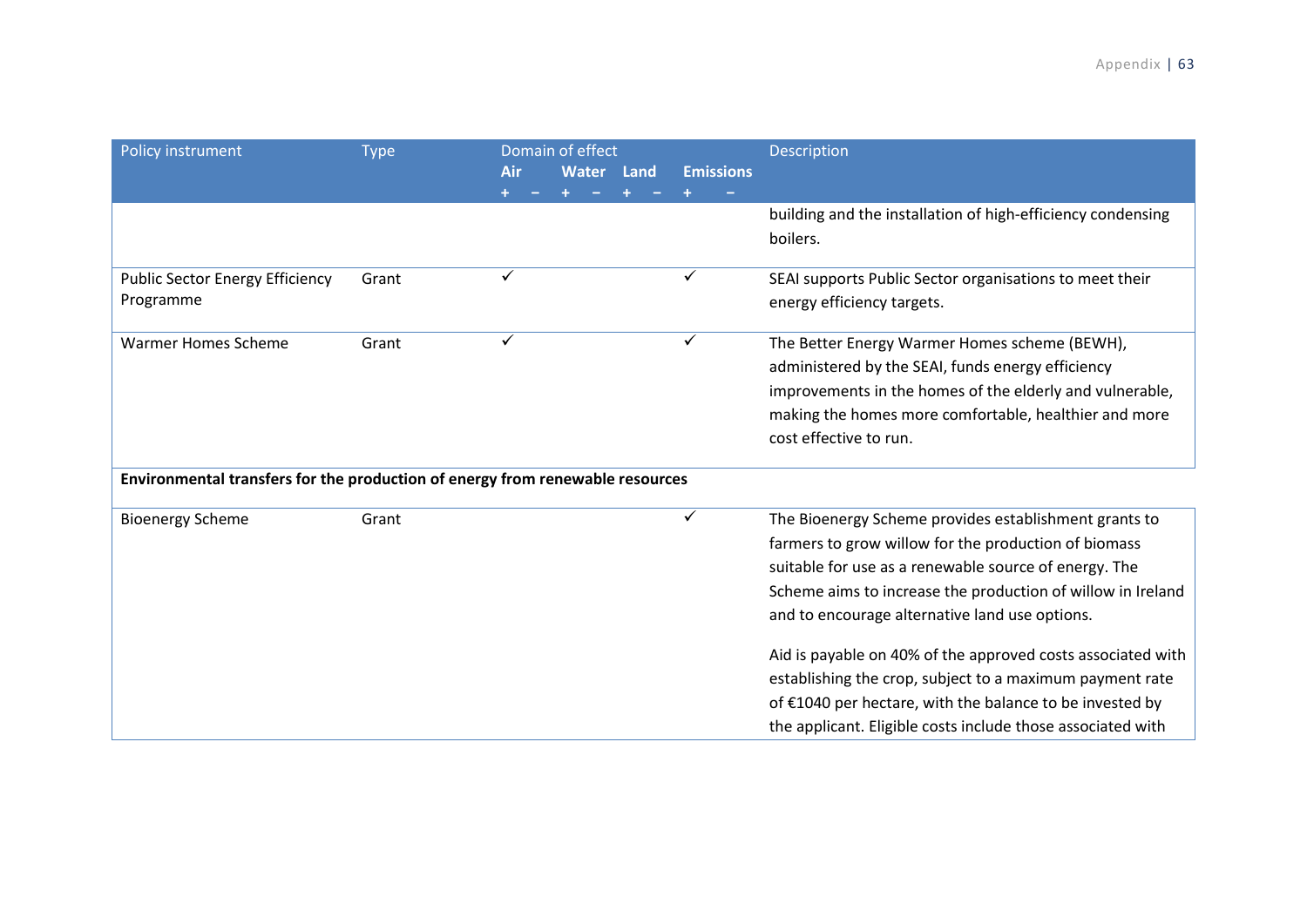| Policy instrument                                           | <b>Type</b> | Domain of effect |              |              | Description      |                                                               |  |
|-------------------------------------------------------------|-------------|------------------|--------------|--------------|------------------|---------------------------------------------------------------|--|
|                                                             |             | <b>Air</b>       | <b>Water</b> | Land         | <b>Emissions</b> |                                                               |  |
|                                                             |             |                  |              |              |                  | ground preparation, fencing, vegetation control and the       |  |
|                                                             |             |                  |              |              |                  | purchase of planting stock and planting.                      |  |
| <b>Electric Vehicles Grant Scheme</b>                       | Grant       | ✓                |              |              | ✓                | SEAI is offering grants of up to €5000 for a battery electric |  |
|                                                             |             |                  |              |              |                  | vehicle (BEV) or a plug-in hybrid electric vehicle (PHEV)     |  |
|                                                             |             |                  |              |              |                  | purchased and registered in Ireland. In addition, these       |  |
|                                                             |             |                  |              |              |                  | vehicles qualify for VRT relief of up to €5000 for a BEV and  |  |
|                                                             |             |                  |              |              |                  | €2,500 for a PHEV, providing a maximum combined subsidy       |  |
|                                                             |             |                  |              |              |                  | (grant + VRT relief) of €10,000 for BEVs and €7500 for        |  |
|                                                             |             |                  |              |              |                  | PHEVs.                                                        |  |
| Ocean Energy Prototype                                      | Grant       |                  | ✓            |              |                  | This development fund is designed to accelerate and           |  |
| <b>Research and Development</b>                             |             |                  |              |              |                  | enhance support for the research, development, testing        |  |
| Programme                                                   |             |                  |              |              |                  | and deployment of wave and tidal energy devices.              |  |
| PSO Levy: Electricity Generation                            | Subsidy     | ✓                |              |              | ✓                | The PSO Levy is also used for the development of              |  |
| from Renewable Sources                                      |             |                  |              |              |                  | renewable electricity.                                        |  |
| Environmental transfers for management of natural resources |             |                  |              |              |                  |                                                               |  |
| <b>Native Woodland Conservation</b>                         | Grant       |                  |              | $\checkmark$ |                  | The Native Woodland Conservation Scheme promotes the          |  |
| Scheme                                                      |             |                  |              |              |                  | appropriate restoration of existing native woodland           |  |
|                                                             |             |                  |              |              |                  | (including the conversion of non-native forest to native      |  |
|                                                             |             |                  |              |              |                  | woodland), through the provision of financial support to      |  |
|                                                             |             |                  |              |              |                  | forest holders towards the cost of appropriate works.         |  |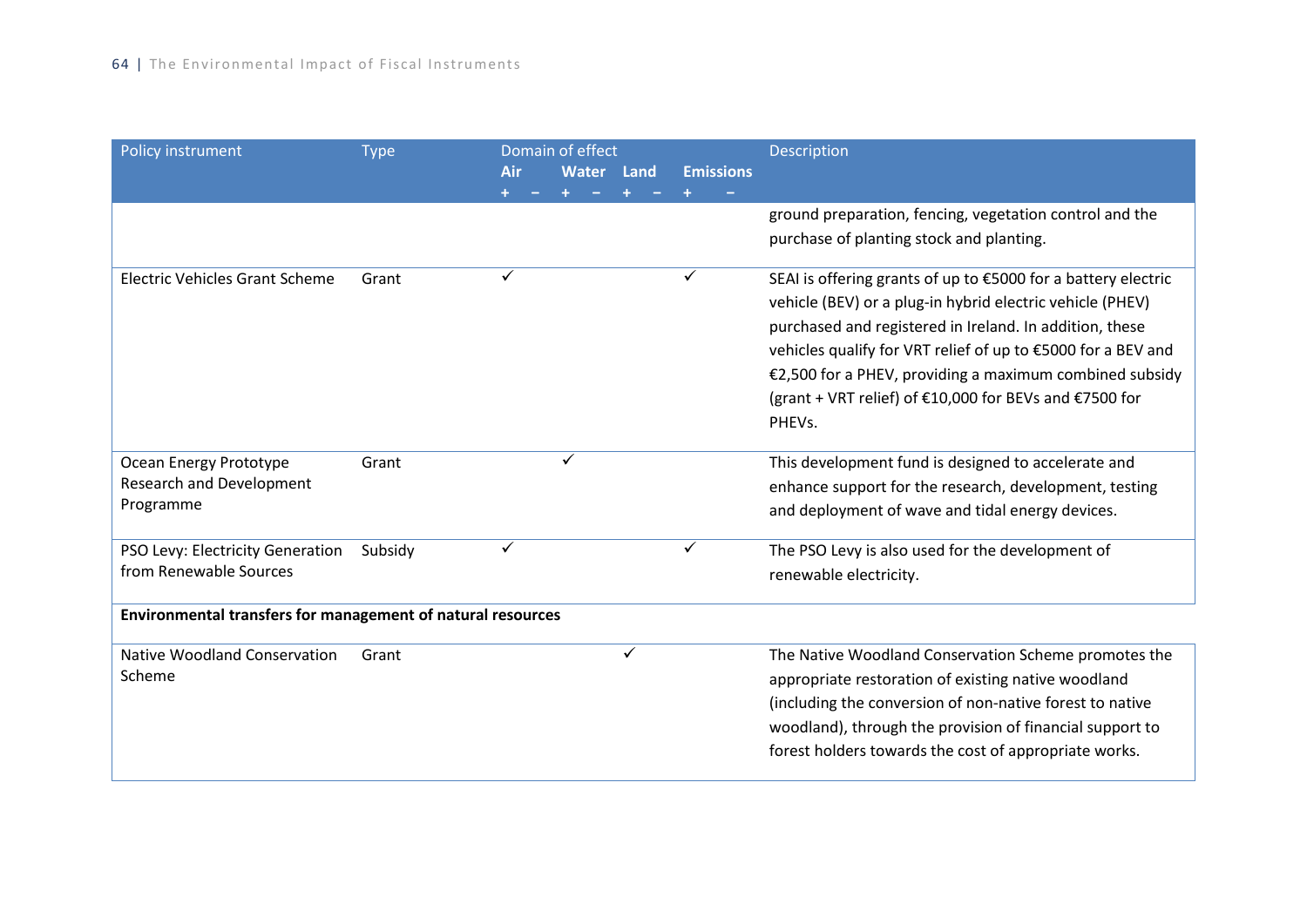| Policy instrument                                    | <b>Type</b> | Air | Domain of effect<br><b>Water</b> | Land         | <b>Emissions</b> | Description                                                                                                                                                                                                                                                                                                                                                                                                                                     |
|------------------------------------------------------|-------------|-----|----------------------------------|--------------|------------------|-------------------------------------------------------------------------------------------------------------------------------------------------------------------------------------------------------------------------------------------------------------------------------------------------------------------------------------------------------------------------------------------------------------------------------------------------|
| <b>Marine Environment Protection</b><br>Scheme       | Grant       |     |                                  |              |                  | A programme aiming to maintain healthy fish stocks while<br>simultaneously developing the marine environment. The<br>national lobster conservation programme is also funded to<br>the tune of €113,000 with a similar investment being made<br>by inshore fishermen.                                                                                                                                                                            |
| Rainwater Harvesting Scheme                          | Grant       |     | ✓                                |              |                  | The objective of the scheme is to conserve water by<br>maximising the use of rainfall run-off and reduce water<br>costs on farm. This will be achieved by grant aiding support<br>for rainwater harvesting facilities and equipment. This<br>scheme will be targeted, in the first instance, at young<br>trained dairy farmers. The rainwater harvesting facilities<br>and equipment will be grant-aided at 40% up to a maximum<br>grant level. |
| <b>Rural Environment Protection</b><br>Scheme (REPS) | Grant       |     |                                  | ✓            |                  | Various schemes have been set up over the years to<br>provide income support for farmers who engage in<br>specified environmental activities.                                                                                                                                                                                                                                                                                                   |
| <b>Corncrake Grant Scheme</b>                        | Grant       |     |                                  | $\checkmark$ |                  | The Corncrake Grant Scheme (CGS) is a grant available for<br>landowners who have corncrakes calling on or near their<br>land. The scheme is available to all landowners who have<br>meadow within 250 m of a calling male corncrake, except<br>for participants in the Agri-Environment Option Scheme<br>(AEOS). Landowners receive a grant/payment if they agree                                                                               |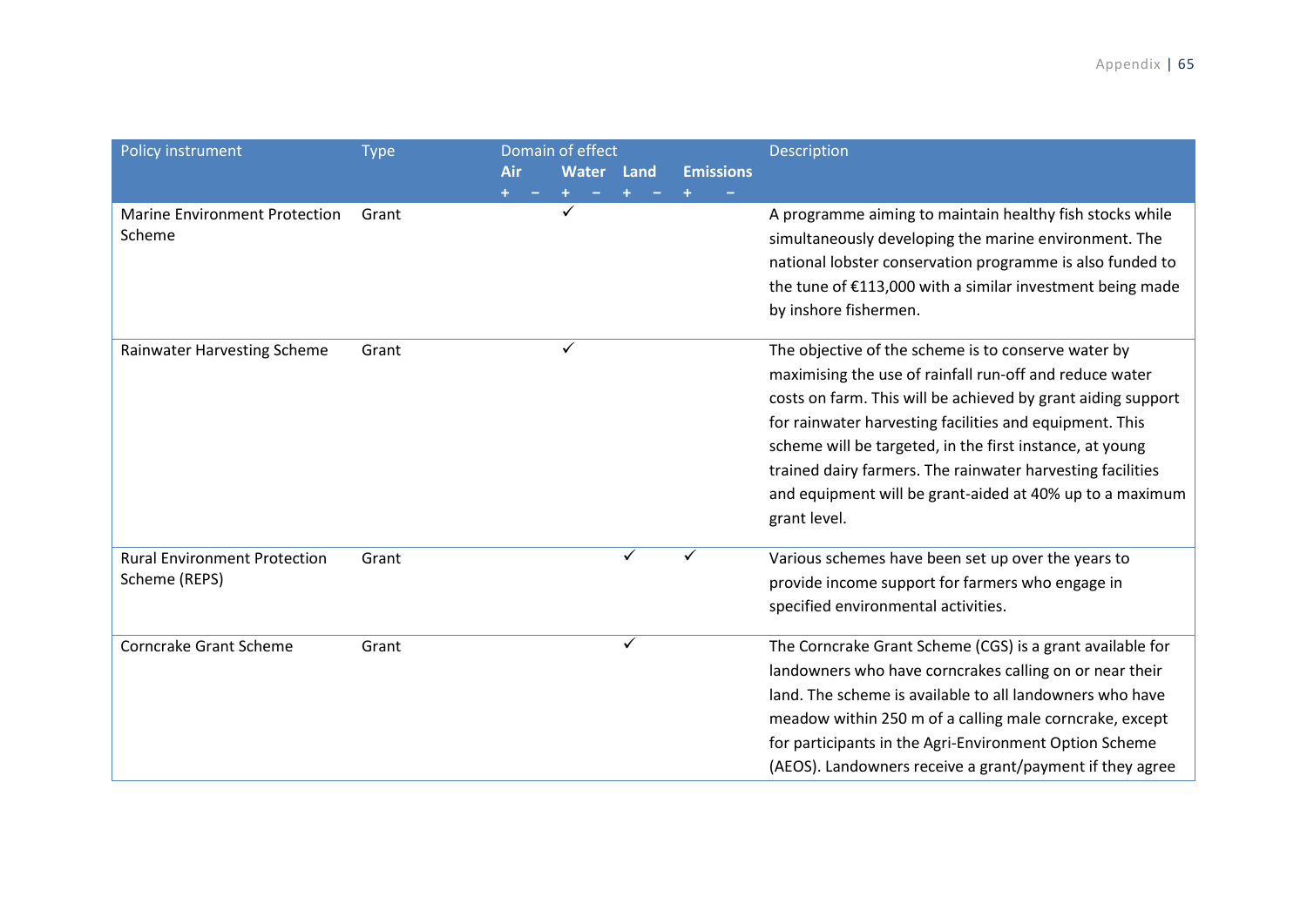| Policy instrument             | <b>Type</b> | Domain of effect |              |      | Description      |                                                             |
|-------------------------------|-------------|------------------|--------------|------|------------------|-------------------------------------------------------------|
|                               |             | Air              | <b>Water</b> | Land | <b>Emissions</b> |                                                             |
|                               |             |                  |              |      |                  | to delayed mowing of meadows, carry out corncrake           |
|                               |             |                  |              |      |                  | friendly (CF) mowing when cutting the meadow and leave      |
|                               |             |                  |              |      |                  | an unmown strip of meadow along the side of the plot if     |
|                               |             |                  |              |      |                  | required.                                                   |
| The Burren Farming for        | Grant       |                  | ✓            |      |                  | The primary objectives of the proposed programme are:       |
| <b>Conservation Programme</b> |             |                  |              |      |                  | • To ensure the sustainable agricultural management of      |
|                               |             |                  |              |      |                  | high nature value farmland in the Burren.                   |
|                               |             |                  |              |      |                  | • To contribute to the positive management of the Burren    |
|                               |             |                  |              |      |                  | landscape and the cultural heritage of the Burren.          |
|                               |             |                  |              |      |                  | • To contribute to improvements in water quality and water  |
|                               |             |                  |              |      |                  | usage efficiency in the Burren region.                      |
| Green, Low-Carbon, Agri-      | Grant       |                  | ✓            |      |                  | The scheme is green as it preserves our traditional hay     |
| Environment Scheme (GLAS)     |             |                  |              |      |                  | meadows and low-input pastures; low-carbon as it retains    |
|                               |             |                  |              |      |                  | the carbon stocks in soil through margins, habitat          |
|                               |             |                  |              |      |                  | preservation and practices such as minimum tillage; and     |
|                               |             |                  |              |      |                  | agri-environment as it promotes agricultural actions, which |
|                               |             |                  |              |      |                  | introduce or continue to apply agricultural production      |
|                               |             |                  |              |      |                  | methods compatible with the protection of the               |
|                               |             |                  |              |      |                  | environment, water quality, the landscape and its features, |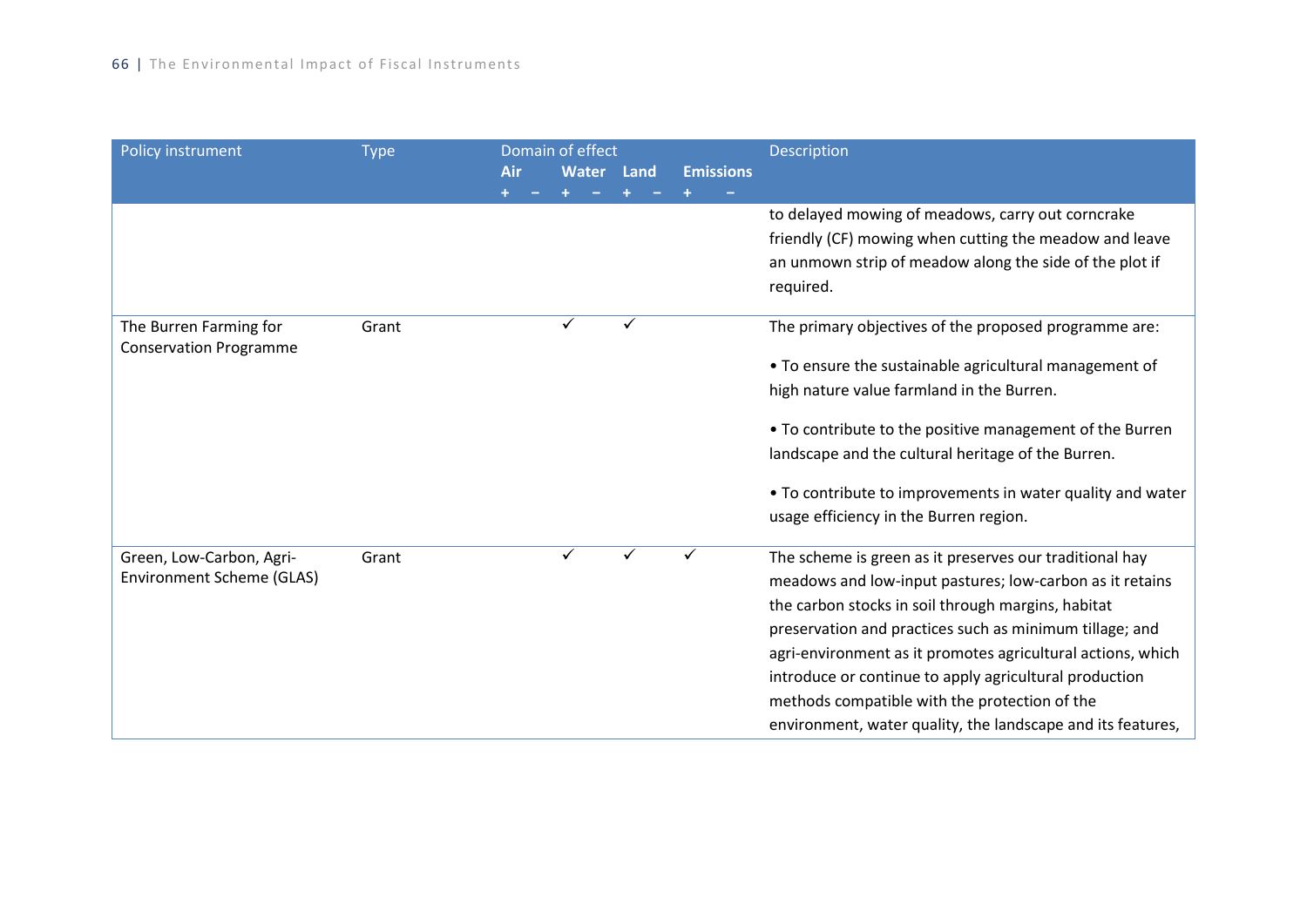| Policy instrument                | <b>Type</b> |     | Domain of effect |      |                  | Description                                                             |
|----------------------------------|-------------|-----|------------------|------|------------------|-------------------------------------------------------------------------|
|                                  |             | Air | <b>Water</b>     | Land | <b>Emissions</b> |                                                                         |
|                                  |             |     |                  |      |                  |                                                                         |
|                                  |             |     |                  |      |                  | endangered species of flora and fauna and climate change<br>mitigation. |
| <b>Cessation of Turf-Cutting</b> | Grant       |     |                  |      |                  | The government has put in place a compensation scheme                   |
| <b>Compensation Scheme</b>       |             |     |                  |      |                  | for those affected by the cessation of turf cutting on raised           |
|                                  |             |     |                  |      |                  | bog special areas of conservation. This scheme comprises a              |
|                                  |             |     |                  |      |                  | payment of €1500 per year, index linked, for 15 years or,               |
|                                  |             |     |                  |      |                  | where feasible, relocation of turf cutters to non-designated            |
|                                  |             |     |                  |      |                  | bogs where they can continue to cut turf.                               |
| <b>Agri-Environment Options</b>  | Grant       |     | ✓                |      | ✓                | The objectives of the scheme are to promote biodiversity,               |
| Scheme (AEOS)                    |             |     |                  |      |                  | encourage water management/quality and combat climate                   |
|                                  |             |     |                  |      |                  | change as well as contributing to positive environmental                |
|                                  |             |     |                  |      |                  | management of farmed Natura 2000 sites and river                        |
|                                  |             |     |                  |      |                  | catchments in the implementation of the Birds Directive,                |
|                                  |             |     |                  |      |                  | Habitats Directive and Water Framework Directive.                       |
| Landfill Remediation Scheme      | Grant       |     |                  | ✓    |                  | The Landfill Remediation Grant Scheme was established in                |
|                                  |             |     |                  |      |                  | 2006 to deal with the specific issue of the remediation of              |
|                                  |             |     |                  |      |                  | closed, licensed, local authority-operated landfills, and in            |
|                                  |             |     |                  |      |                  | recognition of the fact that local authorities would not have           |
|                                  |             |     |                  |      |                  | sufficient resources to fund the full cost of this remediation.         |
|                                  |             |     |                  |      |                  |                                                                         |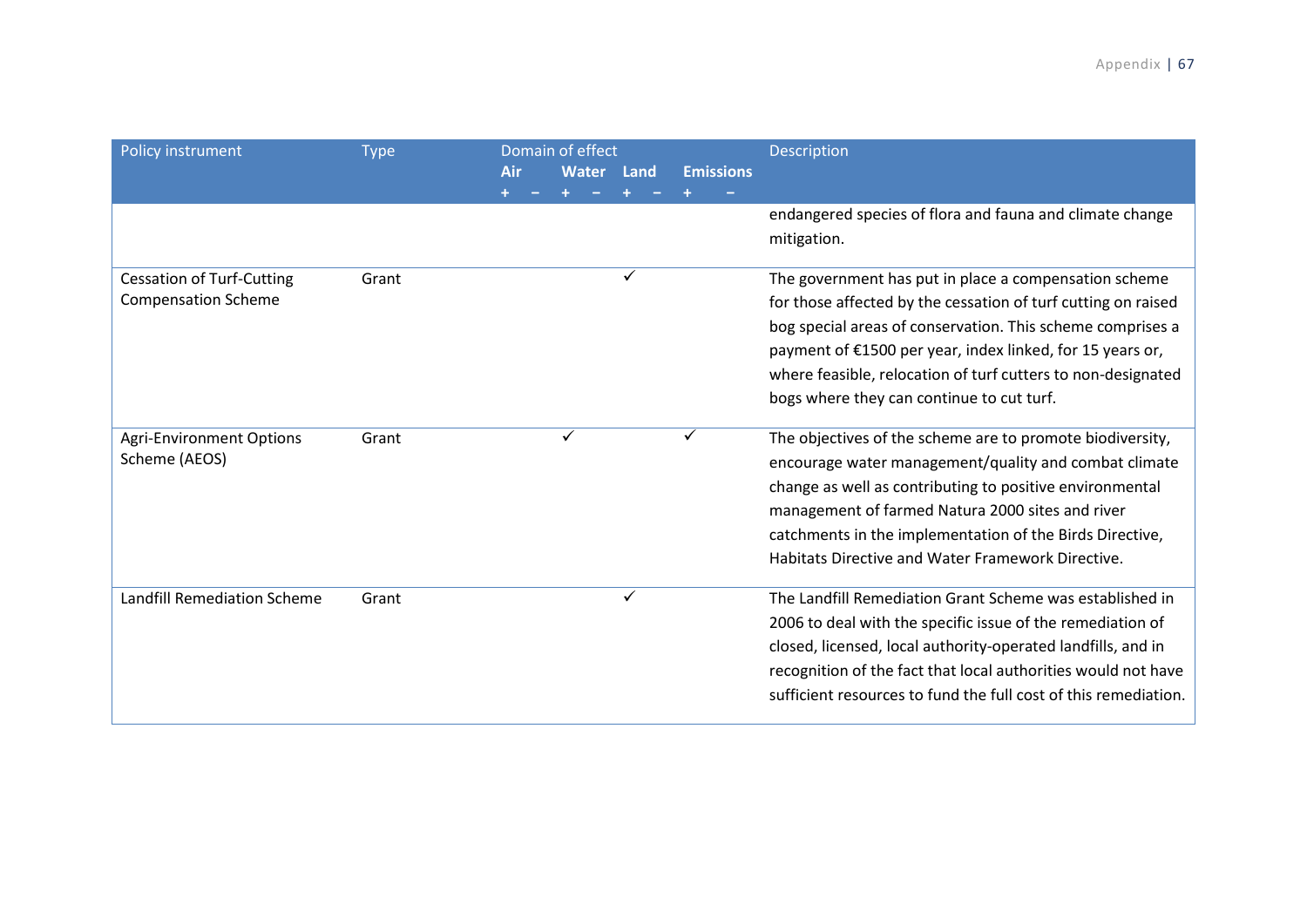| Policy instrument             | Type  | Domain of effect |            |  |                  | <b>Description</b>                                                                                                                                                       |
|-------------------------------|-------|------------------|------------|--|------------------|--------------------------------------------------------------------------------------------------------------------------------------------------------------------------|
|                               |       | Air              | Water Land |  | <b>Emissions</b> |                                                                                                                                                                          |
| <b>Organic Farming Scheme</b> | Grant |                  |            |  |                  | The objective of the scheme is to facilitate the development<br>of the organic sector so as to ensure a regular supply of<br>high-quality organic produce to the market. |

*Source: Revenue data on taxes, reliefs and exemptions.*